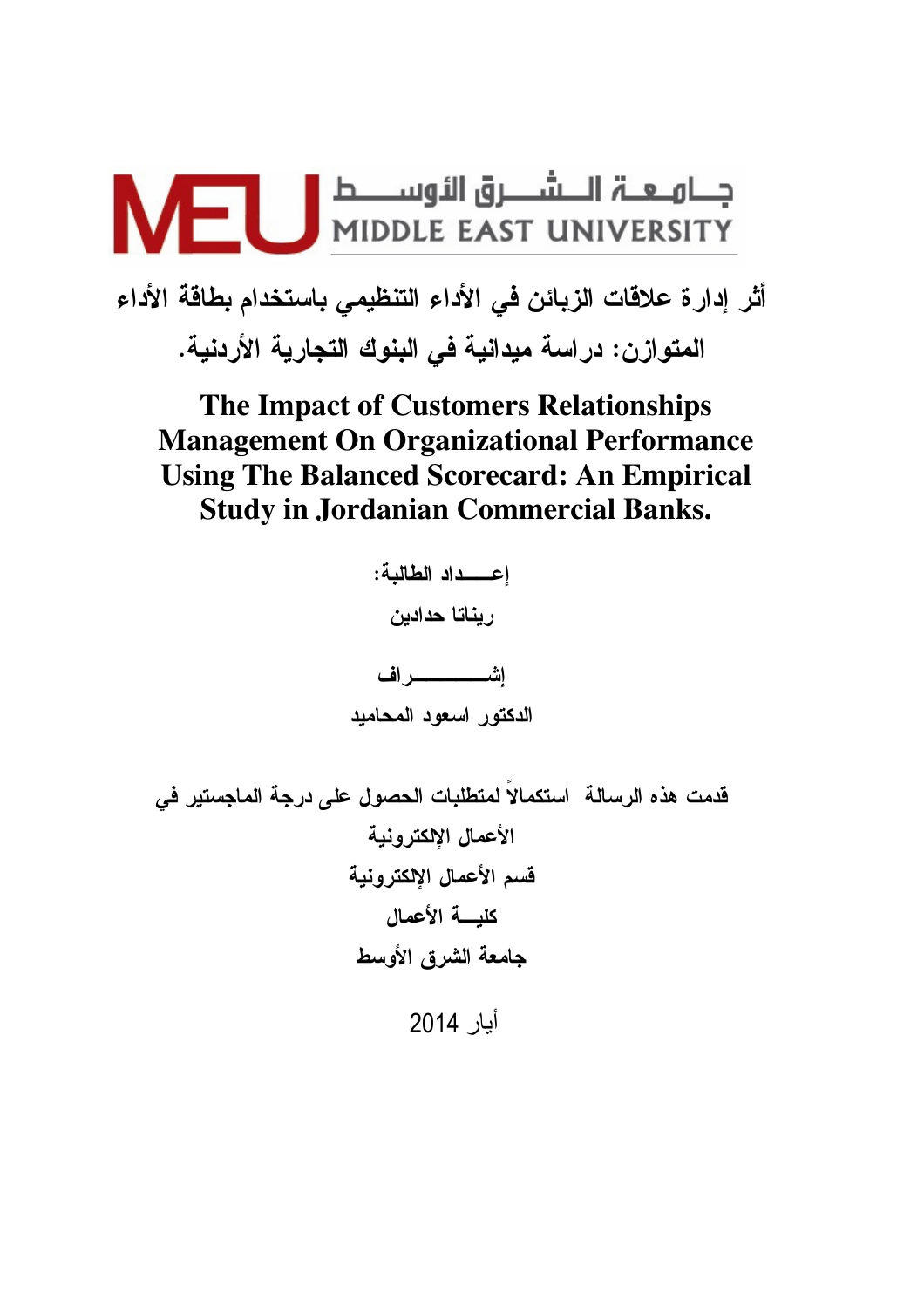أنا الطالبة ريناتا وديع سلامة حدادين أفوض جامعة الشرق الأوسط للدراسات العليا بنزويد نسخ من رسالتي ورقيا والكترونيا للمكتبات والمنظمات والهيئات والمؤسسات المعنية بالأبحاث والدراسات العلمية عند طلبها.

تفويض

الاسم ريناتا وديع سلامة حدادين التاريخ:۲۰/۰|۱۱۱ التوقيع: تصطلحت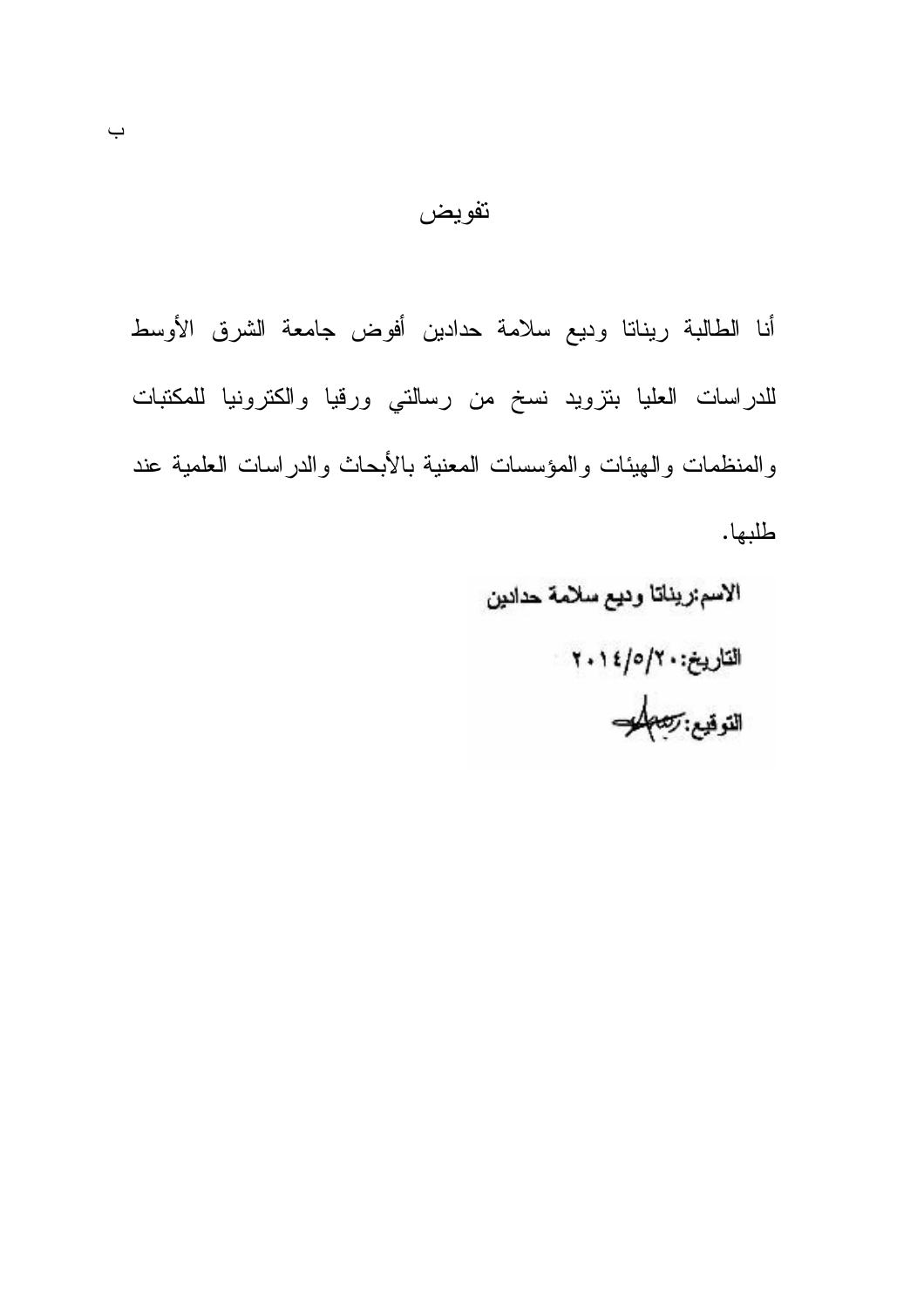# قرار لجنة المناقشة

نوفشت هذه الرسالة وعنوانها " اثر إدارة علاقات الزبائن على الأداء التنظيمي باستخدام بطاقة الأداء المتوازن :دراسة ميدانية في البنوك التجارية الأردنية." وأجيزت بتاريخ 2014/5/ 2014/5.

اعضاء لجنة المناقشة

عضو داخلی: عضو خارجي :

[ـ الدكتور<sub>:</sub> سامر الدحيات 2ــ النكتور : اسعود المحاميد 3-- النكتور: هارون الريالات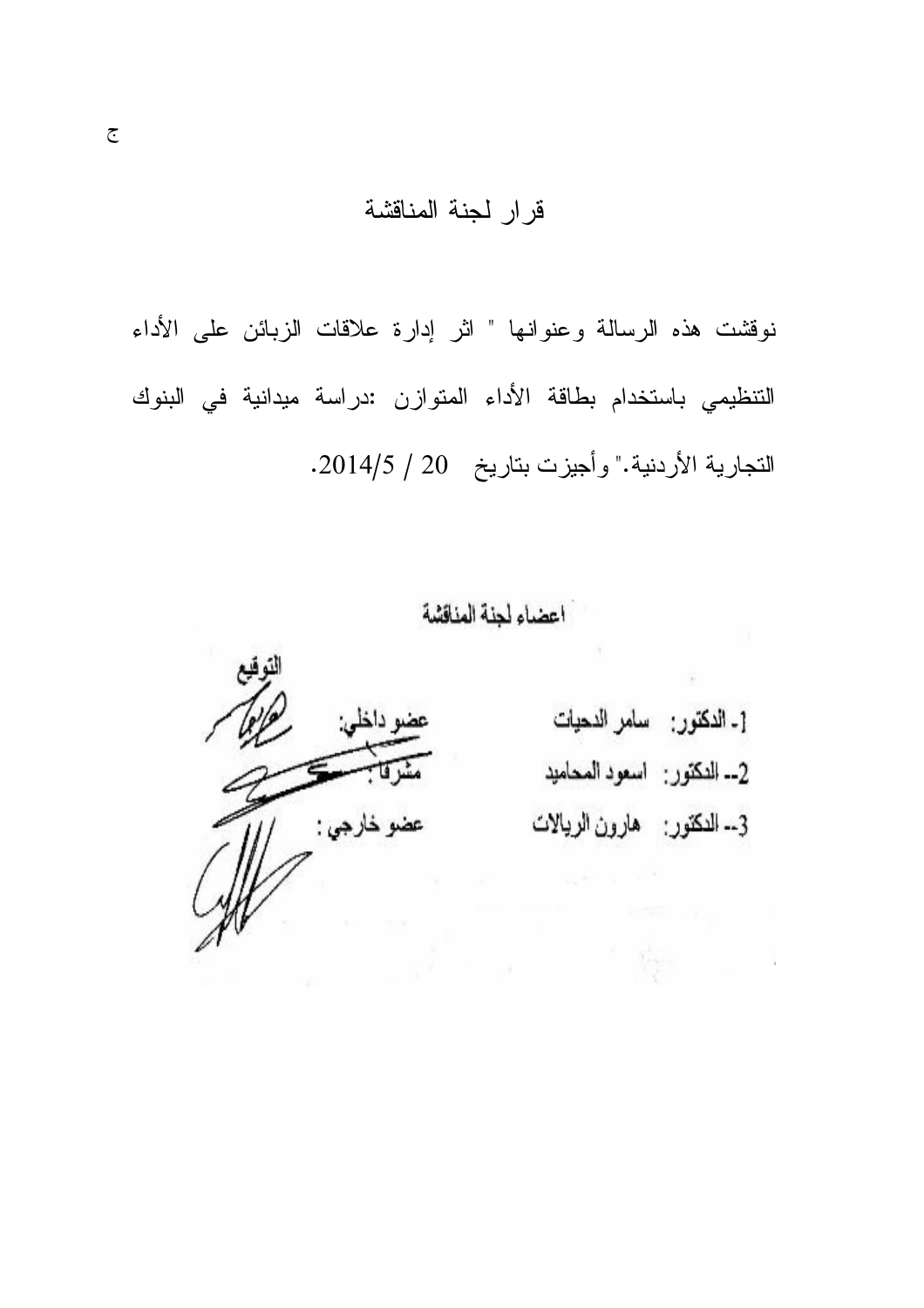### الشكر والتقدير

أحمد الله واشكره نعالى على ما انعم به على من فضل ونوفيق فمنحنى العلم والمعرفة والقدرة على إتمام هذا الجهد المنواضع ويطيب لمي أن أنقدم بخالص الشكر وجزيل والعرفان بالجميل والاحترام والتقدير لمن غمرني بالفضل واخصني بالنصح وتفضل على بقبول الأشراف على رسالتـى أستاذي ومعلمـى الدكتور أسعود المحاميد .

وأتقدم بالشكر إلى أعضاء لجنة المناقشة لتفضلهم بالموافقة على مناقشة رسالتي والحكم عليها والشكر لأسانذة جامعة الشرق الأوسط و العاملين فيها و اخص بالذكر أساتذة كلية لأعمال وقسم إدار ة الأعمال الكترونية الكرام.

ولا أنسبي بالشكر جميع من أعاننبي بجهده ووقته.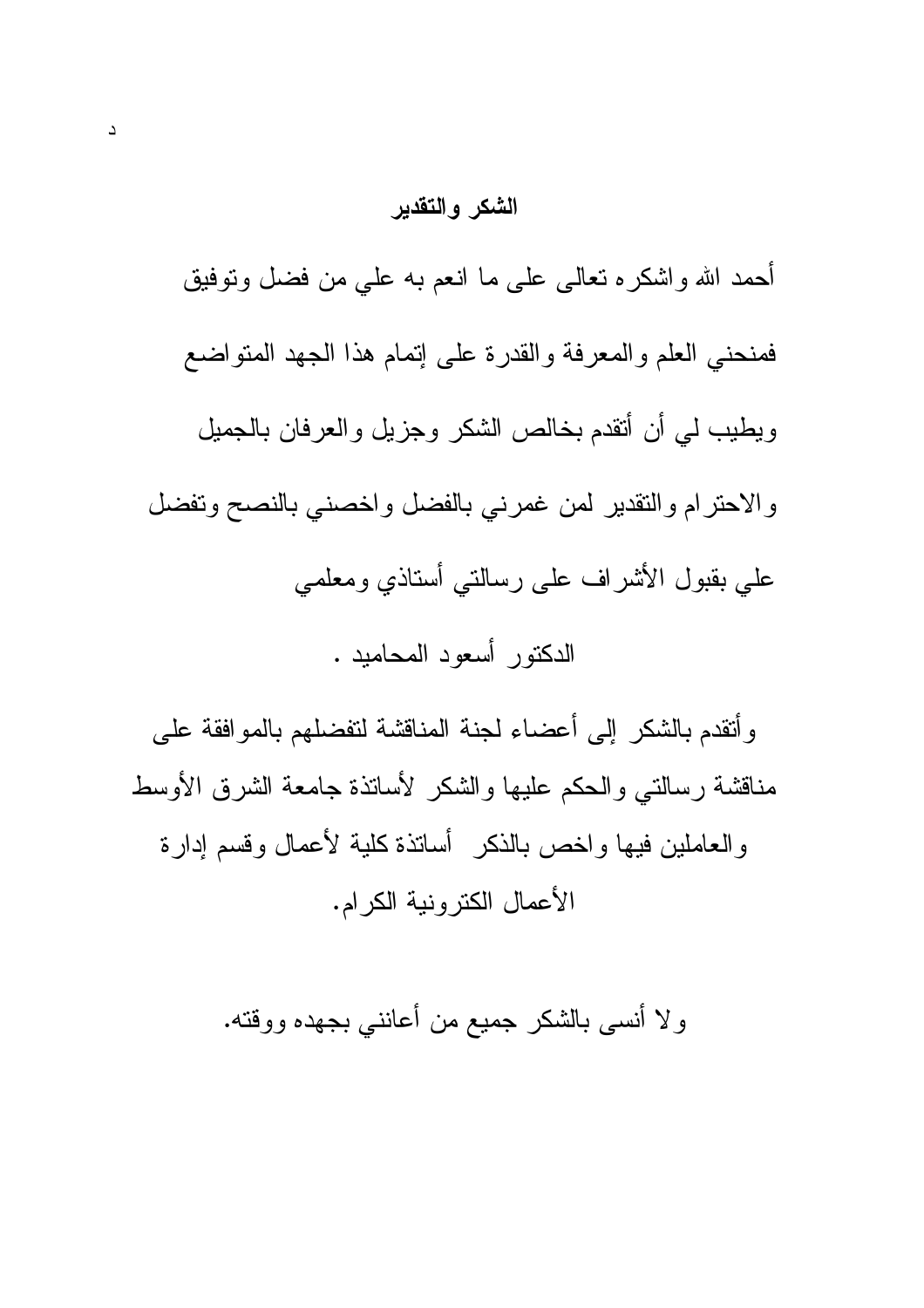إلى الذي من زرع في نفسي حب العلم وضحى من اجلي ..... إلى الذي قصر به الأجل ...... إلى الذي يلوح طيفه عند كل أفق وردى ..... إلى الذي أحببته قبل الفجر وبعد الصباح .... إلى الذي تتهادى أجفانه تحت ثرى الطيبة والشموخ إلى منبع عشقى للتقدم والحياة المي روح والدى رحمه الله. إلى التي توجت رأسي بطوق الياسمين إلى ساندة الأمومة وحامية الطفولة إلى والدتي الغالية . إلى رفيق حياتي وسندي وداعمي زوجي الغالي جريس. إلى التي لن أنسى فضلها على مهما حييت عمتي الحبيبة إخلاص. إلى إخواني وأختى وأولادهم الغالبين. إلى جميع عائلتي وأقاربي وصديقاتي وعملي والي كل من قدم الدعم

والعون ليي

لهم جميعا اهدي ثمرة جهدي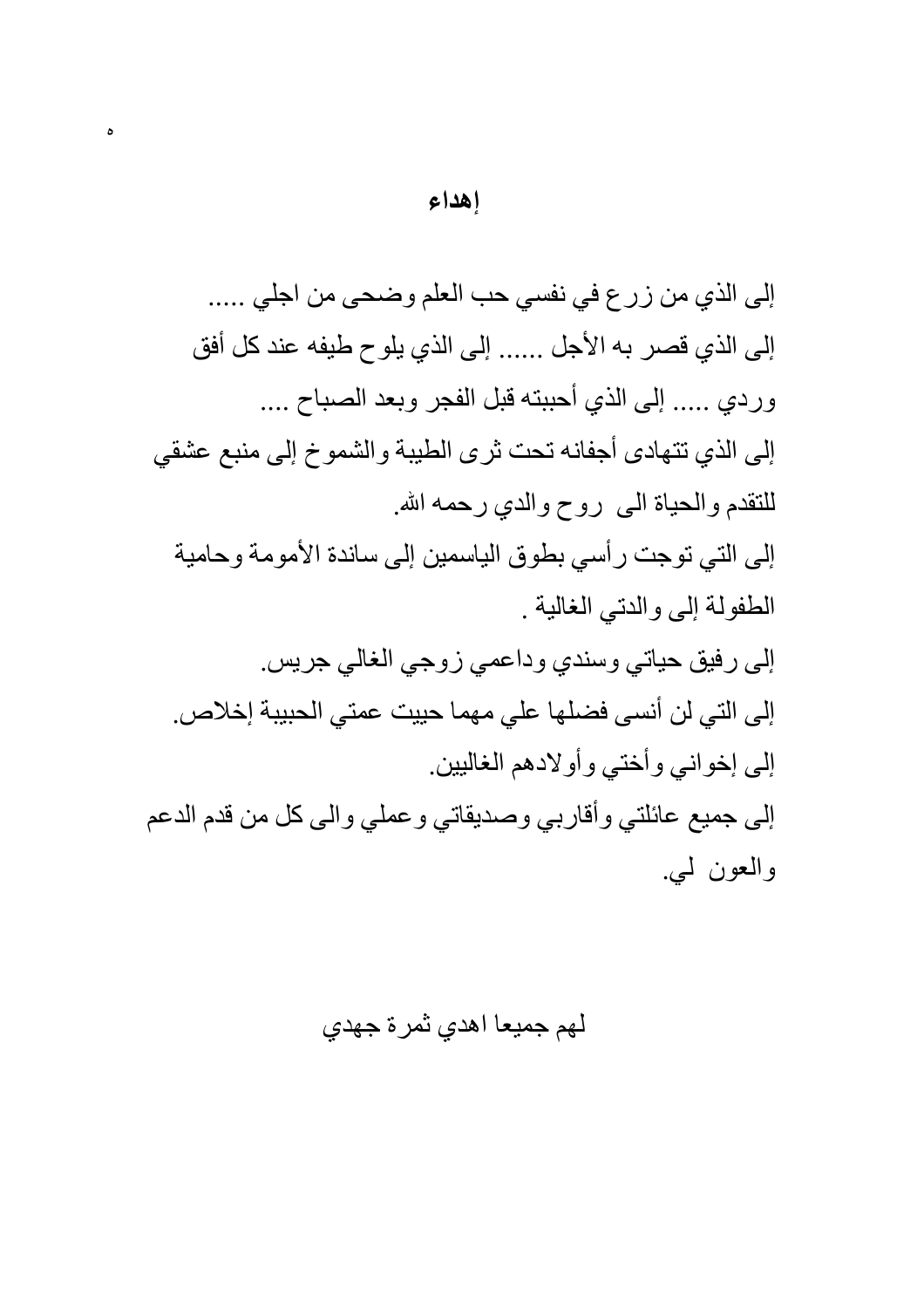فائمة المحتويات

| الصفحة         | الموضوع                                                    |
|----------------|------------------------------------------------------------|
|                | العنوان                                                    |
| ب              | التفويض                                                    |
| ج              | قرار لجنة المناقشة                                         |
| د              | الشكر والتقدير                                             |
| ٥              | الإهداء                                                    |
| و              | قائمة المحتويات                                            |
| ط              | قائمة الجداول                                              |
| ك              | قائمة الملاحق                                              |
| ل              | المخلص باللغة العربية                                      |
| ن              | المخلص باللغة الإنجليزية                                   |
| ع              | الفصل الأول: الإطار العام للدراسة                          |
| 1              | المقدمة $(1-1)$                                            |
| $\overline{2}$ | (1 – 2): مشكلة الدر اسة وأسئلتها                           |
| 3              | (1 - 3): أهداف الدراسة                                     |
| 3              | (1 – 4): أهمية الدراسة                                     |
| $\overline{4}$ | (1 - 5): أنموذج الدراسة                                    |
| 5              | (1 – 6): فرضيات الدراسة                                    |
| 6              | (1 – 7): التعريفات الإجر ائية للمتغير ات الدر اسة          |
| 8              | حدود الدراسة: $(8 - 1)$                                    |
| 9              | (1 - 9): محددات الدر اسة                                   |
| <b>10</b>      | الفصل الثاني: الإطار النظري والدراسات السابقة              |
| 11             | إدارة علاقات الزبائن: $(1 - 2)$                            |
| 19             | الأداء النّنظيمي باستخدام بطاقة الأداء المتوازن (2 $(2-2)$ |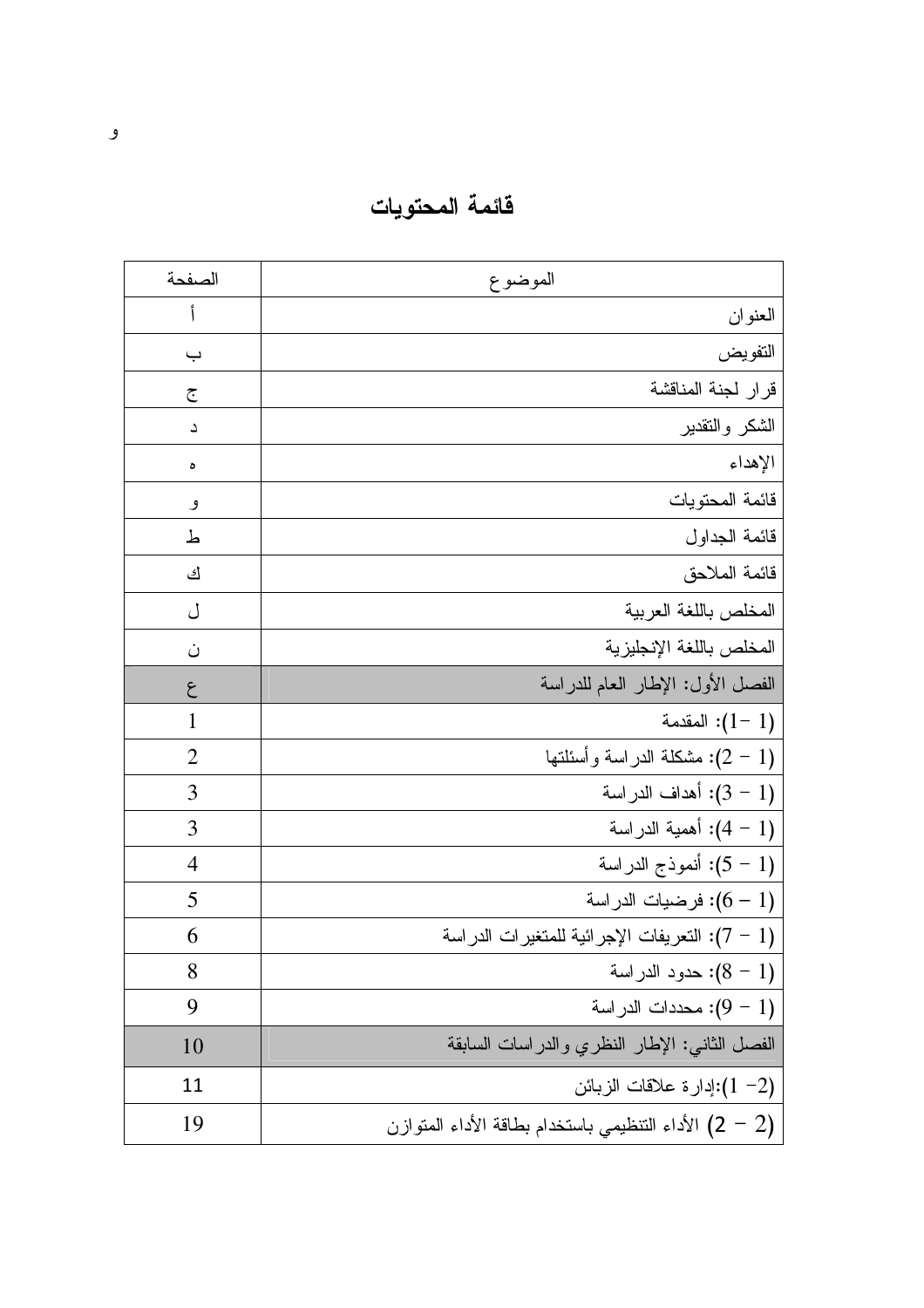|    | (2 – 3): الـعلاقة بين أدارة علاقات الزبائن و الاداء التنظيمي باستخدام |
|----|-----------------------------------------------------------------------|
| 24 | بطاقة الأداء المنوازن                                                 |
| 25 | (2 -4): الدراسات السابقة العربية والأجنبية                            |
| 25 | (2– 4–1) الدراسات العربية                                             |
| 29 | (2– 4–2) الدر اسات الاجنبية                                           |
| 38 | (2 - 5) ما يميز الدراسة                                               |
| 39 | الفصل الثالث: منهجية الدراسة (الطريقة والاجراءات)                     |
| 39 | المقدمة                                                               |
| 40 | : منهج الدر اسة) $(1 - 3)$                                            |
| 40 | وعينتها: مجتمع الدراسة وعينتها $(2-3)$                                |
| 40 | (3 - 3): مصادر الحصول على البيانات                                    |
| 42 | (3 – 4): صدق أداة الدراسة                                             |
| 42 | (3 – 5): ثبات أداة الدراسة                                            |
| 43 | (3 - 6): منغيرات الدراسة                                              |
| 44 | المعالجة الإحصائية: (7 - 3)                                           |
| 45 | بجراءات الدراسة ) : إجراءات الدراسة )                                 |
| 46 | الفصل الرابع : نحليل الننائج واختبار الفرضيات                         |
| 47 | المقدمة (1 $-4$ )                                                     |
| 47 | (4– 2) الإحصاء الوصفي للمتغيرات الديمغر افية لعينة الدراسة            |
| 51 | (4– 3) الإحصاء الوصفي للمنغيرات الدراسة                               |
| 52 | (4-4) إدارة علاقات الزبائن                                            |
| 52 | (4–4–1)تركيز على كبار الزبائن                                         |
| 53 | (4-4-2)تنظيم علاقات الزبائن                                           |
| 54 | (4-4-3):ادارة معرفة الزبون                                            |
| 55 | (4-4-4):ادارة علاقات الزبائن المبنية على النكنولوجيا                  |
| 56 | (4– 5) بطاقة الأداء المنوازن                                          |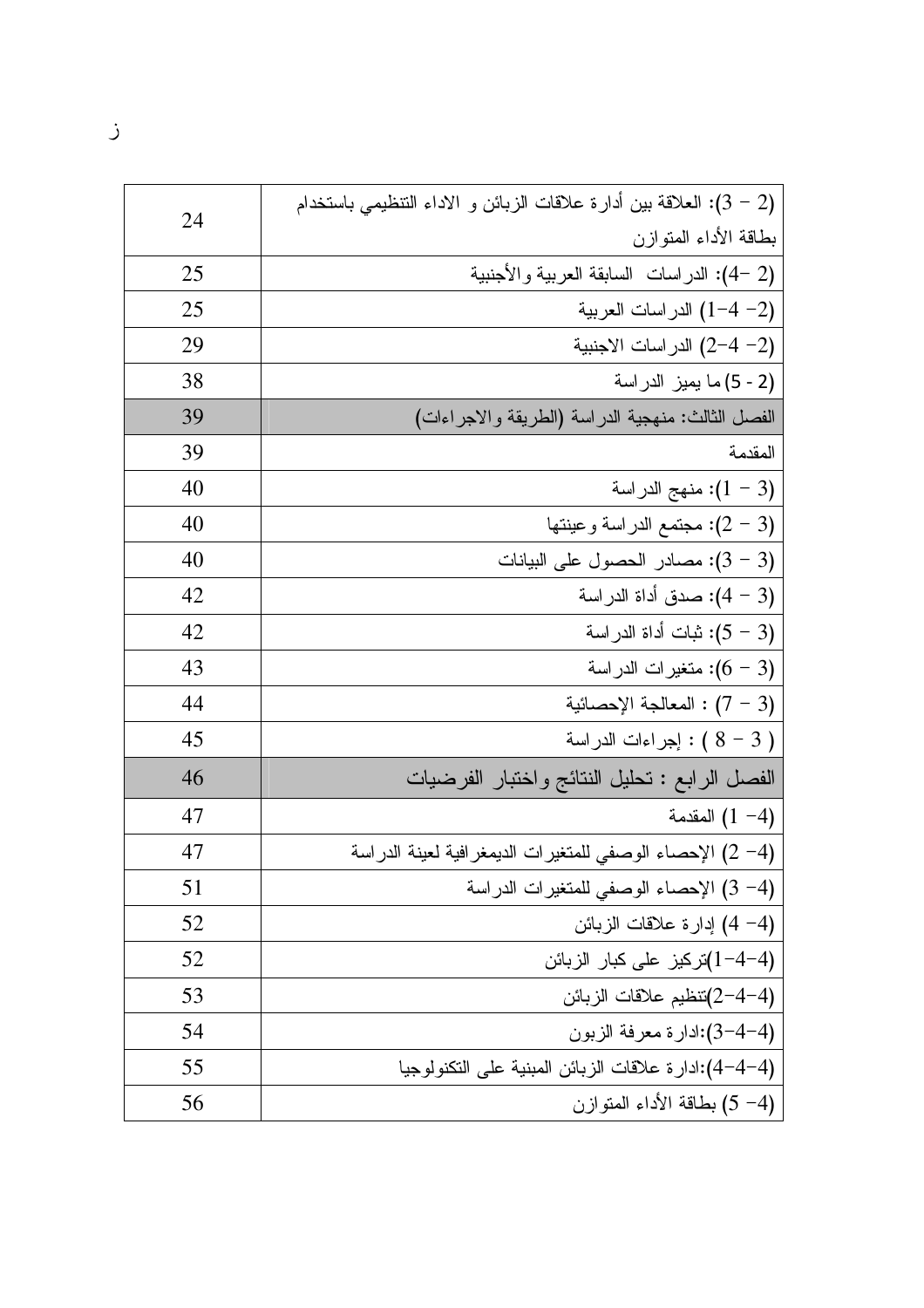| 57 | (4-5-1)البعد المالي                                     |
|----|---------------------------------------------------------|
| 58 | (4–5–2)بعد الزبائن                                      |
| 59 | (4–5–3)بعد العمليات الداخلية                            |
| 60 | (4-5–4)بعد النعلم والنمو                                |
| 61 | (4–6)اختبار جاهزية وصلاحية البيانات للتحليلات بالانحدار |
| 66 | (4− 7) اختبار فرضيات الدراسة                            |
| 79 | الفصل الخامس: النتائج والنوصيات                         |
| 80 | النتائج: $(1-5)$                                        |
| 85 | التوصيات):(2 – 5)                                       |
| 87 | المراجع: المراجع العربية والاجنبية                      |
| 87 | اسراجع العربية: $(1-6)$                                 |
| 89 | المراجع الأجنبية: $(2-6)$                               |
| 96 | الملحقات                                                |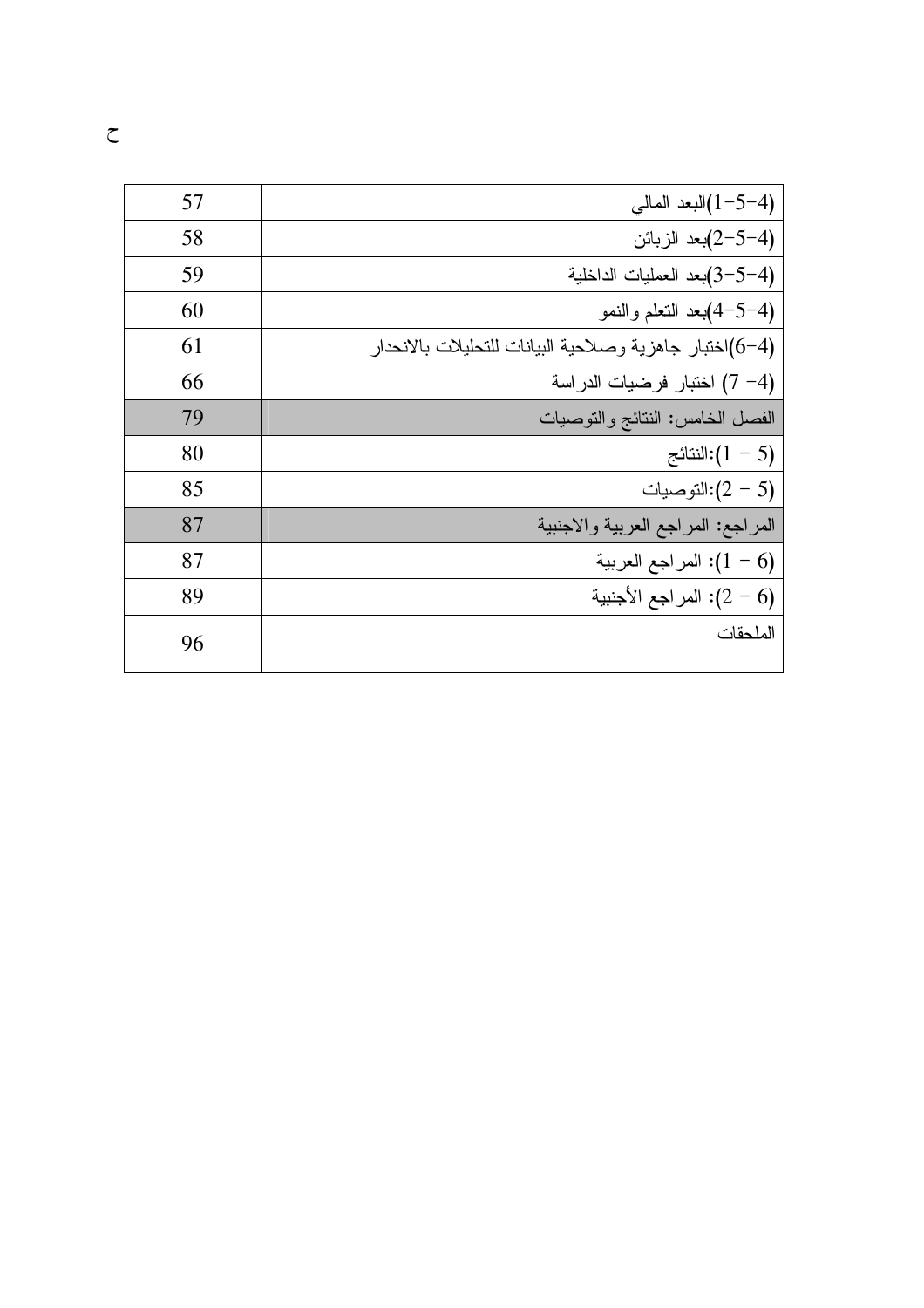قائمة الجداول

| الصفحة | المحتو ي                                                               | رقم جدول       |
|--------|------------------------------------------------------------------------|----------------|
| 43     | قيم معاملات الاتساق الداخلي باستخدام اختبار كرونباخ الفا               |                |
| 48     | نوزيع افراد عينة الدراسة حسب العمر                                     | $\overline{2}$ |
| 48     | نوزيع افراد عينة الدراسة حسب الجنس                                     | 3              |
| 49     | نوزيع افراد عينة الدراسة حسب المسنوى النعليمي                          | 4              |
| 50     | توزيع افراد عينة الدراسة حسب عدد سنوات الخبرة                          | 5              |
| 52     | المنوسطات الحسابية والانحرافات المعيارية لاستجابات أفراد عينة الدراسة  | 6              |
|        | عن فقرات محور التركيز على كبار الزبائن مرتبة ترتيبا تتازليا.           |                |
| 53     | المنوسطات الحسابية والانحر افات المعيارية لاستجابات أفراد عينة الدراسة | 7              |
|        | عن فقرات محور نتظيم علاقات الزبائن مرتبة ترتيبا تتازليا.               |                |
| 54     | المنوسطات الحسابية والانحرافات المعيارية لاستجابات أفراد عينة الدراسة  | 8              |
|        | عن فقرات محور إدارة معرفة الزبون مرتبة ترتيبا تنازليا.                 |                |
| 55     | المنوسطات الحسابية والانحرافات المعيارية لاستجابات أفراد عينة الدراسة  | 9              |
|        | عن فقرات محور إدارة علاقات الزبائن المبنية على النكنولوجيا مرتبة       |                |
|        | ترتيباً تتازليا.                                                       |                |
| 57     | المنوسطات الحسابية والانحرافات المعيارية لاستجابات أفراد عينة الدراسة  | 10             |
|        | عن فقرات محور البعد المالي مرتبة ترتيبا تنازليا.                       |                |
| 58     | المنوسطات الحسابية والانحرافات المعيارية لاستجابات أفراد عينة الدراسة  | 11             |
|        | عن فقرات محور الزبائن مرتبة ترتيبا تنازليا                             |                |
| 59     | المنوسطات الحسابية والانحرافات المعيارية لاستجابات أفراد عينة الدراسة  | 12             |
|        | عن فقرات محور العمليات الداخلية مرتبة ترتيبا تتازليا                   |                |
| 60     | المنوسطات الحسابية والانحرافات المعيارية لاستجابات أفراد عينة الدراسة  | 13             |
|        | عن فقرات محور النعلم والنمو مرتبة ترتيباً نتازلياً                     |                |
|        |                                                                        |                |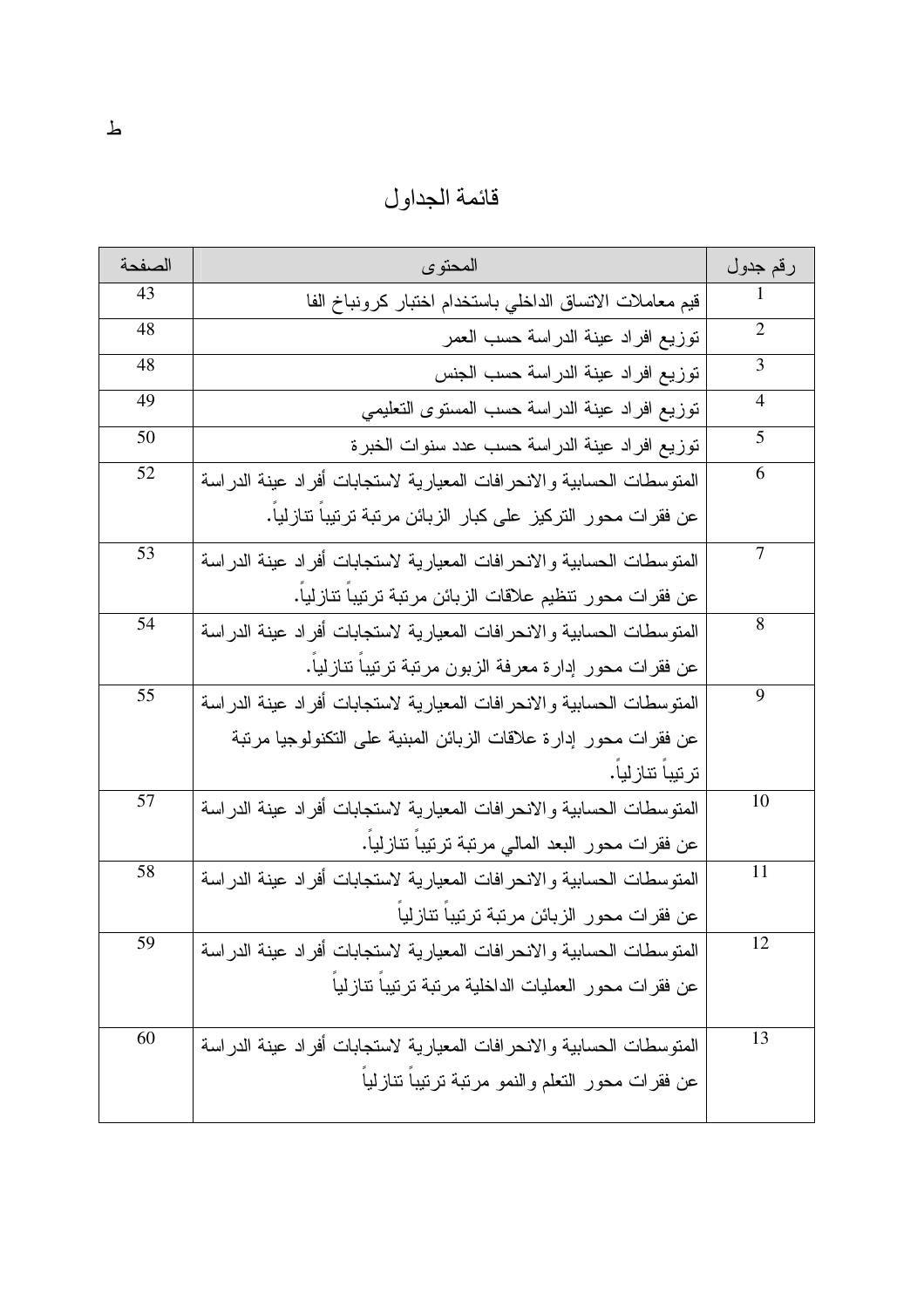| 63 | اختبار التوزيع الطبيعي للبيانات باستخدام فحص Skewness-Kurtosis.          | 14 |
|----|--------------------------------------------------------------------------|----|
| 64 | لختبار التوزيع الطبيعي للبيانات باستخدام فحص-Kolmogorov                  | 15 |
|    | Smirnov                                                                  |    |
| 65 | اختبار استقلالية متغيرات الدراسة Multicollinearity)                      | 16 |
|    |                                                                          |    |
| 66 | اختبار معامل الارتباط (Bivariate Pearson Correlation)                    | 17 |
| 67 | نتائج تحليل الانحدار المتعدد لأثر إدارة علاقات الزبائن في الأداء مقاسا   | 18 |
|    | ببطاقة الأداء المتوازن                                                   |    |
| 69 | نتائج تحليل الانحدار المتعدد التدريجي Stepwise Multiple                  | 19 |
|    | Regression للتتبؤ بالأداء التنظيمي للبنك من خلال إبعاد إدارة علاقات      |    |
|    | الزبائن                                                                  |    |
| 70 | نتائج تحليل الانحدار المتعدد لأثر إدارة علاقات الزبائن في الأداء مقاساً  | 20 |
|    | بالبعد المالي                                                            |    |
| 72 | نتائج تحليل الانحدار المتعدد لأثر إدارة علاقات الزبائن فيها بعد الزبائن. | 21 |
| 74 | نتائج تحليل الانحدار المتعدد لأثر إدارة علاقات الزبائن في بعد العمليات   | 22 |
|    | الداخلية.                                                                |    |
| 76 | نتائج تحليل الانحدار المتعدد لأثر إدارة علاقات الزبائن في بعد التعلم     | 23 |
|    | و النمو .                                                                |    |
| 78 |                                                                          | 24 |
|    | ملخص نتائج اختبار الفرضيات                                               |    |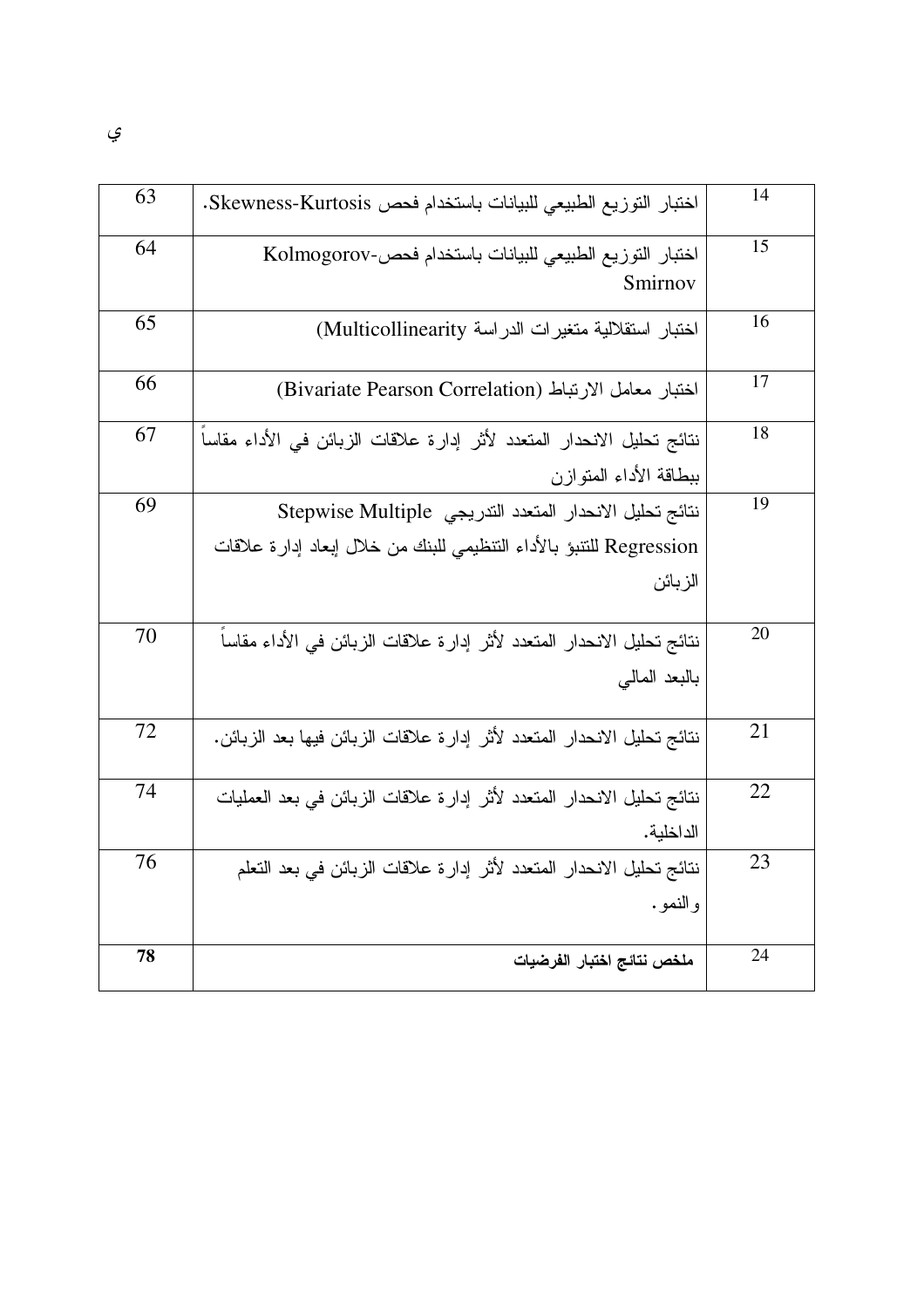| قائمة الملحقات |  |  |  |
|----------------|--|--|--|
|----------------|--|--|--|

| الاستبانة                       | قائمة رقم 1 |
|---------------------------------|-------------|
| قائمة بأسماء المحكمين           | قائمة رقم2  |
| البنوك المشاركة في عينة الدراسة | قائمة رقم3  |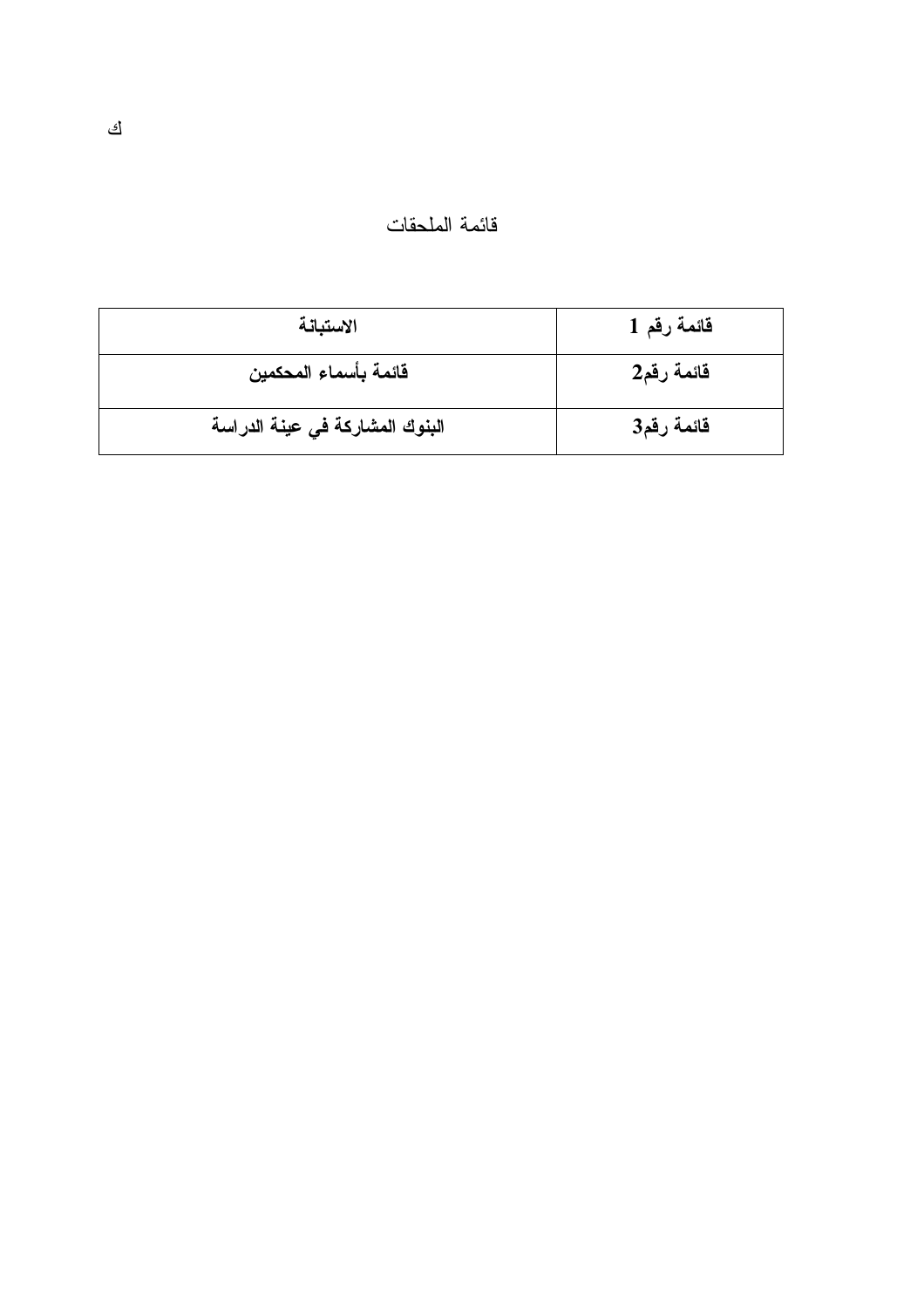إعداد الطالبة: ر يناتا حدادين

الملخص باللغة العريبة

في ظل النطور السريع لنكنولوجيا المعلومات والمنافسة الشديدة بين منظمات الأعمال، فإن البنوك كغيرها من المنظمات الأردنية تكافح من أجل المحافظة على زبائنها الحاليين ومحاولة جذب زبائن جدد لضمان بقائها على قيد الحياة وتحقيق منافع لأصحاب المصالح فيها. ويتأتى ذلك من خلال تحقيق رضا الزبائن وبناء علاقات طويلة الأمد معهم . ويبدو أن تكنولوجيا المعلومات وخاصة ما يدعى بنظم أدارة علاقات الزبائن نلعب دوراً مهماً في هذا الاتجاه. لذلك هدفت هذه الدراسة إلى اختبار أثر أدارة علاقات الزبائن في الأداء التنظيمي مقاساً باستخدام بطاقة الأداء المتوازن في البنوك التجارية الأردنية. ولتحقيق أهداف الدراسة قامت الباحثة بتصميم استبانه لجمع البيانات الأولية من عينة البحث، نكون مجتمع هذه الدراسة من كافة البنوك التجارية الأردنية وعددها 13 بنك.ونوصلت الدراسة إلى وجود علاقة أثر ذي دلالة إحصائية لتطبيق إدارة علاقات الزبائن (النركيز على كبار الزبائن، وننظيم علاقات الزبائن، وإدارة معرفة الزبائن، وإدارة علاقات الزبائن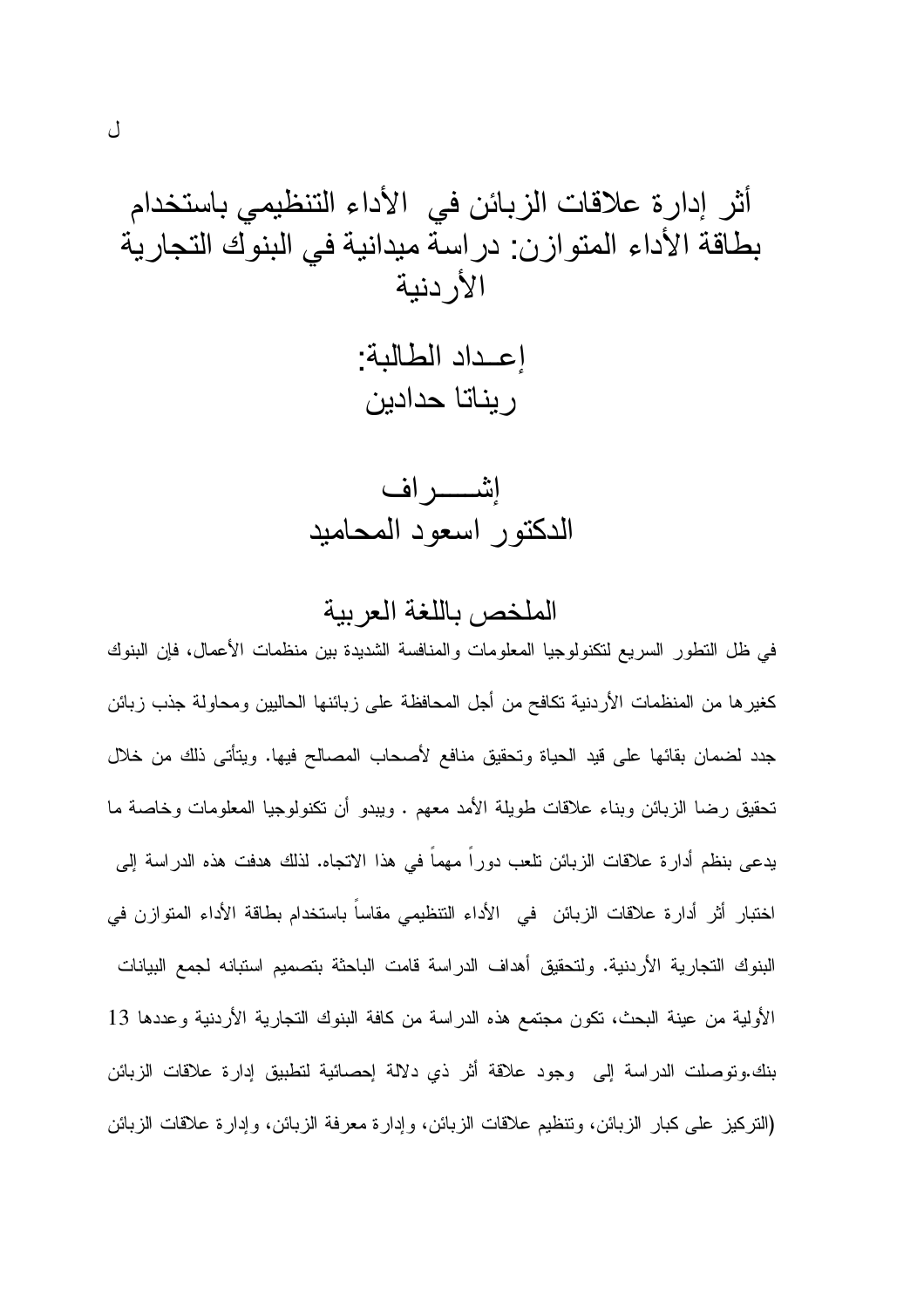المبنية على النكنولوجيا) في الأداء النتظيمي مقاساً ببطاقة الأداء المنوازن ( البعد المالي، و بعد الزبائن، وبعد العمليات الداخلية، وبعد النعلم والنمو) في البنوك النجارية الأردنية. كما أشارت النتائج إلى أن التركيز على كبار الزبائن ونتظيم علاقات الزبائن لهم الأثر الأكبر في الأداء التنظيمي، في حين لم يتبين أي أثر لإدارة معرفة الزبون وإدارة علاقات الزبائن المبنية على النكنولوجيا. وخلصت الدراسة إلى مجموعة من النوصيات من أبرزها : على البنوك التجارية الأردنية أن تهتم بإدارة علاقات زبائنها إلكترونيا عبر الانترنت لما له من أثر إيجابي على رضا الزبائن، وعلى إدارات البنوك النجارية الأردنية نفعيل إدارة معرفة الزبائن لما لها من دور فاعل في نحسين نتافسية البنوك ورضا الزبائن،وعلى إدارة البنوك النجارية زيادة وعي زبائنها لاستخدام أدوات التفاعل الإلكترونية المرتبطة بإدارة علاقات الزبائن المبنية على التكنولوجيا للتعرف على حاجاتهم المتنامبة والحفاظ علبهم.

الكلمات المفتاحية: إدارة علاقات الزبائن، الأداء التنظيمي، بطاقة الأداء المتوازن، البنوك التجارية الأر دنبة.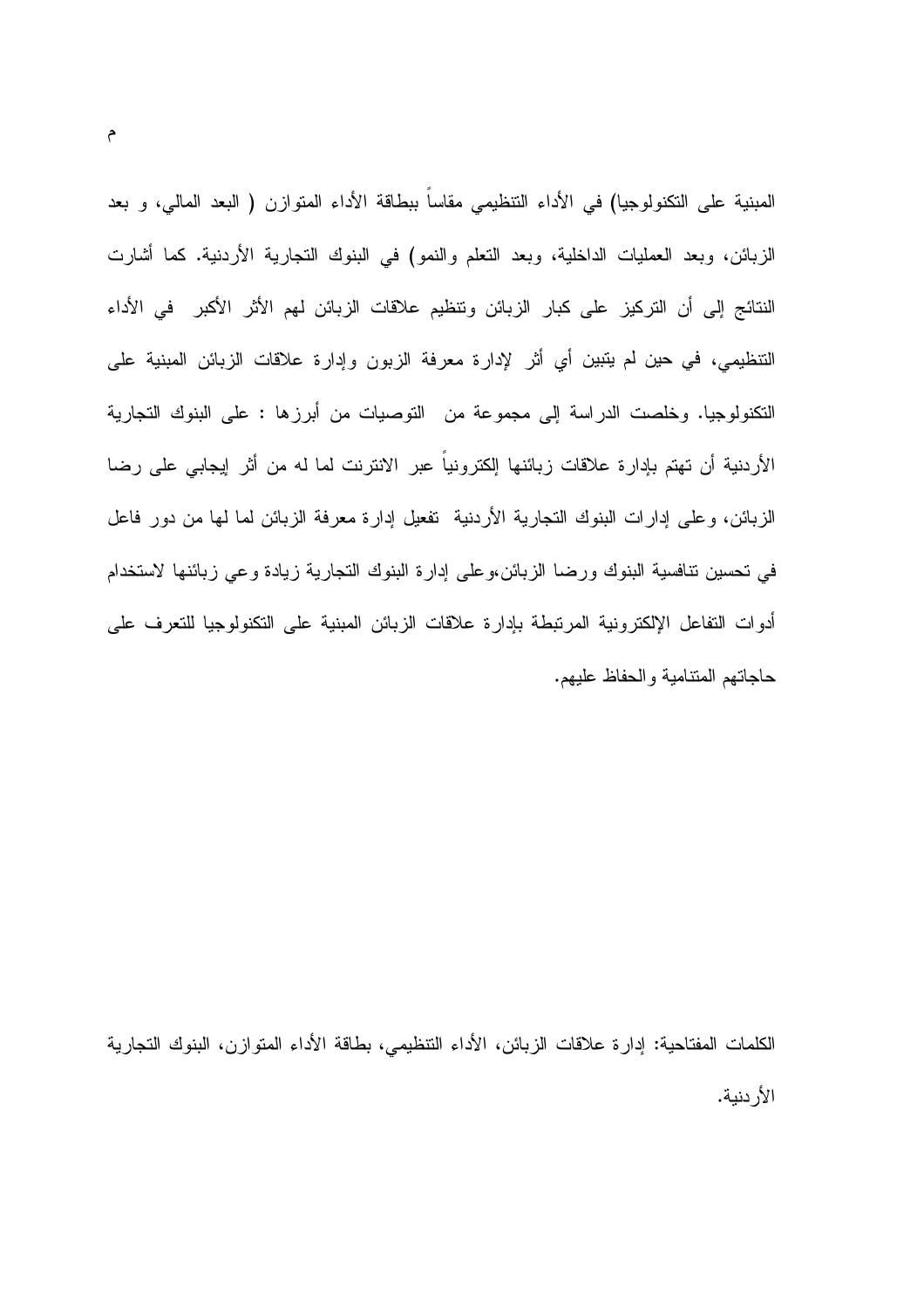# **The Impact Of Customers Relationships Management On Organizational Performance Using The Balanced Scorecard: An Empirical Study In Jordanian Commercial Banks.**

Prepared by: Renata Hadadeen Supervised By: Dr. Soud Almahamid Abstract

Information Technology has profoundly changed the way organizations do business during the past decade. Therefore, the competition between organizations has been increased. Banks in Jordan like other organizations work hardly to keep their customers and try to increase them by using Customers Relationships Mangement Systrem. Therefore, the study aims to investigate the impact of applying Customer Relationships Management on the organizational performance using balance scorecard in Jordanian commercial banks. In order to achieve the objectives of the study the researcher designed a questionnaire to gather the primary data from the study sample. The population of this study consists of Jordanian commercial banks (13 banks). The results revealed that there was a significant impact for Customer Relationships Management (key customers focus, Customers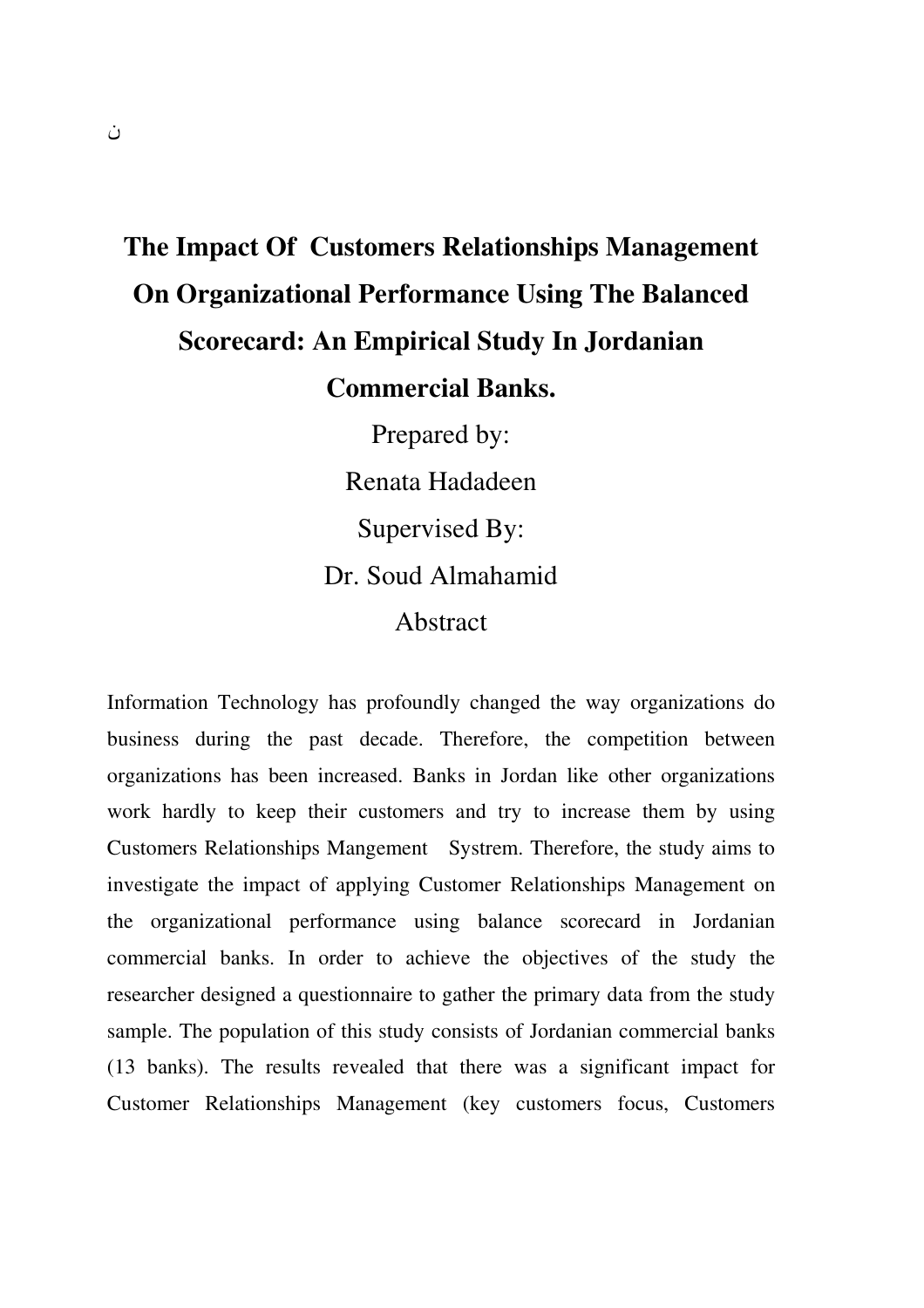relationships management organisation, Customers Knowledge management, and technology-based customers' relationships management) application on organizational performance measured by balanced scorecard (financial dimension, customers dimension, internal processes dimension, and learning and growth dimension) in commercial banks working at banking sector in jordan. The results also indicated that the key customers facous and customers' relationships management organisation have the highest impact on organisational performance measured by balanced scorecard, but no impact were noticed for customers knowledge management and technology-based customers relationships management. Based on the research results, the study arrived to set of practical recommendations among the foremost are: The Jordanian commercial banks should be given more attention to technologybased customers' relationships to boost customers' satisfaction. Commercial banks also should activiate customers' knowledge management to improve customers' satisfaction and their competitive postions. Finally, commercial banks should raise the awareness of their customers to use electronic interaction tools that are fundemental to technology-based customers' relationships management in order to know their developed needs and retain them.

Keywords: Customers Relationships Management , Organisational Performance , Blanced Scorecard, Commercial Banks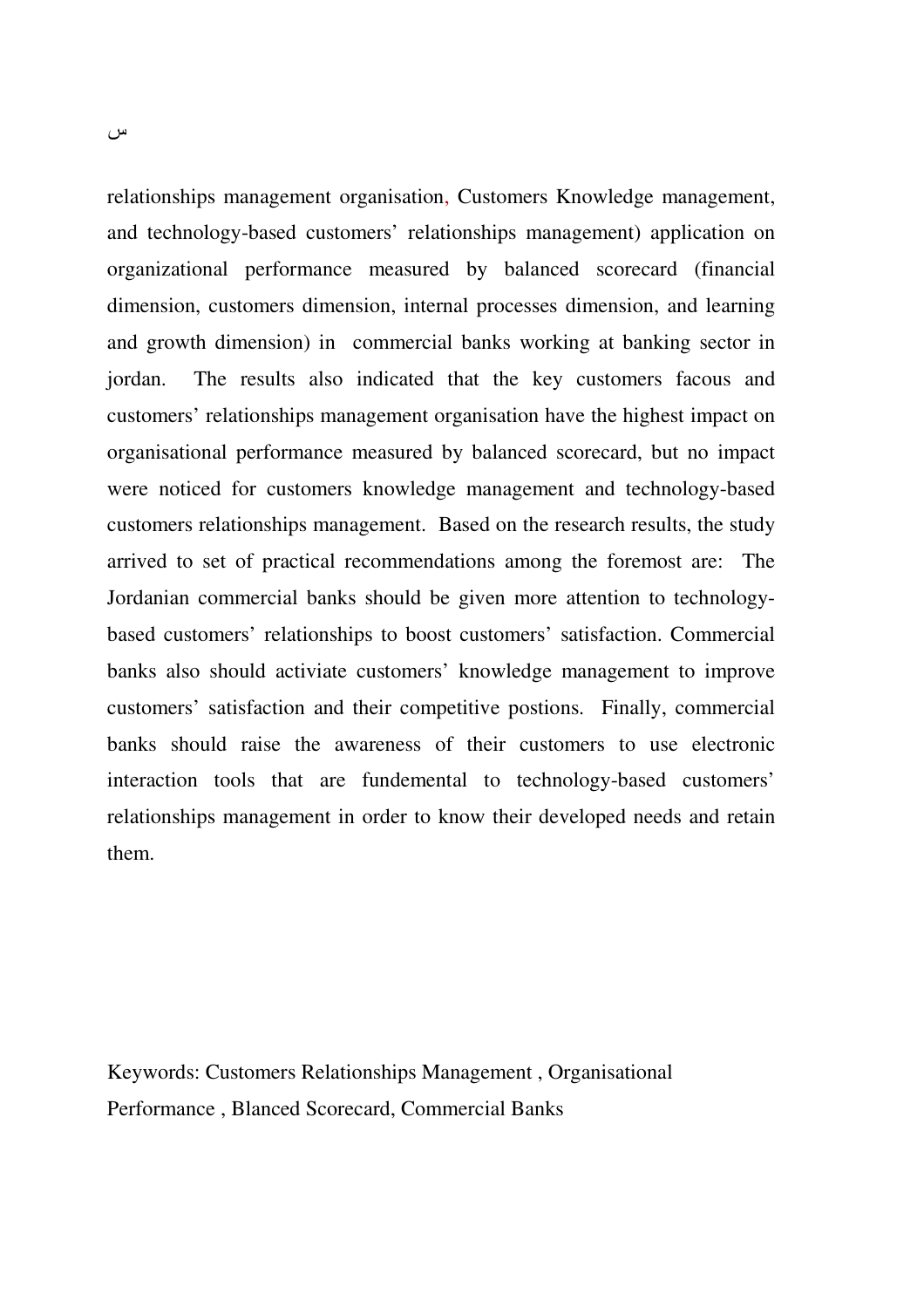(1- 2): مشكلة الدّراسة وأسئلتها (1 - 3): أهداف الذّراسة (1 – 4): أهميّة الدّراسة (1 - 5): أنموذج الذّراسة (1 - 6): فرضيّات الدّراسة (1 - 7): التعريفات الإجرائيّة للمتغيرات الدراسة (1 - 8): حدود الدّراسة (1 - 9): محددات الذّر اسة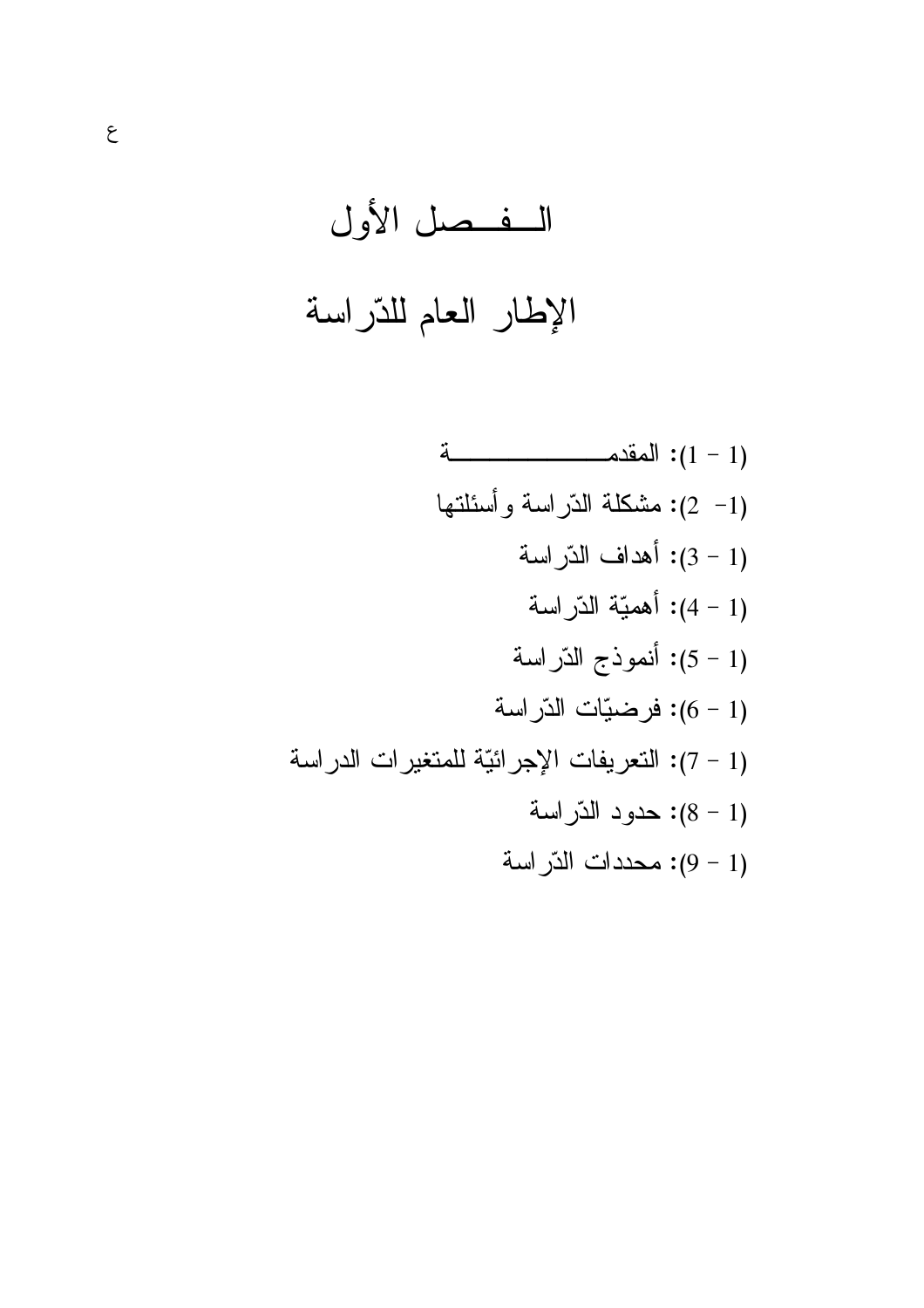# السفسصل الأول

#### الإطار العام للذراسة

المقدمة: $(1 - 1)$ 

أدت الثورة الصناعية في منتصف القرن الثامن عشر إلى تغييرات جذرية في أصول المنافسة التقليدية ، حيث تحولت الأسواق من " أسواق المنتجين" إلى " أسواق المستهلكين" نتيجة لوجود عدد من المنافسين في كل قطاع من القطاعات الاقتصادية. مما أدى إلى زيادة الاهتمام بالزبائن والنعرف على حاجاتهم ورغباتهم لتصميم منتجات وخدمات نفى بتلك الحاجات والرغبات. ونلتها ثورة تكنولوجيا المعلومات والاتصالات في بداية القرن التاسع عشر، حيث جعلت من هذا العالم المترامي قرية صغيرة يستطيع سكانها التواصل مع بعضهم البعض بكل سهولة ويسر . وهذا أدى إلى تحرير العديد من الأسواق وزيادة حدة المنافسة العالمية وانخفاض تكاليف دخول الأسواق

العالمية وتوفر منتجات وخدمات متعددة ومتشابهة ومنتجات بديلة وأسواق منافسة شبه تامة. وفي ظل هذه التحديات، فإن البنوك كغير ها من الشركات الأردنية تكافح من أجل المحافظة على زبائنها الحالبين ومحاولة جذب زبائن جدد لضمان بقائها على قيد الحياة وتحقيق منافع لأصحاب المصـالـح فيها. ويتأتـى ذلك من خلال تحقيق رضـا الزبائن وبناء علاقات طويلة الأمد معهم. ويبدو أن تكنولوجيا المعلومات وخاصة ما يدعى بنظم أدارة علاقات الزبائن نلعب دوراً مهماً في هذا الاتجاه. وهناك جملة من المنافع المحتملة لاستخدام نظم أدارة علاقات الزبائن منها .Cheng et al 2012: تعزيز الاحتفاظ بالزبائن وولائهم، وتسهيل تخصيص المنتجات والخدمات، وتعزيز ربحية الزبون. ويستنتج من ذلك، أن رضا وولاء والاحتفاظ بالزبون هو محور إدارة علاقات الزبائن، ولن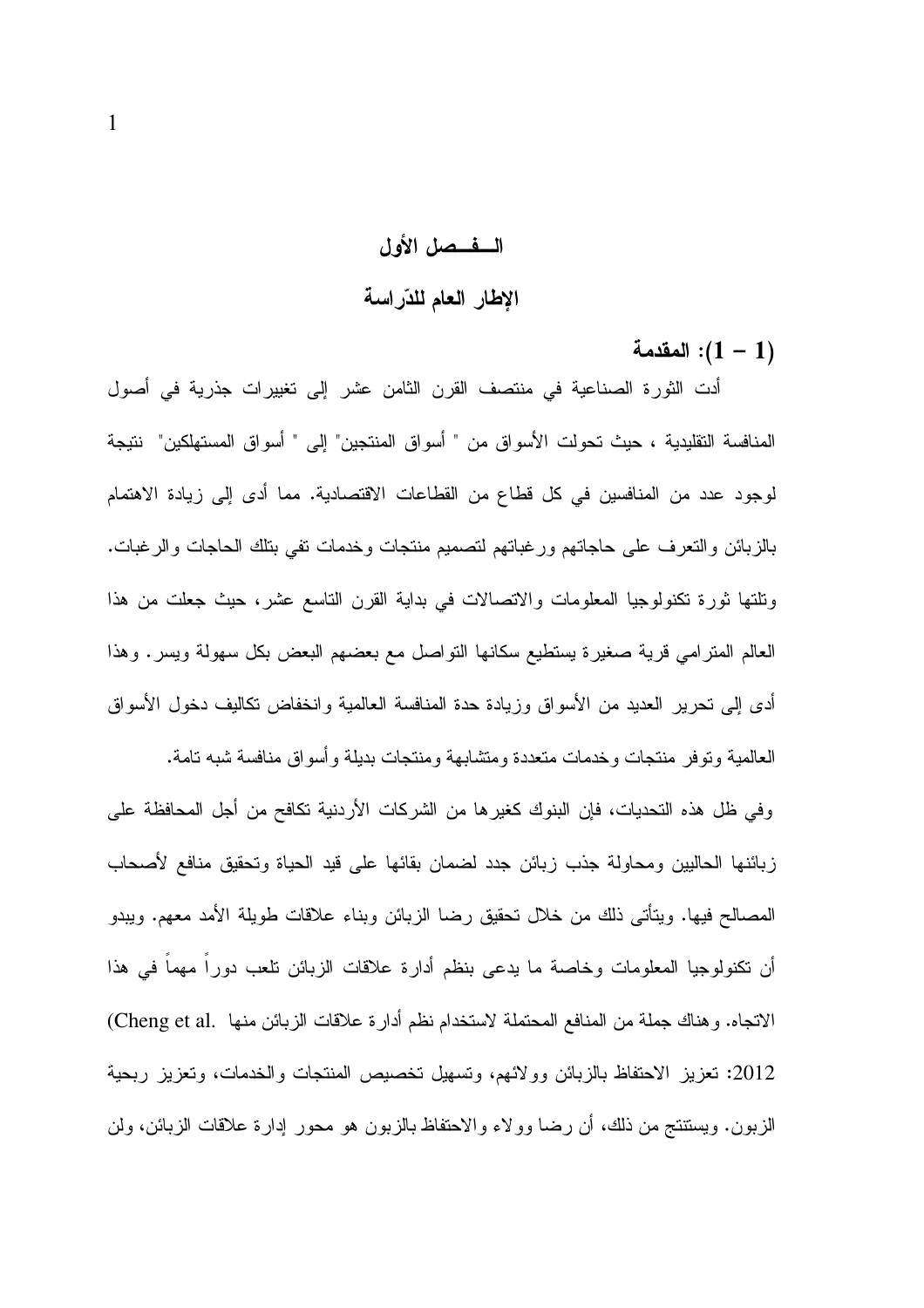يتأتى ذلك إلا من خلال نقديم منتجات وخدمات ذات تفي بحاجات ورغبات الزبون وتتسجم مع نوفعاته مما ينعكس لِيجاباً على الأداء التنظيمي. ولذلك، جاءت هذه الدراسة للنعرف على أثر نتفيذ إدارة علاقات الزبائن في الأداء النتظيمي.

مشكلة الدر اسة وأسئلتها: $(2-1)$ 

إن الحفاظ على الزبائن بل وزيادة أعدادهم من أهم الأمور التي نؤدي إلى استمرار نتافس المنظمات مع المنظمات الأخرى، حتى أنه يعتبر العامل الأهم في استمرار المنظمات في سوق العمل. كما أدت النغيرات الحاصلة في بيئة العمل الحالية الشركات على اختلاف أنواعها أن نكافح من أجل المحافظة على زبائنها الحاليين ومحاولة جذب زبائن جدد. مما دفع بالعديد من هذه الشركات إلى تبني و استخدام أدوات التكنولوجيا الحديثة ( كنظم إدارة علاقات الزبائن) لضمان البقاء على نواصل مستمر مع زبائنها للتعرف على حاجاتهم ورغباتهم المتجددة. وعلى الرغم من ذلك، فإن العديد من الشركات تعانى من معدل دوران عالى في الحفاظ على زبائنها. هذا يضع الاستثمار في النكنولوجيا موضع نساؤل واستفسار إذا لم نتمكن من نعزيز قدرة الشركة على نقديم منتجات وخدمات ملائمة لحاجات ورغبات زبائنها. مما يثير السؤال الاتبي: هل هناك أثر لنظام ادارة علاقات الزبائن في تعزيز الاداء التنظيمي ؟ لذلك، تتبلور مشكلة في الإجابة عن سؤالها الرئيس:

ما هو أثر إدارة علاقات الزبائن في الأداء النتظيمي مقاساً باستخدام بطاقة الأداء المنوازن؟ ويتفر ع عنه الأسئلة النالية: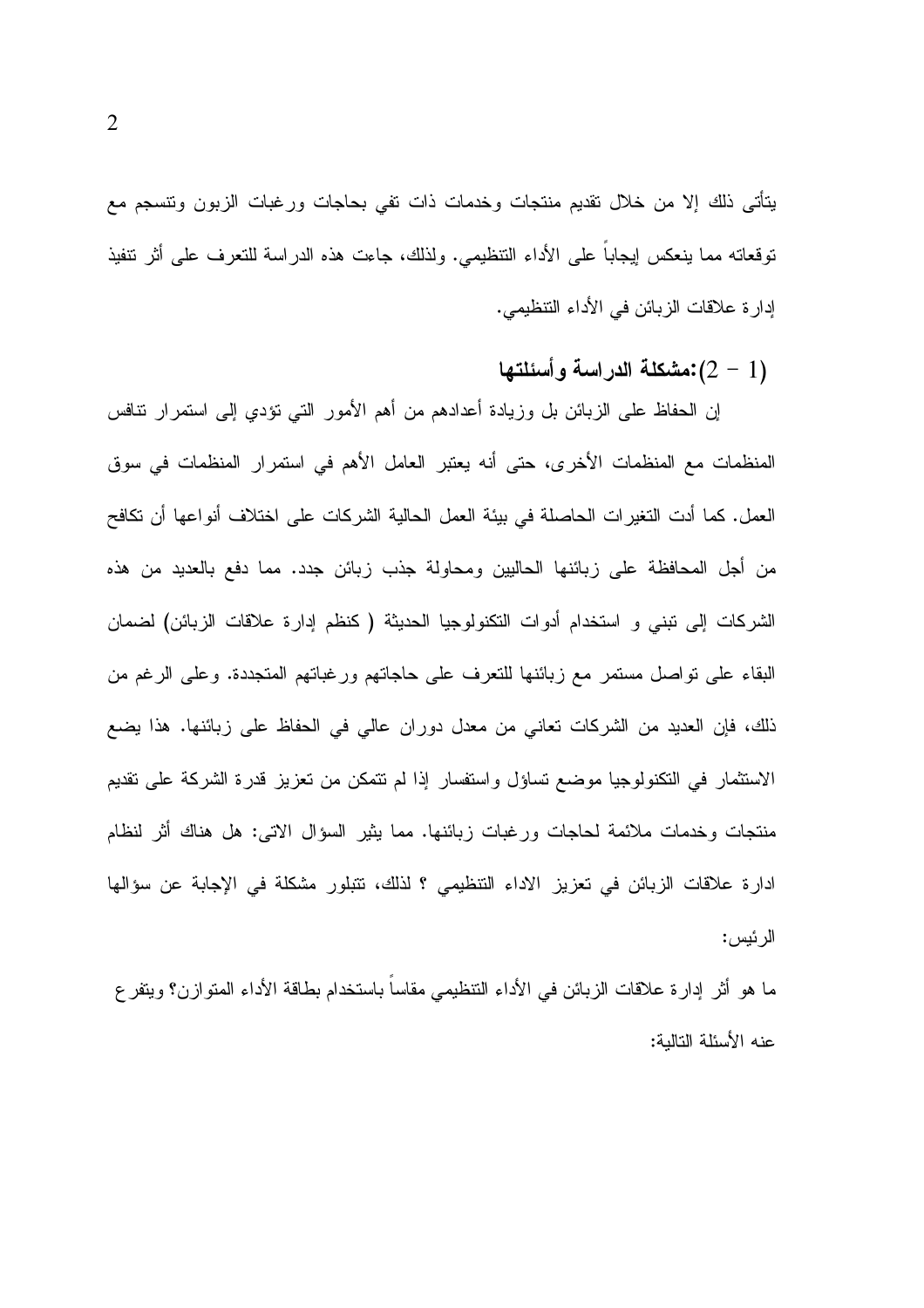1. النعرف على أثر إدارة علاقات الزبائن في البعد المالي للبنك. 2. التعرف على أثر إدارة علاقات الزبائن في كفاءة العمليات الداخلية للبنك.

3.النعرف على أثر ادارة علاقات الزبائن في بعد الزبائن للبنك.

4. النعرف على أثر إدارة علاقات الزبائن في تحسين قدرة العاملين على حل المشكلات، في زيادة نية العاملين في النعلم، ونحسين جودة خدمات العاملين.

(1 – 4): أهمية الدراسة: نتبع أهمية هذه الدراسة من أهمية الموضوع الذي نتناوله بشكل عام ومن النقاط التالية بشكل خاص:

1. وجود شك لدى الباحثين في الأثر المباشر لإدارة علاقات الزبائن في الأداء .Riemann et al) ( Ernest et al. 2011 ) و2009 مما يستدعي البحث عن آليات أخر ي لتعزيز ذلك الأثر في الأداء التنظيمي مما يترك المديرين بدون دليل حول كيفية تركيز جهودهم فيما يتعلق بإدارة علاقات الزبائن (Zablah et al. 2004).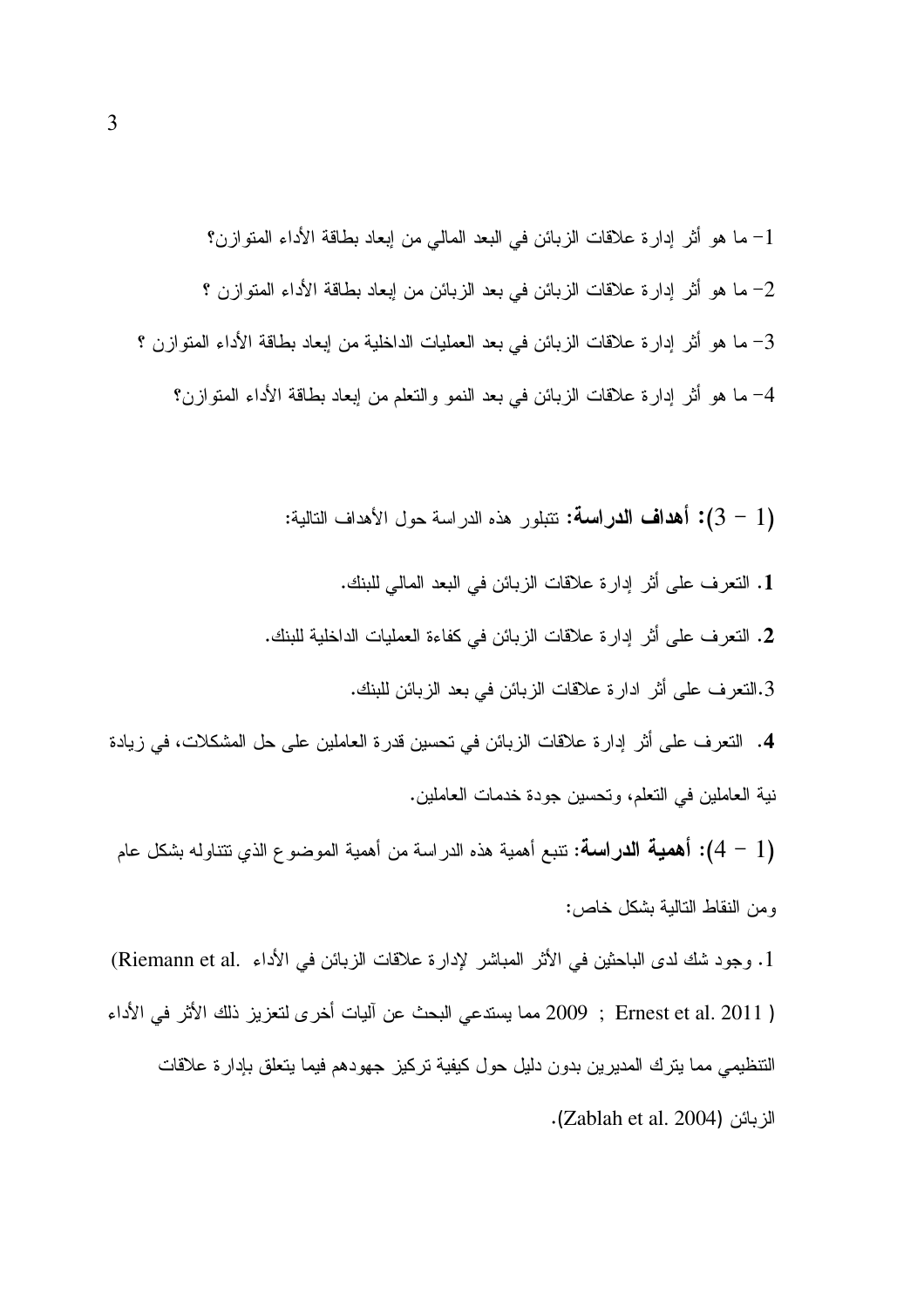2. نتركز مهمة إدارة علاقات الزبائن في بناء علاقات طويلة الأمد مع الزبائن جوهرها استشعار حاجات الزبائن الحالية والمستقبلية لكي نتمكن المنظمة من نحسين أداؤها التنظيمي.

3. على الرغم من أن إدارة علاقات الزبائن تمكن المنظمة من تقديم منتجات جديدة تعزز من أدائها الكلي (Ernest et al.2011) إلا أن أثر إدارة علاقات الزبائن في الأداء التنظيمي باستخدام بطاقة الأداء المنوازن لم يلقى الاهتمام الكافى من قبل الباحثين.

(1 - 5 ): أنموذج الدراسة



 $\overline{4}$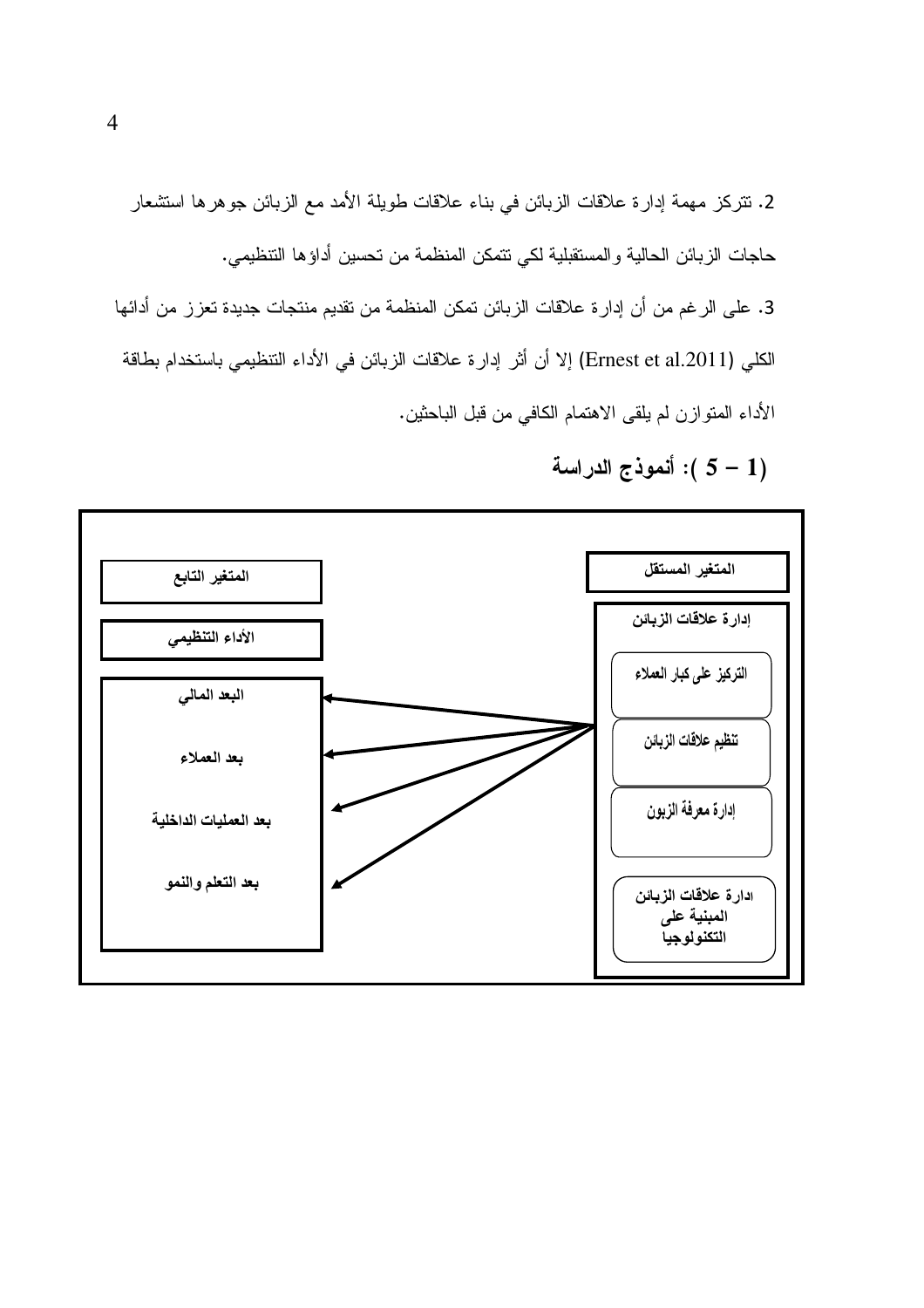أنموذج الدراسة استنادا إلى الدراسات السابقة: المتغير المستقل: إدارة علاقات الزبائن تم بالاعتماد على كلا من(Sin et al.2005;Akroush et al.2011, Landroguez et al. 2011). المتغير التابع: الأداء التنظيمي تم بالاعتماد على كلا من الدراسات التالية ;Wu and Lu, 2012) Ernst et al. 2011; Riemann et al. 2011)

## (1–6) فرضيات الدراسة:

من خلال استعر اض أدبيات الموضوع، وبناءً على أنموذج الدراسة الوارد في الشكل رقم (1) يمكن صياغة الفر ضية الر ئيسة كالآتي:

ا**لفرضية الرئيسة:** لا يوجد أثر لإدار ة علاقات الز بائن في الأداء التنظيمي للبنك عند مستو ي دلالة

وينفر ع عنها الفرضيات الفرعية التالية:  $\alpha{\leq}0.05$ 

ا**لفرضية الفرعية الأولى:** لا يوجد أثر لإدار ة علاقات الزبائن في البعد المالي للبنك عند مستوى  $\alpha$ دلالة 0.05 ك.0

**الفرضية الثانية:**لا يوجد أثر لإدارة علاقات الزبائن في بعد الزبائن للبنك عند مستوى دلالة

 $\alpha \leq 0.05$ 

**الفرضية الثالثة:** لا يوجد أثر لإدار ة علاقات الزبائن في بعد العمليات الداخلية للبنك عند مستوى  $\alpha$ دلالة 0.05 دلالة

**الفرضية الرابعة:** لا يوجد أثر لإدارة علاقات الزبائن في بعد النعلم والنمو للبنك عند مستوى دلالة  $\alpha \leq 0.05$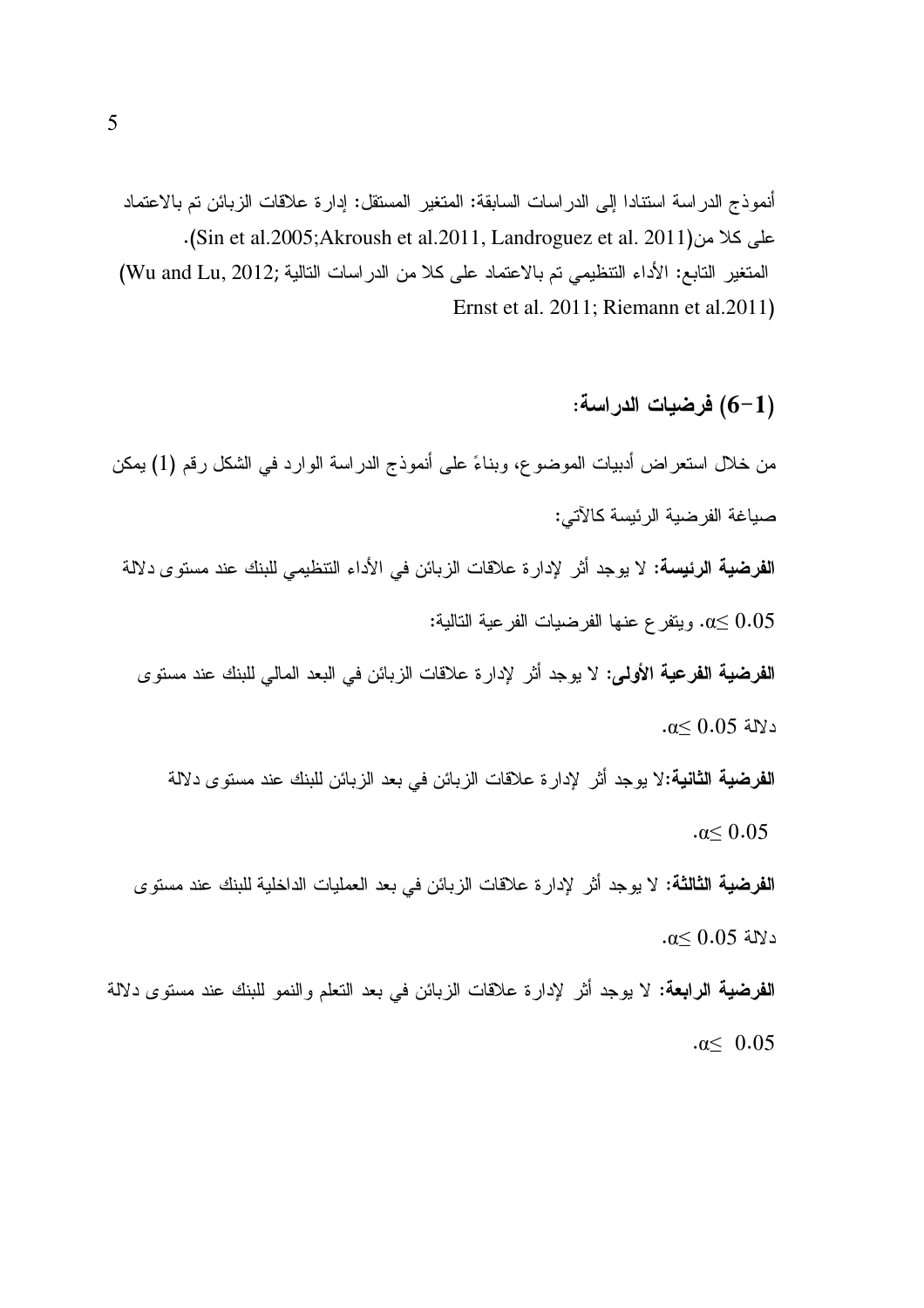## (1 – 7): التعريفات الإجرائية للمتغيرات الدراسة:

إدارة علاقات الزبائن: فعرفها القدرة على الحوار المستمر مع الزبائن باستخدام تشكيلة واسعة من الوسائل التي تعمل على البقاء باتصال دائم مع الزبون، أنها تمثل نقنية اتصال تضمن الاتصال المستمر بين طرفين أو أكثر (Sawhney and Zabin, 2001). كما يمكن اعتبارها أنها أدوات وعمليات ونقنيات نساعد على اجتذاب الزبائن والمحافظة عليهم وزيادة القيمة المضافة لنشاطهم في المنظمة (Lamb , 2001 ). كما أن ادارة علاقة الزبائن نتمثَّل في جميع الأنشطة التسويقية خصوصاً الموجهة لكبار الزبائن والأدوات النكنولوجية والعمليات النتظيمية الموجهة لجذب زبائن جدد وبناء وتحسين علاقات طويلة الأمد مع الزبائن الحالبين والمحتملين للاحتفاظ بهم لأطول فترة ز منبة ممكنة. وتتألف من الإبعاد التالبة :

**التركيز على كبار الزبائن:** ويشير إلى قدرة البنك على مقابلة حاجات ورغبات مجموعة من كبار الزبائن من خلال نقديم منتجات وخدمات معدلة ومصممة خصيصا لإشباع تلك الحاجات والرغبات. **تنظيم علاقات الزبائن:** تشير إلى الكيفية التي يتم بها تنظيم علاقات الزبائن في البنك بحيث تؤدي إلى خلق وتقديم قيمة مضافة للزبائن (كفرق العمل المبنية على الزبائن )، ومدى امتلاك العاملين للمهارات والقدرات التي تمكنهم من بناء علاقات مميزة مع الزبائن والمحافظة عليها.

**إدارة معرفة الزبون:** تشير إلى عمليات اكتساب وتحليل المعلومات التي يتم الحصول عليها من الزبائن ذات العلاقة بحاجاتهم ونوقعاتهم وتحويل نلك المعلومات إلى معرفة مفيدة تمكن البنك من نقديم خدمات نفي بحاجات ونوقعات الزبائن.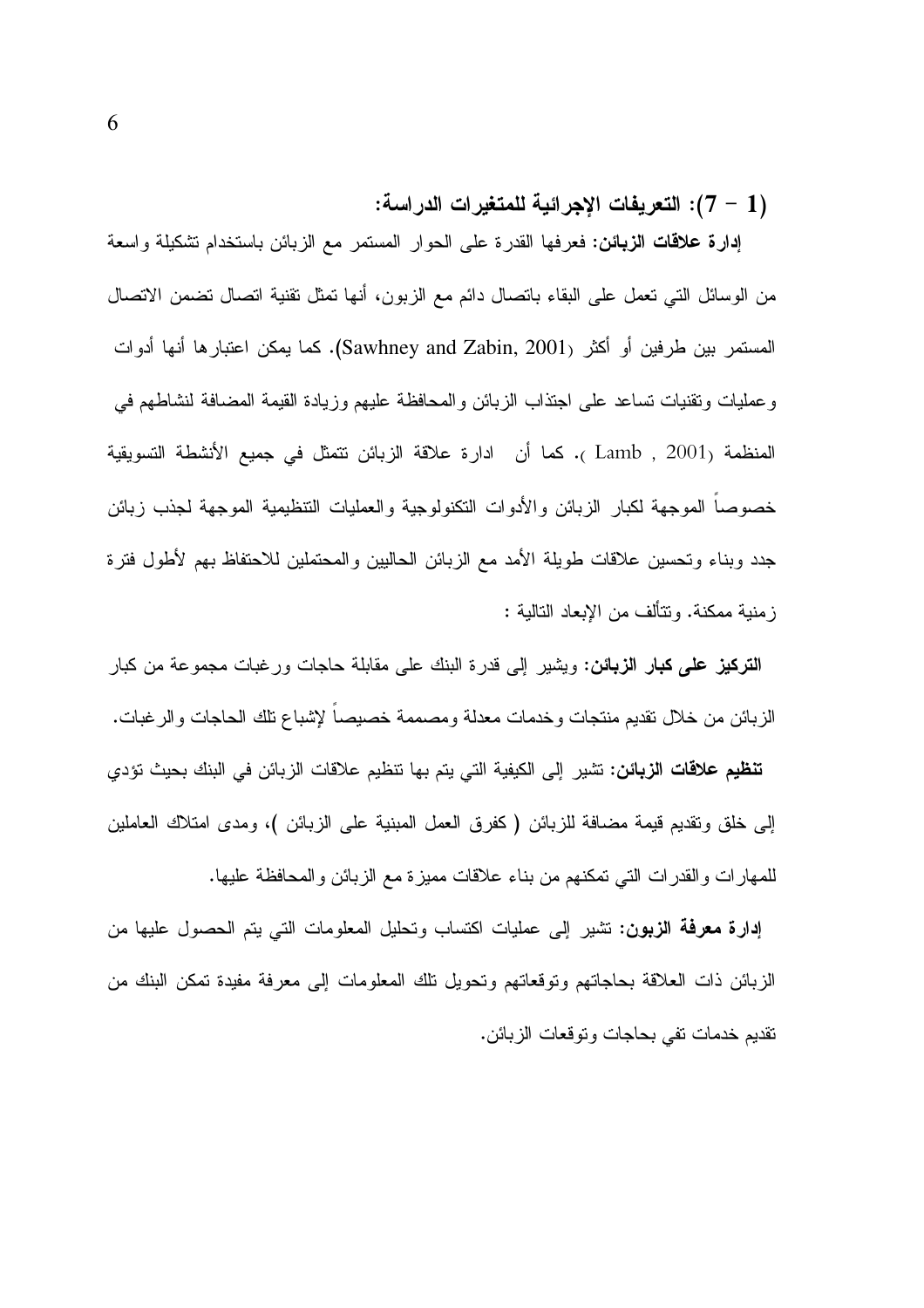ادارة علا**قات الزبائن المبنية على التكنولوجيا:** تشير إلى قدرات تكنولوجيا المعلومات الهادفة لتوطيد العلاقة مع الزبائن (من برمجيات ومعدات وفواعد بيانات) المستخدمة في البنك والتي تساعد علىي اكتساب الزبائن والنفاعل معهم والمحافظة عليهم.

**الأداء التنظيمي:** يشير إلى قدرة البنك على تحقيق مستوى أداء مالى مرتفع مقارنة بالمنافسين، وتحقيق مستوى رضا زبائن مرتفع، والقدرة على الاحتفاظ بالزبائن لاطول فترة زمنية، وتحقيق أهدافه المبنية على السو ق.

**بِطَاقَةِ الأداءِ المتوازن:** هي أداة نَشْتَمَل على مجموعة من المقابيس المالية وغير المالية، حيث نتألف من أربعة إبعاد رئيسية هي:( البعد المالي، وبعد الزبائن، وبعد العمليات الداخلية، وبعد النعلم والنمو).

**البعد المالي:** يعد البعد المال<sub>ى</sub> احد أبعاد بطاقة الأداء المتوازن وينطوي تحت هذا البعد عدة مقاييس مثل الدخل التشغيلي، عائد الاستثمار، نمو المبيعات، التدفقات النقدية، كلفة المنتجات، والقيمة الاقتصادية المضافة.

**بعد الزبائن:** يبين هذا البعد مدى قدرة المنظمة على الإيفاء بمنطلبات وحاجات الزبائن من السلع و الخدمات. بعض المقاييس التي تستخدم في هذا البعد تضم خدمات ما بعد البيع، التكلفة المنخفضة، الاستجابة لر غبات الزبائن، اكتساب زبائن جدد، الاحتفاظ بالزبائن، تسليم المنتجات في الوقت المحدد، و الحصنة السوقية.

**بعد العمليات الداخلية:** أن تركيز هذا المحور هو على تطوير العمليات الداخلية للمنظمة فضلا عن تركيز ه على الزبون من خلال محاولة خلق قيمة للمنتج أو الخدمة تنعكس أثار ها في تحقيق رضا الزبون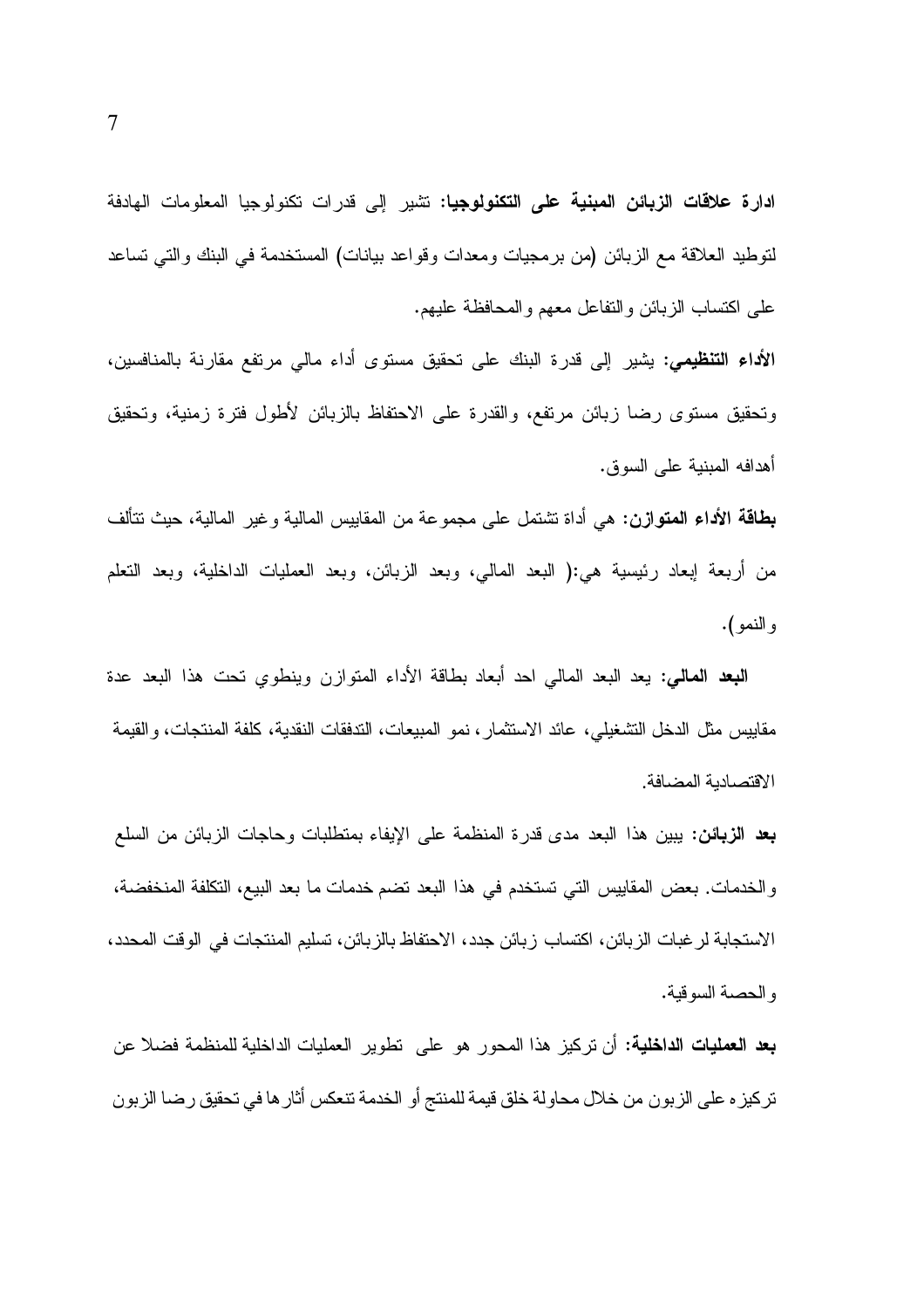ونركيزه أيضا على زيادة كفاءة العمليات الداخلية. بعض المقاييس التي تستخدم في هذا البعد نضم معدلات النلف، وقت الانتظار ، دور ان المخزون، النسليم الفوري، والمحافظة على الزبائن.

**بعد التعلم والنمو:** بركز هذا البعد على نطوير قدرات العاملين داخل المنظمة كونهم ركيزة أساسية تعمل على تطوير وبناء المنظمة. كما يركز هذا البعد على تطوير قدرة الموظفين على حل المشكلات، والقدرة على النعلم من خلال ندريب واستخدام الموارد البشرية في نحقيق أهداف المنظمة.

(1 – 8): حدود الدراسة: تقسم حدود الدراسة الحالية إلى:

ا**لحدود المكانية:** تتمثّل في المستويات الإدارية الثلاثة في البنوك التجارية الأردنية في مدينة عمان. المحدود البشرية: نتمثل في المدراء العاملين في المستويات الإدارية الثلاثة (العليا والوسطى والدنبي) في البنوك التجارية الأردنية في مدينة عمان.

**الحدود الزمنية:** وتتمثل في المدة الزمنية اللازمة لإنجاز هذه الدر اسة، ويتوقع أن تستمر خلال عام  $.2014$ 

**الحدود العلمية:**ركزت الدراسة الحالية على فهم أثر إدارة علاقات الزبائن ممثلة بـــ ( التركيز على كبار الزبائن، وتنظيم علاقات الزبائن، وإدارة معرفة الزبون، ادارة علاقات الزبائن المبنية علــــى وبعد العمليات الداخلية، وبعد النعلم والنمو).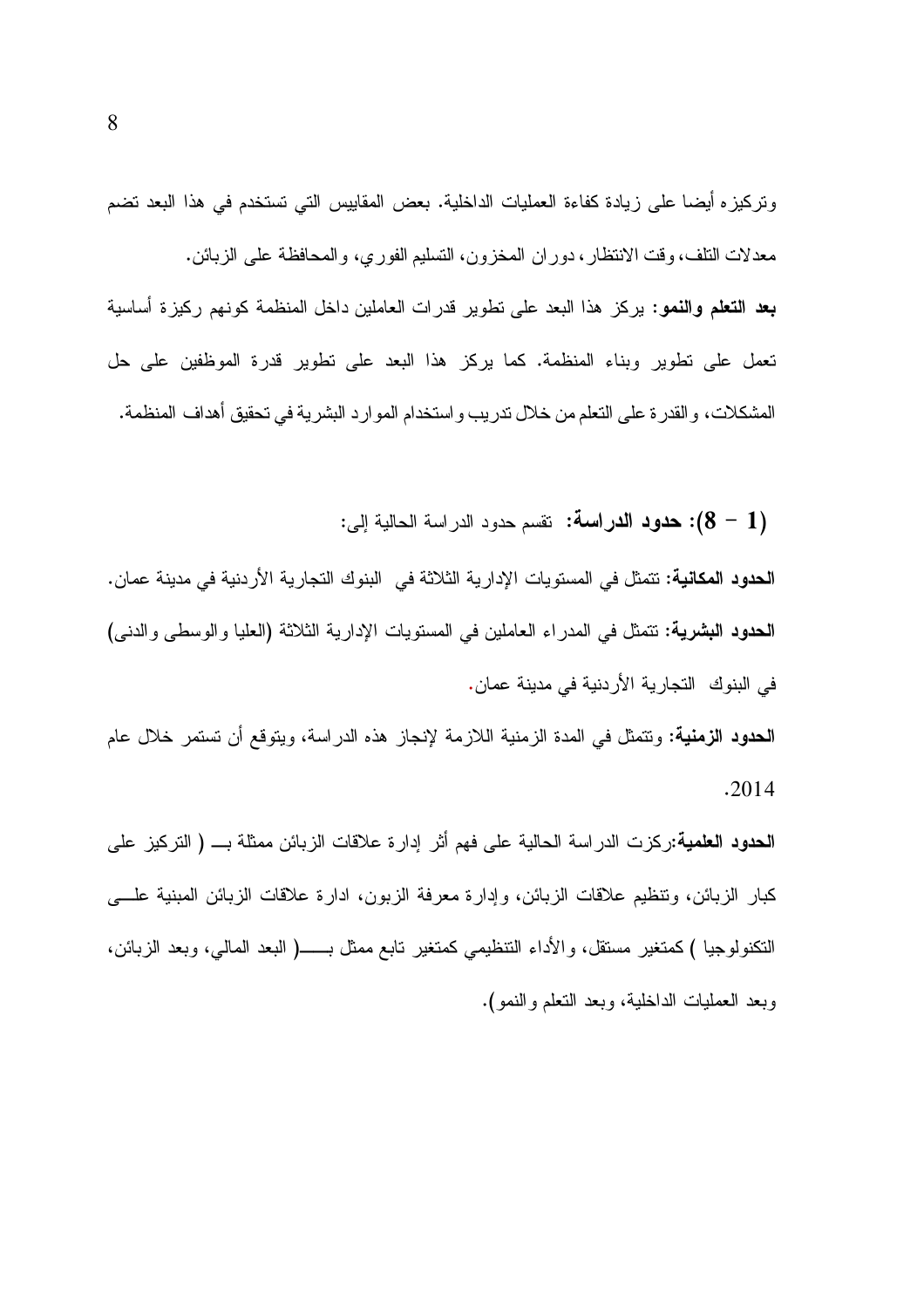(1 – 9):محددات الدراسة:يتوقع للدراسة الحالية أن تواجه المحددات التالية:

1. اقتصرت هذه الدراسة على بحث أثر إدارة علاقات الزبائن في الأداء التنظيمي، ولكنها لـــم نتتاول بالدراسة أية متغيرات وسيطة أو معدلة كجودة معرفة الزبون، ونوع البنك.

2. ركزت الدر اسة الحالية فقط على المستويات الإدارية الثلاثة في البنوك التجارية الأردنية في مدينة عمان. لذلك، فإن نعميم النتائج سوف يقتصر فقط على البنوك النجارية الأردنية ولـــيس على جميع البنوك.

3. اعتمدت هذه الدراسة على الاستبانة في جمع البيانات اللازمة، وهذه الأداة تمثل فقط إدراك المبحوثين لأثر إدارة علاقات الزبائن في الأداء وفي خلق قيمة مرتفعة للزبون في لحظــة توزيـــع الاستبانة ولكن ليس قبل ولا بعد.

4.قلة المصادر والمراجع المتاحة باللغة الاجنبية والعربية.

5. محدودية الوقت والنكاليف التي تحد من استخدام أكثر من طريقة لجمع البيانات للتوصل إلى نتائج أكثر دقة و موثوقية.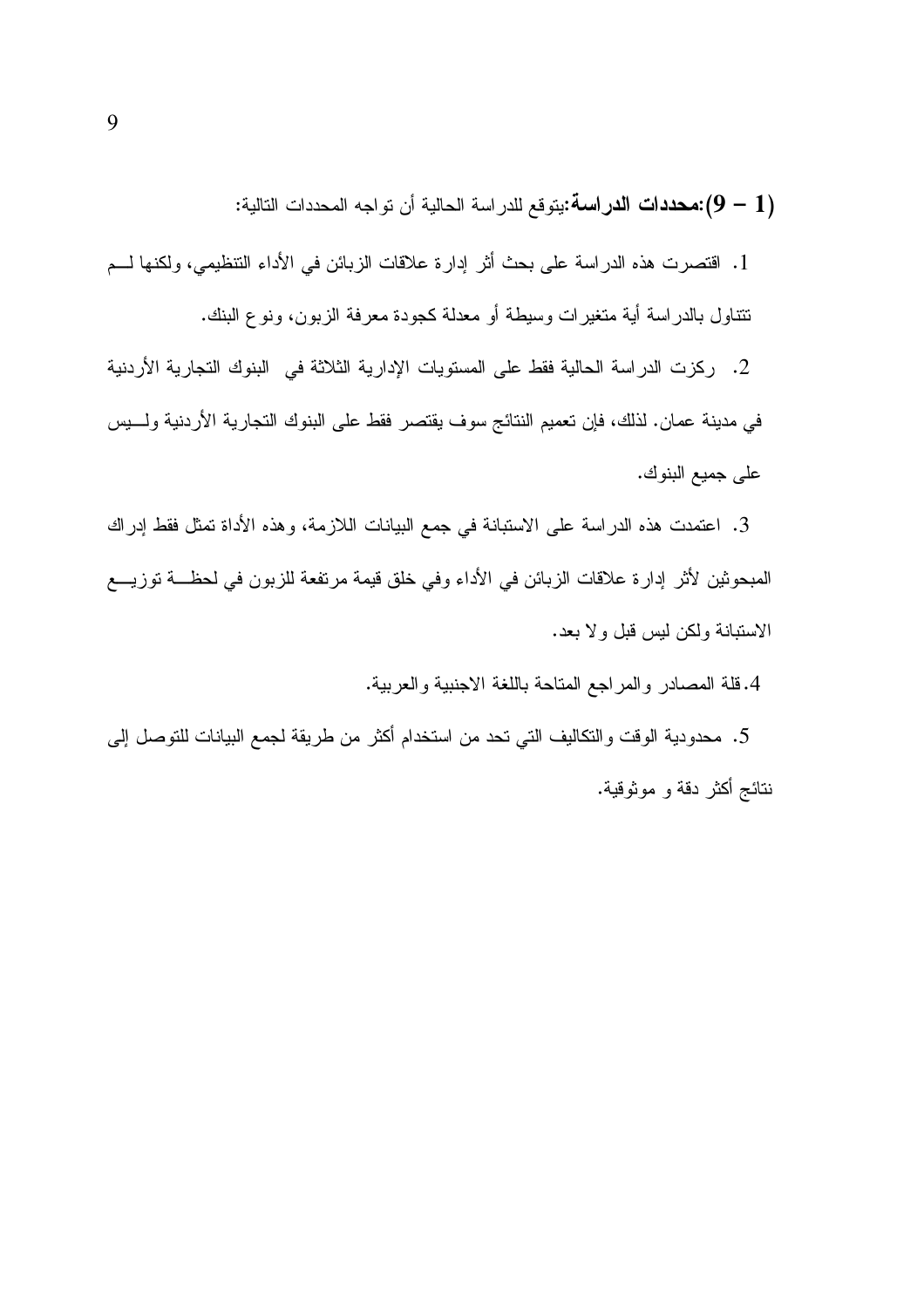- - (2 − 4− 1) الدراسات العربية<br>(2 −4 − 2) الدراسات الأجنبية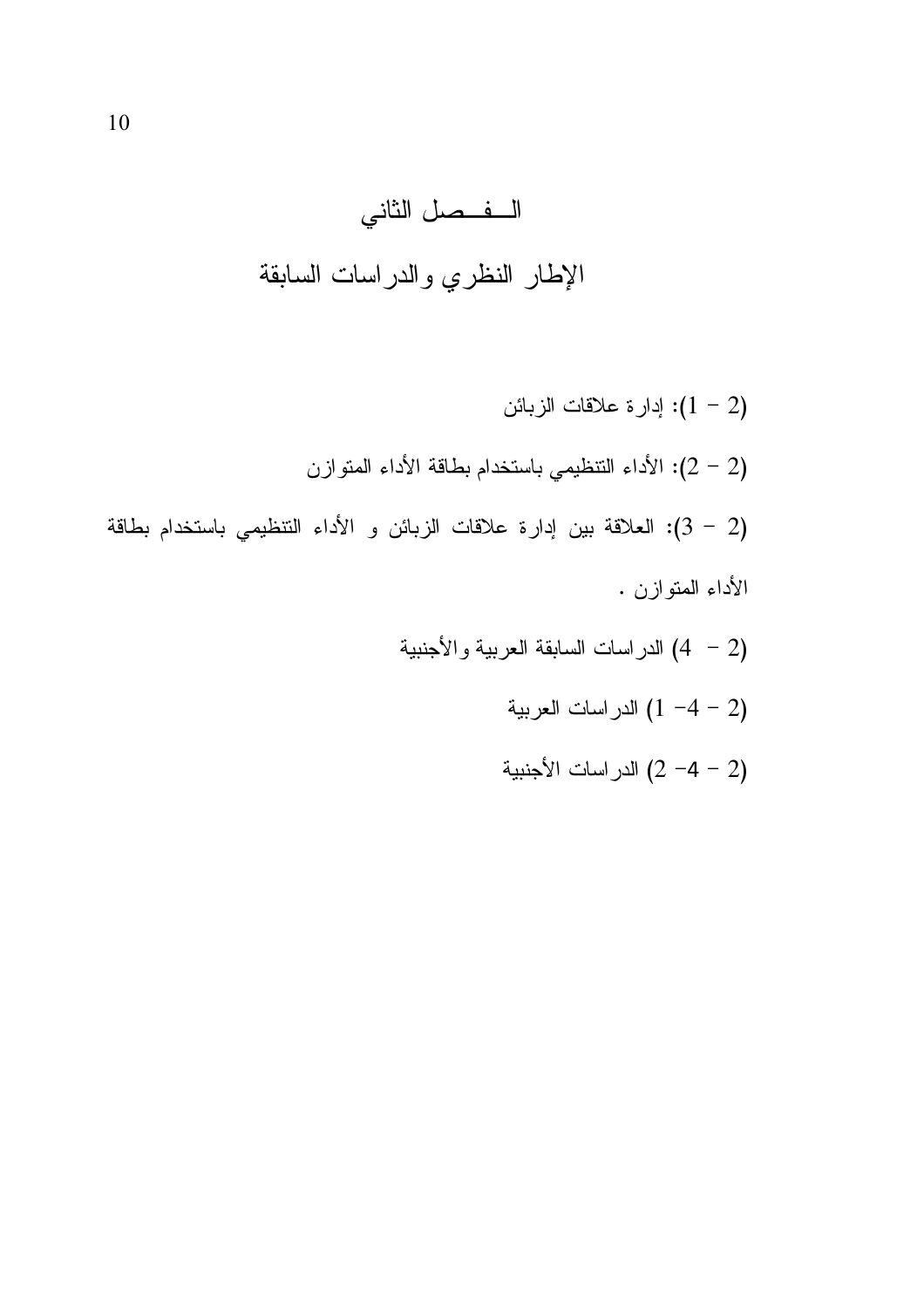يعرض هذا الفصل تفاصيل متغيرات الدراسة الواردة في أنموذج الدراسة في الشكل رقم (1) والعلاقة بينها وأهم الدراسات السابقة التي نتاولت موضوع إدارة علاقات الزبائن، حيث يتم عرضها في أربعة محاور: يتناول المحور الأول إدارة علاقات الزبائن والمحور الثاني الأداء التنظيمي باستخدام بطاقة الأداء المتوازن، والمحور الثالث العلاقة بين أدارة علاقات الزبائن و الأداء التتظيمي باستخدام بطاقة الأداء المنوازن،المحور الرابع الدراسات السابقة العربية و الأجنبية.

#### ا: إدارة علاقات الزبائن (1 – 2)

ترجع بدايات هذا المفهوم إلى مصطلح التسويق بالعلاقات (Marketing by Relation) حيث يركز على أهمية نطوير علاقات معينة مع الزبائن وذلك بهدف إكمال عمليات البيع وزيادتها وإكمال عقد الصفقات على مختلف أنواعها (عبد الرضا و الطائي، 2013). وقد ظهر مصطلح إدارة علاقات الزبائن و الذي يهدف إلى ليس فقط إيجاد مثل هذه العلاقة و إنما ابعد من ذلك حيث يهدف إلى بناء شبكة من العلاقات للحصول على الزبون وتعظيم تفاعله مع المنظمة ويتضمن فيما يتضمن إعطاء الطابع الشخصـي والمكانـة الكبيرة للزبـائن فـي الـعصـر الـحالـي الذي يسمـي عصـر المستـهاك . وقد بدأ مفهوم أدارة علاقة الزبائن نتبلور من خلال نطور النقنيات المختلفة في عملية الاتصال وتوظيفها في النعامل مع الزبون فقامت المنظمات بإنشاء مراكز انصال خاصة مع الزبائن بهدف نوفير المعلومات المختلفة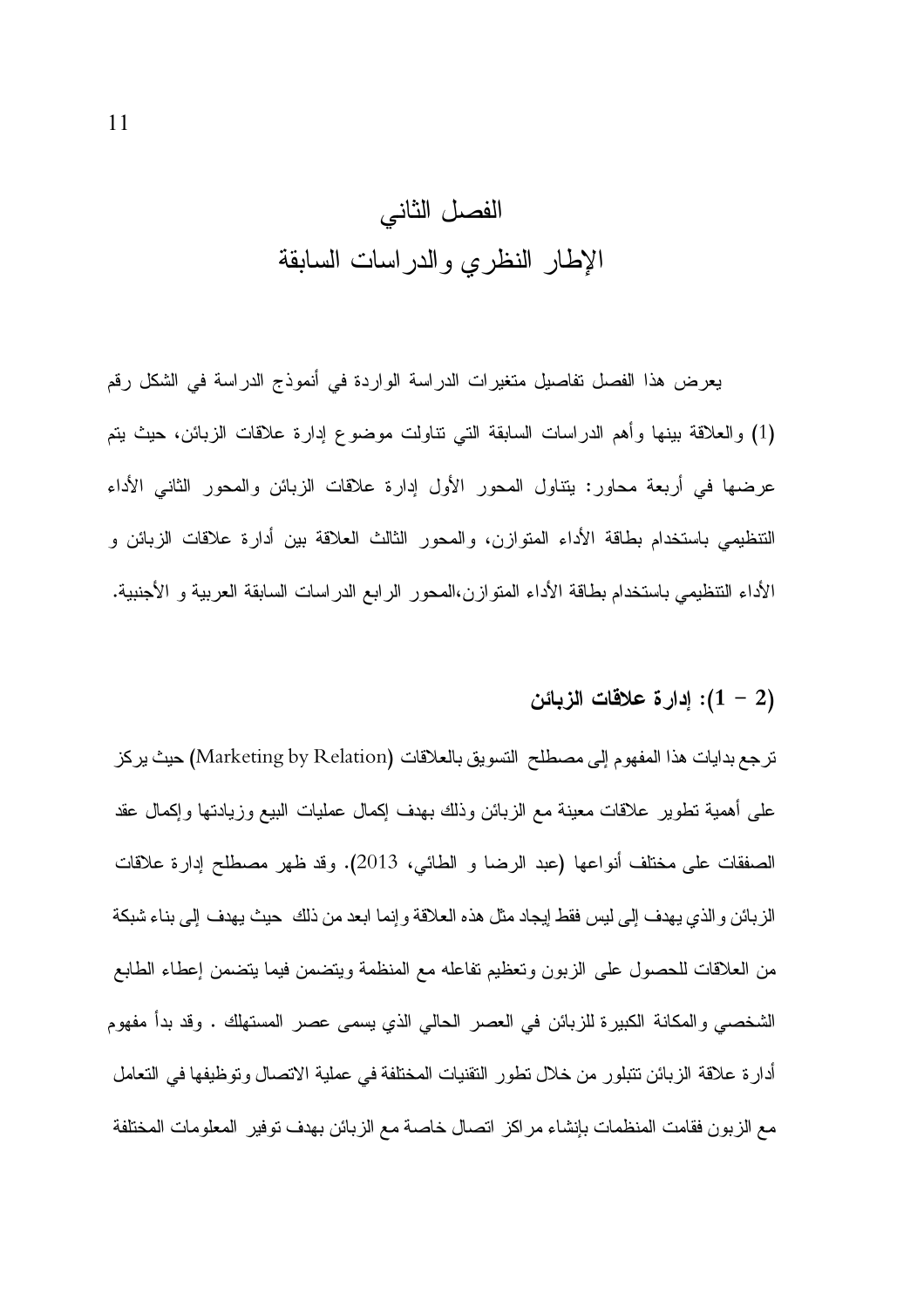عنهم. وقد ظهرت اتجاهات مختلفة في تحديد مفهوم إدارة علاقات الزبائن منها ما يؤكد على ضرورة النفاعل الإنساني في نحقيق منطلباته ومنها ما يركز على الجانب الآلي باعتبار إن هذا المفهوم وهو بـالأسـاس و ليد النطـو ر النكنو لو جـي الكبير .

تناولت الدراسات السابقة جوانب مختلفة لإدارة علاقات الزبائن من خلال النعريفات التي أوردتها: فعرفها (Sawhney and Zabin, 2001) على أنها القدرة على الحوار المستمر مع الزبائن باستخدام تشكيلة واسعة من الوسائل التبي نعمل على البقاء بانصال دائم مع الزبون، أنها تمثل تقنية اتصال تضمن الاتصال المستمر بين طر فين أو أكثر . كما عر فها ,Kok and Vanzyl (2002 على أنها تمثل كافة نشاطات المنظمة المرتبطة بتطوير الزبائن والمحافظة عليهم. ويرى (Srinivasan and Moorman, 2005) إدارة علاقات الزبائن بأنها النظرة الشمولية لقيمة الزبون المعتمدة على نوجه المنظمة الذي يهدف إلى بناء علاقات مربحة معه من خلال استخدام التسويق التفاعلي، والمبيعات، والخدمات. وإدركها( الشرايعة، 2010) على أنها إستراتجية شاملة وعملية متكاملة بين المنظمة والزبون نقوم على أساس النحاور والنشاور والثقة المتبادلة بينهم من أجل الاحتفاظ بالزبائن ونوليد قيمة لمهم. كما عرفها (Lamb , 2001 ) أنـها أدوات وعمليات ونقنيات تساعد على اجتذاب الزبائن والمحافظة عليهم وزيادة القيمة المضافة لنشاطهم في المنظمة. ويرى (نجم، 2005) أن إدار ة علاقات الز بائن هو الاستخدام الو اسع لتكنو لو جيا المعلو مات و شبكات الاتصال وبرمجياتها وأنظمتها الخبيرة من اجل إدامة ونطوير العلاقات مع الزبون. ومما يزيد في أهمية إدارة علاقات الزبون ظهور حقل معرفى وعملياتي جديد هو النجارة الالكترونية( Electronic Commerce) الذي يشكل قفزة كبيرة في النطورات النكنولوجية والمعرفية والعلمية.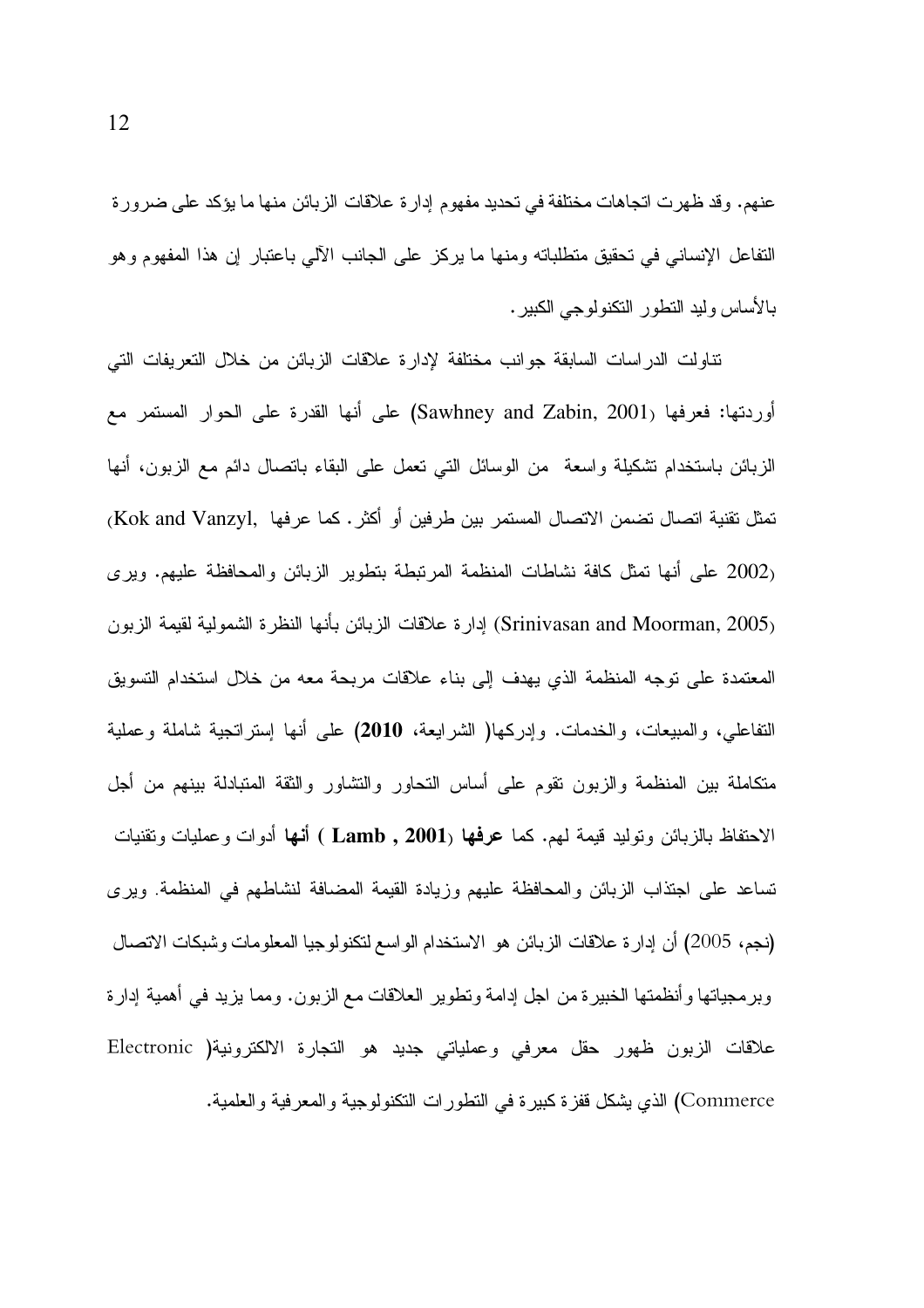وبين (Payn and Frow, 2005) أن التعريفات التي وردت في الدراسات السابقة يمكن النظر إليها على شكل متصلة بدايتها تمثل تعريفات ضبقة تكتيكية إذ نظرت إلى إدارة علاقات الزبائن على أنها نتفيذ مشروع حل نكنولوجيا محدد، وفي وسطها نمثل إدارة علاقات الزبائن نتفيذ سلسلة منكاملة من حلول النكنولوجيا الموجه بالعميل، وفي نهايتها تمثل إدارة علاقات الزبائن كمنهج متكامل لإدارة علاقات الزبائن لخلق قيمة لأصحاب المصالح. ومن خلال استعراض التعريفات أعلاه بنضح أن هناك هدفين أساسين لإدار ة علاقات الز بائن بنمثلان في كسب ز بائن جدد من خلال تفعيل الزبائن المحتملين و المحافظة على الزبائن الحاليين (KOÇOĞLU, 2012). وإذا ما تحقق الهدفان فأنهما يؤديان إلى تحسين الأداء التنظيمي.كما يوضح (عبد الرضا و الطائي، 2013) خصائص إدار ة علاقات الزبون كما يلي:

التوجه:وهي الاهتمام الجدي بالتوجه نحو الزبون.الوسائل :وهي استخدام وسائل تكنولوجيا والمعلومات:وهي كل البيانات الممكنة عن الزبون.الهدف:وهي تحقيق ربحية المنظمة وزيادتها. -دور العاملين: وهي نحديد طلبات الزبون ونوحيدها في نماذج معينة.

إن استخدام إدارة علاقة الزبائن تهدف إلى:

–تحقيق نوازن فعال ونفاعلي بين نوظيف الشركة المقبلة ونوجهاتها الإنتاجية والخدمية وبين تحقيق رضا وحاجات الزبون بهدف تعظيم الربح .

-النواصل المستمر مع الزبون وتحديد نشاطات المنظمة ذات القيمة بالنسبة له .

–استخدام معلومات الزبون لتحسين الأداء المستمر و التعلم من عمليات النجاح و الإخفاق .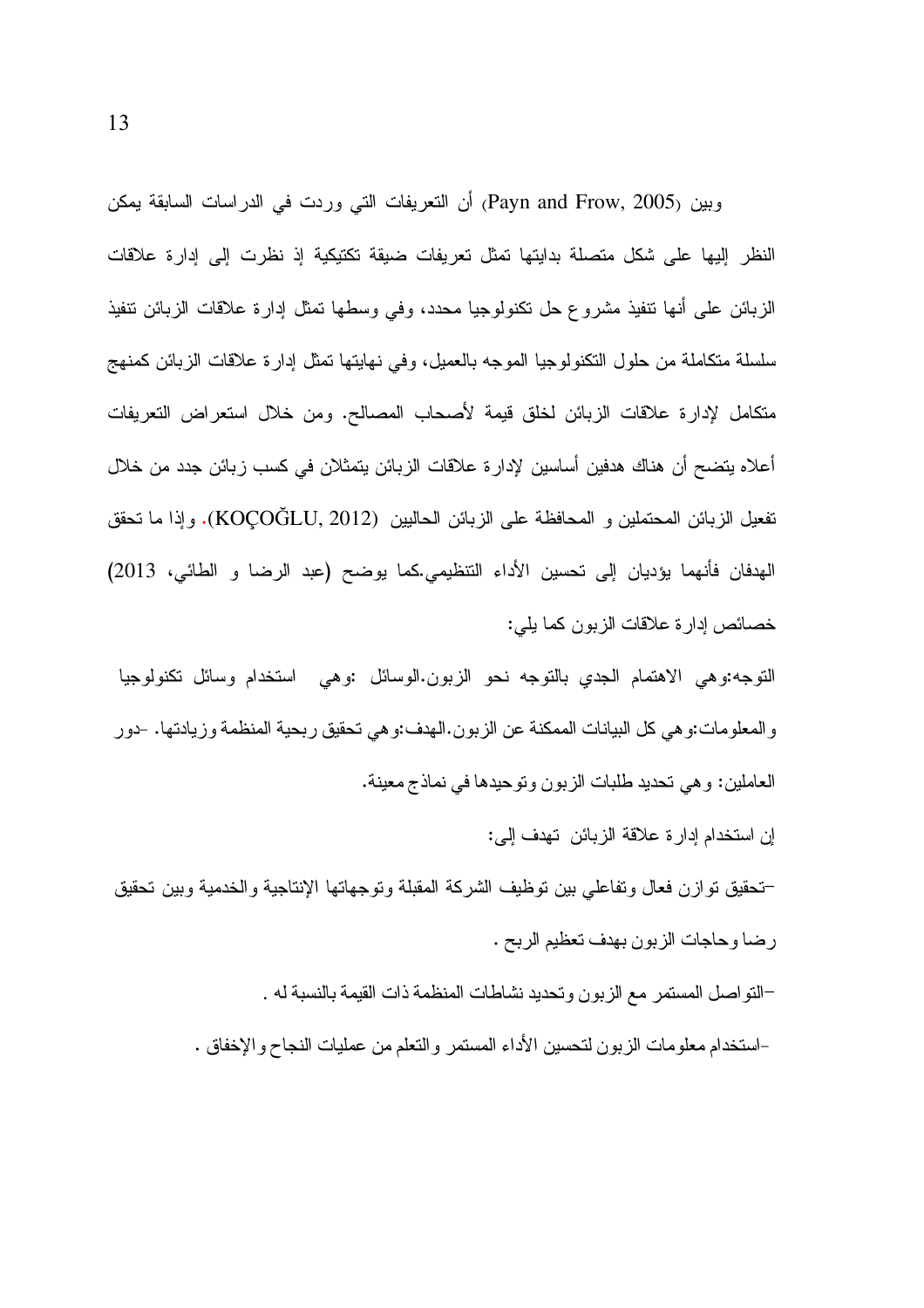خحقيق نكامل أفضل للنشاطات التسويقية والخدمية والمبيعات ويتم ذلك في ثلاثة مراحل هي وفقا ل kano mode: (عبد الرضا و الطائي، 2013) –القاعدة :حيث نتركز في هذه المرحلة معرفة حاجات الزبون والإجابة عن تساؤلاته والإيفاء بهذه الحاجات وتحسين إجراءات المنظمة بهدف نسهيل حصوله على خدماتها أو منتجاتها. –ا**لخدمة المرتكزة على الزبون** وتركز هذه المرحلة على أهمية تحديد الزبون للخدمات والمنتجات التي بر بدها من المنظمة و تحديده لإجر اءات حصوله عليها وبالتالي فان كل نشاطات المنظمة تتر كز على تفضيل الزبون ويتم ذلك من خلال الحو ار المباشر أو الآلي مع الزبون لمعرفة مايريده.

إن إدار ة علاقة الزبائن نركز على العديد من المبادئ و الإبعاد كما يلي: Sin et al. 2005) التركيز على كبار الزبائن (Key Customer Focus): هذا البعد يركز على زبائن  $\blacksquare$ .1 محددين و على عملية إضافة قيمة لهؤ لاء الزبائن الرئيسيين من خلال نقديم عروض نتاسبهم. الجوانب الرئيسية في هذا البعد تشمل التسويق من خلال التركيز هؤلاء الزبائن ( Customer-centric key customer lifetime value ) ، تحديد قيمة دورة حياة الزبائن الرئيسيين ( key customer lifetime value identification)، التخصيص (,personalization)، والتسويق التفاعلي ( interactive cocreation marketing).التركيز على الزبائن الرئيسيين (Customer-centric marketing) ويتضمن فهم و تتفيذ احتياجات، ر غبات هؤ لاء الزبائن. كما أن هذا البعد بركز ً على الاختيار المتعمد للز بائن الذين يكونون مفيدون للمنظمة من الناحية الإستر اتيجية والناحية الر بحية.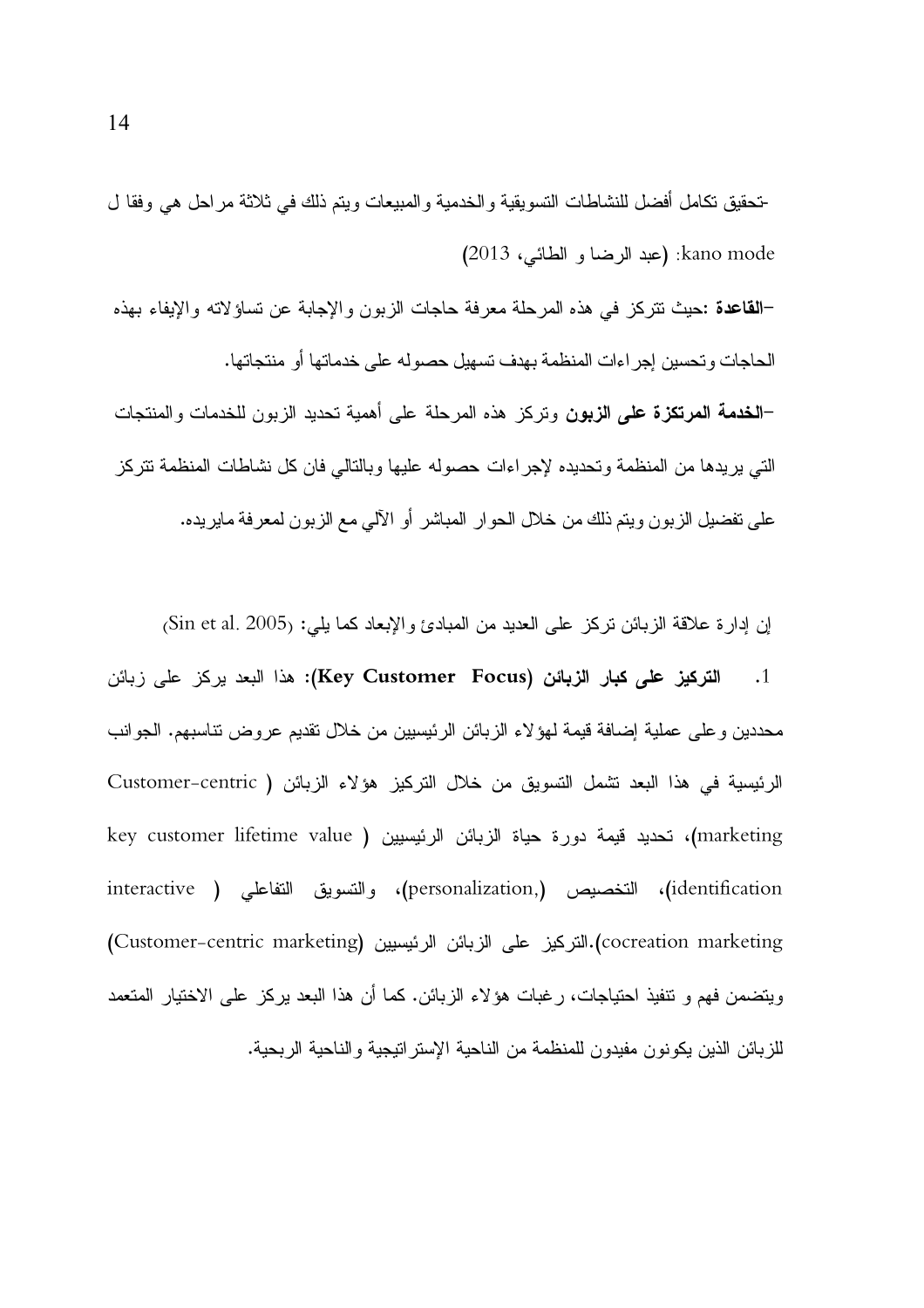تحديد قيمة دورة حياة الزبائن الرئيسيين (key customer lifetime value identification) والذي يعرف على أنه صافى الإيرادات التي تم الحصول عليها من الزبائن على مدى عمر المعاملات مع هذا الزبون ناقص نكاليف جذب، بيع، و خدمة الزبائن. المسوقون يقدروا قيمة دورة حياة كل زبون على حدة لنقرير ما إذا كان لبناء علاقة معه / معها وتقديم عروض مخصصة. هذا القرار ينبغي أن يعزز أرباح الشركة من خلال النركيز على الزبائن المربحين عبر تقديم عروض أكثر حسب الطلب، و الحد من الدعم للز بائن الغير ٍ مر بحين.

التخصيص (Personalization) هو عبارة عن الممارسة التي تركز على كل زبون على حدة وذلك من خلال إيجاد حلول لكل زبون على حدة. أن النتوع الكبير في الاحتياجات، ومتطلبات، وموارد الزبائن يجعل النتبؤ أقل دقة و سلوك الزبائن أقل قابلية للنتبؤ. يجب على الشركات الناجحة ضبط عملية التوريد الخاصة بهم بسرعة لتلبية طلبات الزبائن من خلال –Relationship Based Marketing، والتي تسعى لتكييف التسويق للزبائن كل على حدة.

النسويق التفاعلي (interactive cocreation marketing) حيث يتم في هذا البعد كلا المسوفين والزبائن النفاعل في جوانب نصميم المنتجات والإنتاج. حيث أن النعاون والنواصل هو مفتاح نجاح هذا البعد. في هذا البعد يمكن للشركات العمل مع الزبائن كل على حدة لتقديم حلول حسب الطلب، وخلق قبمة العلاقة، وتعزيز ولاء الزبائن، وخفض تكلفة ممارسة الأعمال التجاربة. وبضبف الباحثون (Akroush et al, 2011) أنه يتم تمييز كبار الزبائن من خلال نزويد بضائع أو/ و خدمات و التبي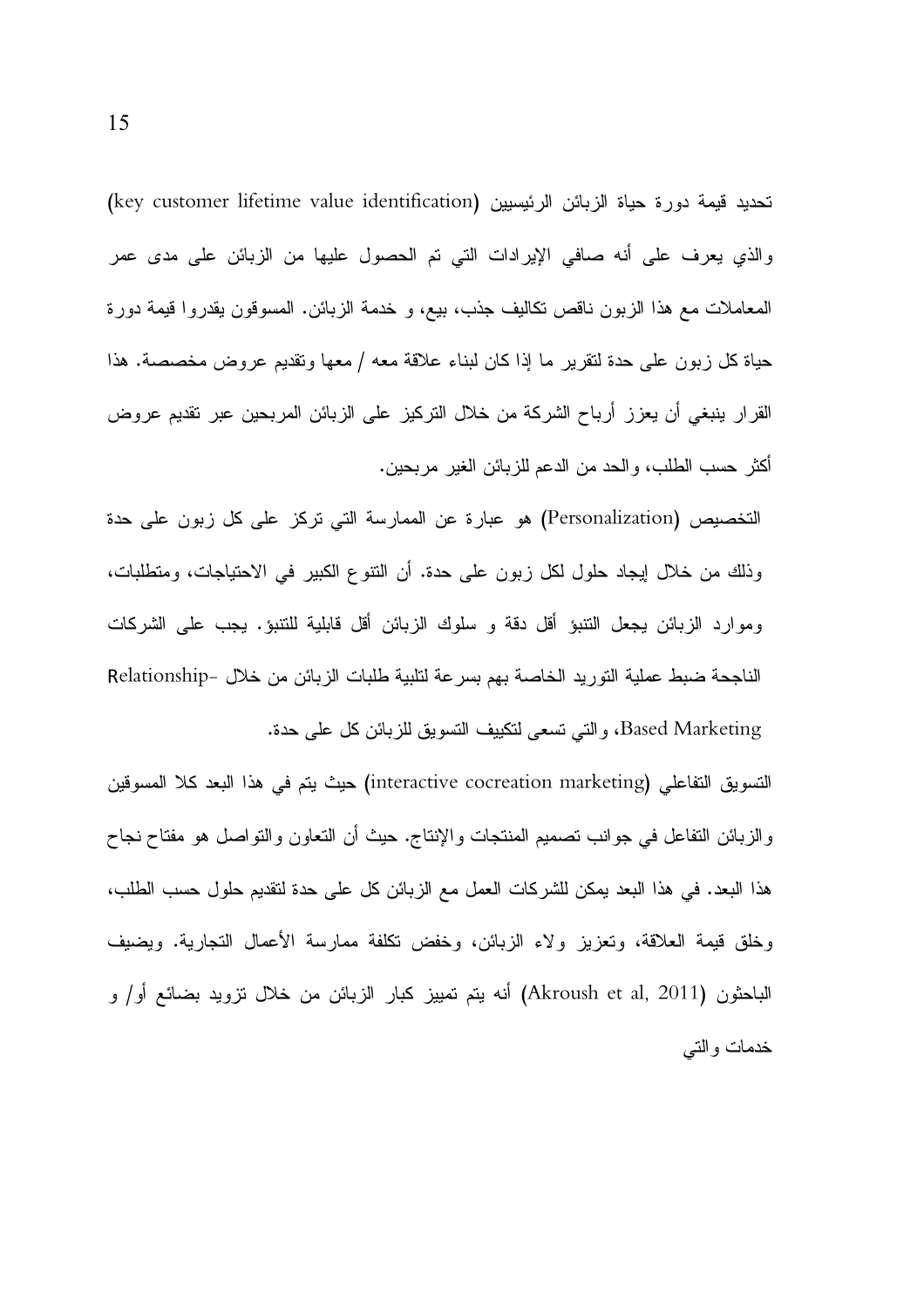تلبي توقعات واحتياجات هؤلاء الزبائن. كما يضيف الباحثون أن من أهم الشروط التبي تمكن المنظمات من التركيز على كبار الزبائن هو نبني (cross-functional approach) والذي يساهم في إضافة قيمة للز بائن.

- 2.**تنظيم علاقات الزبائن (CRM Organisation):** إن علاقة الزبائن في الأساس تعني تغيير ات جذرية في الطريقة التي يتم فيها نتظيم الشركات و أجراء عمليات الإعمال. وتشمل الاعتبارات الرئيسية لنجاح نتظيم الشركة كلها من خلال CRM هي الهيكل التنظيمي ( Organizational Structure)، والالتزام على مستوى المنظمة بما يتعلق بالموارد ( Organization-wide Human resources ) وإدارة المعوارد البشرية ( Human resources .(Management
- الهيكل التنظيمي (Organizational Structure): تتطلب إدار ة علاقة الزبائن أن تعمل المنظمة بأكملها نحو الهدف المشترك والمتمثل في إقامة ورعاية علاقات قوية مع الزبائن. التصاميم الهيكلية التنظيمية التي تحسن أكثر بفعالية علاقات الزبائن تشمل إنشاء فرق العملية، فرق التي تركز على الزبائن، وفرق متعددة الوظائف.
- -والالتزام على مستوى المنظمة بما يتعلق بالموارد ( Organization-Wide Commitment of Resources): ويتضمن تخصيص الوقت اللازم وتوفير الدعم والموارد اللازمة لتحديد وتلبية احتباجات الزبائن الرئبسبة.
- -إدارة الموارد البشرية (Human Resources Management): الإستراتيجية، والناس، و النكنولوجيا، و العمليات كلَّها في غاية الأهمية لإدارة علاقات الزبائن، ولكن الموظَّفين بشكل فردي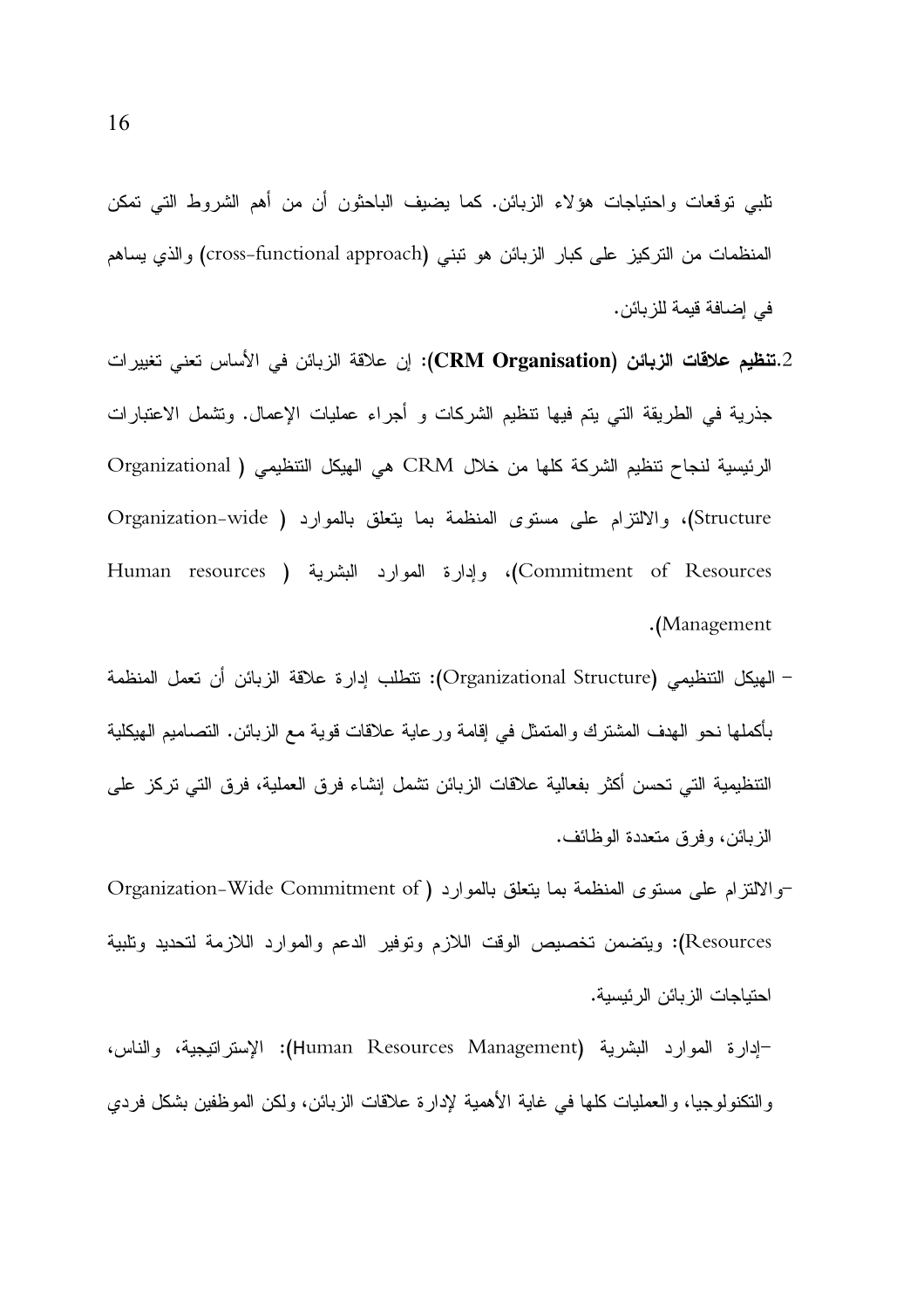هم الذين لمهم الدور الأكبر في بناء العلاقات مع الزبائن. ويشير الباحث (Krauss, 2002) أن أصعب جز ء في تطبيق أدار ة علاقات الز بائن ليست التكنو لو جيا، بل الناس.

- 3. إدارة معرفة الزبون (Customer Knowledge Management): بناءا على منظور المنظمة للمعرفة، المبرر الرئيسي لوجود المنظمة هو إنشاء ونقل وتطبيق المعرفة. من منظور إدار ة علاقات الزبائن فإن إدار ة المعرفة تفهم على أنها ما تم تعلمه من الخبر ة أو الدر اسة العملية لبيانات الزبائن. نشمل إدارة المعرفة على نعلم ونوليد المعرفة ( knowledge learning and generation)، نشر المعرفة وتبادلها (knowledge dissemination and sharing)، و استجابة المعرفة (knowledge responsiveness).
- -إدارة المعرفة على تعلم وتوليد المعرفة (knowledge learning and generation): المعرفة حول كبار الزبائن أمر أساسي لإدارة علاقات الزبائن (Stefanou et al., 2003)، حيث يمكن أن تستخدم لتطوير "علاقة التعلم" مع الزبائن وبالتالي تعزيز القدرة التنافسية للمنظمة. الهدف الأساسي من توليد المعرفة هو الإلمام بوجهة نظر الزبائن المختلفة. أدوات استقصاء معلومات الأعمال مثل استخراج البيانات، ومستودعات البيانات، وتجمعات بيانات تساعد المنظمة بالاستفادة من معلومات الزبائن لرسم خطة الأعمال الإستر انيجية.
- نشر المعرفة وتبادلها (knowledge dissemination and sharing): المعرفة هي ذات قيمة محدودة ما لم يتم تتشرها في جميع أنحاء المنظمة. علاوة على ذلك، قيمة المعرفة تتصاعد من خلال النشر والنبادل، يجب على المنظمات وضع أليات سليمة لنشر المعرفة حول الزبائن وذلك لتسهيل عمل اجر اءات منسقة من قبل مختلف الإدار ات.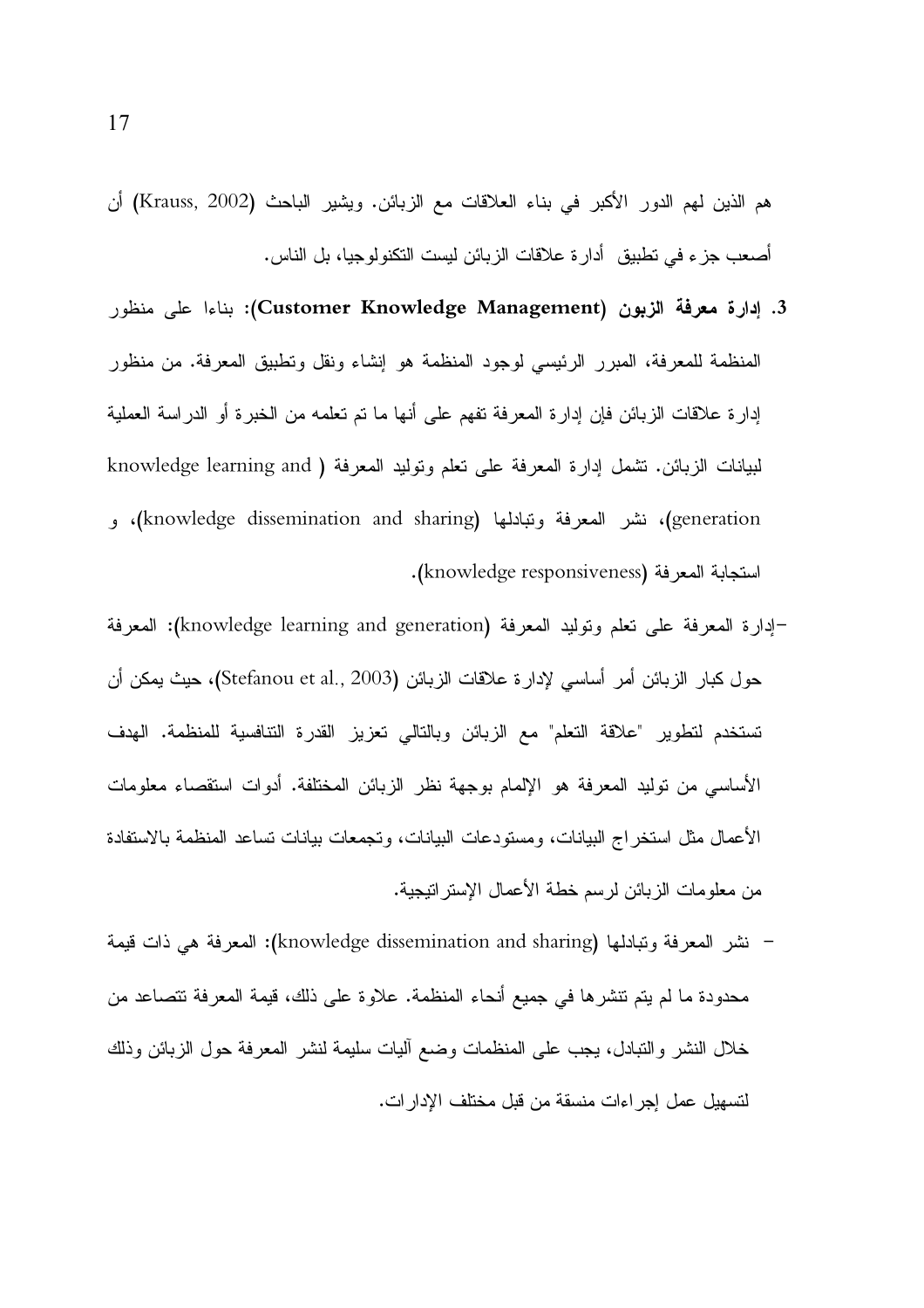- استجابة المعرفة (Knowledge Responsiveness): وهي العمل على الاستفادة من المعرفة التي تم توليدها ونشرها. بما أن التسويق هو الآن أكثر تركيزا على الاستجابة لطلبات الزبائن، الإجراءات التي اتخذت ليس فقط تعزيز جودة الخدمة، ولكن أيضا تعزيز علاقات طويلة الأمد مع الزبائن.
- 4. إ**دارة علاقات الزبائن المبنية على التكنولوجيا :** توفر بيانات الزبائن بشكل دقيق أصبح جزءا أساسيا للأداء الناجح لإدارة علاقات الزبائن (Abbott et al., 2001 )، كما أن النكنولوجيا نلعب دورًا هاما في إدارة علاقات الزبائن خاصة فيما يتعلق في ذكاء الإعمال. في الواقع وبسبب النقدم المذهل في تكنولوجيا المعلومات أصبحت المنظمات لديها المقدرة على جمع و نخزين وتحليل ونبادل معلومات الزبائن في السبل التي نعزز بشكل كبير من قدرتها على الاستجابة لاحتياجات الزبائن من الأفراد وبالتالي لجذب والاحتفاظ بالزبائن. تقنيات الحاسوب مثل التصميم/ التصنيع بمساعدة الكمبيوتر ، أنظمة التصنيع المرنة، -just in-time production databases ، مستودعات البيانات، واستخراج البيانات، وأنظمة برمجيات إدارة علاقات الزبائن تمكن المنظمات من توفير قدر أكبر من التخصيص (Personalization) مع نوعية أفضل بتكلفة أقل. كما أنه يساعد الموظفين في جميع نقاط اتصال خدمة الزبائن بشكل أفضل. إن العديد من الأنشطة التي تركز على الزبائن سيكون مستحبلا من دون وجود التكنولوجيا المناسبة.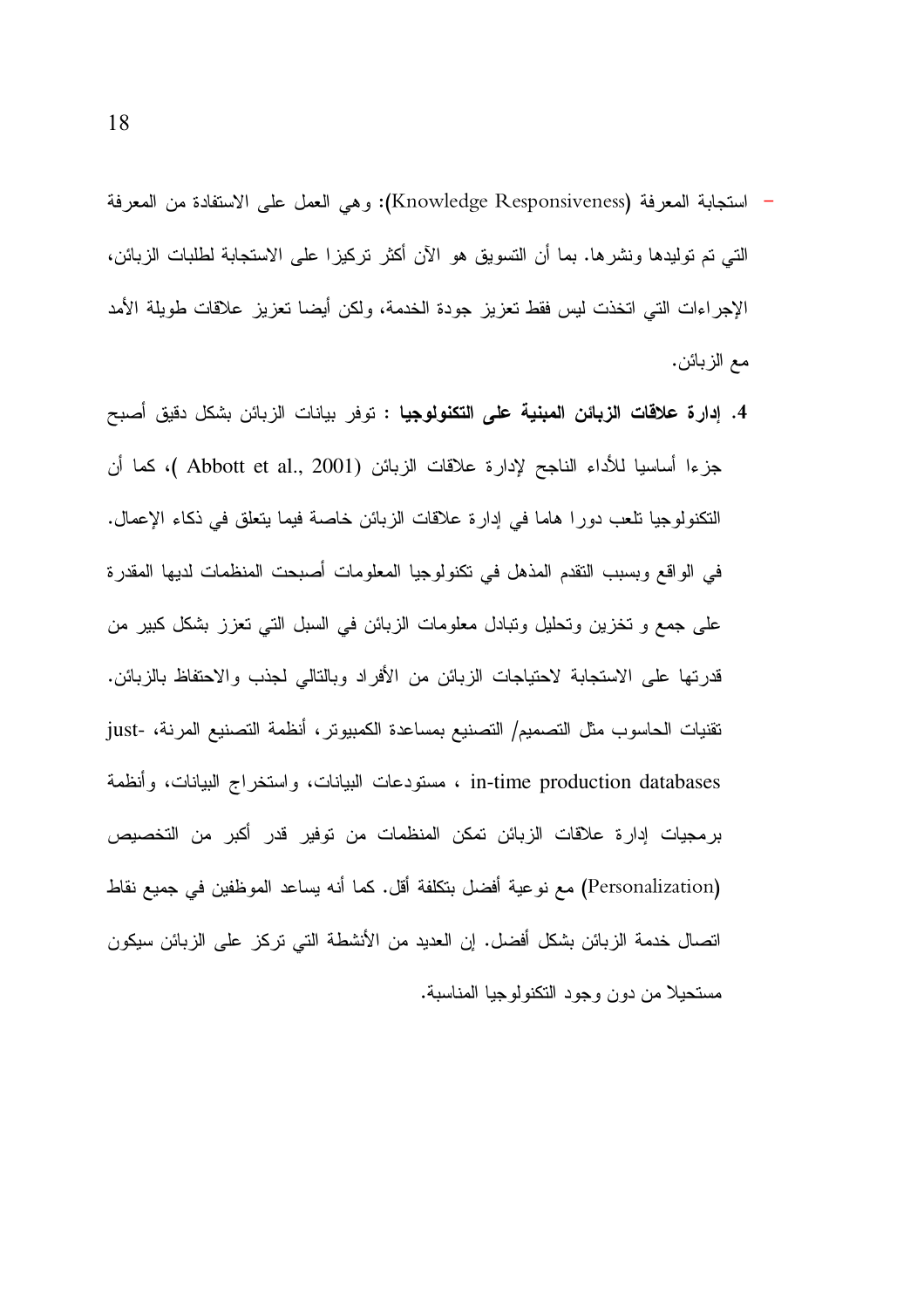#### (2 – 2 ): الأداء التنظيمي باستخدام بطاقة الأداء المتوازن

في ظل ظر وف المنافسة المحلية و العالمية المتز ايدة، بدأت البنوك كغير ها من شركات الخدمات تكافح من أجل المحافظة على زبائنها الحاليين ومحاولة جذب زبائن جدد من خلال استخدام وتوظيف أدوات النكنولوجيا الحديثه لزيادة رضا الزبائن وضمان ولائهم ,Azila and Noor

2011; KOÇOĞLU, 2012). وتساعد أدوات النكنولوجيا الحديثة كنظم إدارة علاقات الزبائن البنوك في النفاعل مع زبائنها بشكل مستمر مما يمكنها من النعرف على حاجاتهم المتنامية والمتغيرة وبالنالي نصميم خدمات بنكية نفي بنلك الحاجات والرغبات، إذ بين Cheng et al.2012) أن نظم إدارة علاقات الزبائن نحقق مجموعة من المنافع المحتملة إذا ما نم استخدامها بشكل فعال منها: تعزيز المحافظة على الزبائن وولائهم، واكتساب زبائن جدد، وتعديل وتخصيص الخدمات والمنتجات، وزيادة ربحية الزبون، ونقليل حجم شكاوى الزبائن. وهذا يشير إلى أن الاستخدام الفعال لنظم إدارة علاقات الزبائن ينعكس إيجابا على الأداء التنظيمي للبنك. وهناك أدوات وطرق مختلفة لقياس الأداء النتظيمي وأحدثها واشملها بطاقة الأداء المنوازن.

بطاقة الأداء المتوازن ذات توجه مستقبلي، وتتضمن نوعين من المؤشر ات مؤشر ات مالية و غير مالية، حيث تحافظ البطاقة على تحقيق التوازن بين كلا النوعين من المؤشرات ولذلك سميت بالمتوازن ويعتقد أنها نعكس الأداء الحقيقي( سليحات و المحاميد، 2013) وعرفها ( ,Kaplan and Norton) 1992 على أنها " مجموعة من المقابيس المالية وغير المالية نعطى للإدارة العليا صورة واضحة وشاملة وسريعة لأداء المنظمة" . ولاحقاً عرفها Kaplan and Atkinson ( 1998) على أنها أداة نتم بو اسطتها ترجمة رسالة الشركة و استر انيجياتها إلى أهداف ومقاييس نقوم على أربع ركائز أو أربعة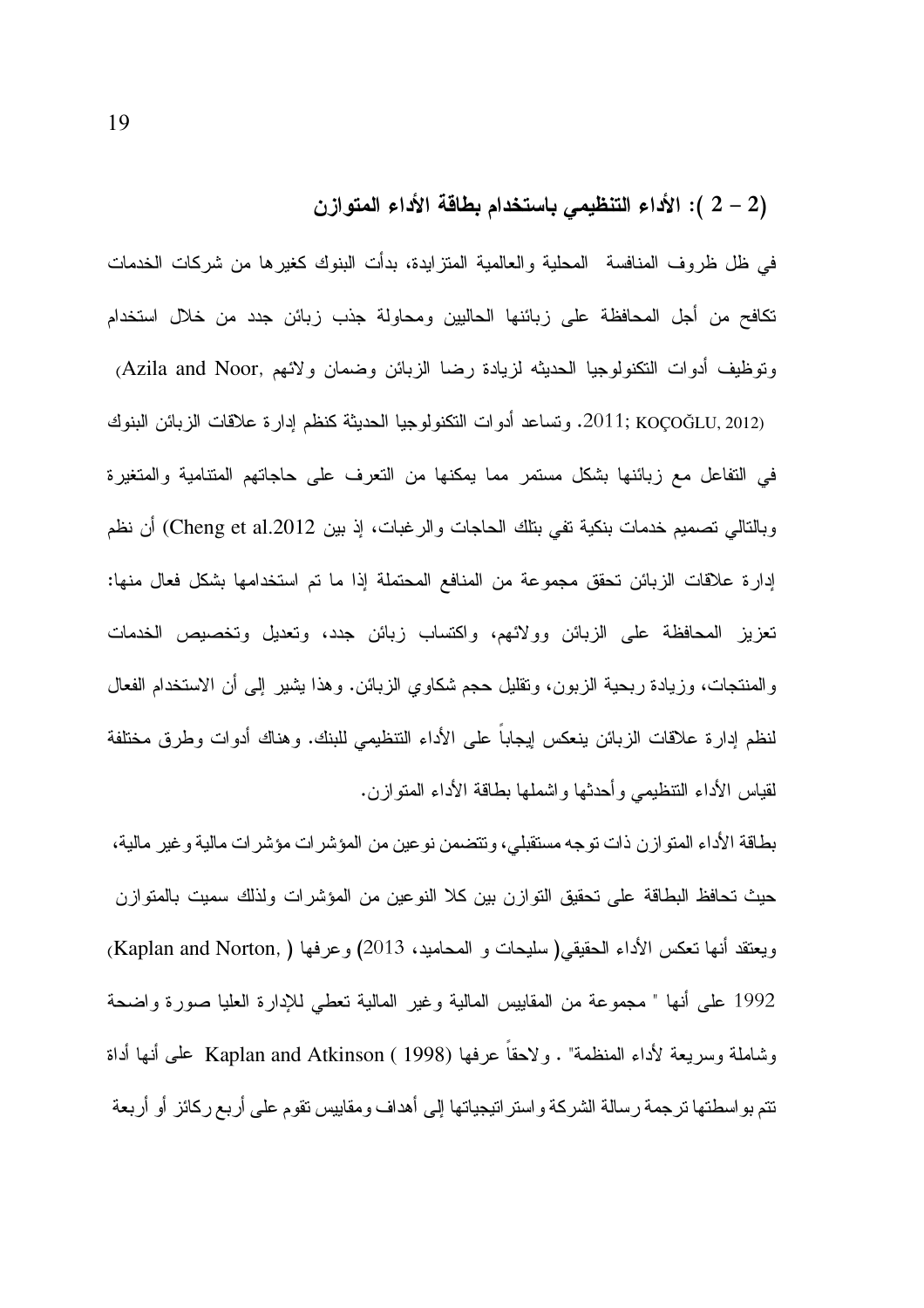أبعاد أساسية وهي:الأداء المالي، ورضا الزبائن، وكفاءة الأداء التشغيلي، والفرص التبي نوفرها الشركة للعاملين فيها للتعلم والنمو (وبذلك يصبح النتافس فيما بين الشركات قائمًا على أساس ما يتوافر فيها من روح المبادرة، والقدرة على الإبداع والابتكار ، أكثر مما هو على أساس ما لديها من أصول ثابتة وملموسة ."وهناك العديد من الدر اسات السابقة ( Kalling,2003; Carrillo, 2003; Tiago et

(Jayasingam et al. 2012, and Neumann and Tom, 2012 al.2012; التي بحثت في بطاقة الأداء المنواز ن. ونتبجة لأهمية بطاقة الأداء المتواز ن ونتامي استخدامها في الأداء التنظيمي، فإنه من الممكن استخدامها في أثر ٍ إدارِ ة علاقات الزبائن في الأداء التنظيمي.

الأداء التنظيمي باستخدام بطاقة الأداء المتوازن بركز على العديد من المبادئ و الأبعاد كما بلي: (Wu and Lu, 2012; Ernst et al. 2011; Reimann et al.  $2011$ )

البعد المالي (financial dimension): أن هذا البعد يعكس النتائج الاقتصادية الناجمة عن  $-1$ نتفيذ إستر اتيجية الوحدة الاقتصادية. إن المقاييس التي نتطوى تحت هذا المحور أكثر ما تكون تتضمن الدخل التشغيلي، العائد على الاستثمار ، نمو المبيعات، التدفقات النقدية، والقيمة الاقتصادية المضـافة. كمـا نز ي (إبراهيم، 2013) أن البعد المـالـي احد أبـعاد بطـاقة الأداء المـتوازن ويمثل نتاج هذا المنظور مقاييس موجهة لتحقيق الأهداف أو الوقوف على مستوى الأرباح المتحققة لاستزارتيجية الوحدة الاقتصادية بالعمل على تخفيض مستويات التكاليف مقارنة بالوحدات الاقتصادية المنافسة، ويركز أيضا على مستوى الدخل التشغيلي والعائد على رأس المال المستثمر الناتج من تخفيض التكاليف ونمو حجم المبيعات لمنتجات حالية والعائد على حقوق المساهمين، والعائد على اجمالي الموجودات والقيمة المضافة ونمو التدفقات النقدية المتولدة من أنشطة التشغيل.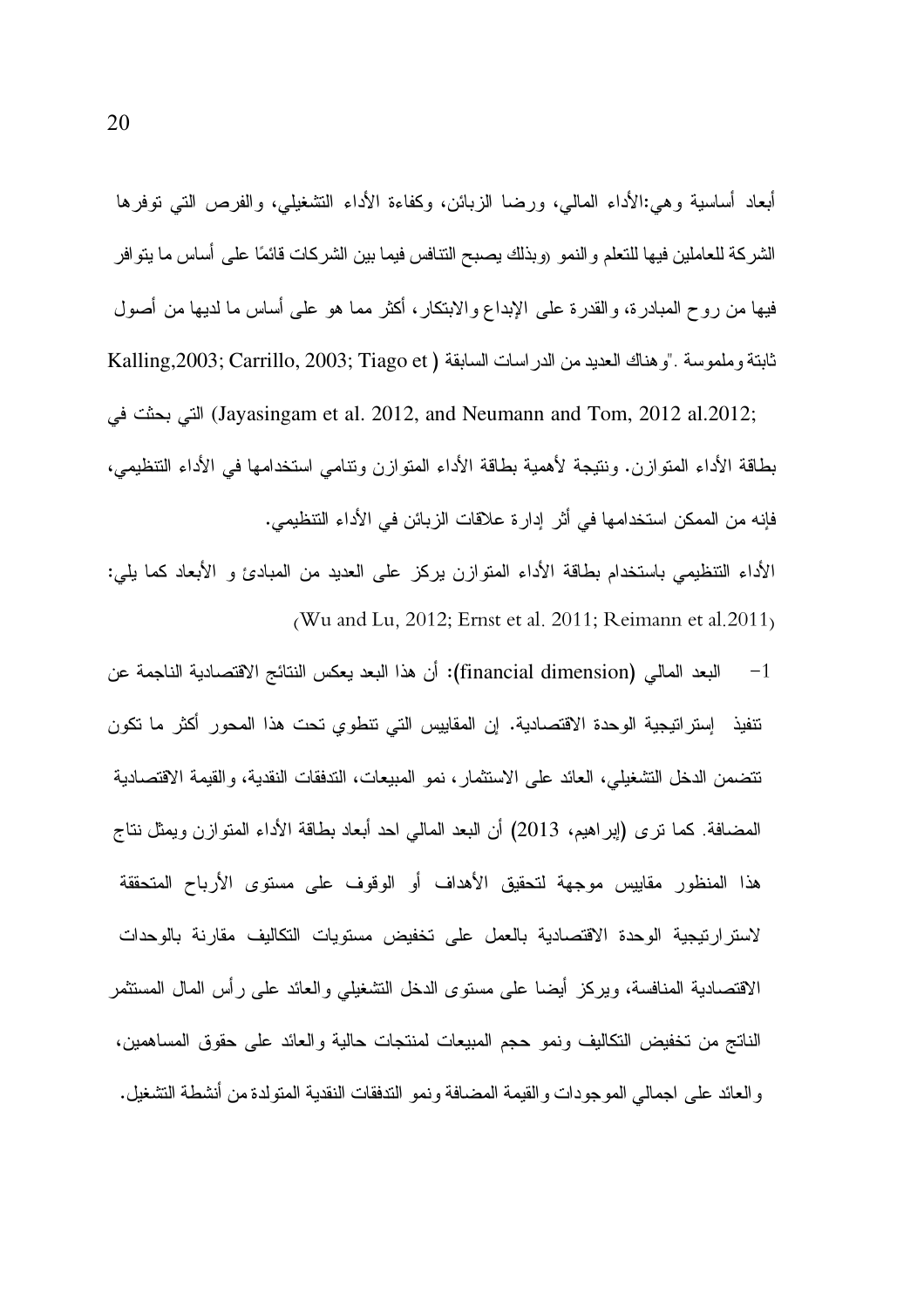2– بعد الزبائن (customers dimension): يبين هذا البعد مدى المنظمة على الإيفاء بمنطلبات وحاجات الزبائن من السلع والخدمات و ١ نما نمثله من قيمة مضافة من وجهه نظرهم هي العامل الرئيسي و المؤثر التي يجب على المنظمة أن تسعى إلى تحقيقه. ويقصد بالقيمة المضافة للزبون إن الزبون يحدد قيمة ما يحصل عليه من المنظمة سواء كان ذلك في شكل سلعة أو خدمة في ضوء خصائص نلك السلعة أو الخدمة وانطباع الزبائن عنها وفضلاً عن علاقة المنظمة بعملائها وبالمحصلة يمكن للمنظمة من تحديد رضا الزبون.إن أهمية هذا البعد من منطلق إن إدار ة المنظمة تسعى إلى تحقيق أعلى درجة لإرضاء الزبائن وذلك لان درجة الرضا تؤثر في نسبة الحصول على زبائن جدد وإمكانية المحافظة على الزبائن الحاليين ومن ثم حصة المنظمة في السوق وتستطيع المنظمة من خلال هذا البعد إن تحصل على الإجابة عن الكيفية التي ينظر بها الزبائن اليها. وإن الأداء الجيد في هذا البعد يساهم في تحقيق أفضل العوائد المالية للمنظمة.

ويعتبر مقياس ربحية الزبائن من المقابيس المهمة في هذا البعد لمعرفة ما إذا كان الزبون المستهدف ذا ربحية أو لا لما له من اثر في تحقيق ما تتشده المنظمة في بلو غ أهدافها المالية لان النجاح في المقاييس الأخرى ضمن هذا البعد لا يضمن تحقيق الأهداف المالية و لا يضمن امتلاك زبائن مربحين إذ يمكن الحصول علىى رضا الزبون عادة من بيع سلع وخدمات عالية الجودة وبأسعار نتافسية ولان رضا الزبون والحصة السوقية هما مجرد وسيلة لكسب العوائد المالية إذ إن المنظمة لا نرغب فقط بقياس الأنشطة التي تمارس لتحقيق رضا الزبائن بل تسعى أيضا لمعرفة ربحية هذه الأعمال وخصوصاً في السوق الزبائن المستهدفة.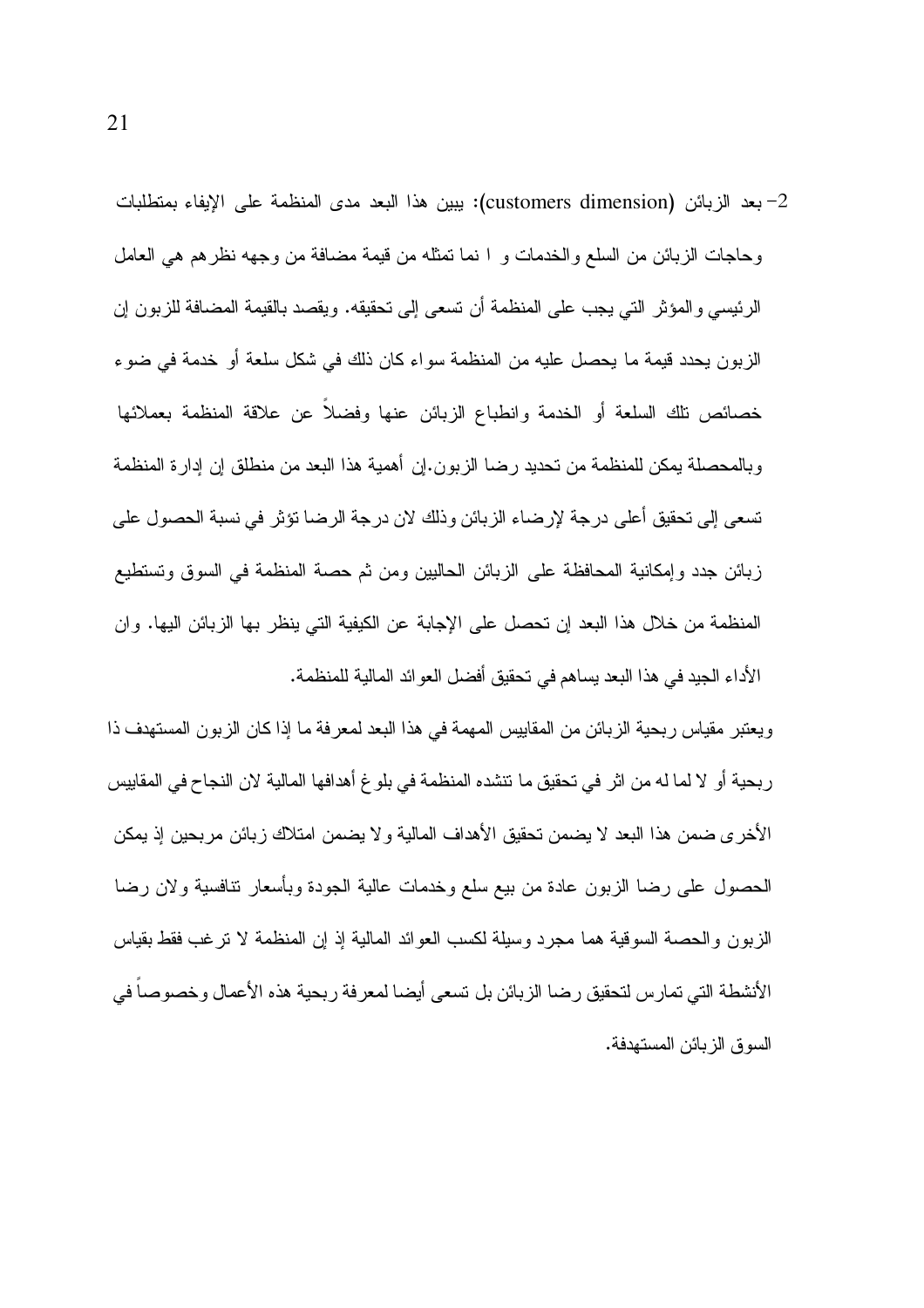بعد العمليات الداخلية (internal processes dimension): ويقصد بالعمليات الداخلية جميع الأنشطة و الفعاليات الداخلية التي تتميز بها المنظمة عن غير ها من المنظمات والتي من خلالها يتم مقابلة حاجات الزبائن و أهداف المالكين، و عليه فان المقاييس المربنطة بالعمليات الداخلية لبطاقة الأداء المتوازن يفترض أن نتبثق من العمليات التي يكون لمها الأثر في رضا الزبائن وتقنياتها المطلوبة لضمان السير على خط قيادة السوق وعليها إن نقرر ما هي العمليات التي يفترض إن نتفوق أو نتميز بها ومن ثم تحديد مقاييس هذا التميز أو التفوق.

كما نرى (ابراهيم، 2013) فان هذا البعد بنضمن ثلاث أجزاء، هذه الأجزاء الثلاثة بأنشطتها نعد الحلقة التي نصل بين حاجات الزبائن ومنطلباتهم ومستوى الرضا المنحقق من نعاملهم مع المنظمة وهذه الأجزاء هي:

–الإبداع: حيث يتم وفق هذه الدورة تحديد حجم السوق التبي تستوعب السلعة أو الخدمة ويتم هذا بعد إجراء دراسات السوق، بعد ذلك تحدد وتوضع خطة الإنتاج المطلوبة ونوعية ومعدات الإنتاج والمدة الز منية للإنتاج.

–العمليات: نتضمن إنتاج وتسليم السلع والخدمات التي تلبي احتياجات الزبائن. –الخدمات ما بعد البيع: والتي نتركز بها الأنشطة على نحديد طبيعة ونوعية الخدمات المقدمة للزبون ما بعد عملية التجهيز كذلك يدخل ضمن نلك الدورة برامج التعليم التي تعدها المنظمة لتدريب الزبائن على كيفية استخدام ما تقدمه لهم.

4– بعد النعلم والنمو (learning and growth dimension): يركز هذا البعد على نطوير قدر ات العاملين داخل المنظمة كو نهم البنية التحتية لها و التي تعمل على بناء المنظمة و تطوير ها لأجل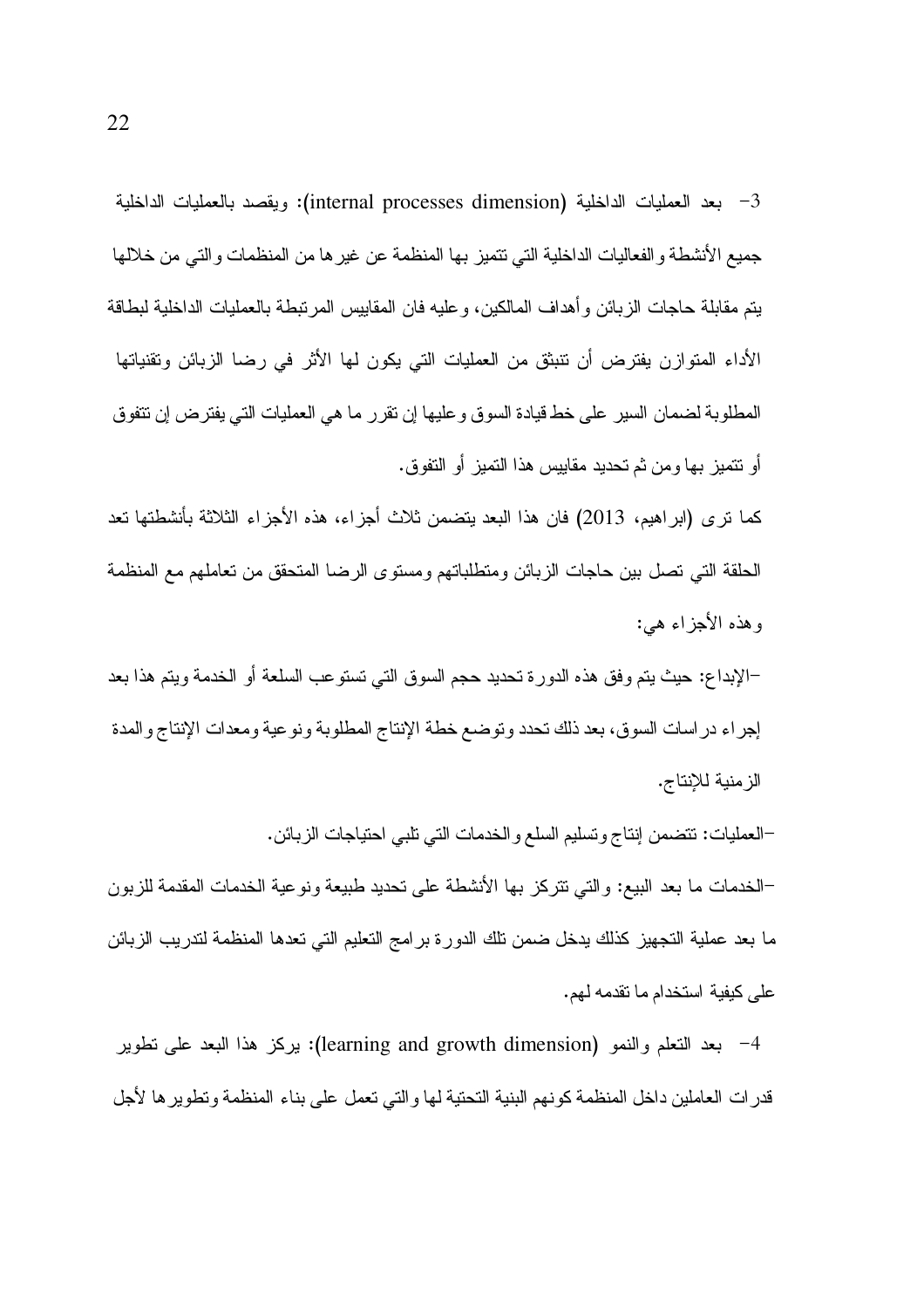طويل وكذلك طبيعة الأنظمة والإجراءات النتظيمية ونوعيتها والتي نوصل في النهاية إلى الأهداف الخاصة برضي الزبائن، وكذلك كيفية استخدام التقنيات الحديثة لمواجهة التقدم في تكنولوجيا المعلومات والوصول إلى تحقيق رغبات الزبائن وحاجاتهم وغايات المالكين. ويمكن قياس مدى تحقق أهداف العاملين داخل المنظمة من خلال ثلاثة محاور أساسية كما يلي:

- –رضا العاملين –:يعد رضا العاملين من أهم الشروط الواجب نوفرها لزيادة الإنتاجية وتحسين الإنتاج و نقديم خدمات ذات جو دة عالية للز بو ن.
- –ا لاحتفاظ بالعاملين –:يتجه الاهتمام عند تطبيق بطاقة الأداء المتوازن لأداء المنظمة نحو تحديد درجة الاحتفاظ بالعامل وانتمائه لها بسبب قناعة العامل بان جانباً كبيرا من أهدافه وتطلعاته المستقبلية يمكن تحقيقها من خلال وجوده بهذه المنظمة وليس لعدم وجود فرصة بديلة للتوظيف متاحة أمامه في منظمات أخر ي.
- –إنتاجية العاملين –: وتمثل المخرجات الإجمالية الناتجة عن توظيف و استخدام مهار ات وقدر ات العاملين في عملية التشغيل، والهدف في هذا المجال للقياس هو ربط هذه المخرجات للعاملين مع عدد العاملين المستخدم في تحقيق هذه المخر جات.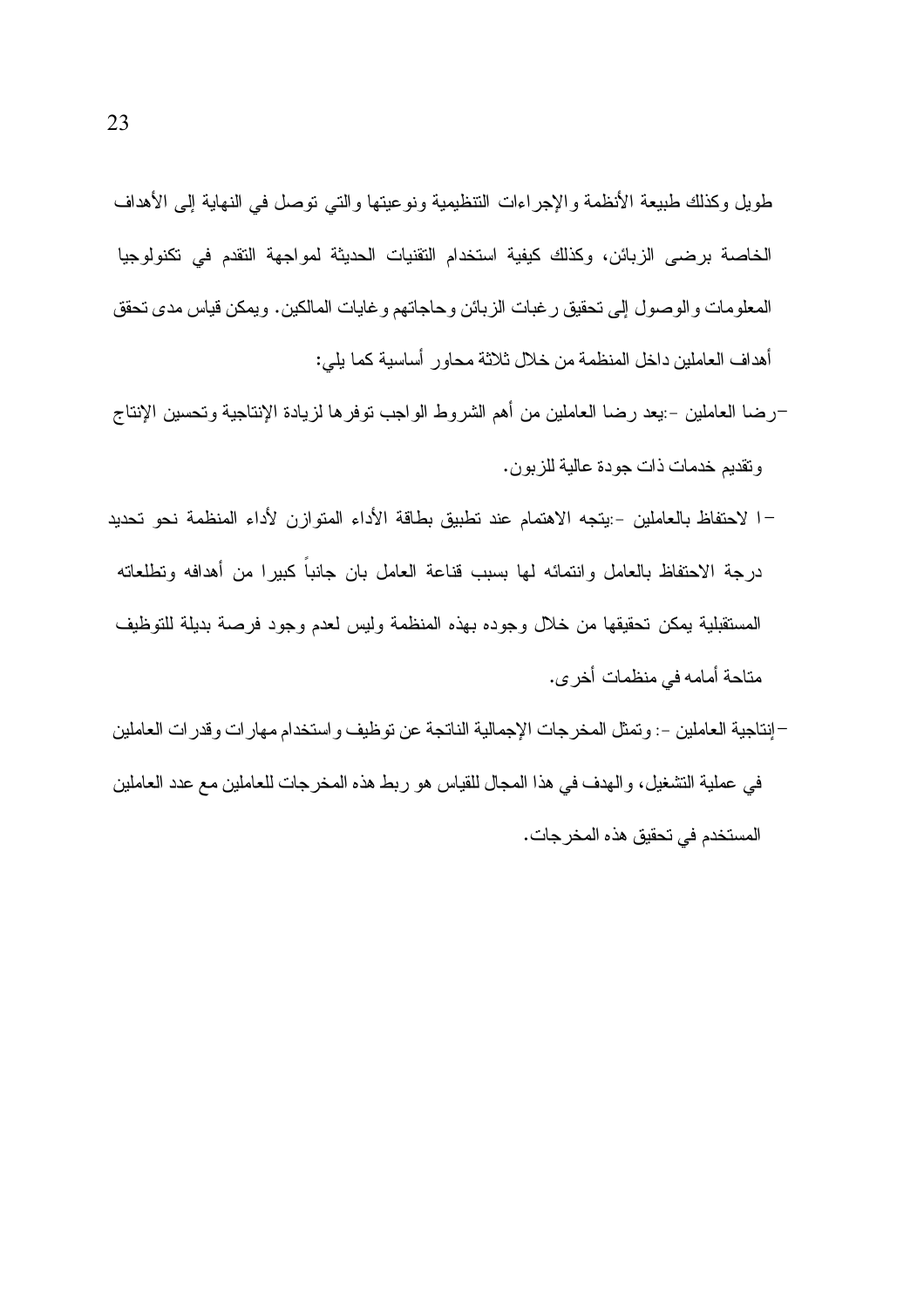( 2- 3 ) العلاقة بين ادارة علاقات الزبائن و الاداء التنظيمي باستخدام بطاقة الأداء المتوازن:

في ظل ظروف المنافسة المحلية والعالمية المتزايدة، بدأت البنوك كغيرها من شركات الخدمات تكافح من إجل المحافظة على عملائها الحاليين ومحاولة جذب عملاء جدد من خلال استخدام ونوظيف أدوات النكنولوجيا الحديثه لزيادة رضا العملاء وضمان ولائهم ,Azila and Noor 2011; KOÇOĞLU, 2012). وتساعد أدوات النكنولوجيا الحديثة كنظم إدارة علاقات الزبائن البنوك في النفاعل مع عملائها بشكل مستمر مما بمكنها من النعرف على حاجاتهم المنتامية والمتغيرة وبالتالي تصميم خدمات بنكية تفي بتلك الحاجات والرغبات، إذ بين Cheng et al.2012) أن نظم إدارة علاقات الزبائن نتحقق مجموعة من المنافع المحتملة إذا ما تم استخدامها بشكل فعال منها: تعزيز المحافظة على الزبائن وولائهم ،وتعديل وتخصيص الخدمات والمنتجات، وزيادة ربحية الزبون. وهذا يشير إلى أن الاستخدام الفعال لنظم إدارة علاقات الزبائن يؤدي إلى تقديم قيمة مرتفعة في الخدمات والمنتجات التي يتم تقديمها للعملاء مما ينعكس إيجاباً على أداء البنوك.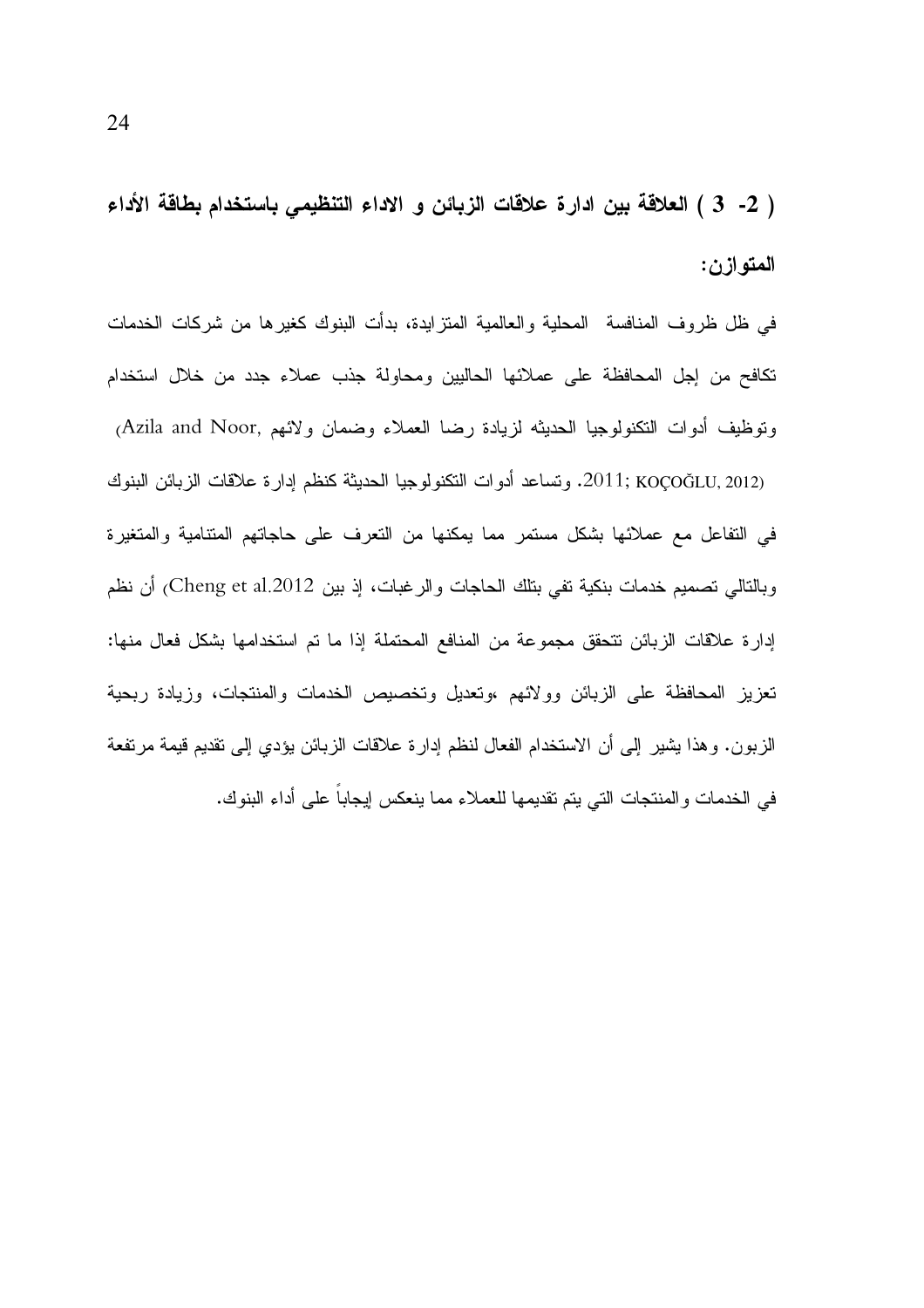## (2 – 4): الدراسات السابقة العربية والأجنبية

يعرض هذا الجزء أهم الدراسات العربية و الأجنبية العملية والنظرية التي تناولت موضوع الدر اسة.

(2–4–1) الدر اسات العربية:

ففي در اسة أجراها (الطالب، 2002) بعنوان اتجاهات إدارات البنوك التجارية الأردنية نحو تأصيل العلاقة مع العميل، هـــدفت إلى بحث الإجر اءات التي يجب أن يتخذها المصر ف التجار ي للاحتفـــاظ بزبائنه، وكسب ولائهم، والمحافظة عليهم، ومنعهم من|لانتقال للتعامل مع مصرف أخرٍ. ونوصلت الدر اسة إلى النتائج التالية: أن اتجاهات إدارات البنوك التجارية الأردنية نحو تأصيل العلاقة مع زبائنها سلبية ممـــا يعكس قلة اهتمامها بالزبون الموالي لمها؛ وعدم وجود إستراتيجية واضحة لدى البنوك الأردنية تعكس اهتمام إداراتها نحو تأصيل العلاقة مع الزبائن خاصة في ظل الظروف النكنولوجية التي انتقل التعامل بموجبهـــا زبون البنك من التعامل وجها لوجه للتعامل بالأدوات والأساليب الإلكترونية للحصول على الخدمات المصرفية؛ وأن المصارف الأردنية مازالت بنوك تقليدية في استخدامها للوسائل التي تعزز مسن ولاء الزبائن لها.

أما دراسة الطائبي و العبادي (2008) بعنوان " الدور الإسترانتيجي لإدارة الجودة الشاملة في إدارة علاقــــات الزبــــون – در اسة تطبيقية في معمل بببسي الكوفة " هدفت إلى تحقيق عدة أهداف منها زيادة رضا الزبون وذلك من خلال النركيز علـــي مبادئ إدارة الجودة الشاملة ، وزيادة ولاء الزبون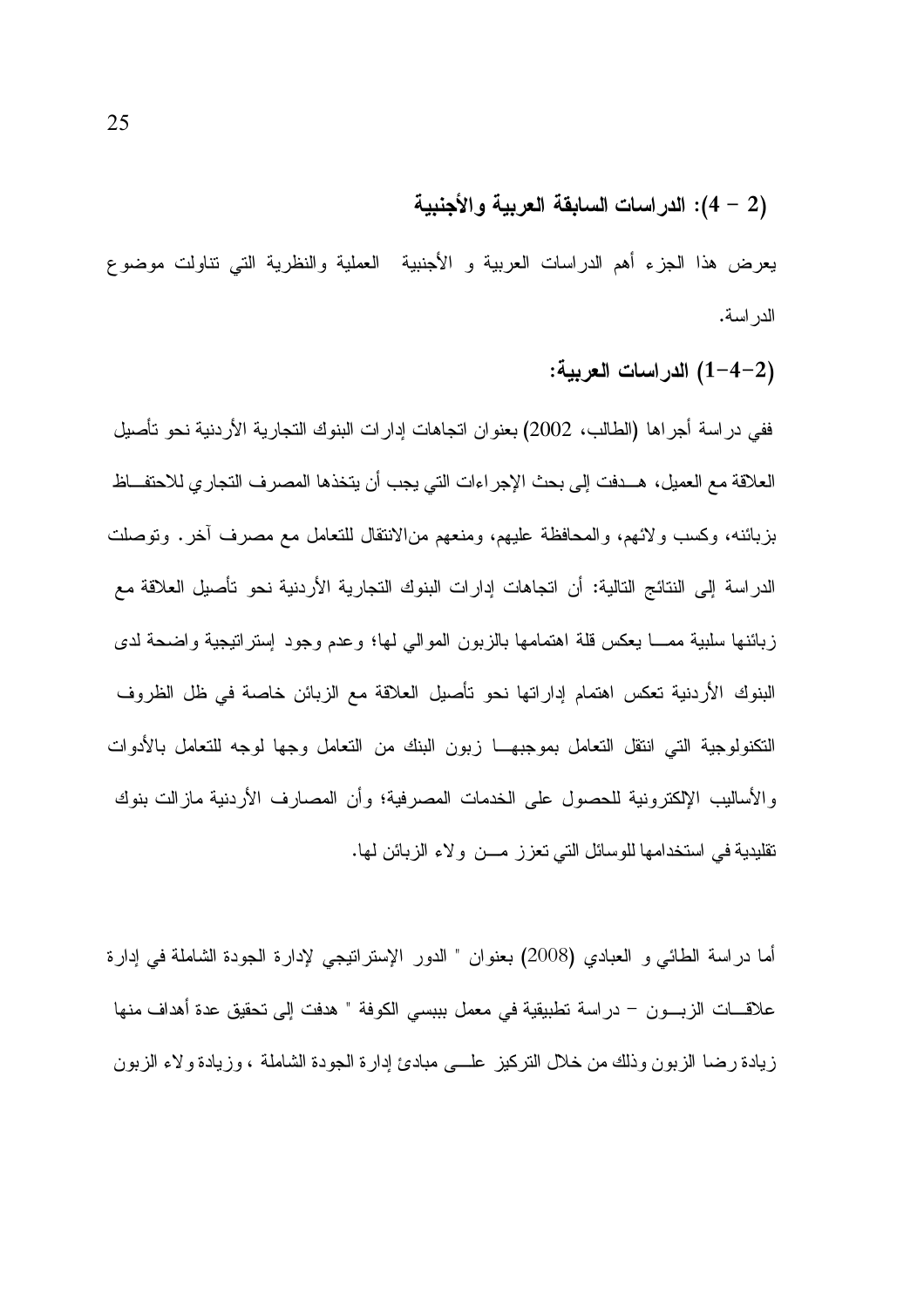للمنتج الذي نقدمه المنظمة وفقا لفلسلفة إدارة الجودة الشاملة ، وإيجاد القيمة النهائية للزبون وفقا لخطط

الجودة الموجودة في المنظمة، وإمكانية تحسين هذه الخطط بما يلائم تحقيق قيمة عالية للزبون. ونوصلت نتائج الدراسة إلى: أن المنظمة لديها الاهتمام بمبدأ التركيز على التحسين المـــستمر مـــن خــــلال وجود نظام عمل وعمليات بوثق ويعتمد عليه في تحقيق النتائج المرجوة في كل مــــرة دون حدوث اختلافات في تلك النتائج. وكانت العلاقة إيجابية بين هــذا المبــدأ وإدارة علاقات الزبون واحتل هذا المبدأ المرتبة الأولى من حيث قوة علاقة الارتباط. وتبين بأن المنظمة أعطت أهمية لمبدأ التركيز علىالزبون ولكـــن أقل من مبدأ التركيز على التحسين المستمر، لذلك لابد على المنظمة أن نركز على الزبون إذ يعد الأساس والقوة الدافعة وراء مصطلح الجودة وتحسين الإنتاجية وبالتالي سينعكس على نجاح المنظمة. وكانت قوة العلاقة الارتباطية لهذا المبدأ عالية حيــث جاء بالمرتبة الثانية وفي المرتبة الثالثة جاء مبدأ التركيز على العملية. كما اتضح بأن الجودة العالية نسبيا سنحقق الرضا العالمي لدى الزبائن والعكس صـــحيح. وبالنالمي نحقيق الموقع الريادي والمنميز لهذه المنظمة أو نلك.كما نبين بأن عمليـــة نحسين الجودة غالبا ما يكون مصدرِها الأساسي هو الزبون. وهناك علاقة وثيقة بين إدارة الجودة الشاملة والولاء وعلاقة ارتباط قوية بين مبادئ إدارة الجودة الشاملة (مبــدأ النركيز علـى الزبون، مبدأ النركيز علـى العملية، مبدأ النركيز علـى النحسين المستمر)، وإدارة علاقات الزبون (رضا الزبون، ولاء الزبون، قيمة الزبون).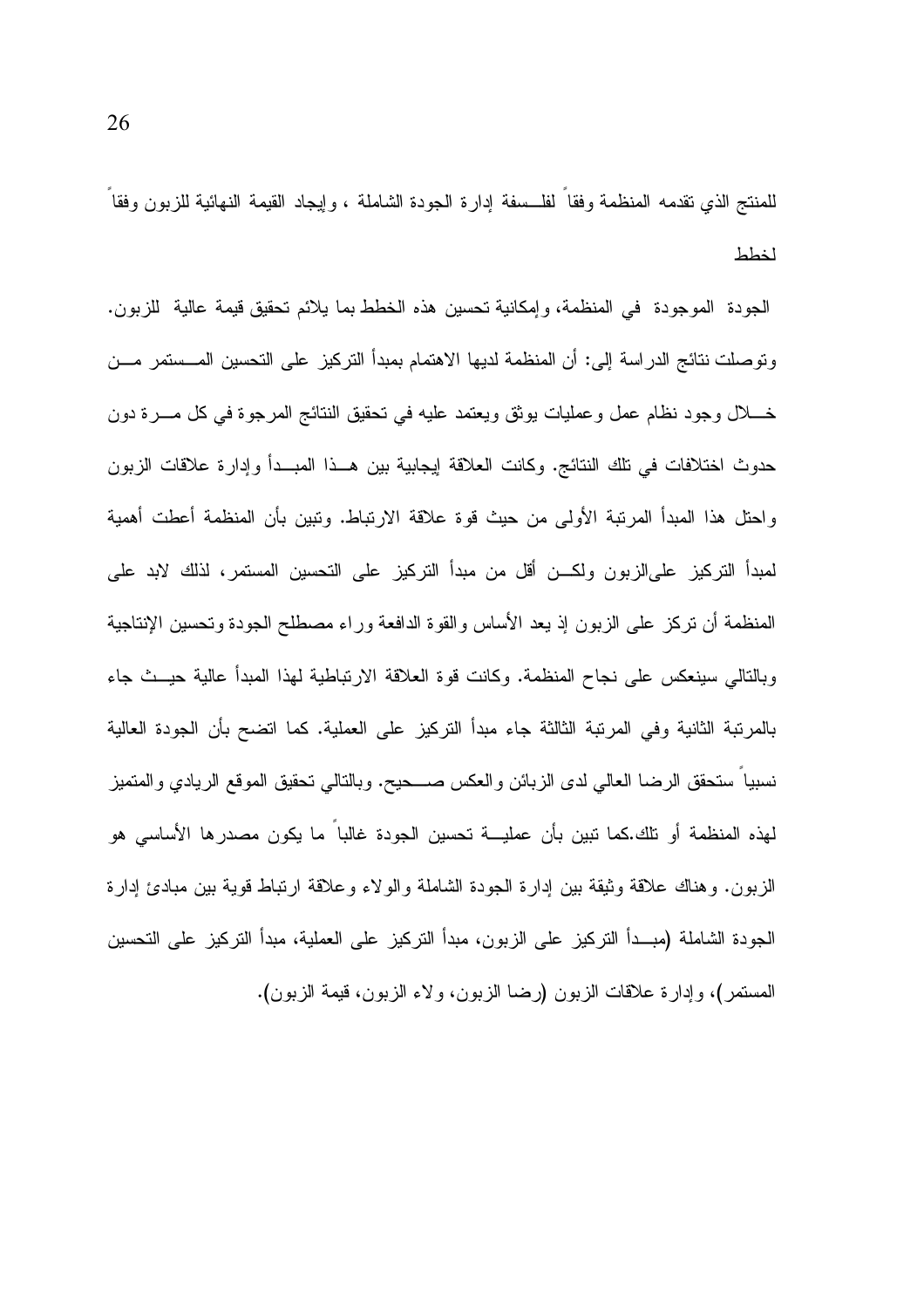وأُجرى ( الجياشي وحداد، 2010) دراسة بعنوان نمذجة العلاقة بين إدراك جودة الخدمة و ولاء الزبون(دراسة ميدانية في قطاع البنوك التجارية فيالأردن)، هدفت إلى اختبار نموذج سببي للعلاقة بين جودة الخدمة المصرفية والولاء بإشراك متغير الخصائص التنظيمية كمتغير معدل لتلك العلاقة ، إضافة إلى معرفة حالة إدراك الجودة في البنوك النجارية في الأردن ودرجة ولاء الزبون لها. وحدد مجتمع الدراسة بالبنوك التجارية العاملة في الأردن وعينة من زبائن البنوك بلغت (872) زبونا. واعتمدمقياسSERVQUAL لقياس جودة الخدمة مع استخدام أساليب تحليل إحصائية لاختبار الفرضيات كتحليل الاانحدار والتباين الثنائي. وبينت النتائج أن هناك علاقة قوية بين إدراك جودة الخدمة و ولاء الزبون للبنك ووجود مساهمة ضعيفة للخصائص التنظيمية في نعديل العلاقة بين إدر آك الجودة وو لاء الزبون.

أما (الشرايعة، 2010) أجرى دراسة بعنوان أثر إدارة علاقات الزبائن على أداء فنادق فئة الخمس والأربع نجوم في مدينة عمان، هدفت إلى الكشف عن أثر إدارة علاقات الزبائن في أداء الفنادق، حيث اهتمت بدراسة أثر التوجه بالزبائن ، والمعرفة التسويقية الخاصة بالزبائن، وبرامج نعزيز الولاء في فنادق الخمس والأربع نجوم والبالغ عددها في مدينة عمان 27 فندق توزعت إلى 12 خمس نجوم و15 أربع نجوم. وتمثلت عينة الدراسة بــــ 270 مديرًا في كلا الفئتين بواقع 10 مدراء من كل فندق. ونوصلت نتائج الدراسة إلى ارتفاع مستوى التوجه بالعلاقة بالزبائن والمعرفة النسويقية الخاصـة بالزبائن في كلا الفئتين. كما بينت النتائج أن كلا الفئتين من الفنادق يستخدمان برامج متنوعة لتعزيز الولاء. ووجدت نتائج الدراسة علاقة ليجابية لكل عناصر إدارة علاقات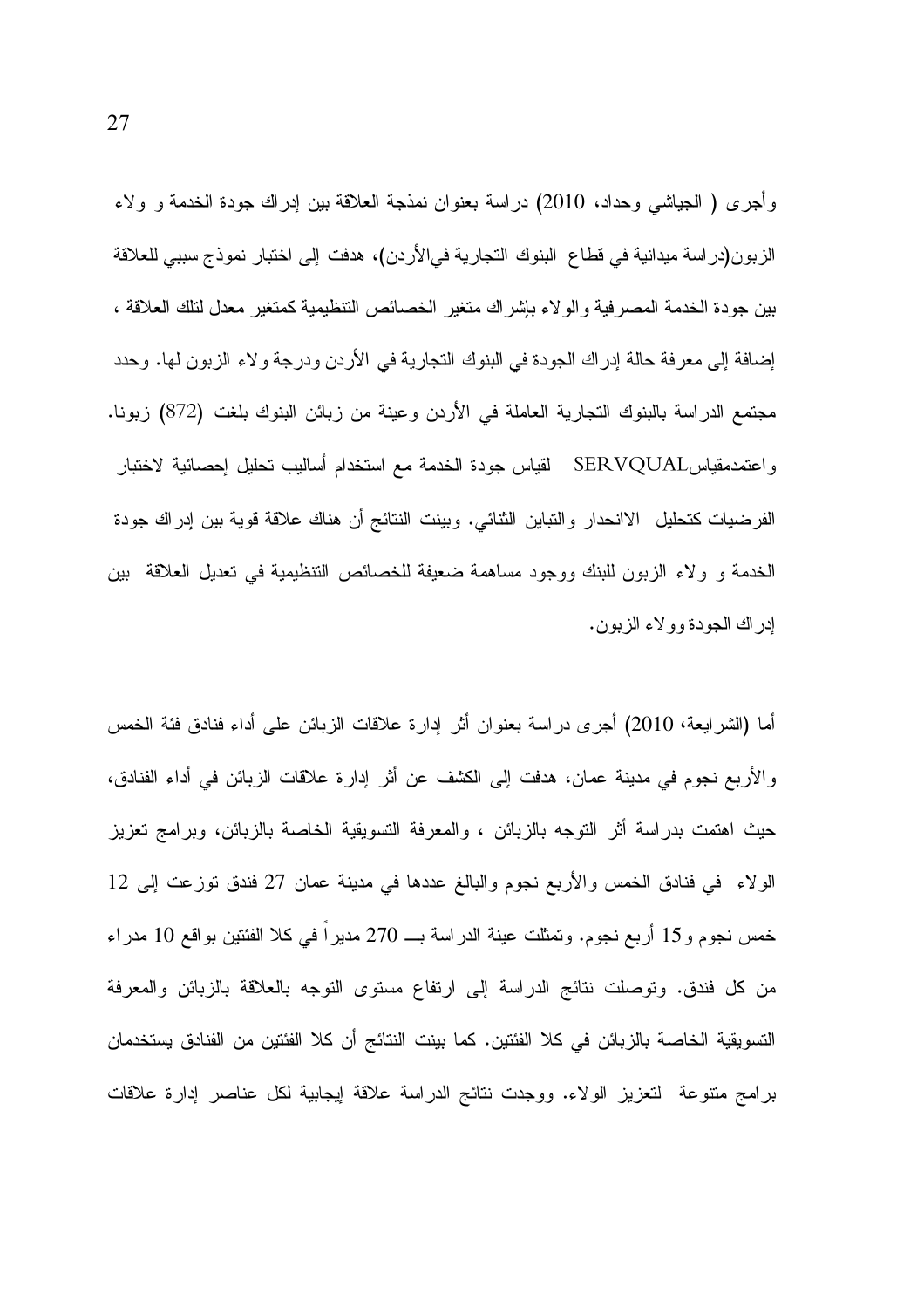الزبائن المنمثلة في النوجه بالعلاقة بالزبائن، والمعرفة النسويقية، وبرامج نعزيز الولاء في أداء الفنادق المنمثل بالحصة السوقية، والربحية، والاحتفاظ بالزبائن، ومعدل إشغال الغرف الفندقية.

وخلصت الدراسة إلى عدم وجود فروق في مستويات الأداء بين فنادق الخمس والأربع نجوم. وفي دراسة أجرتها (أبو النجا، 2012) بعنوان رضا الزبائن كمتغير وسيط في العلاقة بين أبعاد تسويق العلاقات وولاء الزبائن دراسة نطبيقية، هدفت إلى النعرف على أثر رضا الزبائن في العلاقة بين إبعاد تسويق العلاقات – الثقة، والالتزام، والتعاطف، والاتصال، ومعالجة الصراع، وولاء الزبائن لبناء نموذج لتسويق العلاقات في قطاع الاتصالات المصري باستخدام أسلوب تحليل المسار Path Analysis وتحليل الارتباط الجزئبي، والنعرف على مستوى رضا وولاء الزبائن في قطاع الاتصالات المصري. ونم الاعتماد على عينة عشوائية مقدارها 384 زبونا. ونوصلت نتائج الدراسة إلى أن هناك نبايناً في درجة نأثير كل بعد من أبعاد نسويق العلاقات في ولاء الزبائن، حيث جاءت الأبعاد وفقا للنرنيب النالبي: النقة، والانصال، والالنزام، والنعاطف، ومعالجة الصراع. كما كشفت نتائج الدر اسة أن دخول رضا الزبائن كمتغير وسيط غير من قوة العلاقة بين أبعاد تسويق العلاقات وولاء الزبائن.

وأجرى (سليحات و المحاميد، 2013) دراسة بعنوان أثر ممارسة المعرفة في استخدام بطاقة الأداء المنوازن، هدفت إلى قياس أثر إدارة المعرفة في الأداء باستخدام بطافة الأداء المنوازن في الشركات المنوسطة وصغيرة الحجم. ونوصلت نتائج الدراسة إلى وجود أثر ذي دلالة إحصائية لممارسة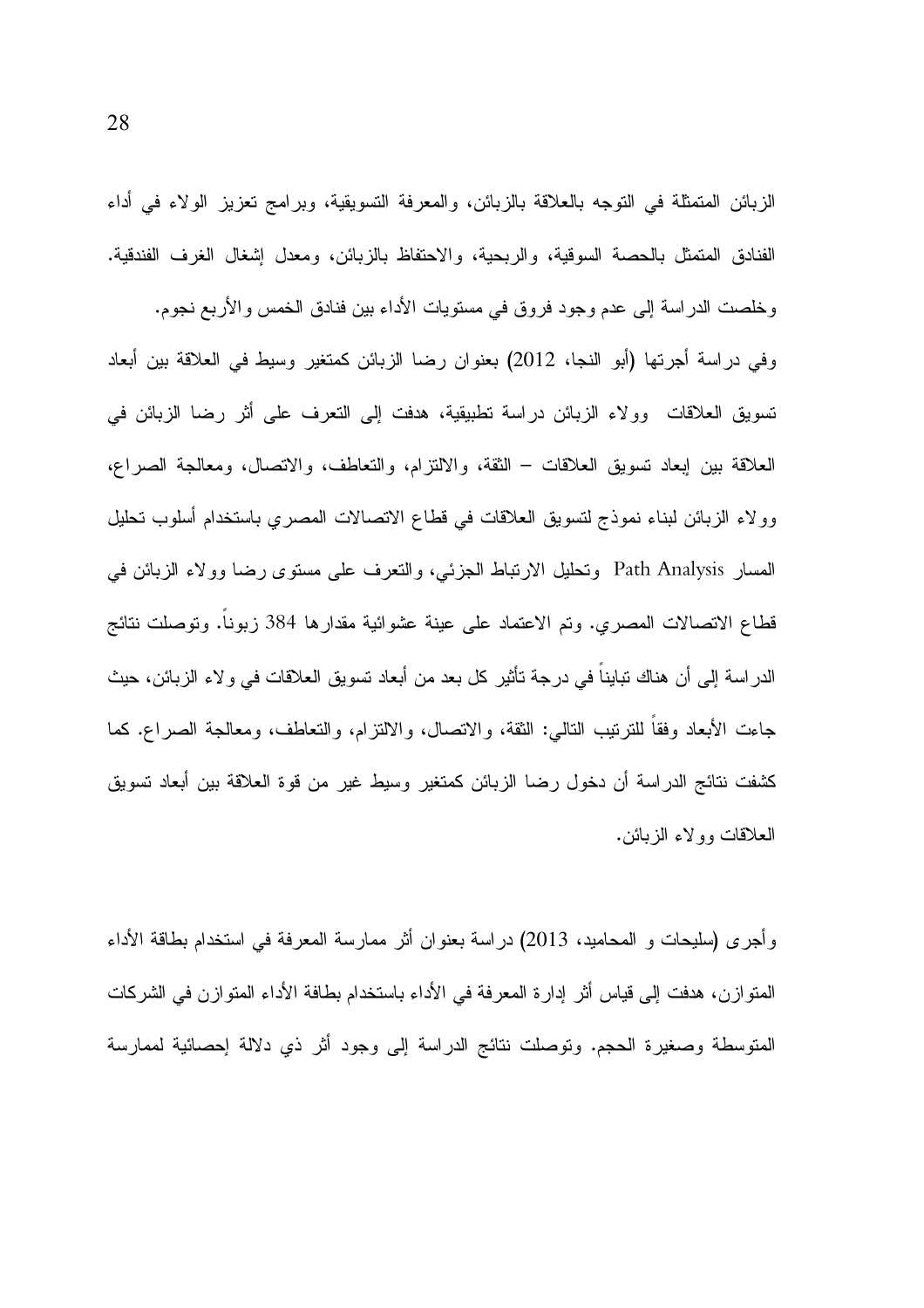عمليات إدارة المعرفة في مؤشرات إبعاد بطاقة نقيبم الأداء المنوازن( المالبي، والزبائن، والعمليات الداخلية، والنعلم والنمو).

كما أجرى (الدليمي و مراد، 2013) دراسة تهدف إلى نوضيح دور إدارة علاقات الزبون في تحقيق و لائه، حيث ير ي الباحثين أن هذين البعدين يعدان الركيزة الأساسية في أي منظمة خدمية لكي نتمكن من نقديم الخدمات التي نشبع حاجات الزبون ونرضبي رغبانه، لذا نبني البحث في إطاره الميداني بعد إدارة علاقات الزبون بوصفه منغيرا مفسرا ممثلاب ( الإفراد ،العملية، النقانة) وولاء الزبون بوصفه متغيرا مستجيبا، ووضع مخطط افتراضبي للبحث يعكس طبيعة علاقة الارتباط والأثر بين إدارة علاقات الزيون من جهة وتحقيق و لائه من جهة أخر ي. وتوصل البحث إلى مجمو عة من الاستتتاجات أهمها: هناك علاقة تأثير وارتباط ذو دلالة معنوية لإدارة علاقات الزبون بمتغير اتها في تحقيق ولائه.

(2–4–2) الدر اسات الأجنبية:

ففي دراسة قام بها (Wang et al.2004) هدفت إلى نطوير إطار نظري نكاملي يربط بين قيمة الز بون المتمثلة بــــــالقيمة الوظيفية، والقيمة الاجتماعية، والقيمة العاطفية، والتضحية المدركة، وأداء إدارة علاقات الزبائن المتمثلة بــ الاحتفاظ بالزبون، وإعادة الشراء، والبيع المتداخل، والكلمة المنطوقة من خلال رضا الزبون والولاء للعلامة. ونوصلت نتائج الدراسة إلى أن رضا الزبون، وولاء العلامة، والقيمة الوظيفية لمهما أثر إيجابي في أداء إدارة علاقات الزبائن المبنية على سلوك الزبون لكنها لم تجد أي أثر للقيمة الاجتماعية والقيمة العاطفية والتضحية المدركة في أداء أدارة علاقات الزبائن. كما وجدت الدراسة أن جميع إبعاد القيمة لـها نأنثير إيجابـي فـي رضـا الزبون مـا عدا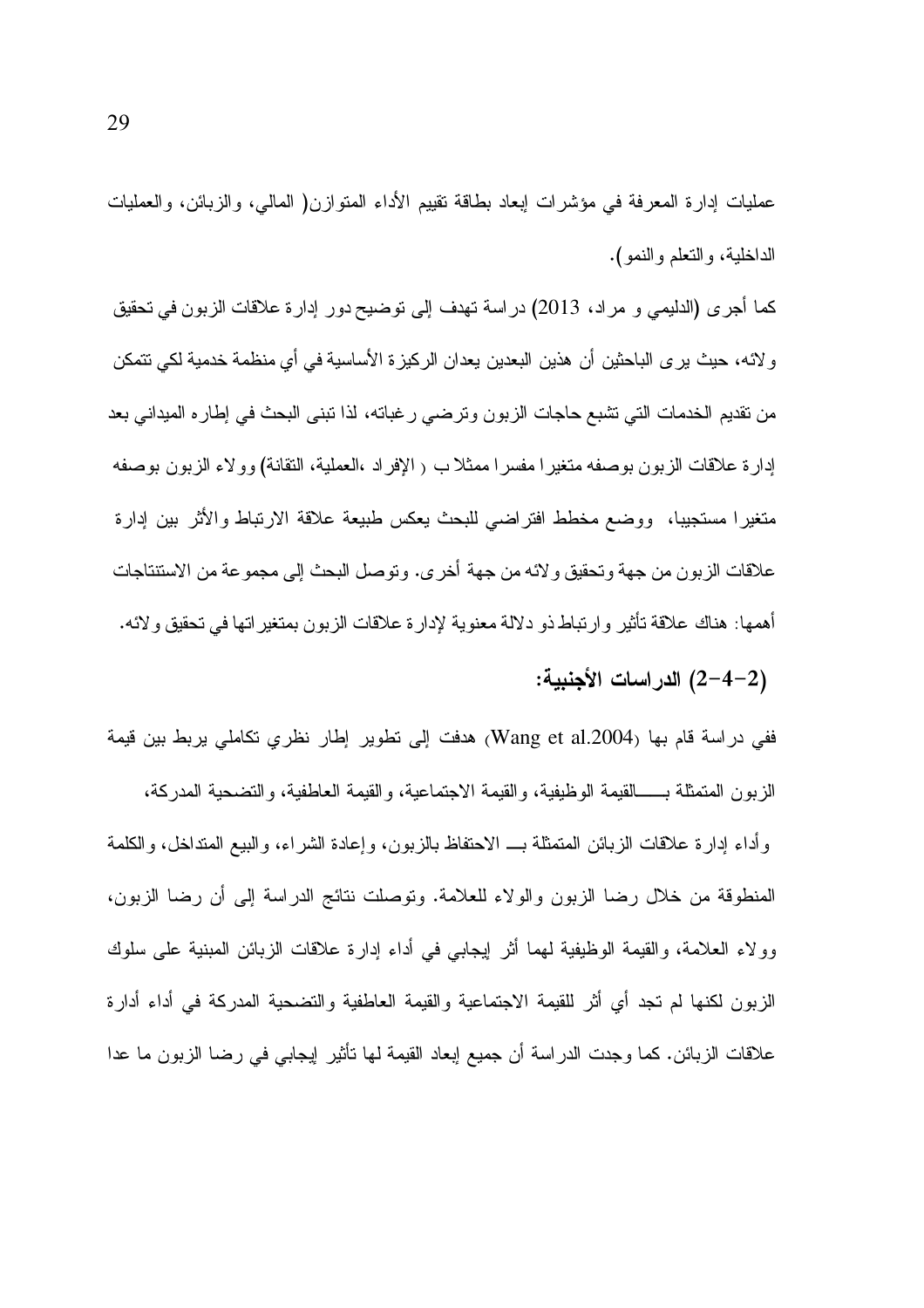التضحية المدركة كان لها أثر سلبي. وأخيراً، فشلت الدراسة في إيجاد أي أثر لإبعاد قيمة الزبون في ولاء العلامة.

وفي دراسة أجراها (Sin et al. 2005) هدفت إلى نطوير مقياس موثوق وذي مصداقية لإدارة علاقات الزبائن. وقام الباحثون بتطوير المقياس على ثلاثة مراحل من خلال الاعتماد على ثلاث عينات تألفت الأولى من 150 مدير من المسجلين في أحد برامج الماجستير، والثانية من 215 مستجيب من العاملين في الشركات المالية في هونج كونج، والثالثة من 276 مدير حضروا ندوه عن إدارة علاقات الزبائن. ونوصلت النتائج إلى مقياس موثوق وذي مصداقية لإدارة علاقات الزبائن تألف من أربعة إبعاد رئيسية هي: التركيز على كبار الزبائن، ونتظيم علاقات الزبائن، وإدارة المعرفة، ونظام إدارة علاقات الزبائن المبنى على التكنولوجيا. واقترح الباحثون اختبار المقياس المطور في بيئات أخرى لزيادة موثوقيته ومصداقيته.

وفي دراسة قام بها (Mithas et al. 2005) هدفت إلى التعرف على أثر تطبيقات إدارة علاقات الزبائن في رضا الزبون، حيث استخدمت الباحثة أسلوب الملاحظة لتحقيق ذلك الهدف. وأظهرت نتائج الدراسة أن هناك أثر لإدارة علاقات الزبائن في معرفة الزبون و رضا الزبون. كما بينت أن الفائدة المرجوة من تطبيقات إدارة الزبائن تكمن في التعامل الإيجابي، وتطوير معرفة الزبون، وتنمية رضا الزبائن.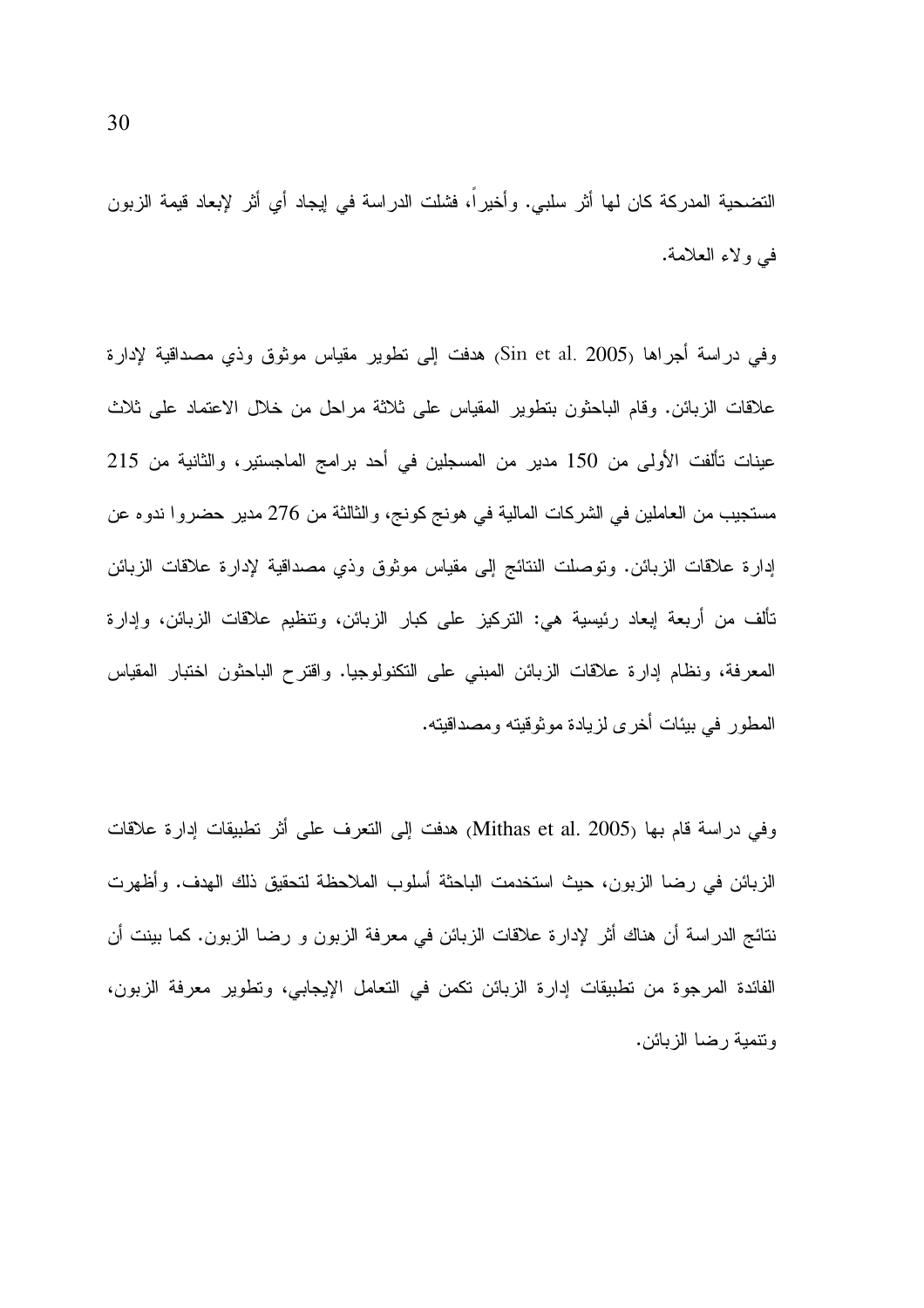وفي دراسة أجراها (Martin et al,2007)هدفت إلى تفعيل إدارة العلاقات مع الزبائن في مؤسسات التعليم العالي في بريطانيا. وأظهرت نتائج الدراسة أن تفعيل إستراتيجيات القيادة يتم بالنعرف على إطار العمل، والداعمين له، ونعزيز مصادر العمل. كما بينت ننائج الدراسة أن نتفيذ المخطط الذي ندعمه المصادر عن طريق فهم كيفية إجراء الأعمال و نطوير العمل، ويجب نطوير فريق العمل، ويجب الاندماج مع المزودين للتعرف على خصائص الوظائف. كما أظهرت نتائج الدر اسة أنه يجب جمع أكبر كمية ممكنة من المعلومات لخدمة الزبون، و يجب بناء و نقوية و دعم العلاقات بين المؤسسات من خلال استخدام نظم علاقات زبائن أكثر تطوراً واستجابة.

وأجرى (Graf and Maas, 2008) دراسة نظرية هدفت إلى إعطاء وجهة نظر واسعة، وتحليل، ونقييم ناقد للاتجاهات والمناهج المختلفة الموجودة في أدبيات هذا الحقل البحثي موضحا الفرق بين قيمة الزبون المرغوبة وقيمة الزبون المدركة وبيان العلاقة بين متغير قيمة الزبون ومتغيرات تسويقية رئيسية أخرى . وكذلك، بيان الرابط بين قيمة الزبون ونفسير الشركة لقيمة الزبون مثل مدة حياة الزبون. وخلصت الدراسة ۖ إلى جملة من الاستنتاجات منها: أن خلق قيمة للزبون منطلب سابق لنجاح الشركات وتحسين أداؤها إلا أن الدرسات في هذا الاتجاه لازالت نظرية، هناك معرفة قليلة فيما ينعلق بالعلاقة بين قيمة الزبون و مدة حياة الزبون، وضرورة اشتراك الزبون في أنشطة خلق القيمة والإنتاج لتحقيق قيمة مرتفعة من وجهة نظر الزبون.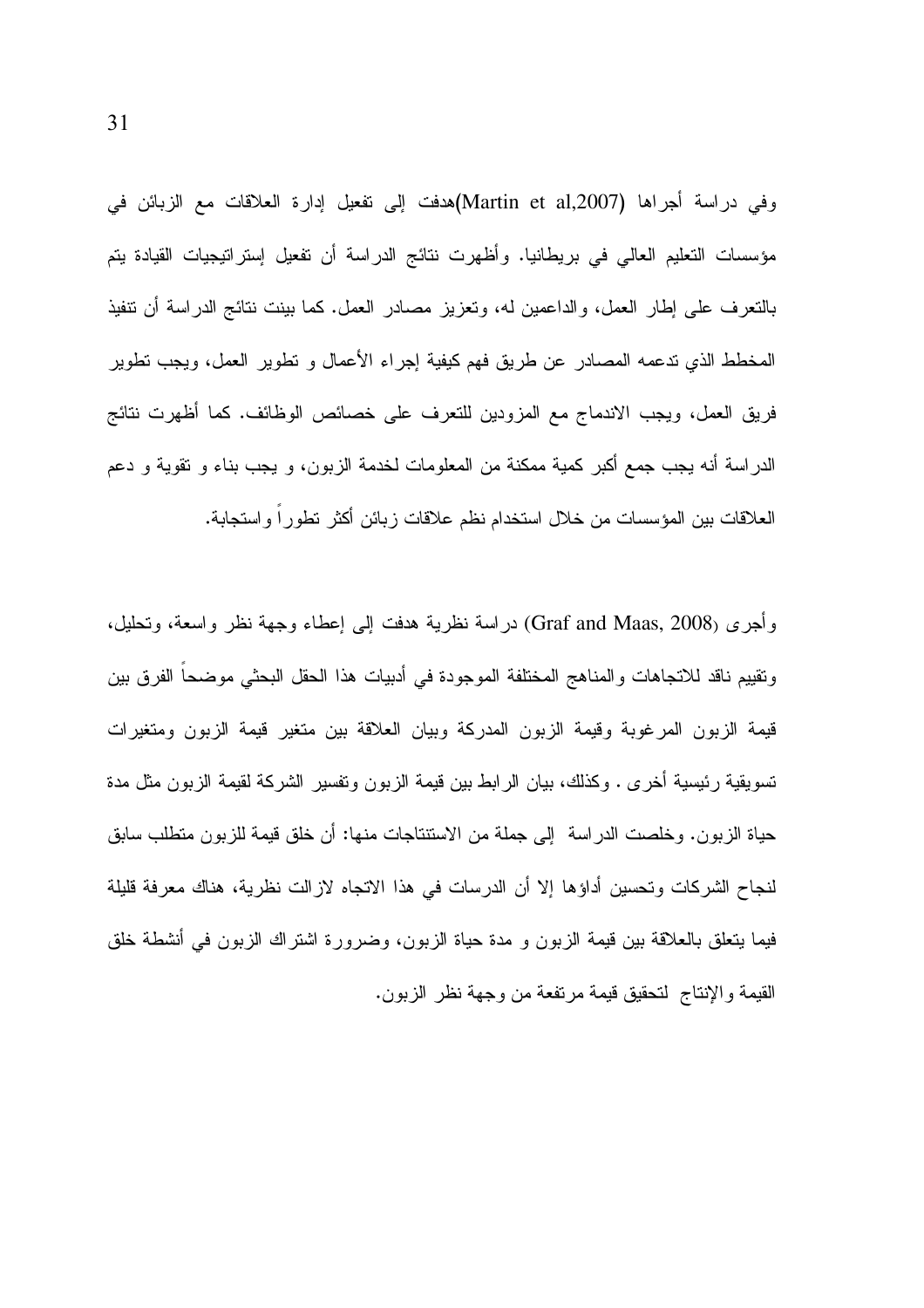وأجرى ( Reimann et al. 2010 ) دراسة بعنوان أثر إدارة علاقات الزبائن في الأداء : الدور الوسيط لإستر اتجية الأعمال، هدفت إلى التعرف على أثر إدارة علاقات الزبائن في الأداء من خلال إستر اتجية الأعمال المتمثلة بـــ إستر اتجية التمايز و إستر اتجية أقل التكاليف. وتسائل الباحثون عن مدى صدقيه الأثر المباشر وغير المشروط لإدارة علاقات الزبائن في الأداء ، حيث استخدموا نظرية الموارد–المراكز – الأداء في بناء أنموذج الدراسة المكون من إدارة علاقات الزبائن كمتغير مستقل وإستراتجية التمايز وإستراتجية أقل التكاليف كمتغيرات وسيطة والأداء كمتغير تابع. ونوصلت نتائج الدراسة إلى أن إدارة علاقات الزبائن لا نؤثر بشكل مباشر على الأداء ولكن العلاقة المفترضة بين إدارة علاقات الزبائن والأداء نتوسطها إستراتجية التمايز وإقل التكاليف بشكل كامل.

وإجرى (Akroush et al. 2011) دراسة هدفت إلى اختبار مدى نعميم مقياس إدارة علاقات الزبائن الذي تم تطويره من قبل (Sin et al. 2005) لاختبار قوة العلاقة بين مكونات تتفيذ إدارة علاقات الزبائن وأداء الأعمال في منظمات الخدمات المالية في الأردن. واعتمد الباحثون على الاستبانة لجمع بيانات الدراسة من 12 بنك و 18 شركة تأمين التي قامت بتنفيذ إدارة علاقات الزبائن. وللتحقق من إمكانية تعميم المقياس، استخدم الباحثون التحليل العاملـي الاستكشافـي و ألتأكدي وتحليل المسار لاختبار العلاقة بين إدارة علاقات الزبائن و الإداء. وتوصلت نتائج الدراسة إلى أن مقياس Sin et al. 2005 قابل للتعميم على منظمات الخدمات المالية العاملة في البيئة الأردنية. كما أشارت النتائج أن هناك علاقة إيجابية مهمة بين مكونات نتفيذ إدارة علاقات الزبائن وأداء منظمات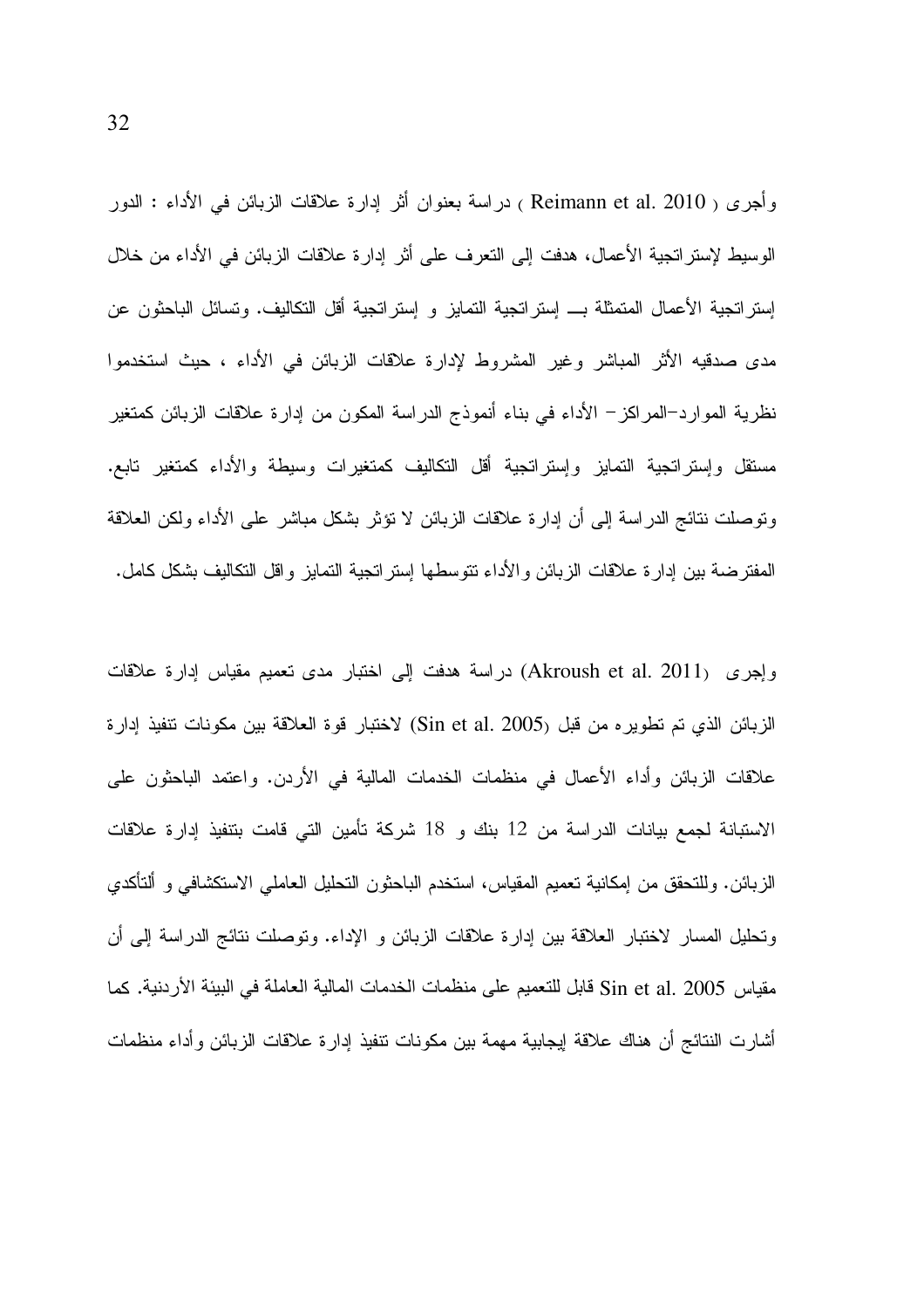الخدمات المالية المالي والتسويقي. وبينت الدراسة أن نتظيم إدارة علاقات الزبائن وإدارة علاقات الزبائن المبنية على التكنولوجيا متتبئين قويين للتباين في أداء منظمات الخدمات المالية.

وفي دراسة نظرية أجراها (Landroguez et al.2011) هدفت إلى التعرف على الأثر التفاعلي للقدرات التنظيمية المنمثلة في النوجه نحو السوق، وإدارة المعرفة، وإدارة علاقات الزبائن في خلق قيمة مرتفعة للزبون، حيث طورت الدراسة أنموذج نظريا جوهره إدارة المعرفة الناجمة عن التوجه بالسوق وإدارة علاقات الزبائن ودورهما المشترك في نوليد قيمة للزبون. وتم اشتقاق مجموعة من الفرضيات من النموذج من أهمها: CRM سوف يكون علاقة لِيجابية مع قيمة الزبون. وخلصت الدراسة إلى أن الشركات ليس فقط نتافس لأن لديها القدرة على استغلال مواردها وقدراتها ولكن لأن لديها القدرة على تجديد وتطوير قدراتها تنظيمية بشكل مستمر .

أما الدراسة التي أجراها (Ernst et al. 2011) بعنوان أثر إدارة علاقات الزبائن في الأداء: الدور الوسيط لأداء المنتج الجديد، هدفت إلى بيان أن دور إدارة علاقات الزبائن في المساعدة في تطوير الْمَنْتَجَاتُ الْمَسْتَقْبِلِيَةَ قَدْمٍ تَمْ تَجَاهَلُهُ مِنْ قَبْلَ الدراساتِ السابقة. وعليه، قام الباحثون بتطوير أنموذج تالف من إدار ة علاقات الزبائن المتمثلة في عمليات إدار ة علاقات الزبائن وتكنولوجيا إدار ة علاقات الزبائن ونظم حوافز إدارة علاقات الزبائن. ونوصلت نتائج الدراسة إلى أن إدارة علاقات الزبائن لَّها أثَّر لِيجابي في أداء المنتج الجديد. وهذا الأثر غالباً ما يتم تعديله من قبل نظم حوافز إدارة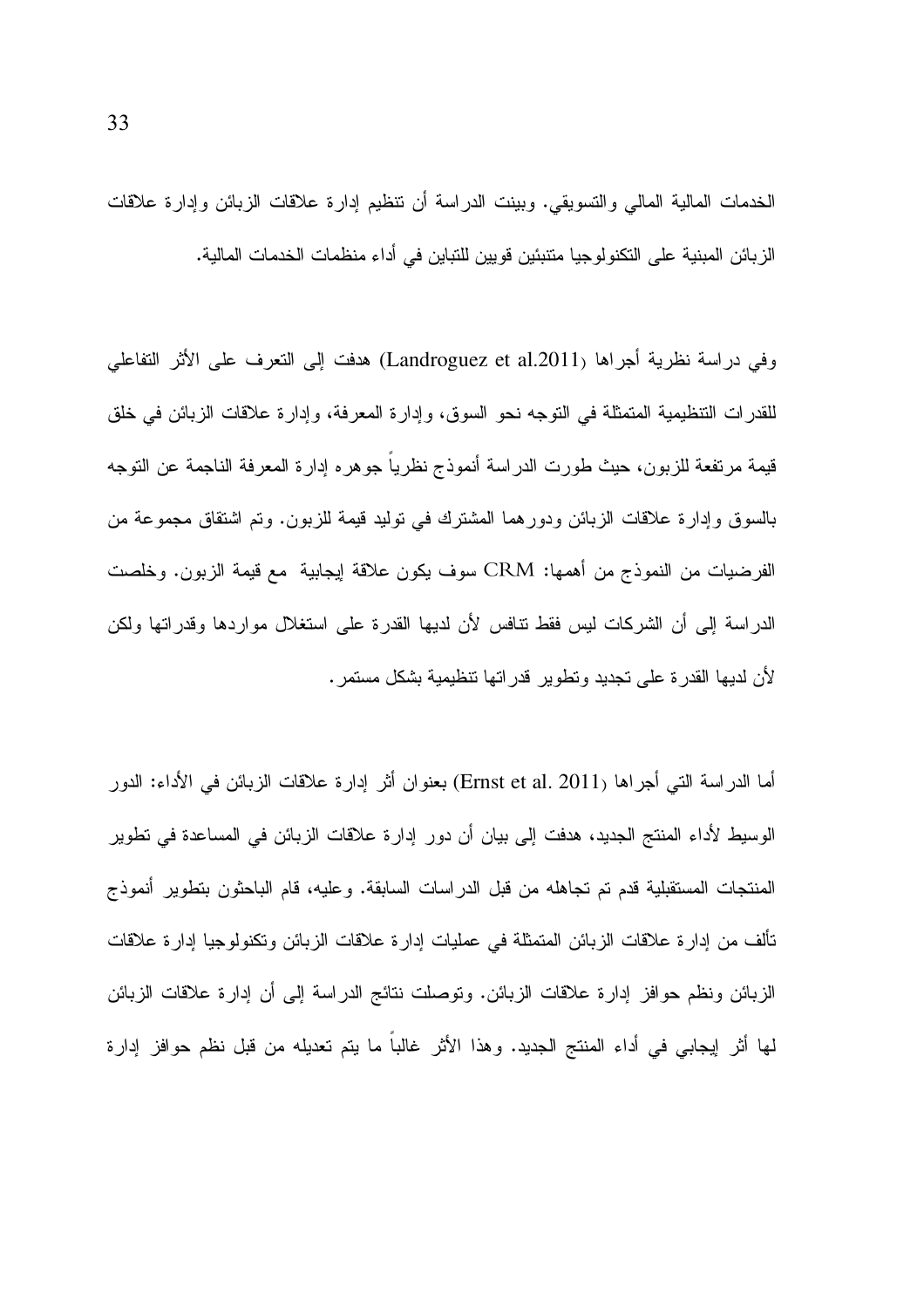علاقات الزبائن ولكن ليس من قبل تكنولوجيا إدارة علاقات الزبائن. كما بينت النتائج أن أداء المنتج الجديد يتوسط العلاقة بين إدارة علاقات الزبائن و الإداء.

أما دراسة (Heller and Gautam, 2011) هدفت إلى التعرف على إحتياجات الزبائن الاجتماعية عن طريق إدارة علاقات الزبائن، حيث نألفت عينة الدراسة من مجموعتين: الأولى من 1056 شخص من الولايات المتحدة و بريطانيا و فرنسا و ألمانيا و الـهند و الصين و أستراليا و البرازيل، والثانية من 351 مدير نتفيذي و 17 مقابلة من الولايات المتحدة و بريطانيا.وتم استخدام أسلوب الإستبانة والمقابلة لجمع البيانات الملائمة لتحقيق أهداف الدراسة. وأظهرت نتائج الدراسة أن هناك فوائد عديدة من تعامل الشركات مع المستهلكين عن طريق وسائل الإعلام الاجتماعي. كما بينت نتائج الدراسة أن على الشركات استثمار جهودها لجذب والوصول إلى أكبر عدد من المستهلكين باستخدام وسائط النواصل الاجتماعي. وأوضحت نتائج الدراسة أن على الشركات التفكير في إنشاء صفحات على وسائط النواصل الاجتماعي المختلفة، ونشر فيديوهات، وإعلانات مختلفة وعديدة لجذب المستهلكين. كما بينت نتائج الدراسة أن الشركات يجب أن تستخدم منصات نتقيب اجتماعية للبحث عن المعلومات من وجهة نظر الزبائن لإيجاد ابتكارات من شأنها تحسين المنتجات و الخدمات و الخبر ات مع الزبائن.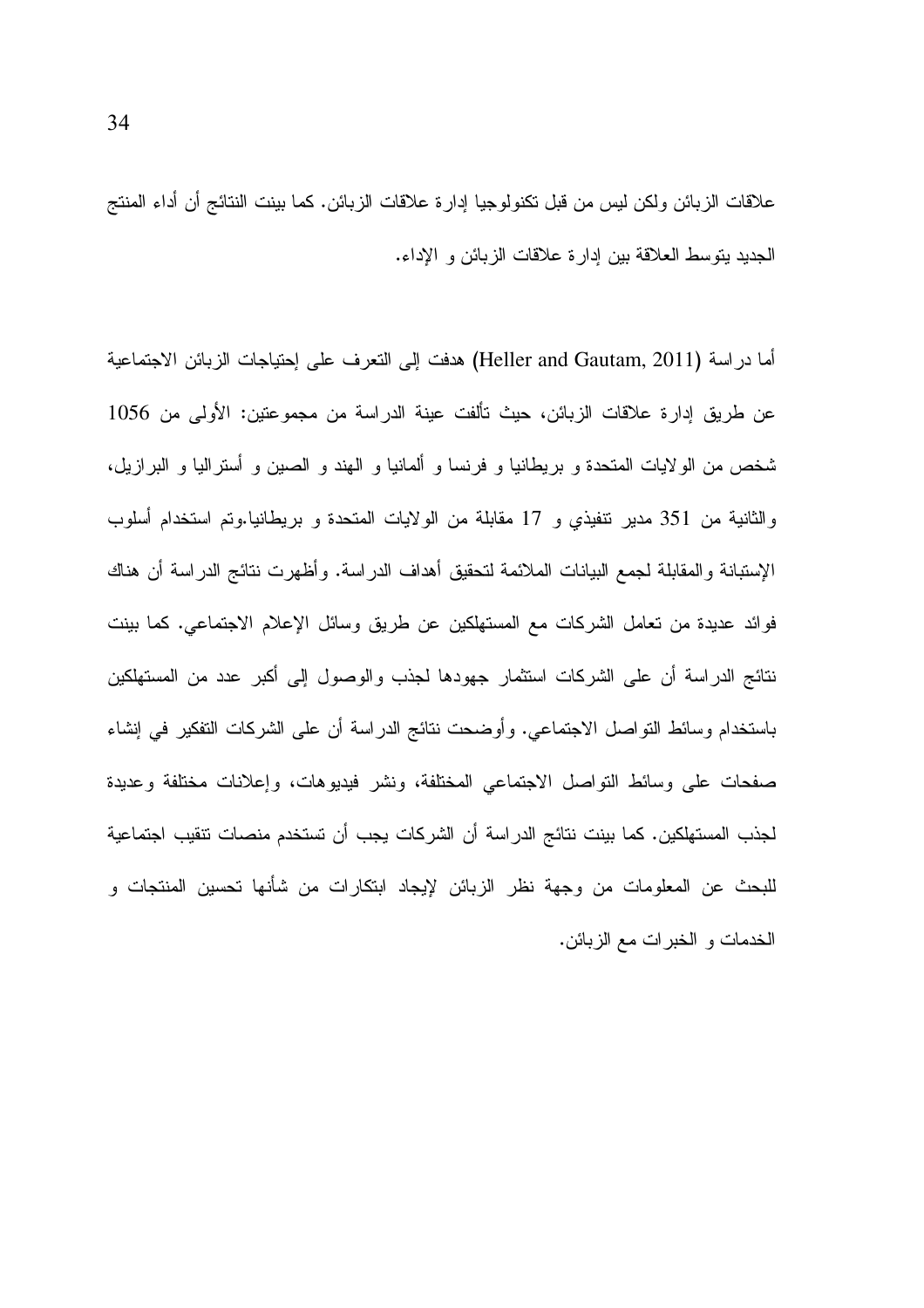وقام (Mohammed and Rashid, 2012) بدر اسة هدفت إلى تعزيز فاعلية إدارة علاقات الزبائن في الفنادق وكيفية توثيق العلاقة بين إدارة علاقات الزبائن وقدرات التسويق و الأداء. وبينت نتائج الدراسة أن هناك أثر لإدارة علاقات الزبائن في تفعيل أداء الفنادق وزيادته. كما أظهرت أن دور النسويق في العمل كوسيط بين إدارة علاقات الزبائن وزيادة فاعلية أداء المؤسسة. إضافة إلى، أن إدار ة علاقات الزبائن ترفع نسبة المعلومات التي يجمعها الفندق لتخدم الزبائن مما يعزز الأداء. وفي دراسة أجراها(Gilaninia and Rahemi,2012) هدفت إلى نطبيق إدارة علاقات الزبائن و تحديد أثرها في الرضا المالي، حيث استخدمت الباحثة أسلوب الإستبانة، وأظهرت نتائج الدراسة أن هناك أثراً كبيراً لإدارة علاقات الزبائن في رضا الزبون في المؤسسات المالية. كما بينت نتائج الدراسة أن إدارة علاقات الزبائن تعتبر أداه هامة في المؤسسات المالية للتواصل مع الزبائن. إضافة إلى، أن هناك عناصر لإدار ة علاقات الزبائن مثل نوعية الخدمة و خصائص الخدمة و نوافر الخدمة و شكاوى النظام كل ذلك يجب أن نؤخذ بعين الاعتبار عند التعامل مع الزبائن.

وفي دراسة أجراهار2012 ,Shang and Lu) هدفت إلى تعزيز أداء الشركات بتفعيل دور إدارة علاقات الزبائن في الخدمات، إذ تم أستخدم أسلوب الإستبانة لجمع البيانات من 144 شركة شحن في تابو ان . و أظهر ت نتائج الدر اسة أن إدار ة علاقات الز بائن لها أثر اً إيجابيا في تعز بز أداء الشركات ورفع نسب النمو . و بينت النتائج أيضا أن النكنولوجيا ترفع من فاعلية دور إدارة علاقات الزبائن في الشركات المختلفة، و أن هناك زيادة في الأرباح بسبب تفعيل التكنولوجيا في إدار ة علاقات الز بائن.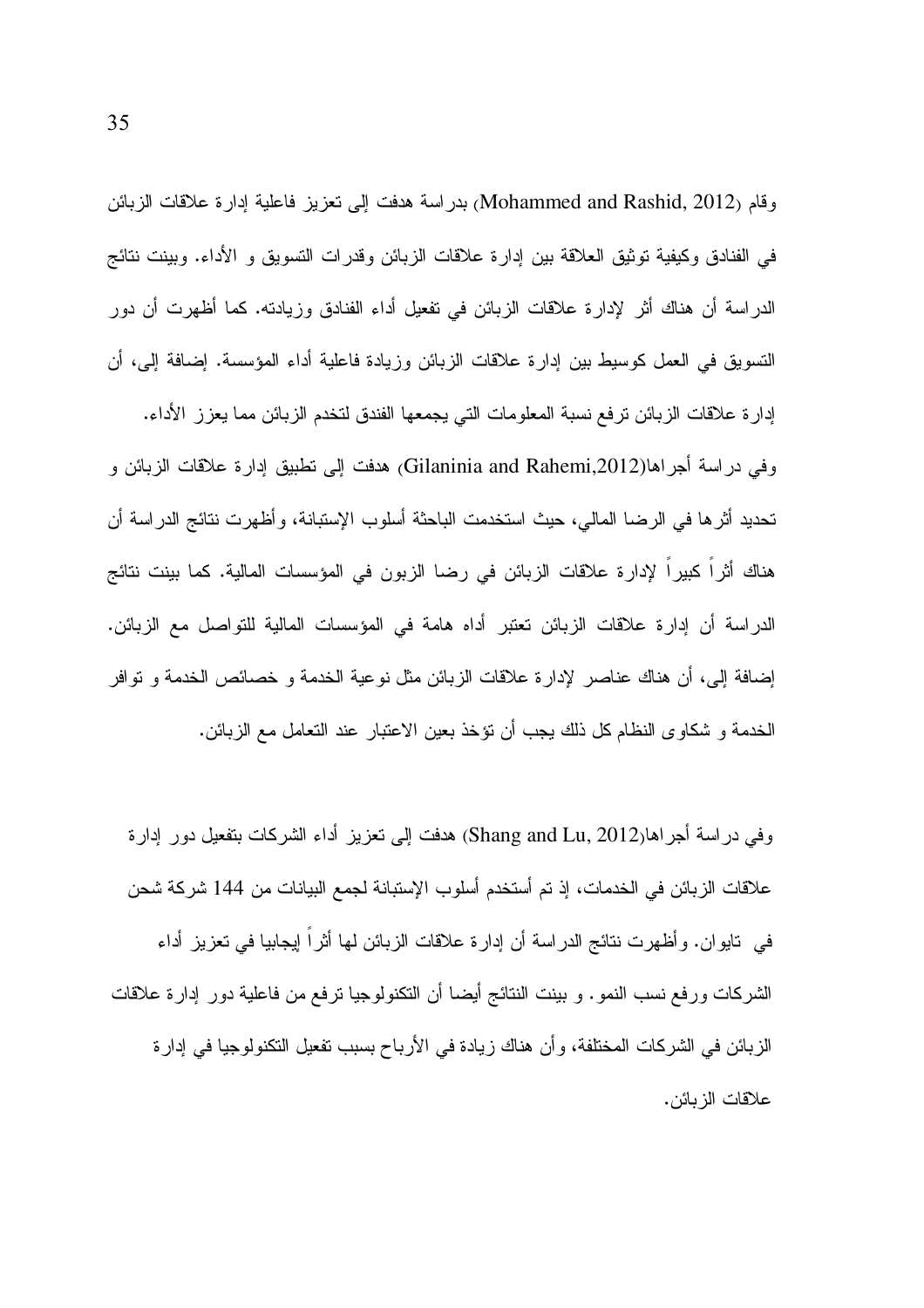وفي دراسة أجراها (Eskafi et al.2013) هدفت إلى بحث قيمة الزبون بالإشارة إلى إدارة علاقات الزبائن.واعتمدت الدراسة على الاستبانة كأداة لجمع البيانات، إذ تكون مجتمع الدراسة من جميع مشتركي الموبايل لشركة Khorasan-e-Razavi Telecom. وتوصلت الدراسة إلى أن رضا الزبون واحد من أكثر المتغيرات تأثيراً في ولاء العلامة. كما توصلت النتائج إلى أن قيمة الزبون المتمثلة بالقيمة الوظيفية، والقيمة الاجتماعية، والقيمة العاطفية، والتضحية المدركة لها أثر مباشر في أداء إدارة علاقات الزبائن بناءً على سلوك الزبون. وتؤثر قيمة الزبون بشكل غير مباشر علمي أداء إدارة علاقات الزبائن من خلال رضا الزبائن. وأخيراً، قيمة الزبون نؤثر علمي أداء إدارة علاقات الزبائن من خلال و لاء الزبون.

كما ان (Coltman, 2010) قد درس أثر إدارة علاقات الزبائن (CRM) على أداء الشركات باستخدام نموذج بناء هرمي (Hierarchical Construct Model). نتائج البحث يشير إلى وجود نتائج ايجابية وهامة بين إدارة علاقات الزبائن وأداء المنظمة. كما تشير النتائج إلى نأثير البنية النحتية لتكنولوجيا المعلومات على قدرة CRM بشكل غير مباشر وكمتغير وسيط كامل من قبل (Architecture. Human Analytics and Business). كما نوصل الباحث إلى أن إدارة علاقات الزبائن نركز على نوطيد العلاقة مع الزبائن وخفض النكلفة.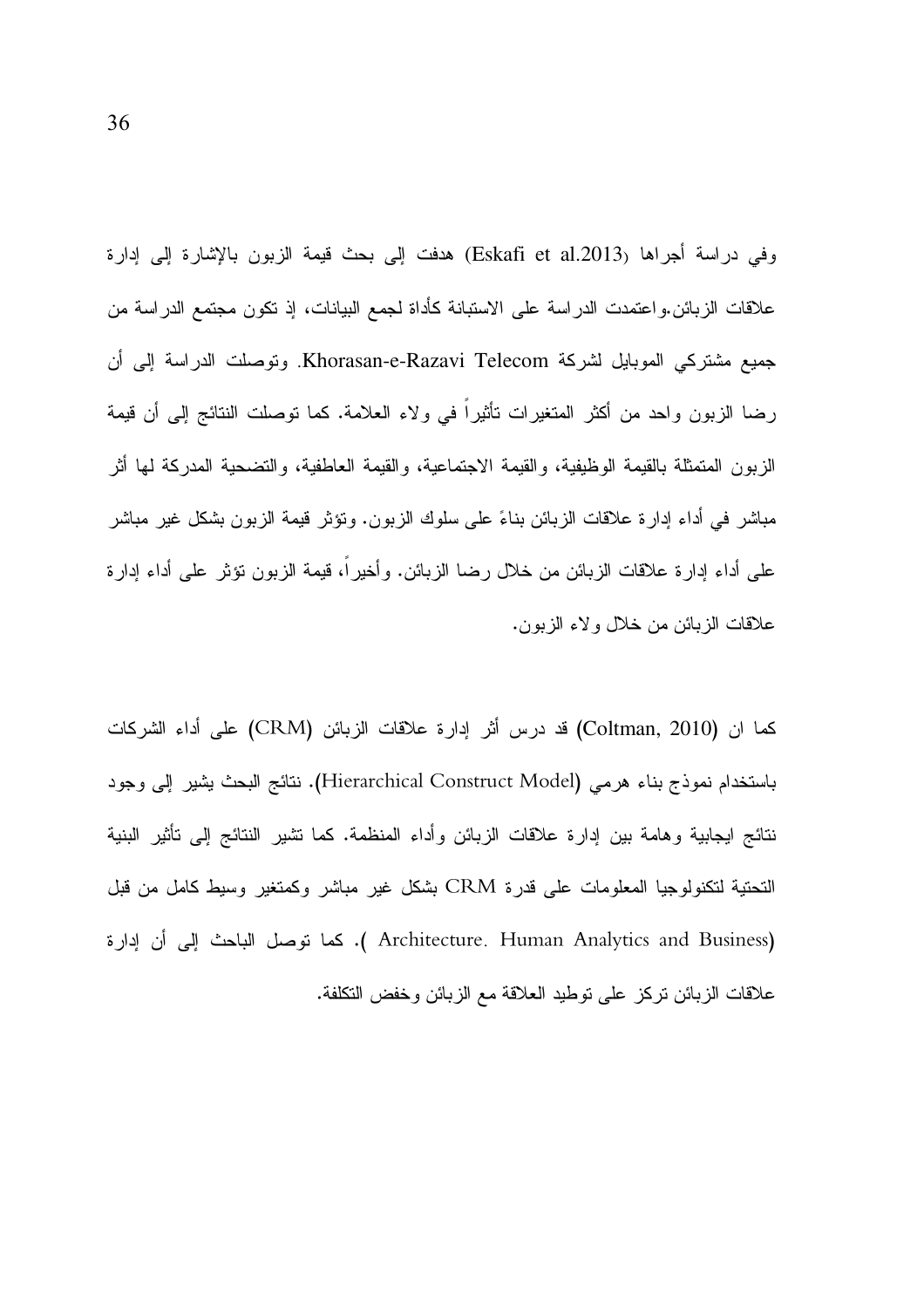وفي دراسة أجراها الباحثان (Shang and Shan Lu, 2012) حول اثر إدارة علاقات الزبائن (CRM) وأثَّرها على أداء الشركات في سياق شركات الخدمات والشحن. حيث استخدم في هذه الدراسة بيانات من 144 شركة خدمات. وأشارت النتائج إلى أن أبعاد CRM مثل استجابة الزبائن ونفاعل الربح يكون لها أثار إيجابية بشكل كبير على جوانب الأداء المالي المنعلق في معدل الربح و النمو .

#### ومن خلال استعراض الدراسات السابقة يتضح ما يلي:

1– أن موضوع إدارة علاقات الزبائن متطور جداً ومتجدد وفقاً للتغيرات والتطورات الحاصلة في التطبيقات التكنولوجية، فتتغير وتتبدل طرق تواصل المنظمة بعملائها وفقا لهذه التغيرات. لذلك، تتغير قدرة الشركة في إشباع حاجات عملائها والاحتفاظ بهم لفترة زمنية طويلة وفقا لقدرة الوسائل النكنولوجية المستخدمة في النعرف على حاجاتهم ورغباتهم الحالية والمتوقعة. وعليه، فإن الحاجة مستمرة لإجراء مزيد من الدراسات للتعرف على قدرة الأدوات التكنولوجية الحديثة في الإداء التنظيمي، خاصة أن هناك جدل واسع في الأدبيات الإدارية حول العائد على الاستثمار في أدوات النكنولوجيا الحديثة، إذ أن هذه الأدوات لم يتم استغلالها بكافة وظائفها وقدراتها حتى في شركات العالم المتقدم.

2– أن معظم الدر اسات السابقة أجريت في بيئات عمل ونظم اقتصادية واجتماعية وثقافية مختلفة نوعاً ما عن بيئة البنوك التجارية الأردنية.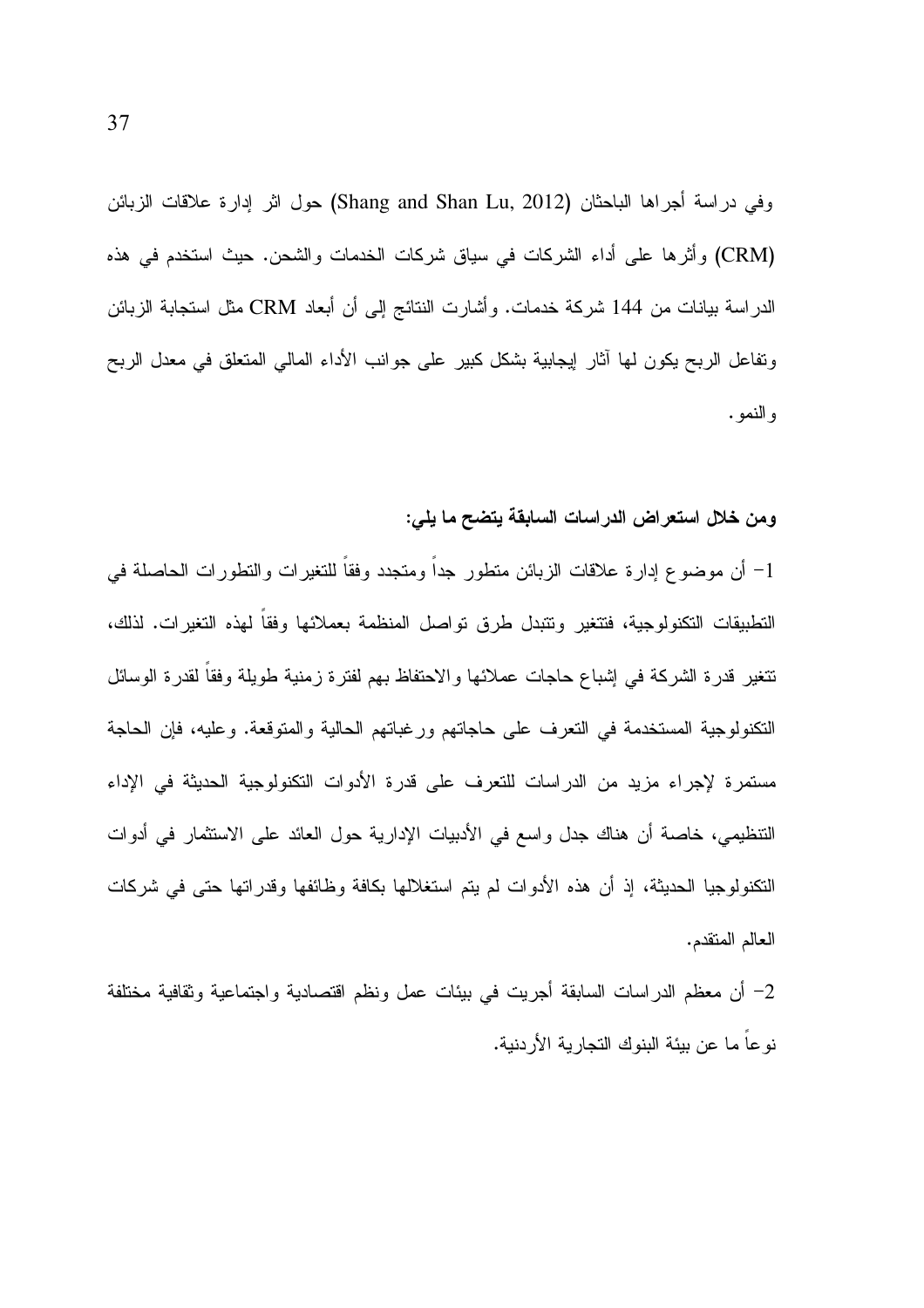3– أن الدراسات السابقة أشبعت بحثاً دور إدارة علاقات الزبائن في رضا الزبائن و ولاء الزبائن ودورها في الأداء . فالدراسة الحالية تعتبر خطوة متقدمة وامتداد للدراسات السابقة ، إذ تحاول أن تبين أن الأثر الإيجابي لتنفيذ إدارة علاقات الزبائن في الأداء التنظيمي باستخدام بطاقة الأداء المتوازن فهي امتداد لدراسات (Ernst et al. 2011; Reimann et al. 2010) ومحاولة للتحقق من الملاحظات النظرية التي تفتقر إلى دليل مادي التي أوردها (Landroguez et al.2011) وأكد جانباً منها (Eskafi et al.2013).

## (2 - 5)ما يميز هذه الدراسة عن الدراسات السابقة:

1. تتميز الدراسة الحالية عن الدراسات السابقة في كونها الأولى من نوعها في الأردن– على حد علم الباحثه– التي ندرس أثر إدارة علاقات الزبائن في الأداء التنظيمي باستخدام بطاقة الأداء المنوازن، حيث أن المكتبة العربية تفتقر لمثل هذا النوع من الدراسات.

2. الدراسات السابقة أجريت في بيئات مختلفة تكنولوجياً و إجتماعياً وسياسياً واقتصادياً ودينياً وليس بالضرورة أن تعكس صدقيه الافتراضات التي بنيت عليها الدراسة الحالية، لذلك يتوقع لهذه الدراسة أن يكون لها مساهمة في أدبيات الموضوع من خلال إبرازها لبيئة تم تجاهلها من قبل الدر اسات السابقة.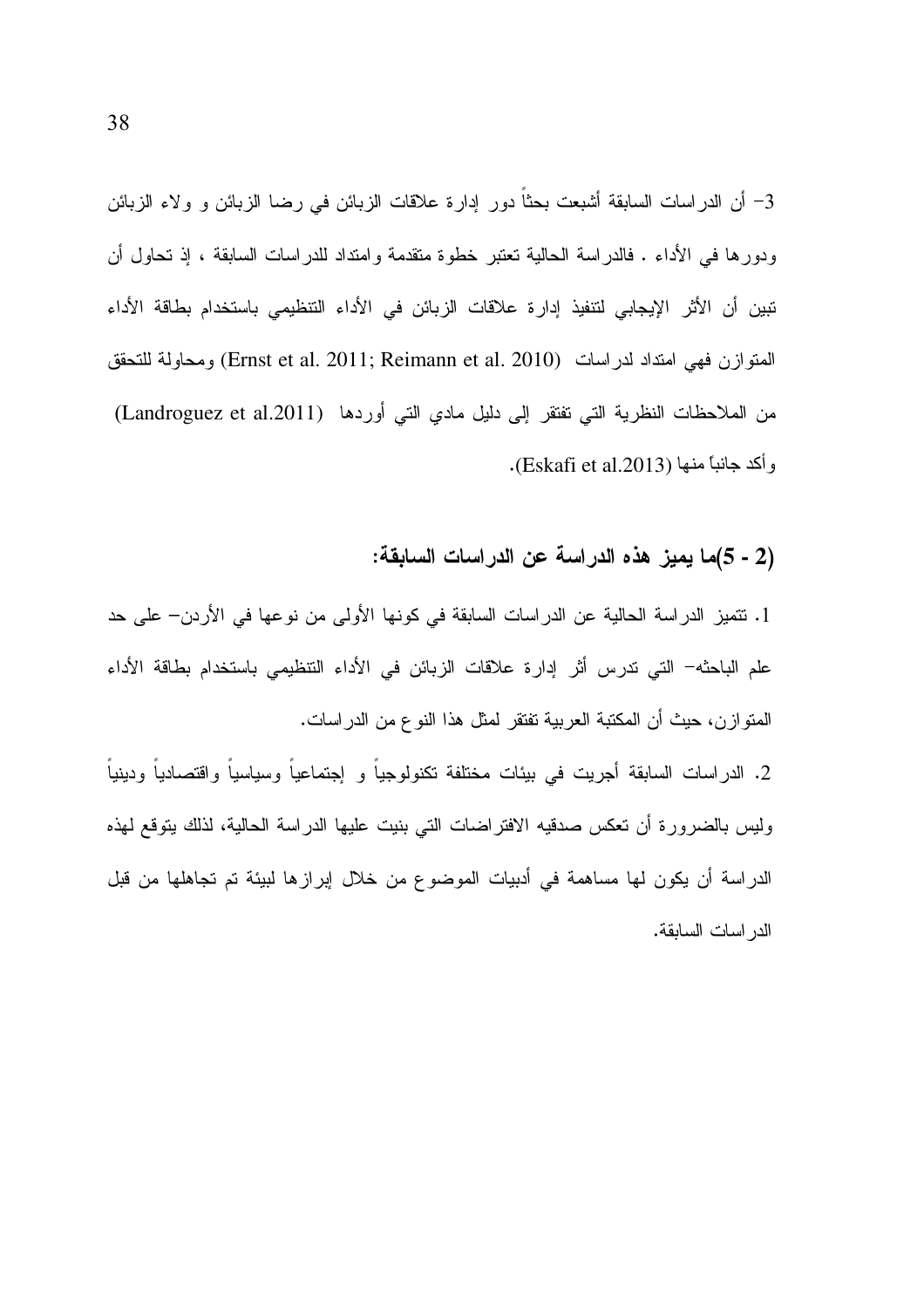# الفصل الثالث منهجية الدراسة (الطريقة والاجراءات)

نهج الدراسة : ( 1 -3 ) وعينتها : ( 2 - 3 ) مجتمع الدراسة وعينتها حصادر الحصول على البيانات : ( 3 - 3 ) عدق أداة الدراسة  $(4-3)$ : ثبات أداة الدراسة  $(5-3)$ : متغيرات الدراسة ) : متغيرات الدراسة المعالجة الإحصائية ( $7-3$  ): ( 3 - 8 ): إجراءات الدراسة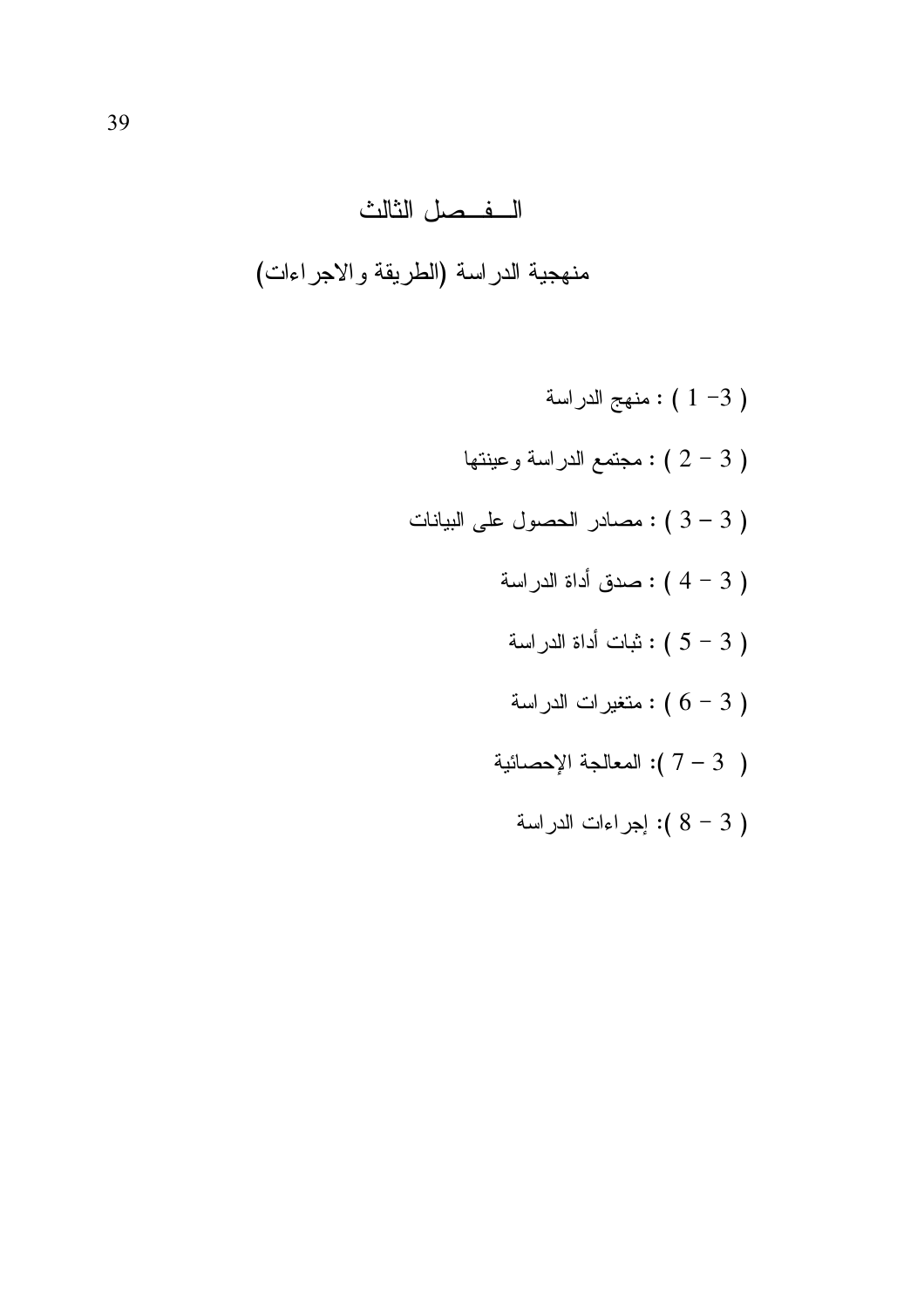## الفصل الثالث منهجية الدراسة

( 3- 1 ): منهج الدراسة

نعد هذه الدراسة استطلاعية، حيث سوف نعتمد على أسلوب المنهج الوصـــفي التحليلـــي ، الذي يتضمن مسح للأدب النظري بالرجوع إلى المراجع والمصادر والدوريات العلمية لبناء الإطار النظري للدراسة ، والبحث الميداني ، من خلال القيام بجمع البيانات والمعلومات الملائمة لتحقيـــق أهداف الدر اسة من وحدة التحليل .

## ( 3 - 2 ) : مجتمع الدراسة وعينتها

تكون مجتمع هذه الدراسة من كافة البنوك التجارية الأردنية وعددها 13بنك ، وتكون وحدة التحليل من جميع المدراء العاملين في المستويات الإدارية الثلاثة (العليا ،الوسطى ، الـــدنى ) فـــي البنوك التجارية الأردنية العاملة في عمان كونهم الأقدر على الإجابة على أسئلة الاستبانة.

## ( 3 – 3 ) : مصادر الحصول على البيانات

و لتحقيق أهداف الدراسة النظرية و النطبيقية ، تم الاعتماد على ًمصدرين للحصول على المعلومات ، وهي :

أ. المصدر الثانوي : الإطار النظري ، والدراسات السابقة ، والذي نم فيه الاعتماد على ما أورده الباحثين من مفاهيم ومضامين في موضوع الدراسة الحالية .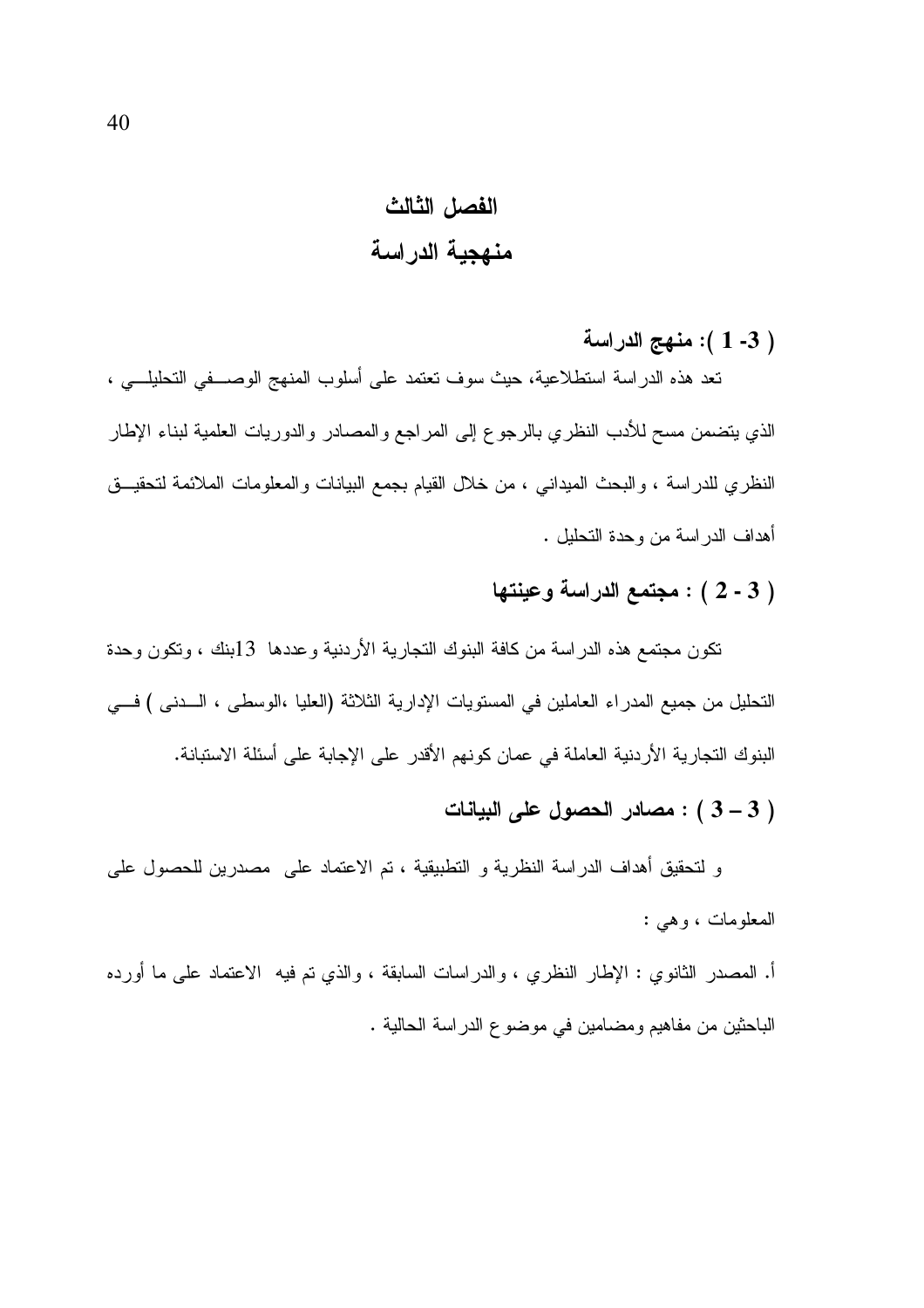ب. المصدر الأولى : الجانب النطبيقي ، وتم الاعتماد فيه على الاستبانة التي تم إعدادها بناء على أحدث الدر اسات التي أجريت في الموضوع.. وقامت الباحثة بتصميم وتطوير مفردات الاســــتبانـة ، بالاستناد إلى الأدب النظري المنعلق بموضوع الدراسة ، بحيث تغطي جميع متغيـــرات الدراســــة وفرضياتها. وتألفت الاستبانة من ثلاثة أجزاء: الجزء الأول: يتعلق بمجموعـــة مـــن المتغيـــرات الديمغرافية كالعمر، والنوع الاجتماعي، والمستوى التعليمي، وعدد سنوات الخبرة والتبي تساعد في وصف خصائص عينة الدراسة. أما الجزء الثاني: فينعلق بإدارة علاقات الزبائن والمتمثلة بالإبعاد التالية: التركيز على كبار الزبائن ۖ وتم قياسه بــ 4 أسئلة في استبانه الدراسة. وتنظـــيم علاقـــات الزبائن وتم قياسها بـــ 5 أسئلة في استبانه الدراسة. وإدارة معرفة الزبون وتم قياسها بـــ 4 أســـئلة في استبانه الدر اسة. وإدار ة علاقات الزبائن المبنية على التكنولوجيا ونم قياسها بـــ 5 أســئلة فـــي استبانه الدر اسة. أما الجزء الثالث: فيتعلق بقياس الأداء من خلال استخدام بطاقة الأداء المتـــوازن والتبي نتألف من أربعة إبعاد هي: البعد المالي وتم قياسه بــ5 أسئلة في اســـتبانه الدراســـة. وبعـــد الزبائن وتم قياسه بــــ4 أسئلة فـي استبانـه الدراسة. وبعد الـعمليات الداخلية وتم قياسه بـــ4 أســـئلة. وبعد النعلم والنمو وتم قياسه بـــ 4 أسئلة في استبانه الدراسة. وتم قياس جميع فقـــرات الاســــتبانة المتعلقة بالجزء الثانبي والثالث وفقا لمقياس ليكرت الخماسي المندرج من ( 1– غير موافق بشدة ، غير موافق ، 3- محايد ، 4- موافق ، 5- موافق بشدة ). ويوضح الملحق رقم (1) اســـتبانه  $-2$ الدر اسة.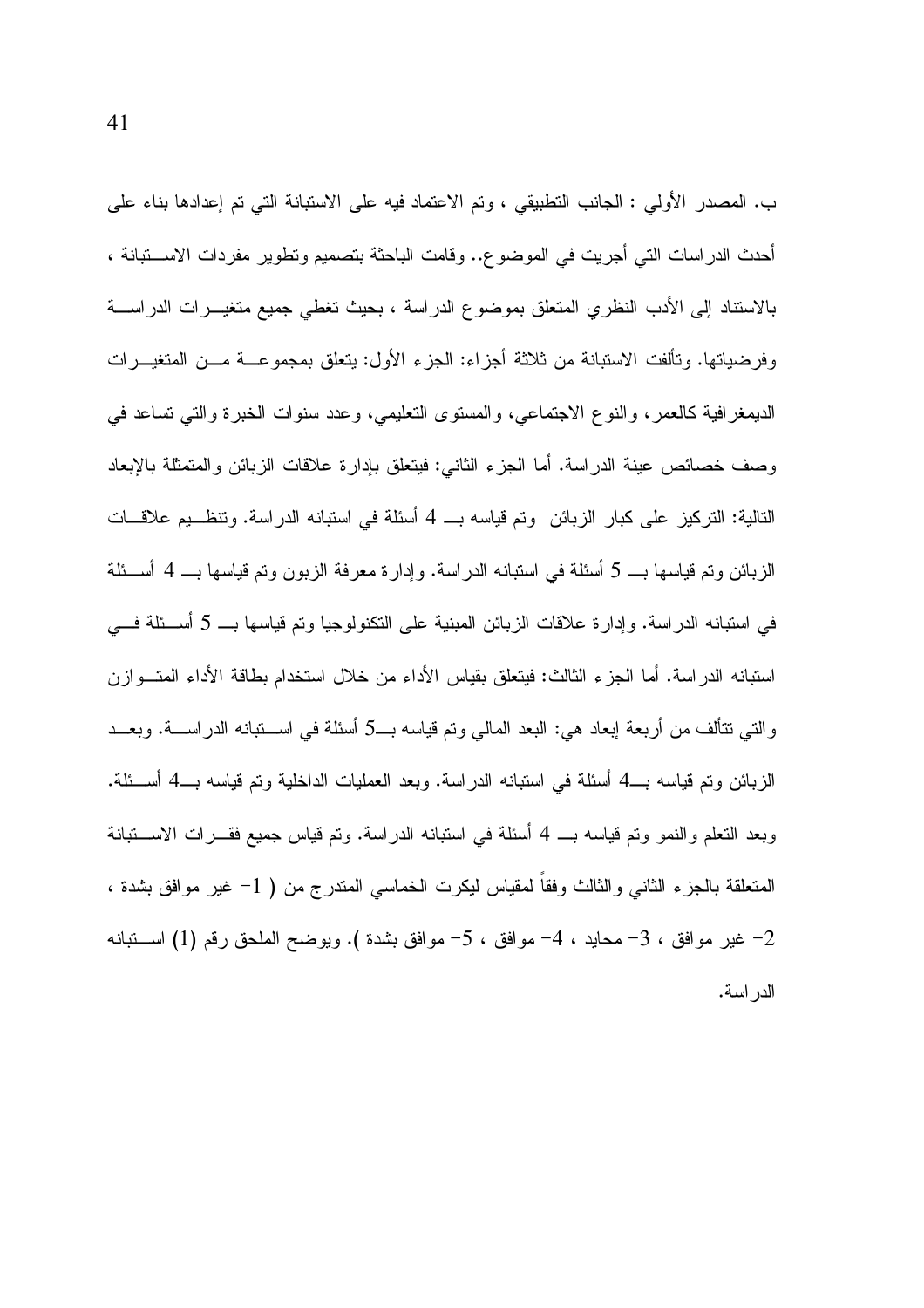## $(4-3)$  : صدق أداة الدراسة

الصدق الظاهري(صدق المحتوى) : تم عرض الإستبانة على هيئة محكمين من ذوي الخبرة والاختصاص بمجال البحث ، وتصميم الاستبيانات في مجالات العلوم الإدارية والتربوية ( القيـــاس والنقويم ) ، حيث تم الأخذ بالمقترحات والتوصيات الواردة منهم حول مـــدى وضــــوح عباراتهـــا وتمثيلها لمتغيرات الدراسة ، وجرى تعديل بعض مفرداتها وفقاً لأرائهم ومقترحاتهم ، وذلك لزيادة درجة صدقيه أداة الدر اسة وسهولة فهمها من قبل أفراد عينة الدراسة ونظـــراً لحداثـــة موضــــو ع الدراسة وعدم توفر دراسات في البيئة العربية والأردنية قاست المتغيرات الواردة في هذه الدراسة تم الاعتماد على الدراسات الاجنبية ذات العلاقة، إذ تم أولاً تبني مفردات الاستبانة باللغة الاجنبية ثم تم ترجمتها إلى اللغة العربية من قبل خبير ترجمة معتمد لضمان عدم فقدان معنى بعض العبارات عند ترجمتها من اللغة الاجنبية إلى العربية. ومن ثم مراجعتها من قبل مجموعة من البـــاحثين ذو الاهتمام بموضوع سلسلة النوريد وذكائها للتأكد من أن النرجمة لم نغفل أي معنـــي متـــداول فـــي الجانب التطبيقي في الشر كات. وبعد كافة الإجر اءات السابقة تم طباعة نسخة نهائية من الإســـتبانة أر سلت إلى أفر اد عينة الدر اسة.

: ثبات أداة الدر اسة

ولحساب ثبات أداة الدراسة قامت الباحثة باستخدام طريقة معادلة الاتساق الداخلي باستخدام اختبار كرونباخ ألفا (α) حيث كانت قيم كرونباخ ألفا لجميع متغيرات الدراسة وللاستبانة بشكل عام أعلى من نسبة الحد الأدنى (60%)، التي تعد مقبولة في البحوث والدراسات الاجتماعية .Hair et al (2006)، والجدول (1) يوضح ذلك.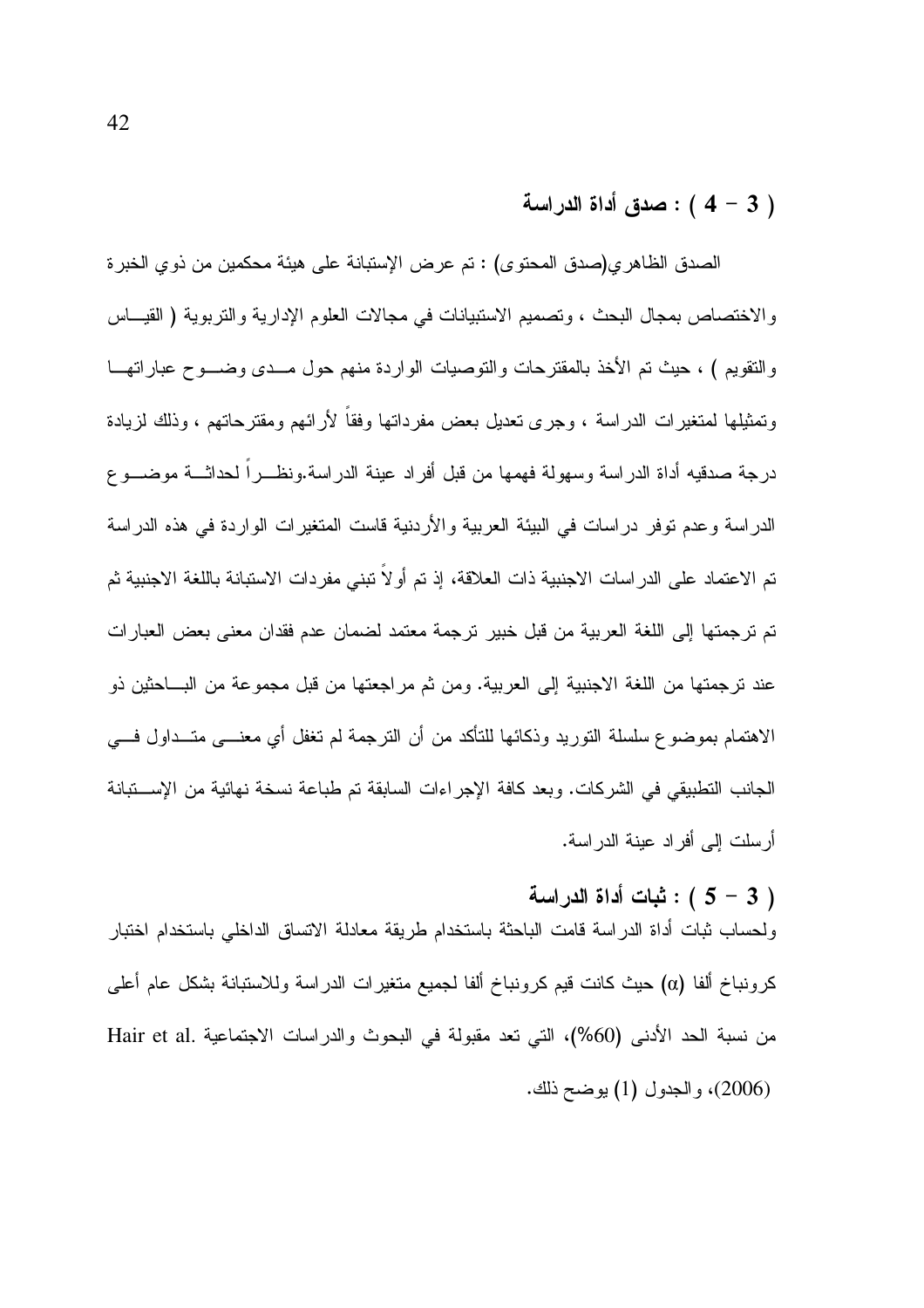| قيم معاملات الاتساق الداخلي |         |                                  |          |  |  |  |
|-----------------------------|---------|----------------------------------|----------|--|--|--|
| $(\alpha)$ معامل الثبات     | الفقرات | المحور                           |          |  |  |  |
| 0.73                        | $4 - 1$ | التركيز على كبار الزبائن         | إدارة    |  |  |  |
| 0.71                        | $5-1$   | تنظيم علاقات الزبائن             | علاقات   |  |  |  |
| 0.65                        | $4 - 1$ | إدارة معرفة الزبون               | الزبائن  |  |  |  |
| 0.77                        | $5 - 1$ | إدارة علاقات الزبائن المبنية على |          |  |  |  |
|                             |         | التكنولوجيا                      |          |  |  |  |
| 0.87                        | $18-1$  | إدارة علاقات الزبائن             |          |  |  |  |
| 0.83                        | $5 - 1$ | البعد المالي                     | بطاقة    |  |  |  |
| 0.82                        | $4 - 1$ | بعد الزبائن                      | الأداء   |  |  |  |
| 0.77                        | $4 - 1$ | بعد العمليات الداخلية            | المتوازن |  |  |  |
| 0.84                        | $4 - 1$ | بعد التعلم والنمو                |          |  |  |  |
| 0.90                        | $35-19$ | بطاقة الأداء المتوازن            |          |  |  |  |
| 0.91                        | $35-1$  | الاستبانة ككل                    |          |  |  |  |

الجدول (1) قيم معاملات الاتساق الداخلي باستخدام اختبار كرونباخ ألفا

ا : متغيرات الدراسة ): متغيرات

نتألف هذه الدراسة من نوعين من المتغيرات : المتغير المستقل: إدارة علاقات الزبائن ونتمثـــل بالإبعاد النالية : النركيز على كبار االزبائن، و نتظيم علاقات الزبائن، وإدارة معرفة الزبون، وإدارة علاقات الزبائن المبنية على النكنولوجيا. والمتغير التـابع: بطاقـة الأداء المتوازن وتتـألف من الإبعـاد النالية: البعد المالي، وبعد الزبائن، وبعد العمليات الداخلية، وبعد النعلم والنمو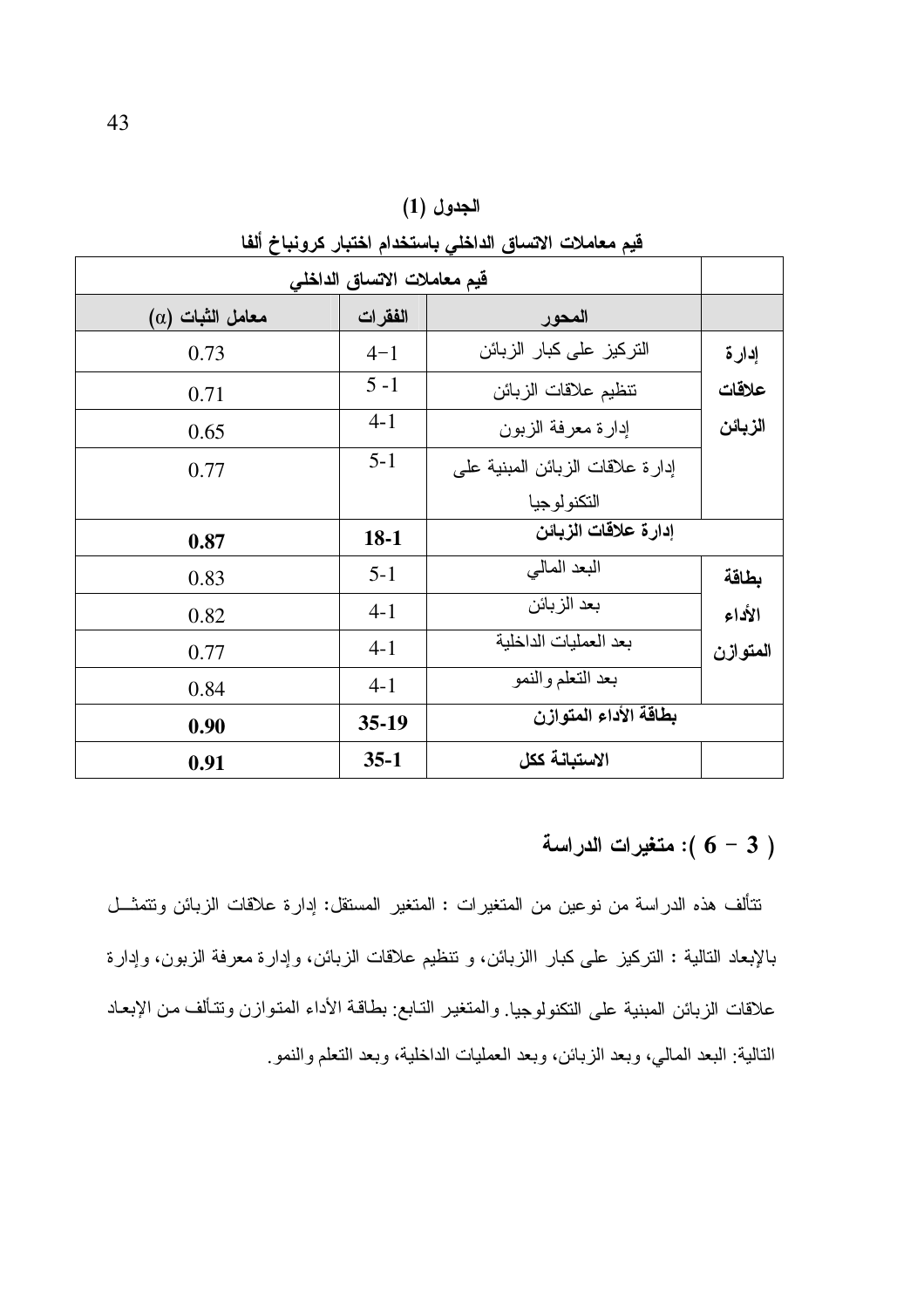## ( 3 – 7 ) : المعالجة الإحصائية

وبعد جمع البيانات ، والمعلومات اللازمة حول متغيرات الدراسة ، تم نرميزها ،وإدخالها إلى الحاسب الآلي لاستخراج النتائج الإحصائية ، حيث الاستعانة بالبر مجية الخاصــــة بالأســــاليب الإحصائية للعلـــوم الاجتماعيـــة SPSS) statistical package for social science) ليـــصار معالجة البيانات التي تم الحصول عليها من خلال الدراسة الميدانية من أفـــراد عينــــة الدراســـة ، وبالتحديد فان الباحثة قامت باستخدام الأساليب الإحصائية التالية للإجابة عن أسئلة الدر اسة و اختبار فر ضباتها :

1. الإحصاء الوصفي : لوصف خصائص عينة الدراسة وبيان مدى تمثيلها لخصائص المجتمع إلى تم سحبها منه .

2. اختبار معامل تضخم التباين Variance inflation factor (VIF)و اختبار التباين المسمو ح (Tolerance) للتأكد من عدم وجود ارتباط عال (Multicollinearity) بين المتغيرات المستقلة.

3. اختبار معامــل الالتــواء (Skewness and Kortusis) و-Kolmogorov

Smirnov test (K–S test)كذلك للتأكد من أن البيانات تتبع التوزيع الطبيعي.

4. معامل الارتباط سبيرمان لاختبار العلاقة بين إبعاد المتغير المستقل وإبعاد المتغير التابع .

5. تحليل الانحــدار المتعــدد (Multiple Regression) والانحــدار المتعــدد التــدريجي stepwise Regression لاختبار صلاحية أنموذج الدراسة وبيان أهم العوامل تأثيراً في المتغير التابع.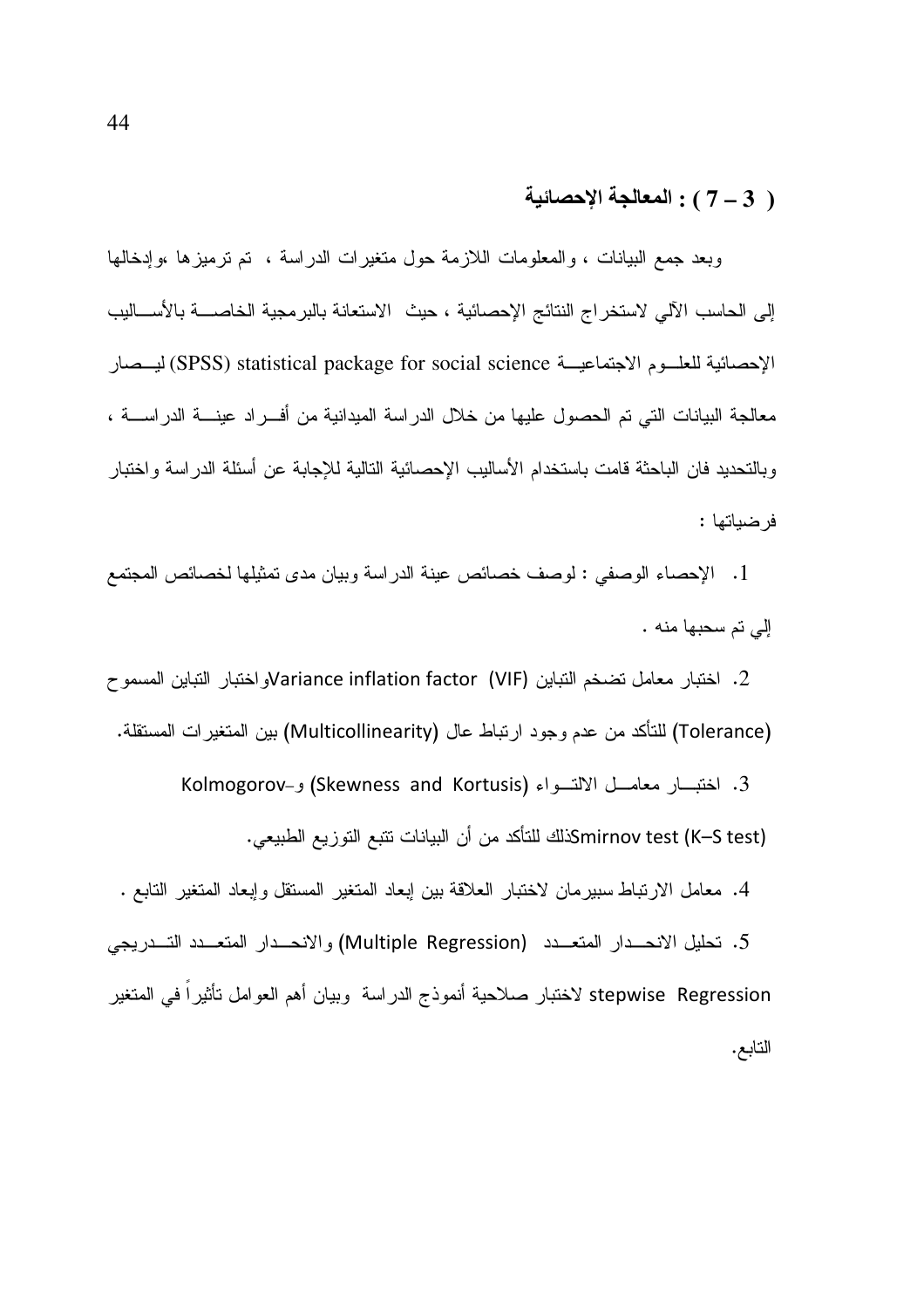## اجراءات الدراسة ( 3 - 8) )

- 1. فامت الباحثة بنتاول الإطار النظري والدراسات السابقة بالتوسع الملائم لتغطية كافة الجوانسب المتعلقة بمتغيرات الدراسة وإبعادها.
- 2. تحديد وقياس متغيرات الدراسة ، حيث اعتمد الباحث على طرق قياس المتغيرات الواردة فسي الدراسات السابقة ذات العلاقة بموضوع الدراسة والتي تم ثبوت ً مصداقيتها وموثوقيتها .
- 3. عملت الباحثة على تحكيم إستبانة الدراسة من قبل مجموعـــة مـــن المختـــصين للتحقـــق مـــن مصداقيتها.
- 4. قامت الباحثة بتوزيع الاستبانة على المبحوثين ثم جمع أكبر قدر من الاستبيانات الموزعة ليصار إلى نرميزها ونفريغها ضمن البرنامج الإحصائي .
	- 5. تم إدخال و ترميز الاستبيانات الصالحة للتحليل إلى برنامج SPSS.
	- 6. تم تحليل البيانات واختبار فرضيات الدراسة والإجابة عن أسئلتها في الفصل الرابع.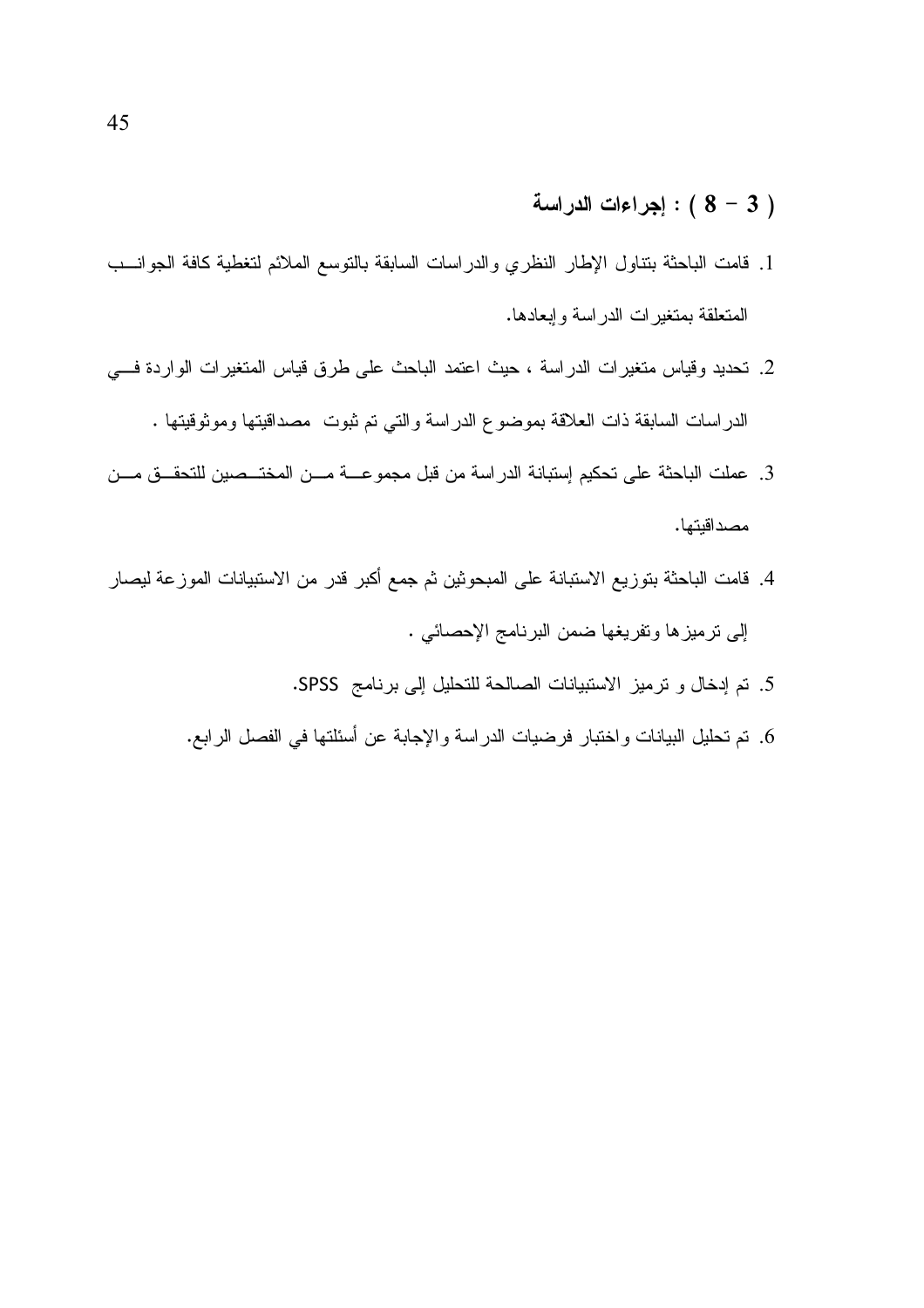# الفصال الرابع

نتائج الدراسة (التحليل الإحصائي واختبار الفرضيات)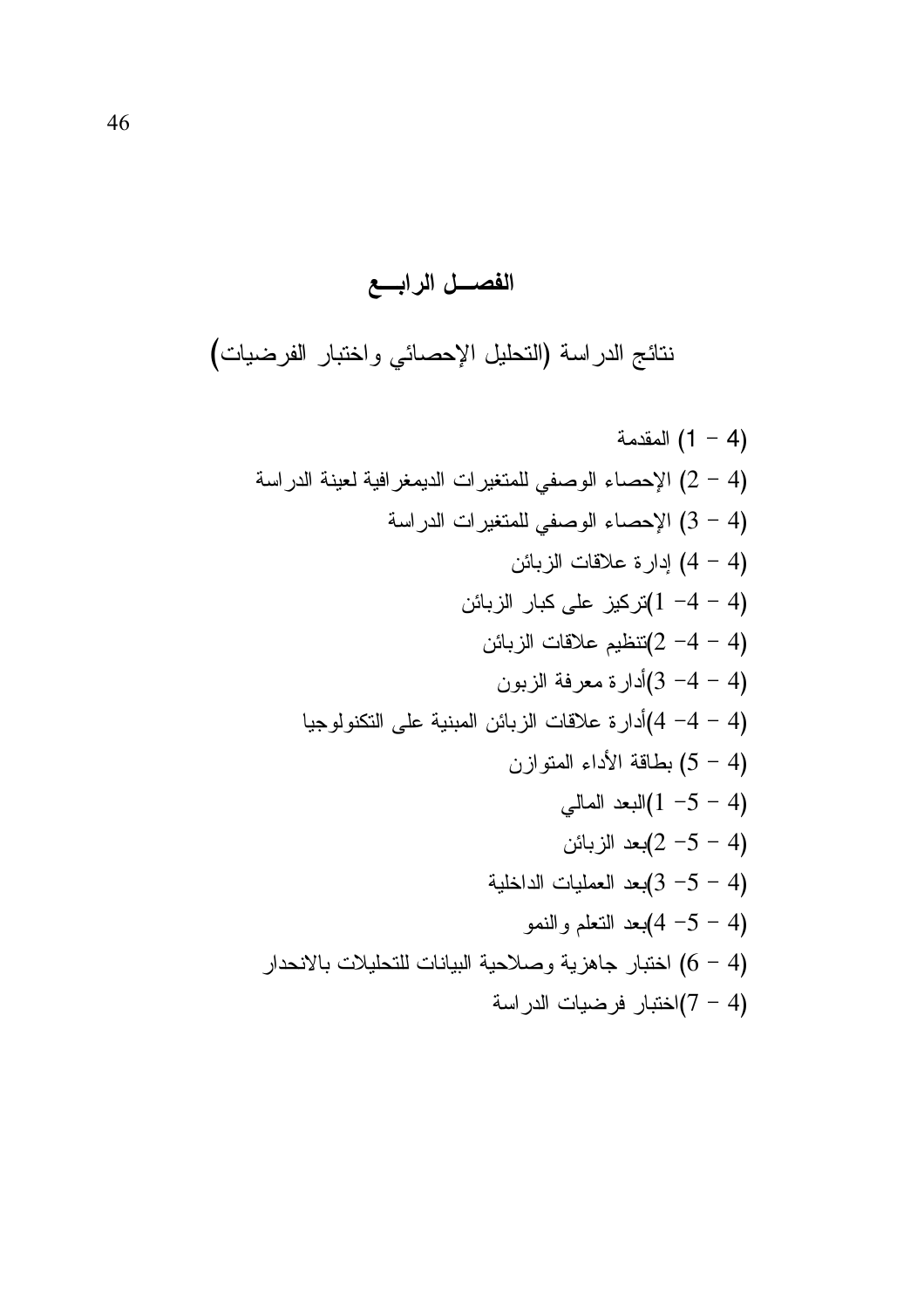(4− 1) المقدمة

يعرض هذا الفصل أهم النتائج التي تم التوصل إليها من خلال الإجابة عن أسئلة الدراسة وفحص فرضياتها باستخدام أساليب الإحصاء الوصفى والتحليلي، وذلك باستخدام الرزمة الإحصائية Structural Equation والذي يعتمد منهج SmartPLS 2.0 M3 و Structural Equation Modeling (SEM). ولوصف خصائص عينة الدراسة تم استخدام النكرارات والنسب المئوية والمنوسطات الحسابية والانحرافات المعيارية، وكذلك نم استخدم اختبار كرونباخ ألفا للتأكد من ثبات أداة الدراسة، واختبار الانحدار البسيط واختبارات الانحدار المتعدد والمتعدد التدريجي لاختبار فر ضبات الدر اسة.

#### (4 - 2) الإحصاء الوصفي للمتغيرات الديمغرافية لعينة الدراسة

نكون مجتمع هذه الدر اسة من كافة البنوك التجارية الأردنية و عددها 13 بنك، وتكونت وحدة التحليل من جميع المدراء لعاملين في المستويات الإدارية لثلاثة (العليا ، الوسطى ، الدنيا ) فـــي البنـــوك التجارية الأردنية في مدينة عمان كونهم الأقدر على الإجابة على أسئلة الاستبانة.، إذ تــم توزيـــع (150) استبانه، وبعد الفرز تم استبعاد (12) استبانه لعدم صلاحيتها لأغراض التحليل الإحصائي، فتمثلت عينة الدراسة النهائية بـــ (1) استبانه، والتي تمثل ما نسبته نقريباً (0.92) مـــن مجتمــــع الدر اسة، وفيما يلي عرض للتوزيع الديمغر افي لعينة الدر اسة.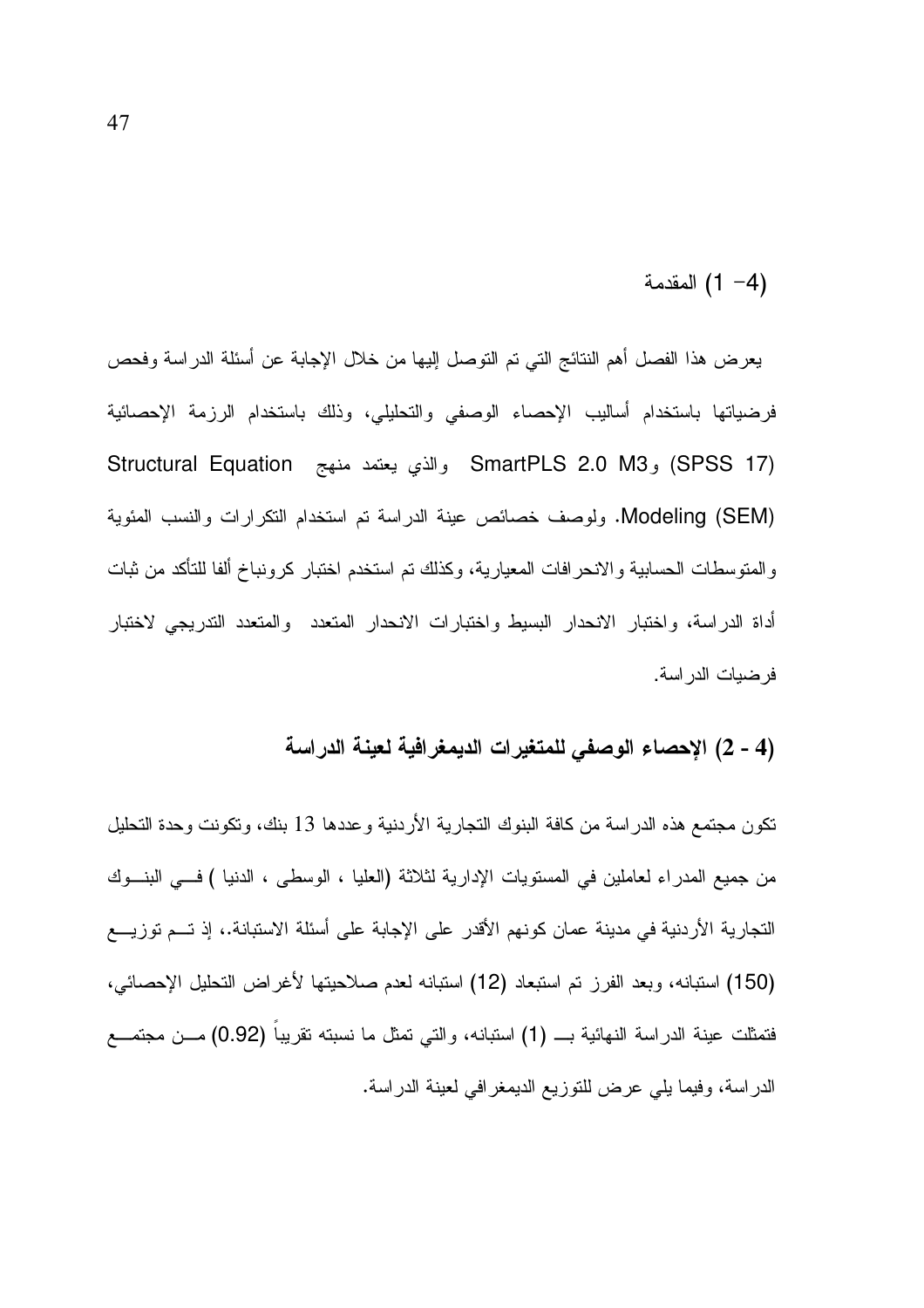| النسبة المئوية (%) | التكرار | العمر         |
|--------------------|---------|---------------|
| 2                  | 3       | أقل من 20 سنة |
| 15                 | 21      | 20-24سنة      |
| 53                 | 73      | 29−25 سنة     |
| 21                 | 29      | 34-30 سنة     |
| 6                  | 8       | 39-35 سنة     |
| 3                  | 4       | 40 سنة فأكثر  |
| 100%               | 138     | المجموع       |

جدول رقم (2): توزيع أفراد عينة الدراسة حسب العمر

نلاحظ من الجدول رقم (2) أعلاه إن أكثر من نصف (53%) من أفراد عينة الدراسة تراوحت أعمار هم بين 25–29 سنة، في حين أن أقل نسبة كانت (2%) للعاملين الذين نقل أعمار هم عن 20 سنة، وبنسبة (15 %) من 20-24 سنة، وبنسبة (21%) من 30-34 سنة، وبنسبة (6 %) من 39–39 سنة، وبنسبة (3 %) لـــ 40 سنة فأكثر . ويلاحظ من الجدول أن( 95%) من أفراد عينة الدراسة نتراوح أعمارهم ما بين 20 و39 سنة وهم في سن الشباب ويدركون أهمية نعبئة الاستبانة لنجاح الدر اسة.

| النسبة المئوية (%) | التكرار | الجنس   |
|--------------------|---------|---------|
| 53                 | 73      | دحر     |
| 47                 | 65      |         |
| %100               | 138     | المجموع |

جدول رقم (3): توزيع أفراد عينة الدراسة حسب الجنس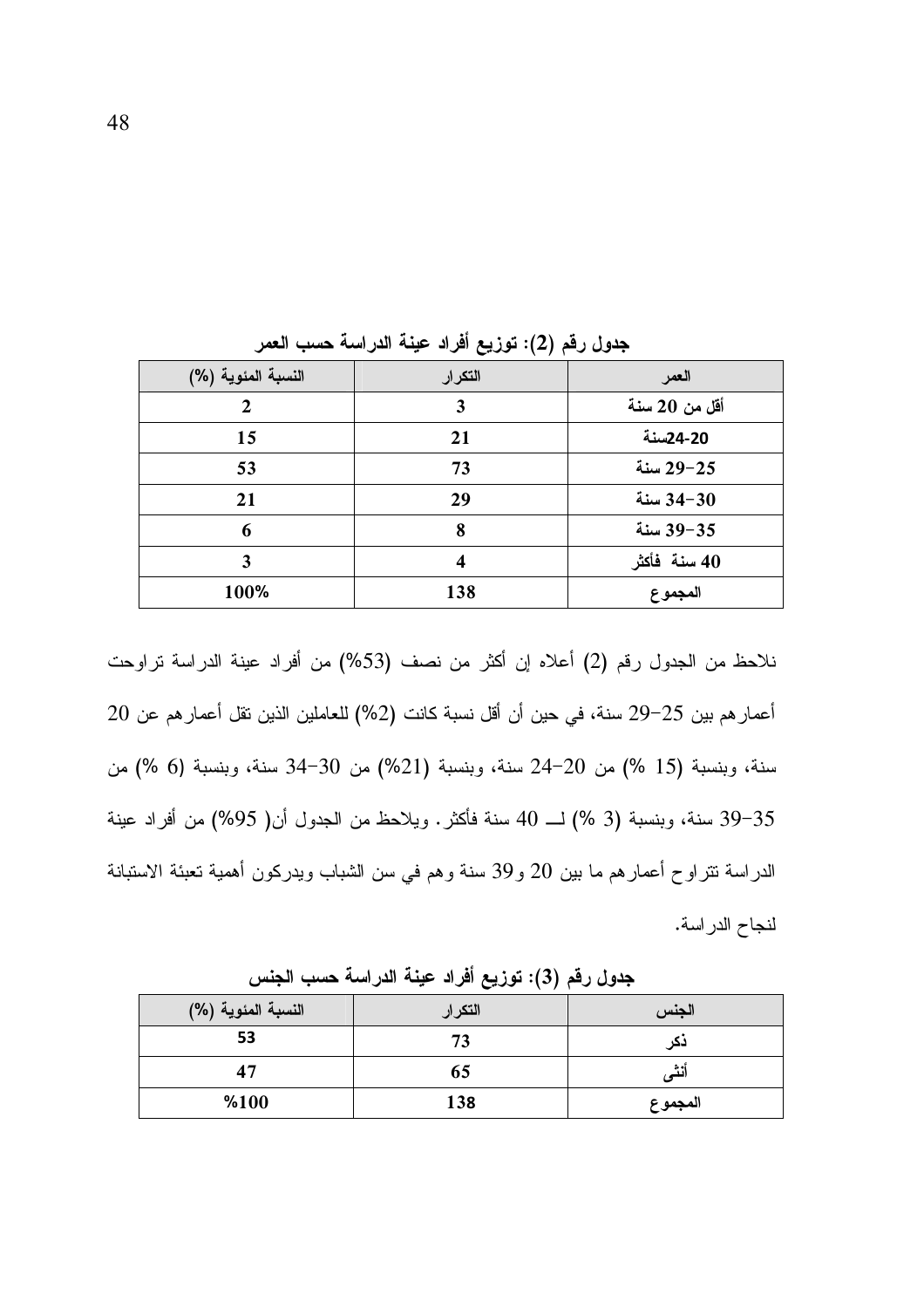نلاحظ من الجدول رقم (3) أن إفراد عينة الدراسة توزعوا حسب متغير الجنس كالآتي: (%53) للذكور و(47%) للإناث وهي نسب متقاربة. ويمكن أن نستتنج من الجدول السابق بالرغم أن نسبة الذكور كانت أعلى من الإناث إلا أن العنصر النسائي بدأ يغزو المهن الإدارية وقطاع الخدمات بشكل عام والقطاع المصرفى بشكل خاص. وهذا يعنى أن عينة الدراسة متوازنة من حيث عدد الذكور والإناث وبالنالبي إدراك المبحوثين نحو أسئلة الدراسة تمثل الذكور والإناث علىي حد سواء.

| $\ddot{\phantom{1}}$ |         | سی                 |
|----------------------|---------|--------------------|
| النسبة المئوية (%)   | التكرار | المستوى الدراسي    |
| 2.17                 | 3       | ثانوية عامة        |
| 8.69                 | 12      | دبلوم (كلية مجتمع) |
| 70.28                | 97      | بكالوريوس          |
| 7.97                 | 11      | دبلوم عال          |
| 10.14                | 14      | ماجستير            |
| 0.01                 |         | دكتوراه            |
| %100                 | 138     | المجموع            |

جدول رقم (4)

توزيع أفراد عينة الدراسة حسب المستوى التعليمي

يلاحظ من الجدول رقم (4) أن أفراد عينة الدراسة توزعوا حسب المستوى التعليمي كالآتي: بنسبة (2.17%) الثانوية العامة، ونسبة(8.69%) للدبلوم المتوسط، ونسبة (70.28%) للبكالوريوس، ونسبة (7.97%) دبلوم عال، ونسبة (10.14%) للماجستير ، ونسبة (1%) للدكتوراه. وتشير هذه النتيجة إلى اعتماد البنوك التجارية على الكفاءات المؤهلة لإنجاز أعمالها، إذ أن أكثر من(70%) يحملون درجة البكالوريوس على الأقل. وهذا بشير إلى أن أفراد عينة الدراسة بمتلكون مستوى تعليمي مرتفع يمكنهم من إجابة فقرات الاستبانة بموضوعية وحيادية، كما أن لديهم معرفة تامة بنظم إدارة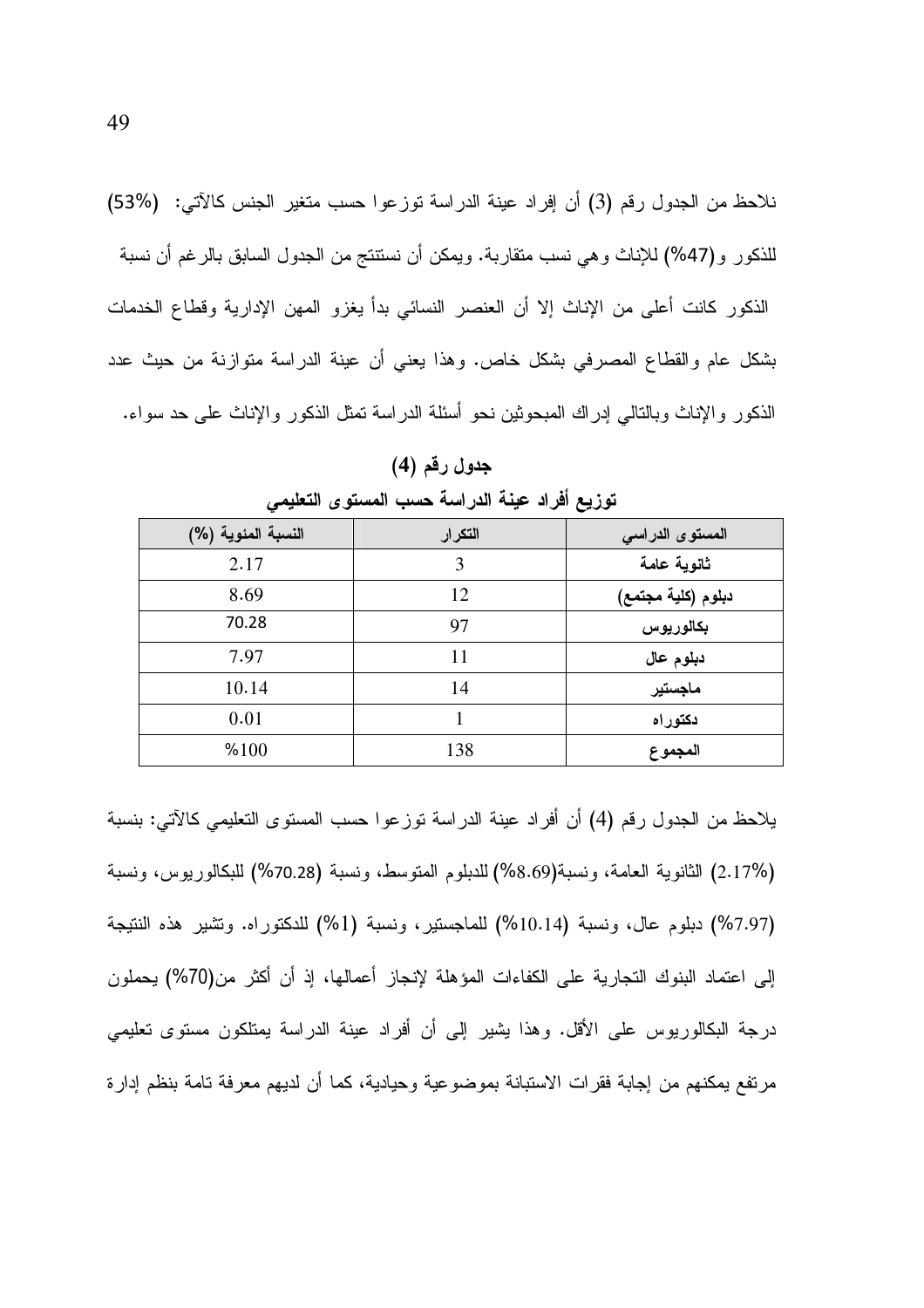علاقات الزبائن المستخدمة في البنوك ودورها في تحسين العلاقة مع زبائن البنك مما ينعكس إيجاباً على أداؤه المالي وغير المالي.

| ⊸<br>◡             | ∽       | $\sim$ $\sim$    |
|--------------------|---------|------------------|
| النسبة المئوية (%) | التكرار | عدد سنوات الخبرة |
| 4.34               | 6       | أقل من 5 سنوات   |
| 12.32              | 17      | 9-5 سنوات        |
| 31.16              | 43      | سنة $14 - 10$    |
| 41.30              | 57      | 19-15 سنة        |
| 10.87              | 15      | سنة فأكثر $20\,$ |
| %100               | 138     | المجموع          |

جدول رقم (5) تورْيع أفر اد العينة حسب متغير عدد سنوات الخبر ة

يلاحظ من الجدول رقم (5) أن أفراد عينة الدراسة تراوحت خبراتهم بنسبة (4.34%)لأقل من 5 سنوات، ونسبة (12.32%) من 5-9 سنوات، ونسبة (31.16%) من 10-14 سنة، ونسبة (41.30%) من 15-19 سنة، ونسبة (10.87%) للذين لديهم خبرة أكثر من 20 سنة فأكثر. ويلاحظ من الجدول رقم (6) أن النسبة الأكبر من أفراد عينة الدراسة هم من يتملكون 15-19 سنة. أن أكثر من (72%) من أفراد عينة الدراسة يمتلكون بين 10 و 19 سنة خبرة. وهذا يشير إلى أن أفراد عينة الدراسة يمتلكون خبرة كافية تمكنهم من إجابة فقرات الاستبانة بموضوعية ودقة.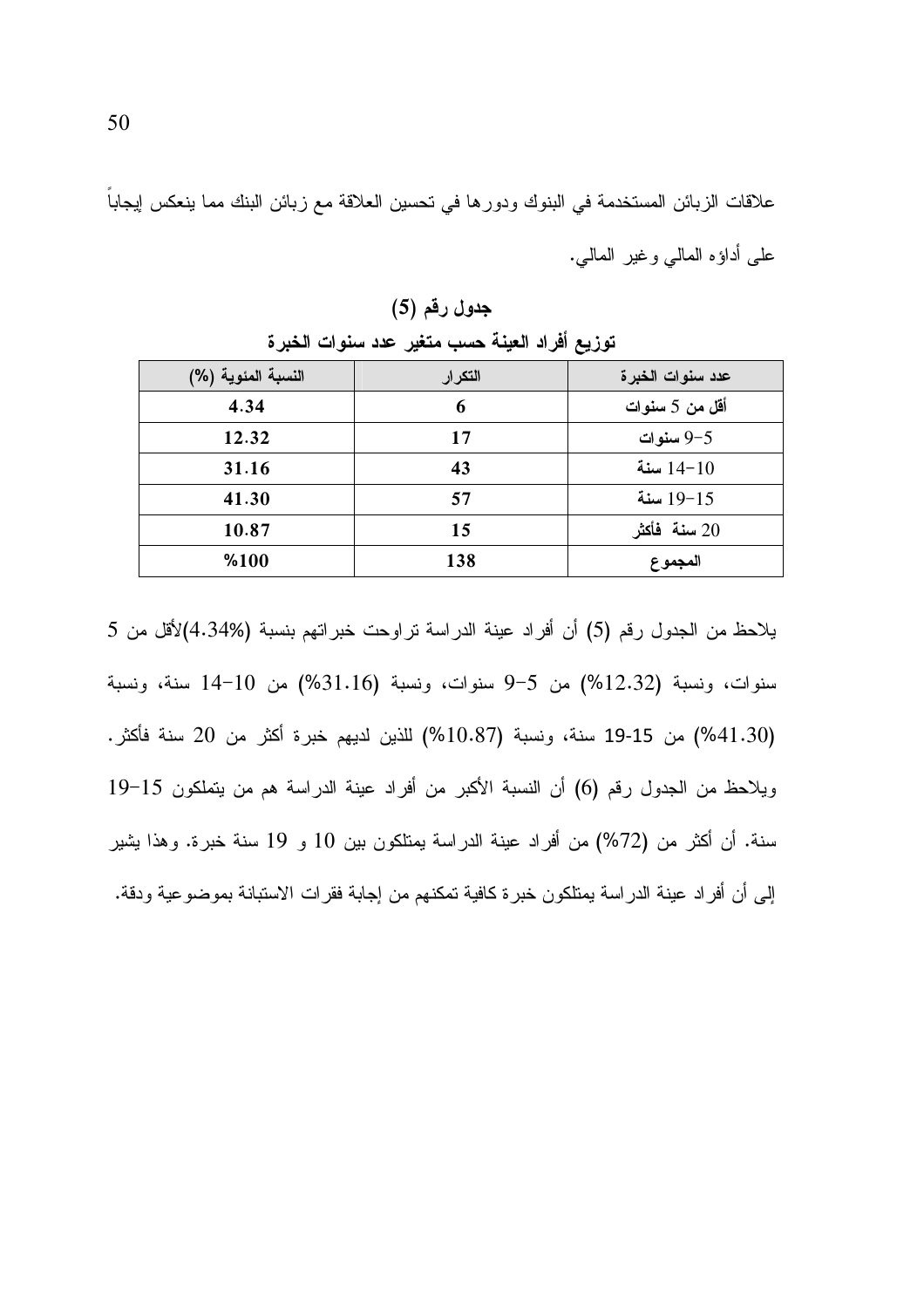## (4 – 3) الإحصاء الوصفى للمتغيرات الدراسة

تم الاعتماد على نتائج التحليل الإحصائي الوصفى للبيانات والتي تشمل المتوسطات الحسابية والانحرافات المعيارية لجميع متغيرات الدراسة المستقلة والتابعة والفقرات المكونة لكل متغير، وقد تم مراعاة أن يتدرج مقياس ليكرت (Likert-type Scale) المستخدم في الدر اسة كما يلي:

| لا أوافق    لا أوافق بشدة | محايد | أوافق بشدة     أوافق |
|---------------------------|-------|----------------------|
|                           |       |                      |

واعتماداً على ما نقدم فإن قيم المتوسطات الحسابية التي نوصلت إليها الدراسة سيتم التعامل معها على النحو الأتبي: ( 3.67 – فما فوق: مرتفع)، (2.34 – 3.66: متوسط)، (2.33. – فما دون : منخفض). وفقاً للمعادلة التالية: القيمة العليا – القيمة الدنيا لبدائل الإجابة مقسومة على عدد المسنوبات، أي :

1/3(1-5) = 4/3 = 1.33. وهذه القيمة تساوي طول الفئة.

وبذلك يكون:

- المستوى المنخفض من 1 + 1.33 = 2.33 أو أقل
- ويكون المستوى المتوسط من 2.34 + 3.33 = 3.67 أي من 2.34 إلى 3.67
	- ويكون المستوى المرتفع من 3.68 إلى 5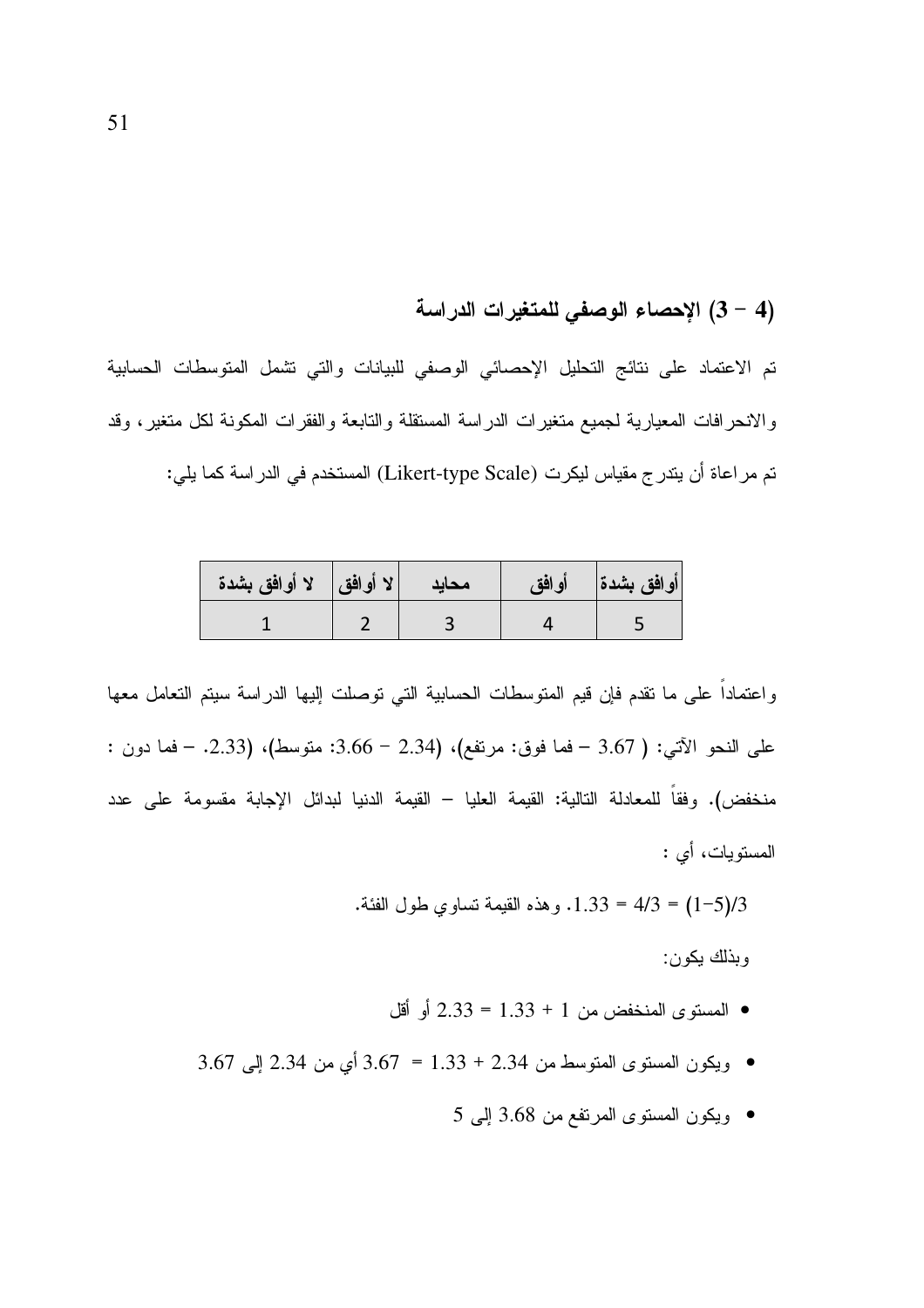تم استخراج المتوسطات الحسابية والانحرافات المعيارية للتعرف على استجابات أفراد عينة الدراسة عن إبعاد إدارة علاقات الزبائن وبطاقة الأداء المنوازن، وفيما يلي عرض للتحليل الوصفى لمتغيرات الدراسة اعتماداً على استخراج المتوسطات الحسابية والانحرافات المعيارية، وفيما يلي عرض لهذه النتائج.

(4 – 4) إدارة علاقات الزبائن

نشمل أربعة إبعاد رئيسية هي: النركيز على كبار الزبائن، ونتظيم علاقات الزبائن، وإدارة معرفة الزبون، وإدارة علاقات الزبائن المبنية على التكنولوجيا. وفيما يلي عرض للإحصاء الوصفى المتعلق بكل من نلك الإبعاد.

(4 - 4 - 1) التركيز على كبار الزبائن

#### الجدول (6)

المتوسطات الحسابية والانحرافات المعيارية لاستجابات أفراد عينة الدراسة عن فقرات محور

| المستوى | الترتيب        | الانحراف | المتوسط | الفقرة                                              | الرقم          |
|---------|----------------|----------|---------|-----------------------------------------------------|----------------|
| حسب     |                | المعياري | الحسابى |                                                     |                |
| المتوسط |                |          |         |                                                     |                |
| مرتفع   |                | 0.89     | 4.14    | يقدم البنك خدمات مخصصة لكبار الزبائن.               | $\overline{2}$ |
| مرتفع   | $\overline{2}$ | 0.71     | 4.05    | يبذل البنك الجهد للتعرف على حاجات كبار الزبائن .    | 3              |
| مرتفع   | 3              | 0.72     | 4.03    | تبذل الدوائر المعنية في البنك جهدا منسقا عندما يفضل | $\overline{4}$ |
|         |                |          |         | الزبائن تعديل خدمة ما                               |                |
| مرتفع   | $\overline{4}$ | 0.65     | 3.99    | يعمل البنك مع كبار زبائنه من خلال حوار مستمر لتخصيص |                |
|         |                |          |         | (Customize)عروضه من الخدمات المصرفية.               |                |
| مرتفع   |                | .074     | 4.05.   | المتوسط العام الحسابي                               |                |

التركيز على كبار الزبائن مرتبة ترتيباً تنازلياً.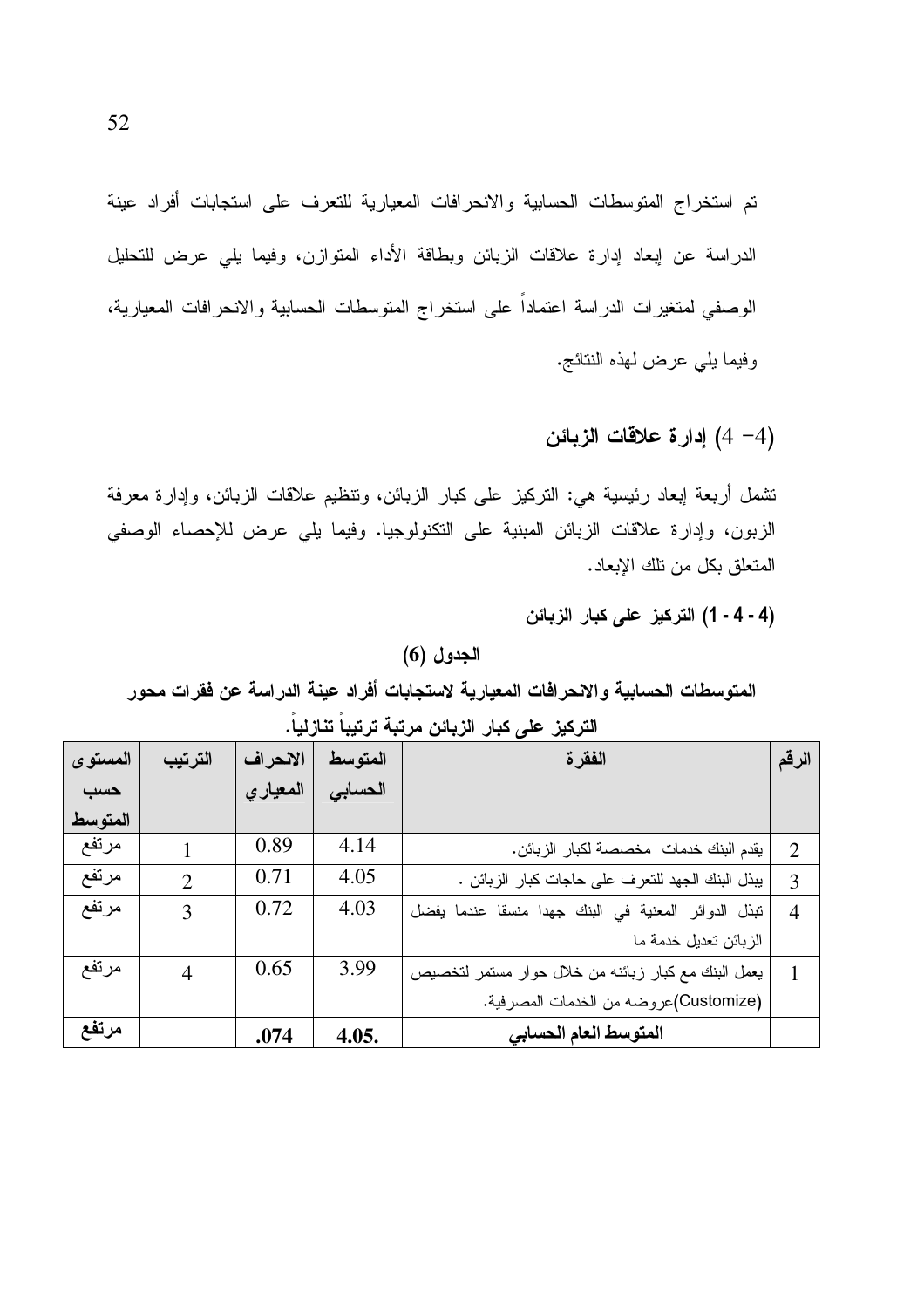يتضح من الجدول رقم ( 6 ) أن المتوسطات الحسابية للتركيز على كبار الزبائن تراوحت ما بين (4.14 و 3.99) ، حيث حاز المحور على متوسط حسابي إجمالي (4.05)، وهو من المستوى المرتفع، وقد حازت الفقرة رقم (2) على أعلى متوسط حسابي حيث بلغ (4.14)، وبانحراف معياري (0.89)، وهو من المستوى المرتفع، وقد نصت الفقرة على ما بلي: (يقدم البنك خدمات مخصصة لكبار الزبائن). وفي المقابل، وفي المرنبة الأخيرة جاءت الفقرة رقم (1) بمتوسط حسابي (3.99) وبانحراف معياري (0.65)، وهي من المستوى المرتفع، حيث نصت الفقرة على ما يلي: (يعمل البنك مع كبار عملائه من خلال حوار مستمر لتخصيص (personalization)عروضه من ا**لخدمات المصرفية).** وهذا يفسر على أن البنوك التجارية الأردنية تركز على كبار الزبائن من خلال نقديم خدمات مصر فية معدلة من وجهة نظر أفر اد عينة الدر اسة. (4 - 4 -2) تنظيم علاقات الزبائن

الجدول (7)

المتوسطات الحسابية والانحرافات المعيارية لاستجابات أفراد عينة الدراسة عن فقرات محور تنظيم علاقات الزيائن مرتبة ترتيباً تنازلياً.

| المستوى | الترتيب        | الانحراف | المتوسط | الفقرة                                                   | الرقم          |
|---------|----------------|----------|---------|----------------------------------------------------------|----------------|
| حسب     |                | المعياري | الحسابى |                                                          |                |
| المتوسط |                |          |         |                                                          |                |
| مرتفع   |                | 0.73     | 3.97    | يتم تصميم برامج تدريب الموظفين في البنك<br>لتطو پر       | $\overline{2}$ |
|         |                |          |         | المهارات المطلوبة ولاكتساب وتعميق العلاقات مع الزبائن.   |                |
| مرتفع   | $\overline{2}$ | 0.51     | 3.96    | يؤسس البنك أهداف عمل واضحة فيما يتعلق باكتساب العميل     | 3              |
|         |                |          |         | والمحافظة عليه ونتشيط العلاقة معه.                       |                |
| مرتفع   | 3              | 0.70     | 4.08    | يمثلك البنك الخبرة والموارد اللازمة في المبيعات والتسويق | 1              |
|         |                |          |         | لتحقيق النجاح في إدارة علاقات الزبائن.                   |                |
| مرتفع   | $\overline{4}$ | 0.71     | 3.91    | يصمم الهيكل التنظيمي في البنك بدقة لتحقيق أفضل خدمة      | 5              |
|         |                |          |         | لعملائه.                                                 |                |
| مرتفع   | 5              | 0.89     | 3.88    | يقاس أداء الموظف في البنك وتحدد مكافئته بناء على عمله    | $\overline{4}$ |
|         |                |          |         | لنحقيق حاجات الزبائن وخدمة العميل بنجاح.                 |                |
| مرتفع   |                | 0.70     | 3.96    | المتوسط العام الحسابي                                    |                |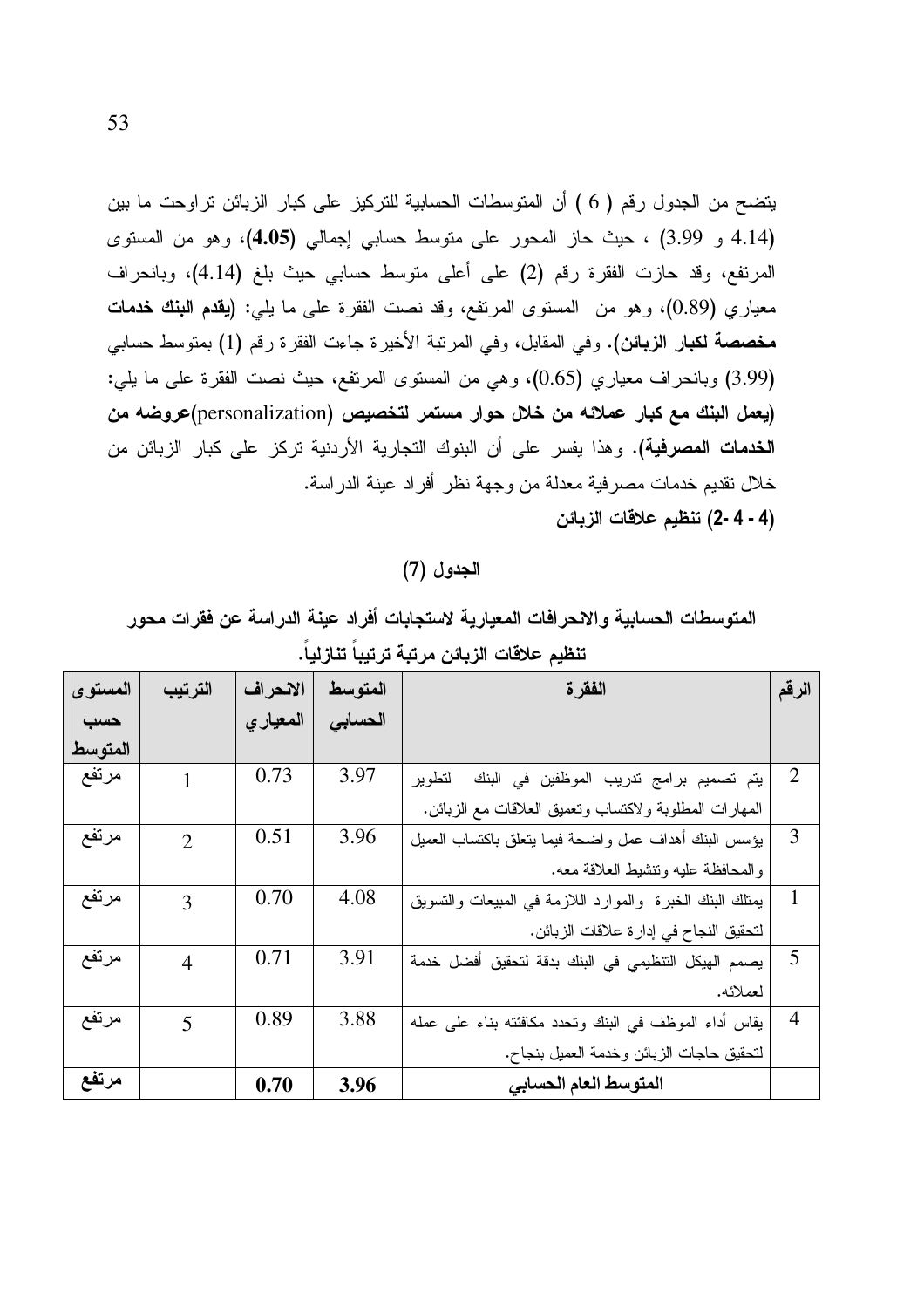يتضح من الجدول رقم ( 7) أن المتوسطات الحسابية لتنظيم علاقات الزبائن قد تراوحت ما بين (3.97 و 3.88) ، حيث حاز المحور على متوسط حسابي إجمالي (3.96)، وهو من المستوى المرتفع، وقد حازت الفقرة رقم ( 2 ) على أعلى متوسط حسابي حيث بلغ ( 3.97 ) ، وبانحراف معياري (0.73)، وهو المستوى المرتفع، وقد نصت الفقرة على ما يلي: (يتم تصميم برامج تدريب الموظفين في البنك لتطوير المهارات المطلوبة ولاكتساب وتعميق العلاقات مع الزبائن). وفي المقابل، وفي المرتبة الأخيرة جاءت الفقرة رقم (4) بمتوسط حسابي (3.88) انحراف معياري (0.89)، وهي من المستوى المرتفع، حيث نصت الفقرة على ما يلي: (يقاس أداء الموظف في البنك وتحدد مكافئته بناء على عمله لتحقيق حاجات الزبائن وخدمة الزبون بنجاح). وهذا يفسر على أن تنظيم علاقات الزبائن في البنوك التجارية الأردنية يهدف إلى تحقيق حاجات الزبائن وتعميق العلاقة معهم من وجهة نظر أفر اد عبنة الدر اسة.

(4- 4- 3) إدارة معرفة الزبون

الجدول (8)

المتوسطات الحسابية والانحرافات المعيارية لاستجابات أفراد عينة الدراسة عن فقرات محور إدار ة معرفة الزيون مرتبة ترتيباً تنازلياً.

| المستوى | الترتيب                     | الانحراف | المتوسط | الفقرة                                              | الرقم          |
|---------|-----------------------------|----------|---------|-----------------------------------------------------|----------------|
| حسب     |                             | المعياري | الحسابى |                                                     |                |
| المتوسط |                             |          |         |                                                     |                |
| مرتفع   |                             | 0.64     | 4.20    | يتوقع زبائن البنك خدمات سريعة من موظفو البنك .      | $\overline{4}$ |
| مرتفع   | $\mathcal{D}_{\mathcal{L}}$ | 0.67     | 4.10    | يوفر البنك قنوات تمكن اتصال مستمر وباتجاهين مع كبار | 3              |
|         |                             |          |         | الزبائن والبنك.                                     |                |
| مرتفع   | 3                           | 0.63     | 4.13    | يستعد الموظفون في البنك لمساعدة الزبائن والاستجابة  |                |
|         |                             |          |         | لطلباتهم .                                          |                |
| مرتفع   | 4                           | 0.73     | 3.91    | يدرك البنك تماما حاجات كبار الزبائن من خلال خبرة    | $\overline{2}$ |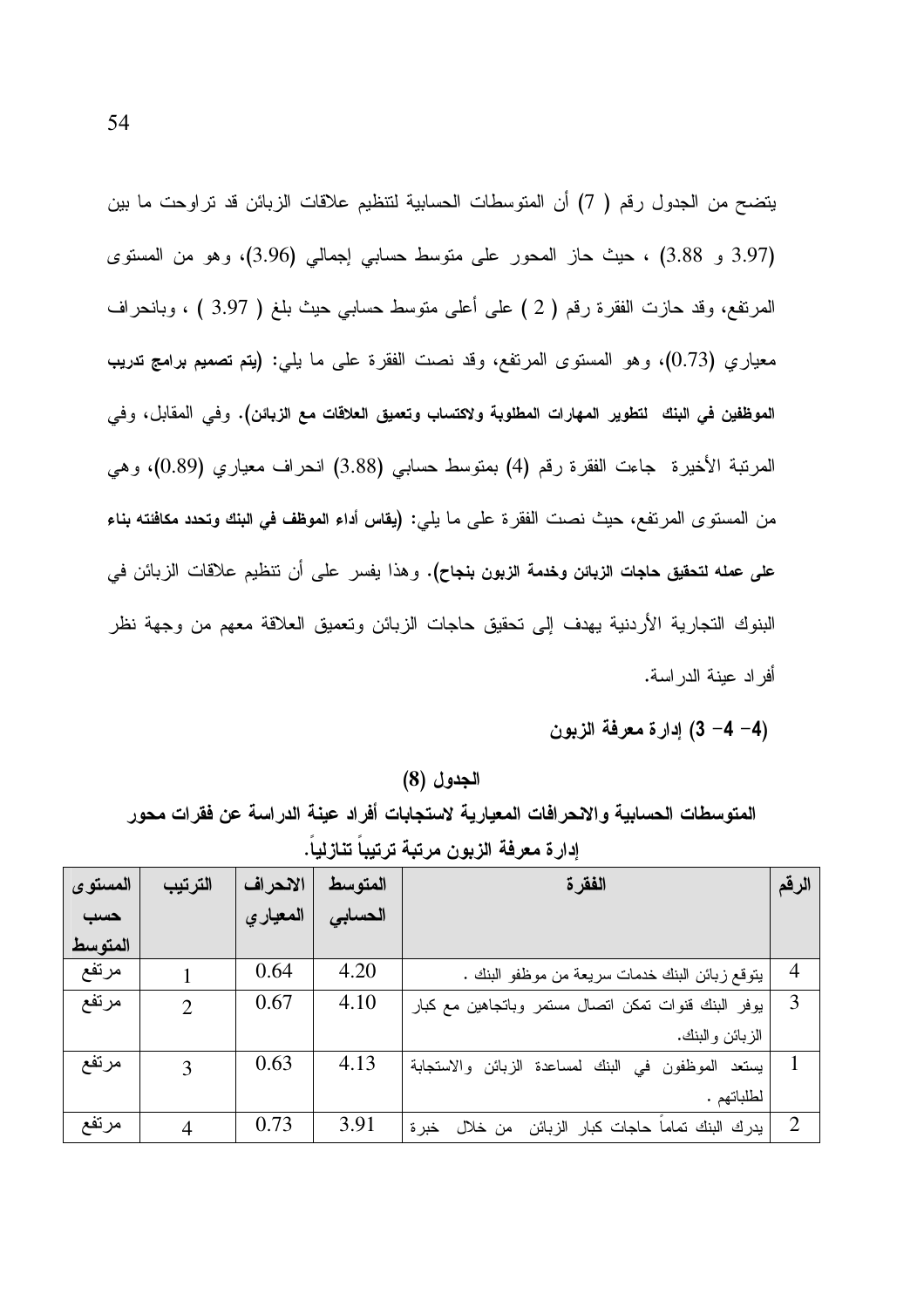|       |      |      | البنك في النعامل مع الزبائن. |  |
|-------|------|------|------------------------------|--|
| مرتفع | 0.67 | 4.10 | المتوسط العام الحسابي        |  |

يتضح من الجدول رقم (8) أن المتوسطات لإدارة معرفة الزبون، تراوحت ما بين (4.20 و 3.19) حيث حاز المحور على منوسط حسابي إجمالي (4.10)، وهو من المسنوى المرتفع، وقد حازت الفقرة رقم (4) على أعلى متوسط حسابي حيث بلغ (4.20)، وبانحراف معياري (0.64)، وهو من المستوى المرتفع، وقد نصت الفقرة على ما يلي: (يتوقع زبائن البنك خدمات سريعة من موظفو البنك). وفي المقابل، وفي المرتبة الأخيرة جاءت الفقرة رقم (2) بمتوسط حسابي (3.91) وبانحراف معياري (0.73)، وهي من المستوى المرتفع، حيث نصت الفقرة على ما يلي: (يدرك البنك تماماً حاجات كبار الزبائن من خلال خبرة البنك في التعامل مع الزبائن). و هذا يفسر على أن هناك اهتمام لدى البنوك النجارية الأردنية بإدارة معرفة الزبائن للنعرف على حاجاتهم المتنامية والمنطورة لنطوير خدمات مصرفية تفي بهذه الحاجات.

## (4 - 4 - 4)أدار ة علاقات الزبائن المبنية على التكنولوجيا

#### الجدول (9)

المتوسطات الحسابية والانحرافات المعيارية لاستجابات أفراد عينة الدراسة عن فقرات محور إدار ة علاقات الزبائن المبنية على التكنولوجيا مرتبة ترتيباً تنازلياً.

| المستوى | الترتيب        | الانحراف  | المتوسط | الفقرة                                                 | الرقم          |
|---------|----------------|-----------|---------|--------------------------------------------------------|----------------|
| حسب     |                | المعيار ي | الحسابى |                                                        |                |
| المتوسط |                |           |         |                                                        |                |
| مرتفع   |                | 0.82      | 4.04    | الفروع النابعة للبنك معلومات العميل<br>کل<br>يتوفر في  | $\overline{4}$ |
|         |                |           |         | الشخصية.                                               |                |
| مرتفع   | $\overline{2}$ | 0.71      | 4.02    | يحتفظ البنك في قاعدة بيانات شاملة لعملائه.             | 5              |
| مرتفع   | 3              | 0.71      | 4.00    | يمتلك البنك البرمجيات المناسبة لخدمة عملائه.           | $\overline{2}$ |
| مرتفع   | $\overline{4}$ | 0.65      | 3.97    | يمتلك البنك المعدات والأجهزة المناسبة لخدمة عملائه.    | 3              |
| مرتفع   | 5              | 0.67      | 3.94    | يمتلك البنك الكوادر الفنية الملائمة لتوفير الدعم الفنى |                |
|         |                |           |         | لاستخدام تكنولوجيا الكمبيوتر في بناء علاقات الزبائن.   |                |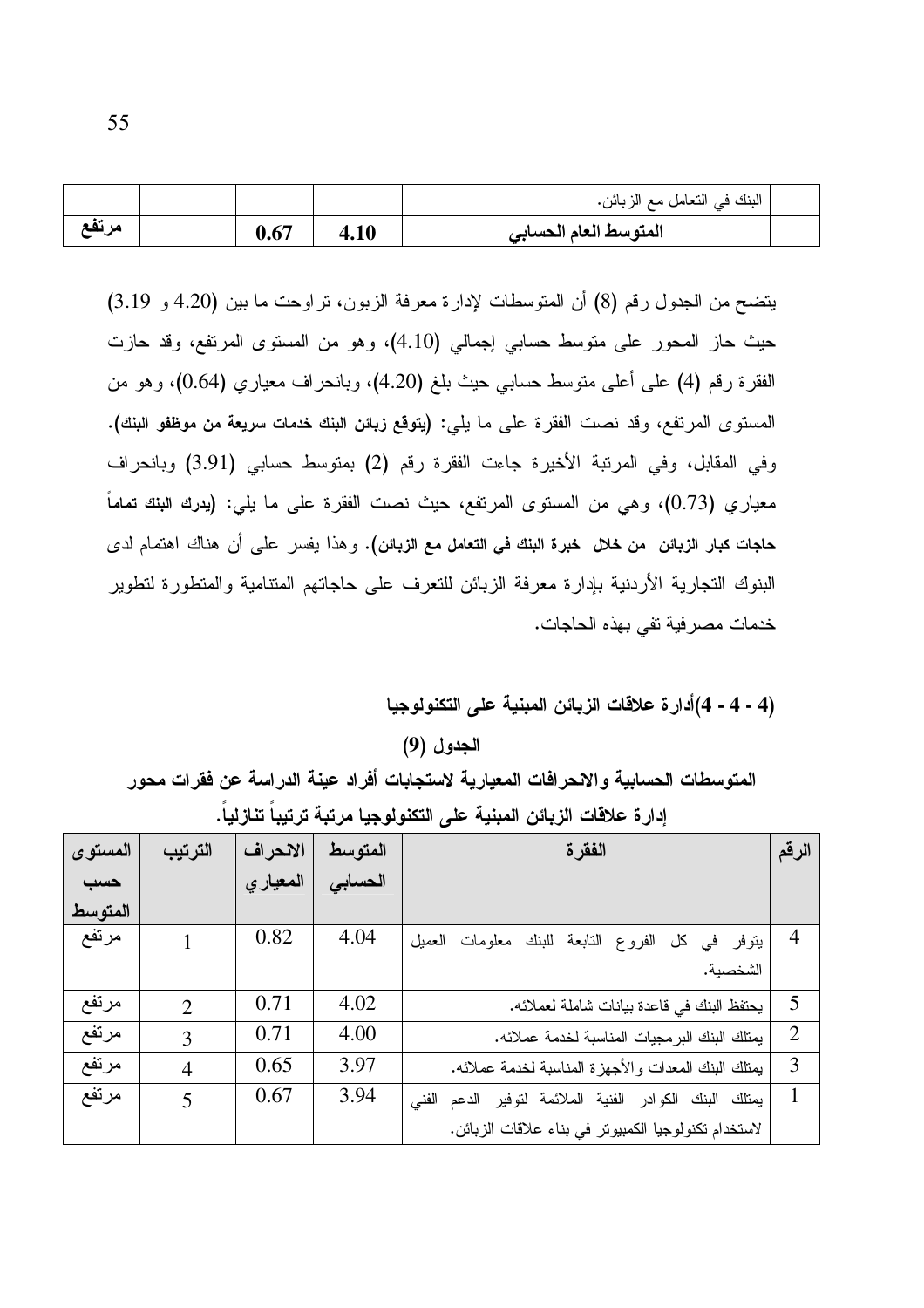| مرتفع |  | 0.71 | 3.99 | المتوسط العام الحسابي |  |
|-------|--|------|------|-----------------------|--|
|-------|--|------|------|-----------------------|--|

يتضح من الجدول رقم (9) أن المتوسطات الحسابية لإدارة علاقات الزبائن المبنية على التكنولوجيا قد نراوحت ما بين (4.04 و 3.94) ، حيث حاز المحور على متوسط حسابي إجمالي (3.99)، وهو من المستوى المرتفع، وقد حازت الفقرة رقم (4) على أعلـي متوسط حسابـي حيث بلـغ (4.04)، وبانحراف معياري (0.82)، وهو من المستوى المرتفع، وقد نصت الفقرة على ما يلي: (يتوفر في **كل الفروع التابعة للبنك معلومات الزبون الشخصية).** وفي المقابل، وفي المرتبة الأخيرة فقد جاءت الفقرة رفع (1) بمنوسط حسابي (3.94) وبانحراف معياري (0.67)، وهي من المسنوي المرتفع، حيث نصت الفقر ة على ما يلي: (يمتلك البنك الكوادر الفنية الملائمة لتوفير الدعم الفنى لاستخدام تكنولوجيا الكمبيوتر في بناء علاقات الزبائن). وهذا يفسر على أن البنوك النجارية الأردنية تمتلك إدارة علاقات زبائن قائمة على النكنولوجيا من وجهة نظر أفراد عينة الدراسة. ويمكن أن نستدل من الجداول رقم (6)، (7)، (8)، (9) أن البنوك التجارية الأردنية فيما يتعلق بإدار ة علاقات الزبائن ينصب تركيز ها أولًا على إدارة معرفة الزبائن ثم يليها التركيز على كبار الزبائن ثم إدارة علاقات الزبائن المبنية على النكنولوجيا وأخيراً، نتظيم علاقات الزبائن على النوالي للنعرف على حاجات ورغبات الزبائن ومقابلتها بخدمات مصرفية متطورة تلبي هذه الحاجات.

## (4–5) بطاقة الأداء المتوازن

تتألف بطاقة الأداء المنوازن من أربعة إبعاد هي: البعد المالي، وبعد العمليات الداخلية، وبعد الزبائن، وبعد النعلم والنمو. وفيما يلَّى عرض للإحصاء الوصفي المنعلق بكل بعد من نلك الإبعاد.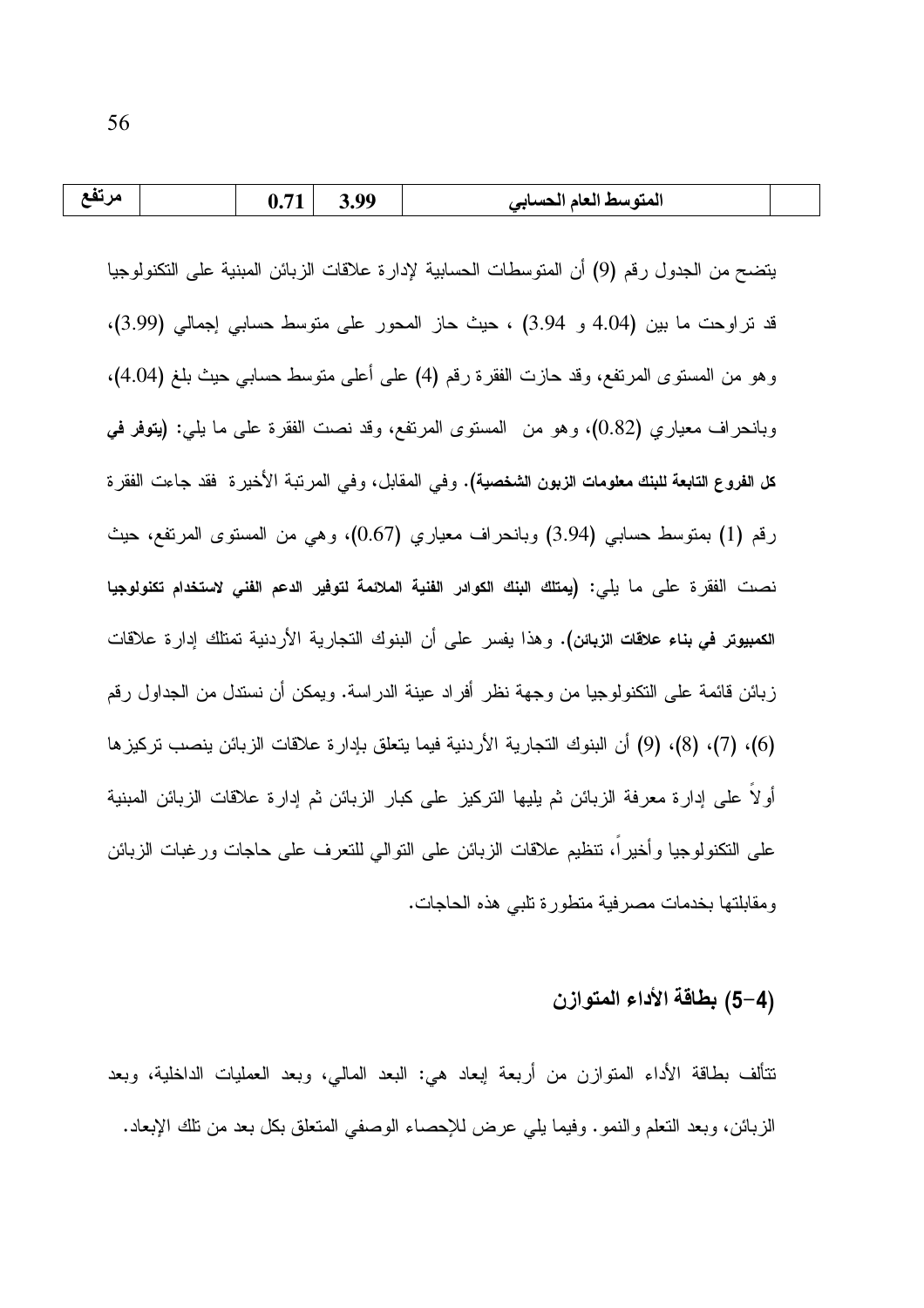(4−5−4) البعد المالي

المتوسط | الفقر ة المستوى الترتيب الانحراف الرقم الحسابى حسب المعيارى المتوسط مرتفع 0.67 4.02  $\overline{4}$ بؤدي استخدام نظام علاقات الزبائن إلى زيادة العائد على  $\mathbf{1}$ الأصول. مرتفع 0.66 3.99 3 بؤدي استخدام نظام علاقات الزبائن إلى زيادة معدل نمو  $\overline{2}$ المبيعات في البنك. مرتفع 0.71 3.97 5 بؤدي استخدام نظام علاقات الزبائن إلى زيادة هامش صافى 3 الربح. مرتفع 0.76 3.96  $\mathbf{1}$  $\overline{4}$ يؤدي استخدام نظام علاقات الزبائن إلى تخفيض التكاليف الكلية للبنك. 0.60 3.91 مرتفع  $\overline{2}$ 5 يخفض استخدام نظام علاقات الزبائن من الخسائر غير المتو قعة للبنك. مرتفع المتوسط العام الحسابي 3.97 0.68

المتوسطات الحسابية والانحرافات المعيارية لاستجابات أفراد عينة الدراسة عن فقرات محور البعد المالي مرتبة ترتيباً تنازلياً.

الجدول (10)

يتضح من الجدول رقم (10) أن المتوسطات الحسابية للبعد المالي ، تراوحت ما بين (4.02 و 3.91) ، حيث حاز المحور على منوسط حسابي إجمالي (3.97)، وهو من المستوى المرتفع ، وقد حازت الفقرة رقم (4) على أعلى متوسط حسابي حيث بلغ (4.02) ، وبانحراف معياري (0.67). وهي من المسنوى المرتفع ، وقد نصت الفقرة على ما يلي: (يؤدي استخدام نظام إدارة علاقات الزبائن إلى زيادة العائد على الأصول). وفي المقابل، وفي المرتبة الأخيرة جاءت الفقرة رقم (2) بمتوسط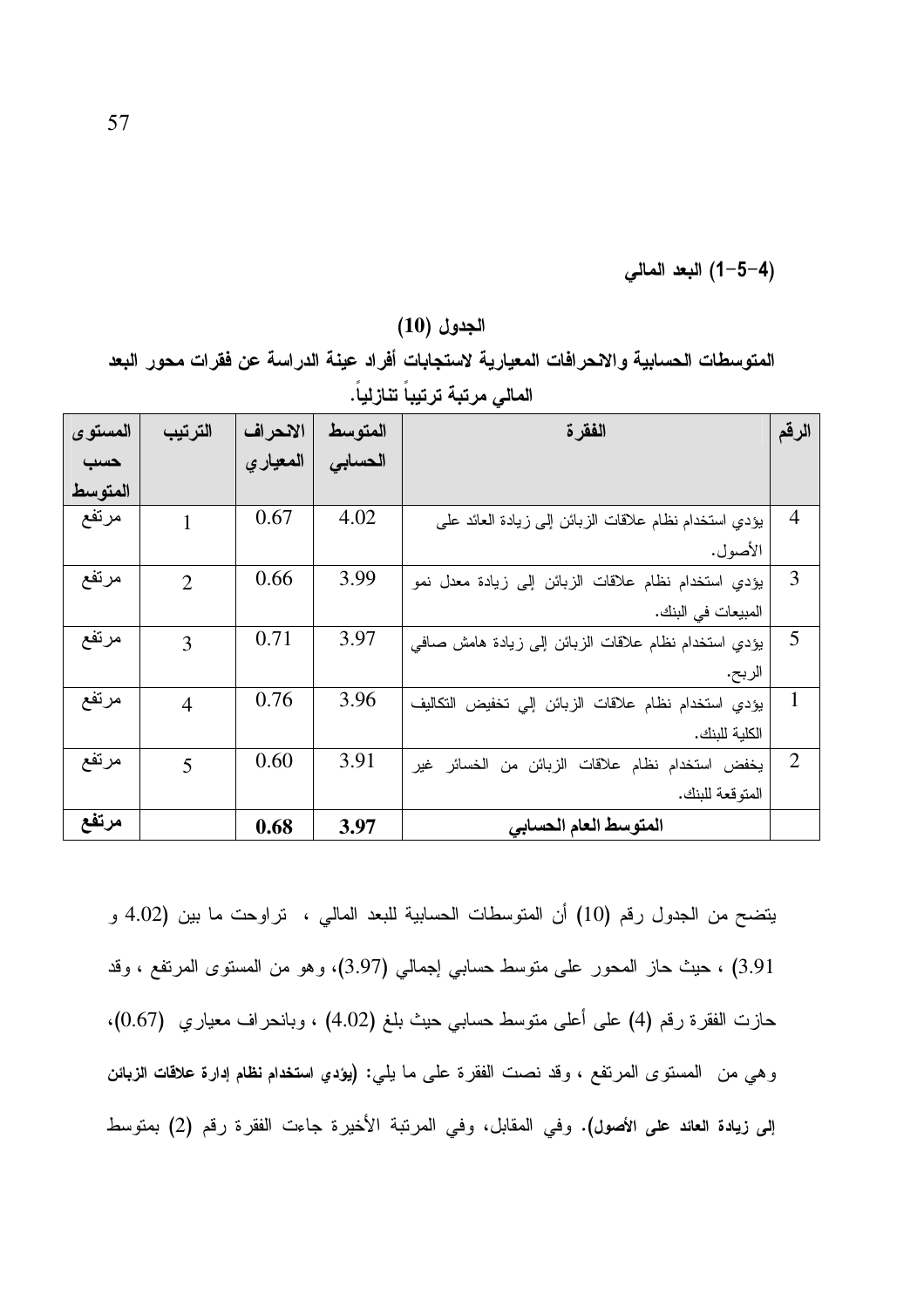حسابي (3.91) وبانحراف معياري (0.60)، وهي من المستوى المرتفع، حيث نصت الفقرة على ما يلي: (يغفض استخدام نظام علاقات الزبائن من الخسائر غير المتوقعة للبنك). وهذا يفسر على أن البنوك النجارية الأردنية تركز على البعد المالي لقياس أداؤها. كما أن استخدام نظام علاقات الزبائن يمكن البنوك التجارية من تحسين أداؤها المالي من وجهة نظر أفراد عينة الدراسة.

(4–5–2) بعد الزبائن

الجدول (11) المتوسطات الحسابية والإنحرافات المعيارية لاستجابات أفراد عينة الدراسة عن فقرات محور الزيائن مرتبة ترتيباً تنازلياً.

| المستوى | الترتيب                     | الانحراف | المتوسط | الفقرة                                                    | الرقم          |
|---------|-----------------------------|----------|---------|-----------------------------------------------------------|----------------|
| حسب     |                             | المعيارى | الحسابى |                                                           |                |
| المتوسط |                             |          |         |                                                           |                |
| مرتفع   | 1                           | 0.66     | 3.99    | يؤدي استخدام نظام إدارة علاقات الزبائن في البنك من        | $\overline{4}$ |
|         |                             |          |         | زيادة الحصة السوقية.                                      |                |
| مرتفع   | $\mathcal{D}_{\mathcal{L}}$ | 0.77     | 3.93    | يمكن استخدام نظام إدارة علاقات الزبائن في البنك من        | 3              |
|         |                             |          |         | زيادة رضا الزبائن.                                        |                |
| مرتفع   | 3                           | 0.75     | 3.93    | يزيد استخدام نظام إدارة علاقات الزبائن في                 | $\overline{2}$ |
|         |                             |          |         | البنك من  نية الزبائن في شراء خدمات مصرفية مختلفة.        |                |
| مرتفع   | $\overline{4}$              | 0.70     | 3.76    | في<br>استخدام نظام إدارة علاقات الزبائن<br>البنك<br>يساعد |                |
|         |                             |          |         | إشباع حاجات كافة فئات الزبائن.                            |                |
| مرتفع   |                             | 0.72     | 3.90    | المتوسط العام الحسابي                                     |                |

يتضح من الجدول رقم ( 11) أن المتوسطات الحسابية لــبعد الزبائن ، تراوحت ما بين (3.99 و 3.76) ، حيث حاز المحور على متوسط حسابي إجمالي (3.90)، وهو من المستوى المرتفع، وقد حازت الفقرة رقم (4) على أعلى متوسط حسابي حيث بلغ ( 3.99) ، وبانحراف معياري (0.66)،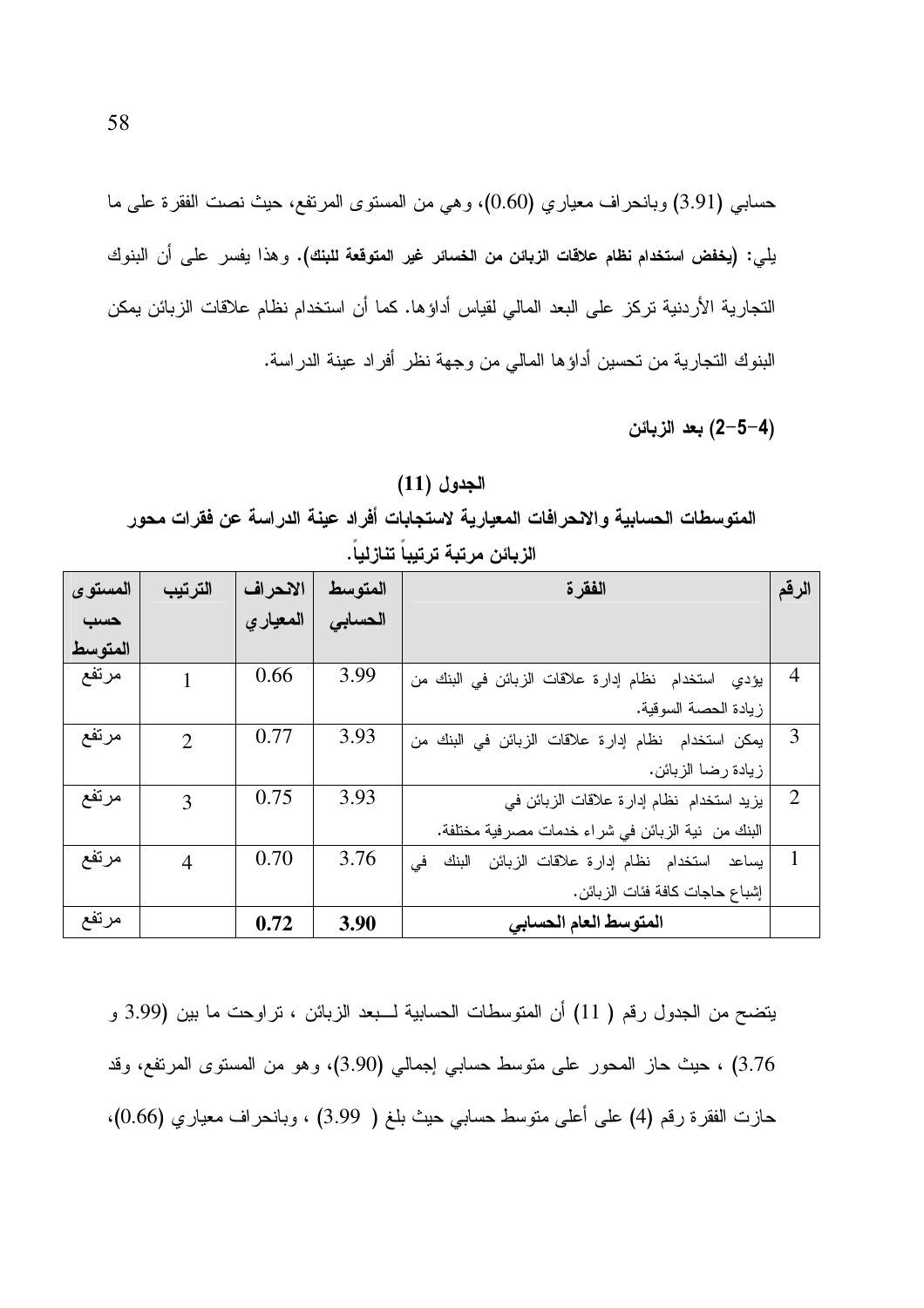وهي من المستوى المرتفع، وقد نصت الفقرة على ما يلي: (يؤدي استخدام نظام إدارة علاقات الزبائن في البنك من زيادة الحصة السوقية). وفي المقابل، وفي المرتبة الأخيرة جاءت الفقرة رقم (1) بمتوسط حسابي (3.76) وبانحراف معياري (0.70)، وهي من المستوى المرتفع، حيث نصت الفقرة على ما يلي: (يساعد استخدام نظام إدارة علاقات الزبائن البنك في إشباع حاجات كافة فئات الزبائن). و هذا يفسر على أن استخدام نظام إدارة علاقات الزبائن يؤدي إلى زيادة رضا الزبائن والاحتفاظ بهم من خلال تمكينه البنوك التجار ية الأر دنية من التعر ف على حاجات و ر غبات الز بائن بدقة من و جهة نظر أفر اد عبنة الدر اسة.

#### (4–5–3) بعد العمليات الداخلية

#### الجدول (12)

المتوسطات الحسابية والانحرافات المعيارية لاستجابات أفراد عينة الدراسة عن فقرات محور العمليات الداخلية مرتبة ترتيباً تنازلياً.

| المستوى | الترتيب                     | الانحراف | المتوسط | الفقر ة                                                    | الرقم          |
|---------|-----------------------------|----------|---------|------------------------------------------------------------|----------------|
| حسب     |                             | المعيارى | الحسابى |                                                            |                |
| المتوسط |                             |          |         |                                                            |                |
| مرتفع   | 1                           | 0.74     | 4.08    | يمكن استخدام نظام إدارة علاقات الزبائن في البنك من استقطاب | $\overline{4}$ |
|         |                             |          |         | الزبائن المستهدفين(المحتملين).                             |                |
| مرتفع   | $\mathcal{D}_{\mathcal{L}}$ | 0.69     | 4.06    | يحسن استخدام نظام إدارة علاقات الزبائن من قدرة البنك على   | 3              |
|         |                             |          |         | الاحتفاظ بعملائه القدامي.                                  |                |
| مرتفع   | $\mathcal{E}$               | 0.61     | 3.93    | يؤدي استخدام نظام إدارة علاقات الزبائن  في البنك إلى تحسين | 1              |
|         |                             |          |         | الكفاءة التشغلبة.                                          |                |
| مرتفع   | $\overline{4}$              | 0.76     | 3.83    | نظام إدارة علاقات في البنك إلى تخفيض<br>استخدام<br>بساعد   | $\overline{2}$ |
|         |                             |          |         | شكاوي الزبائن.                                             |                |
| مرتفع   |                             | 0.70     | 3.98    | المتوسط العام الحسابي                                      |                |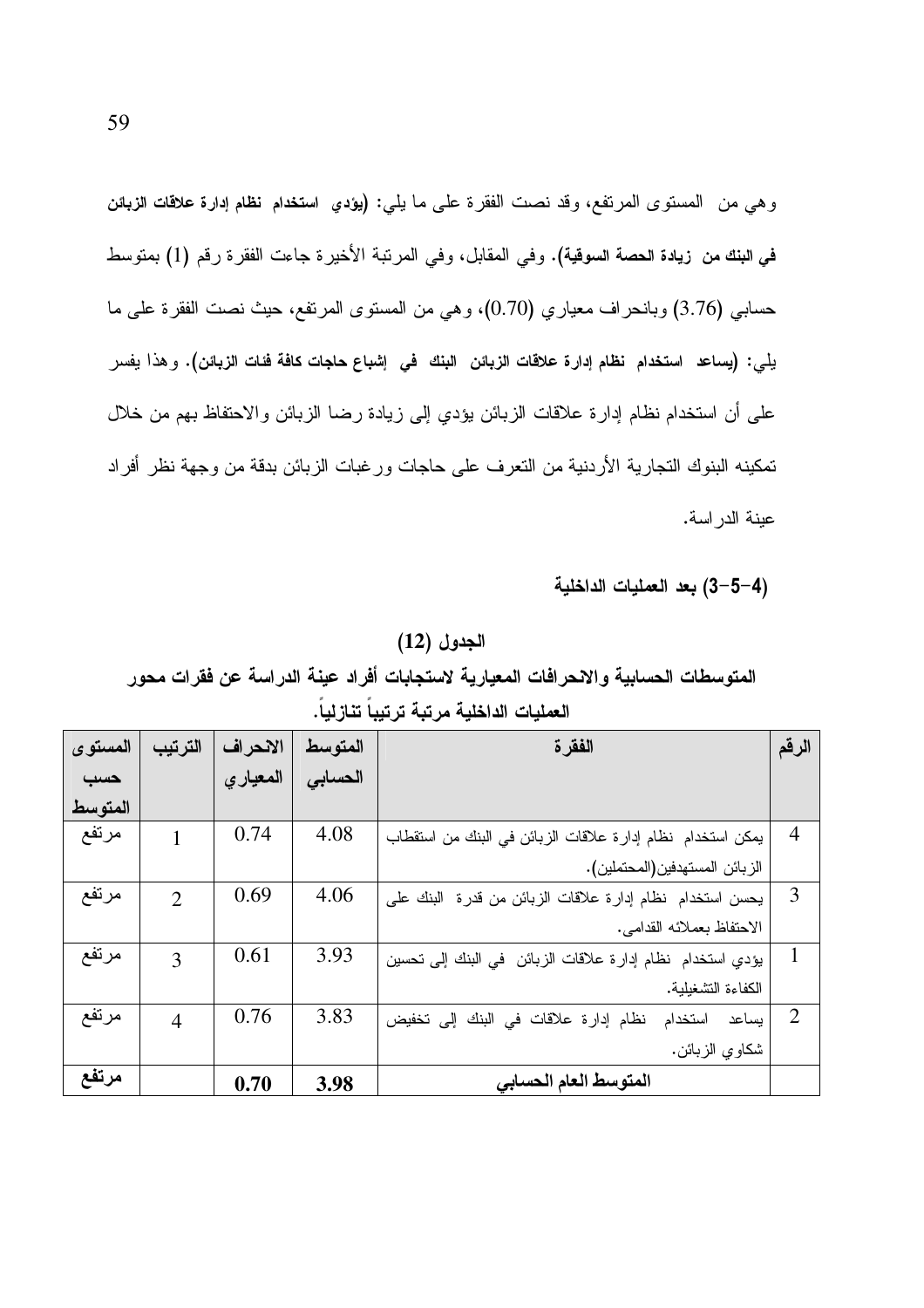يتضح من الجدول رقم (12) أن المتوسطات الحسابية لـــبعد العمليات الداخلية، تراوحت ما بين (4.08 و 3.83) ، حيث حاز المحور على متوسط حسابي إجمالي (3.98)، وهو من المستوى المرتفع، وقد حازت الفقرة رقم (4) على أعلى متوسط حسابي حيث بلغ (4.08)، وبانحراف معياري (0.74)، هي المستوى المرتفع، وقد نصت الفقرة على ما يلي: (يمكن استخدام نظام إدارة علاقات الزبائن في البنك من استقطاب الزبائن المستهدفين(المحتملين). وفي المقابل، وفي المرتبة الأخير ة جاءت الفقرة رقم (2) بمنوسط حسابي (3.83) انحراف معياري (0.76)، وهي من المسنوى المرتفع، حيث نصت الفقرة على ما يلي: (يساعد استخدام نظام إدارة علاقات في البنك إلى تخفيض شكاوي الزبائن). وهذا يفسر على أن استخدام نظام إدارة علاقات الزبائن في البنوك النجارية يؤدي إلى تحسين كفاءة العمليات الداخلية من وجهة نظر أفراد عينة الدراسة.

بعد التعلم والنمو) (4- $5-4$ )

#### الجدول (13)

المتوسطات الحسابية والانحرافات المعيارية لاستجابات أفراد عينة الدراسة عن فقرات محور

| المستوى | الترتيب                     | الانحراف | المتوسط | الفقر ة                                                   | الرقم          |
|---------|-----------------------------|----------|---------|-----------------------------------------------------------|----------------|
| حسب     |                             | المعياري | الحسابي |                                                           |                |
| المتوسط |                             |          |         |                                                           |                |
| مرتفع   |                             | 0.63     | 3.88    | نظام إدارة علاقات الزبائن من جودة خدمات<br>يزيد استخدام   | 2              |
|         |                             |          |         | العاملين.                                                 |                |
| مرتفع   | $\mathcal{D}_{\mathcal{L}}$ | 0.64     | 3.86    | يعزز استخدام نظام إدارة علاقات الزبائن من ثقافة البنك.    | $\overline{4}$ |
| مرتفع   | 3                           | 0.62     | 3.83    | يحسن استخدام نظام إدارة علاقات الزبائن من قدرة العاملين   | 1              |
|         |                             |          |         | على حل المشاكل.                                           |                |
| مرتفع   | $\overline{4}$              | 0.75     | 3.77    | يرفع استخدام نظام إدارة علاقات الزبائن من نية العاملين في | 3              |
|         |                             |          |         | التعلم.                                                   |                |
| مرتفع   |                             | 0.66     | 3.84    | المتوسط العام الحسابي                                     |                |

|  |  | التعلم والنمو مرتبه ترتيبا تنازليا |  |
|--|--|------------------------------------|--|
|  |  |                                    |  |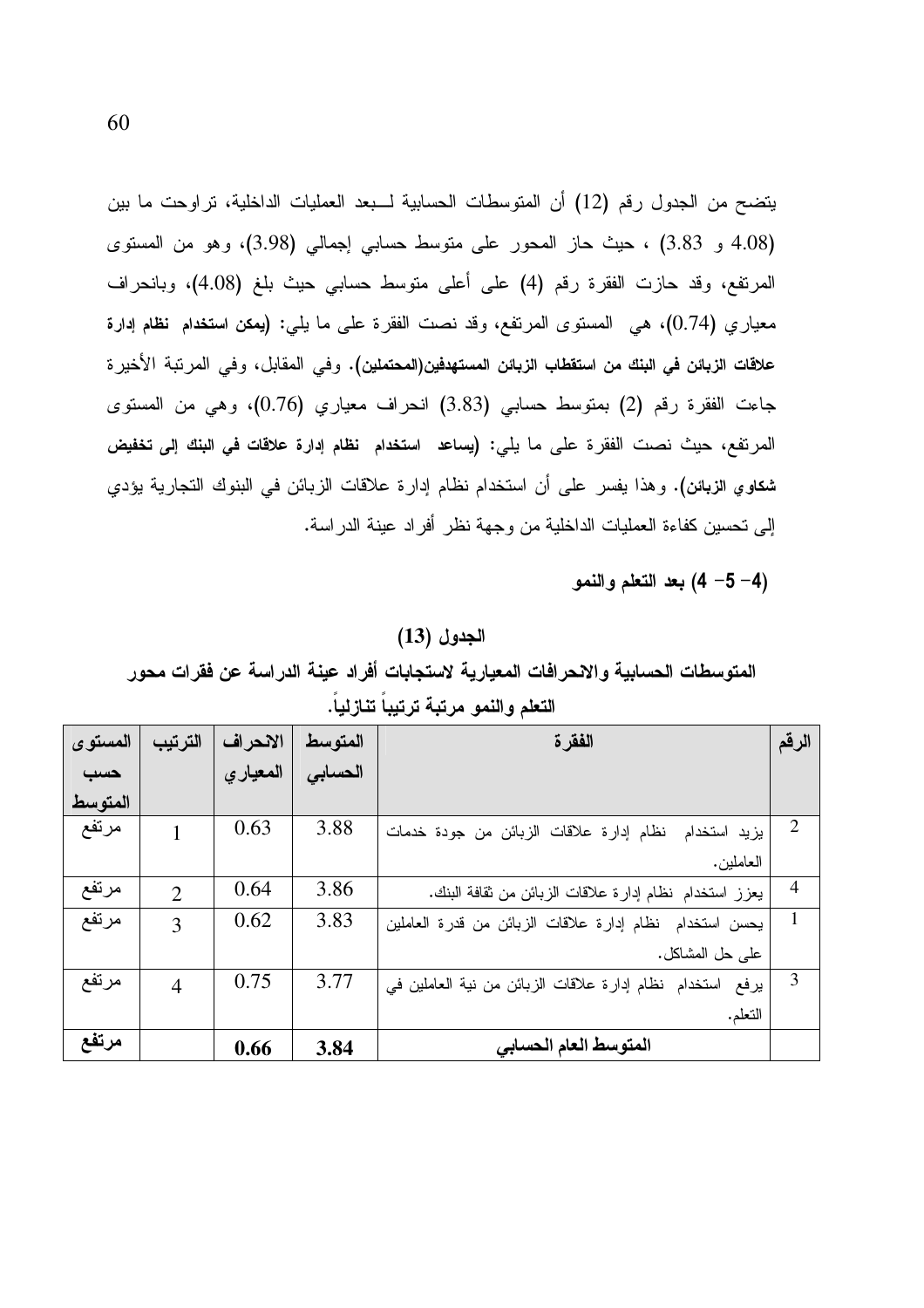يتضح من الجدول رقم (13) أن المتوسطات الحسابية لـــبعد التعلم والنمو، تراوحت ما بين (3.88 و 3.77) ، حيث حاز المحور على منوسط حسابي إجمالي (3.84)، وهو من المستوى المرتفع، وقد حازت الفقرة رقم (2) على أعلى متوسط حسابي حيث بلغ (3.88)، وبانحراف معياري (0.63)، وهي من المستوى المرتفع، وقد نصت الفقرة على ما يلي: (يزيد استخدام نظام إدارة علاقات الزبائن من جودة خدمات العاملين). وفي المقابل، وفي المرنبة الأخيرة جاءت الفقرة رقم (3) بمنوسط حسابي (3.77) وبانحراف معياري (0.75)، وهي من المستوى المرتفع، حيث نصت الفقرة على ما بلي: (يرفع استخدام نظام علاقات الزبائن من نية العاملين في التعلم). و هذا يفسر علي أن استخدام نظام علاقات الزبائن يساعد العاملين في البنوك التجارية على التعلم والنمو من وجهة نظر أفراد عينة الدراسة. كما يتضح من الجداول رقم (10)، (11 )،( 12)، ( 13) أن أعلى بعد لبطاقة الأداء المتوازن هو بعد العمليات الداخلية يليه البعد المالي ثم بعد الزبائن وأخيرا، بعد النعلم والنمو. كما يتضح أن الأوساط الحسابية لبعدي العمليات الداخلية والبعد المالي منقاربة جدا (3.98)، (3.97) و هذه نتيجة طبيعية إذ أن الكفاءة في العمليات الداخلية تقود إلى تحسين البعد المالي الواردة في البعد المالي.

# ( 4– 6) اختبارات جاهزية وصلاحية البيانات لتحليلات الانحدار

للإجابة عن أسئلة الدراسة وفحص فرضياتها تحتاج الباحثه إلى نطبيق تحليلات الانحدار المختلفة (Regression Analyses). ولكن هناك بعض الشروط والمنطلبات الواجب نوفرها للنأكد من سلامة وصحة إجراء تحليل الانحدار و هي: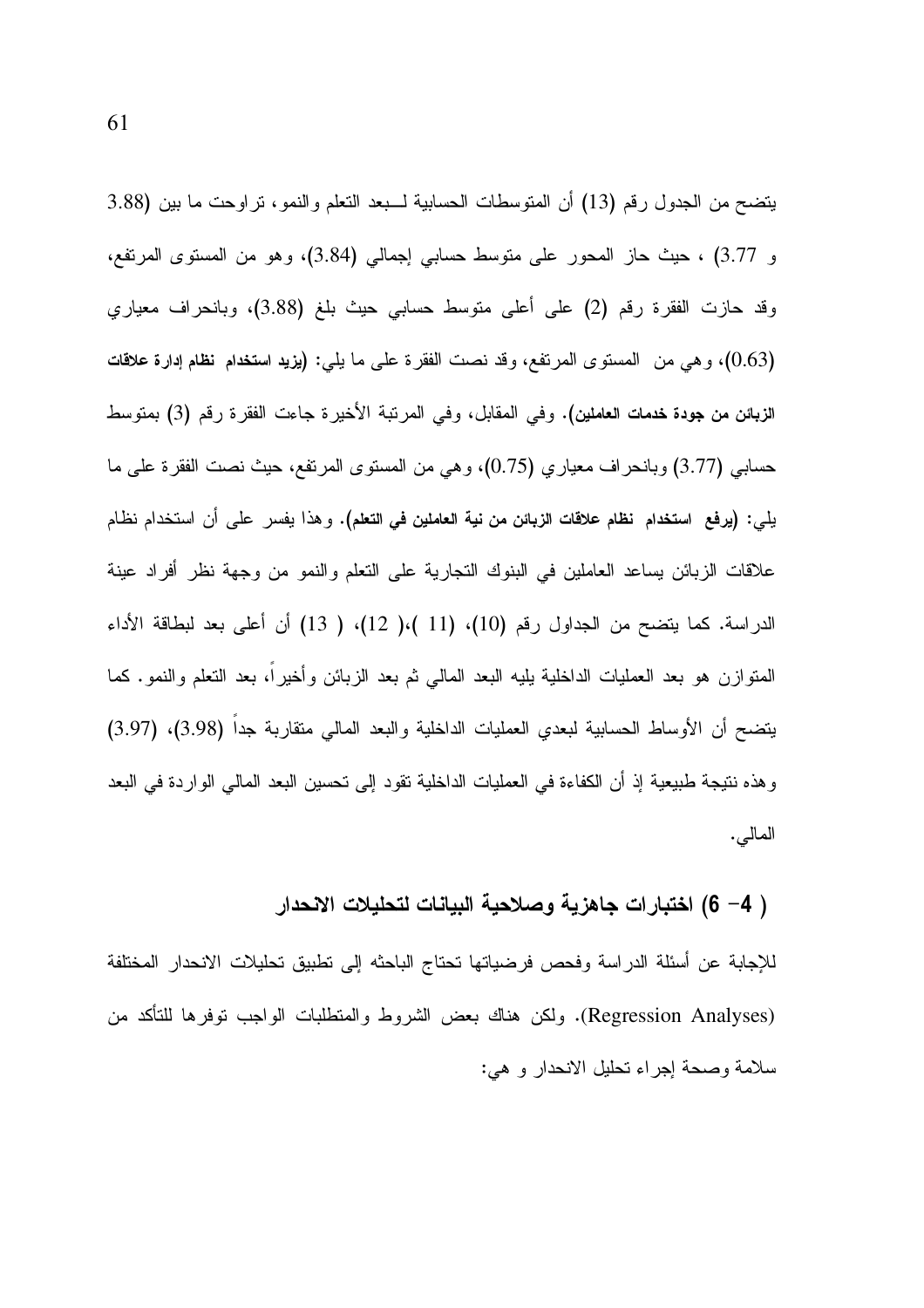أ-وجوب أن نكون البيانات موز عة توزيعاً طبيعياً (Normal Distribution) ب- وجوب استقلالية متغيرات الدراسة وعدم التداخل فيما بينها (Multicollinearity) ج-وجوب ارتباط كل متغير مع نفسه بدرجة أعلى من إرتباطة مع كل من المتغيرات الأخرى (Correlations) وفي حال عدم نوفر هذه الشروط فأننا سوف نلجأ إلى استخدام الاختبارات اللامعلمية -Non) Parametric Tests) والتي هي أقل تشدداً فيما يتعلق بشروط النوزيع الطبيعي.

> اختبار التوزيع الطبيعى (Test of Normality)  $-1$

ولاختبار أن البيانات موزعة توزيعاً طبيعياً، أجرى الباحث كل من فحص الالتواء و التفرطح (Skewness-Kurtosis) وكذلك فحص Kolmogorov-Smirnov. ويظهر من خلال الجدول رقم (14) أن معظم قيم Skewness وقيم Kurtosis نتراوح بين1.28- و 1.26 وهي ضمن المدى المقبول للتوزيع الطبيعي الذي يتراوح بين ± 2.58 عند مستوى دلالة (0.01) باستثناء بعد التركيز على كبار الزبائن إذ بلغت قيمة 4.55=Kurtosis وهذا ربما يعود إلى طريقة صياغة الأسئلة التي تقيس هذا البعد أو ربما أن أفراد عينة الدراسة خلطوا بين الزبائن المهمين والزبائن الرئيسين. ولكن بشكل عام فإن بيانات متغيرات الدراسة موزعة توزيعاً طبيعيا ,Hair et al.)  $.2006)$ 

62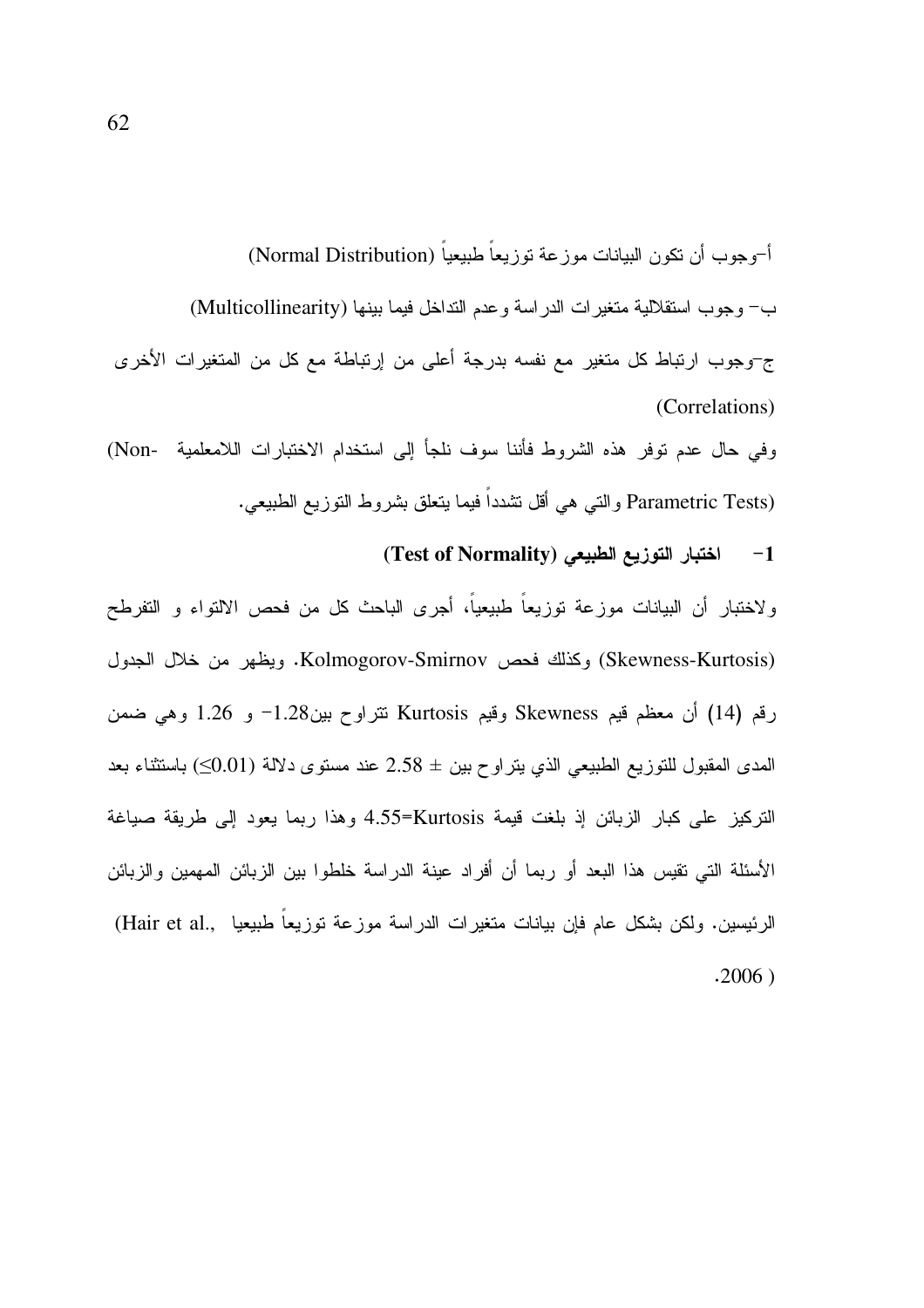|  | الجدول (14) |
|--|-------------|
|--|-------------|

| <b>Skewness</b> | <b>Kurtosis</b> | متغيرات الدراسة                |              |  |  |  |
|-----------------|-----------------|--------------------------------|--------------|--|--|--|
| $-1.28$         | 4.55            | التركيز على كبار الزبائن       | إدارة علاقات |  |  |  |
| $-0.58$         | 0.34            | تنظيم علاقات الزبائن           | الز بائن     |  |  |  |
| $-0.21$         | 0.38            | إدارة معرفة الزبون             |              |  |  |  |
| $-0.49$         | 1.04            | إدار ة علاقات الز بائن المبنية |              |  |  |  |
|                 |                 | على التكنولوجيا                |              |  |  |  |
| $-0.29$         | $-0.123$        | البعد المالي                   | بطاقة الأداء |  |  |  |
| $-0.43$         | 0.95            | بحد الز بائن                   | المتوازن     |  |  |  |
| $-0.52$         | 1.26            | يعد العمليات الداخلية          |              |  |  |  |
| $-0.43$         | 0.79            | بعد التعلم والنمو              |              |  |  |  |

اختبار التوزيع الطبيعي للبيانات باستخدام فحص Skewness-Kurtosis.

وكذلك يظهر الجدول رقم (15) واعتمادا على اختبار Kolmogorov-Smirnov أنه بوجود فروق ذات دلالة إحصائية لجميع إبعاد المتغير المسنقل والتابع المشمولة في هذه الدراسة عند مستوى دلالة (0.05). وبناء على النتائج الواردة في الجدول رقم (15) فإن إبعاد متغيرات الدراسة كانت موزعة توزيعاً طبيعياً. لذا واعتمادا على الاختبارين السابقين فإن بيانات هذه الدراسة تتصف بأنها موزعة توزيعاً طبيعياً.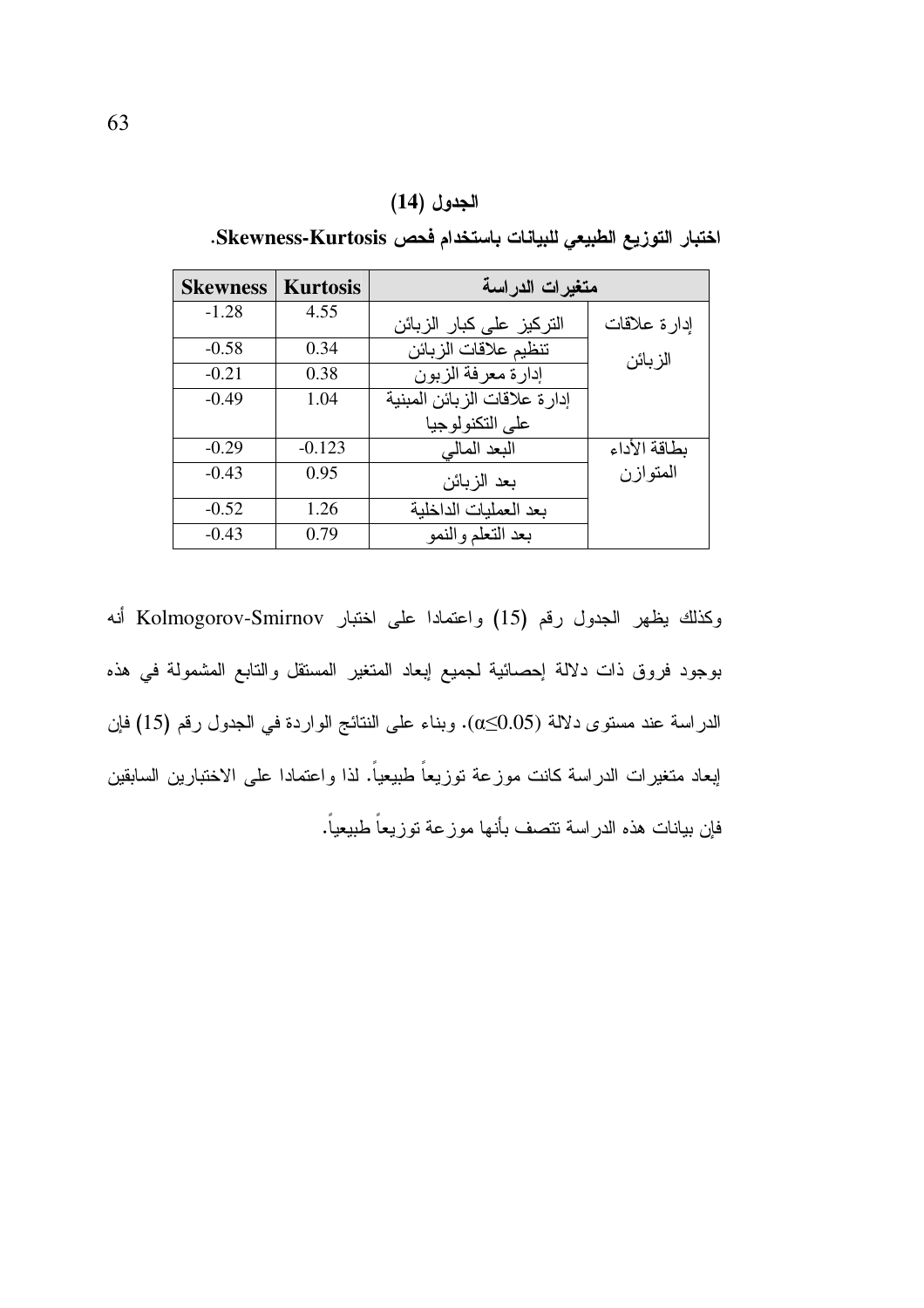### الجدول (15)

اختبار التوزيع الطبيعي للبيانات باستخدام فحصHolmogorov-Smirnov

| Sig.     | متغيرات الدراسة              |              |
|----------|------------------------------|--------------|
| $0.000*$ | النركيز على كبار الزبائن     | إدارة علاقات |
| $0.01*$  | تنظيم علاقات الزبائن         | الز بائن     |
| $0.001*$ | إدارة معرفة الزبون           |              |
| $0.008*$ | إدارة علاقات الزبائن المبنية |              |
|          | على التكنو لوجيا             |              |
| $0.000*$ | البعد المالي                 | بطاقة الأداء |
| $0.000*$ | بعد الزبائن                  | المتوازن     |
| $0.000*$ | بعد العمليات الداخلية        |              |
| $0.000*$ | بعد التعلم والنمو            |              |

\*ذات دلالة إحصائية عند مستوى الدالة (0.05)

# 2- اختبار استقلالية متغيرات الدراسة (Multicollinearity)

لاختبار استقلالية متغيرات الدراسة وعدم نداخلها مع بعضها البعض، فقد استخدم الباحث القيم

الإحصائية ل Tolerance و Variance Inflation Rate.

للتأكد من استقلالية متغيرات الدراسة يجب أن نكون قيم Tolerance أكبر من 0.20 وقيم VIF

أقل من10 (Hair et al., 2006). وبالرجوع إلى الجدول رقم (16) وتحديداً إلى قيم Tolerance

وقيم VIF فنلاحظ تأكيد استقلالية متغيرات الدراسة وعدم تداخلها مع بعضها البعض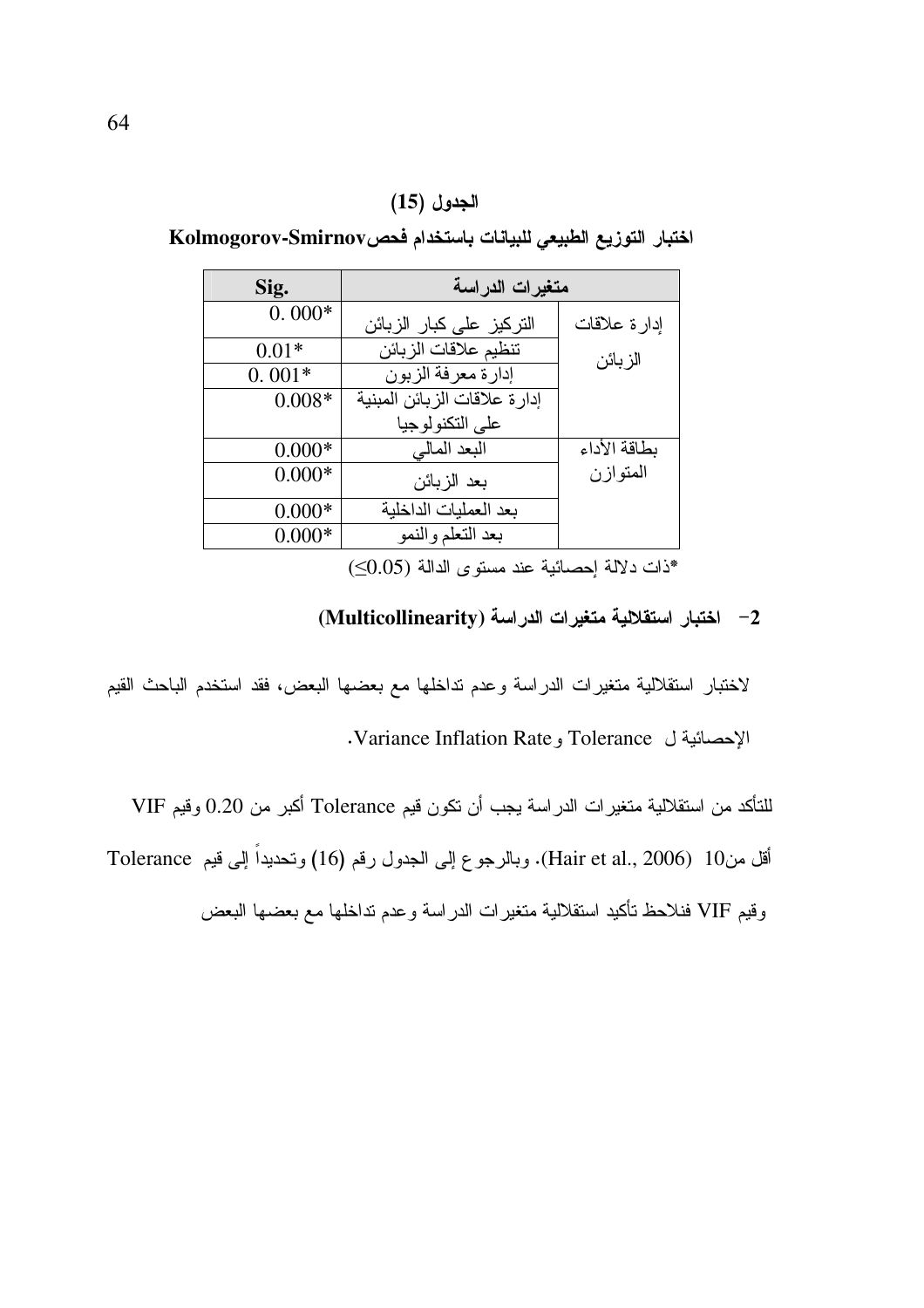### الجدول (16)

| <b>Tolerance</b> | VIF  | إبعاد المتغير المستقل         |               |  |  |  |
|------------------|------|-------------------------------|---------------|--|--|--|
| 0.71             | 1.42 | النركيز على كبار الزبائن      | إدار ة علاقات |  |  |  |
| 0.44             | 2.28 | تنظيم علاقات الزبائن          | الز بائن      |  |  |  |
| 0.62             | 1.63 | إدارة معرفة الزبون            |               |  |  |  |
| 0.45             | 2.24 | إدار ة علاقات الزبائن المبنية |               |  |  |  |
|                  |      | على التكنولوجيا               |               |  |  |  |

اختبار استقلالية متغيرات الدراسة (Multicollinearity)

#### (Bivariate Pearson Correlation) اختبار معامل الارتباط  $-3$

تم تطبيق اختبار معامل الارتباط (Bivariate Pearson Correlation) وذلك للتأكد من أن درجة ارتباط كل بعد من إبعاد المتغير مع الإبعاد الأخرى لا يزيد عن 85% (Hair et al. 2006). إن هذا الاختبار يعزز من درجة التأكد من استقلالية المتغيرات وعدم تداخلها مع بعضها البعض وبالتالي صلاحيتها وجازيتها لاختبارات الانحدار .(Regression Analyses) . وبالرجوع إلى الجدول رقم (17) فإننا نلاحظ أن درجة ارتباط كل بعد مع الإبعاد الأخرى أقل من مستويات الحد الأعلى المسموح به. واعتمادا على نتائج اختبارات جاهزية وصلاحية البيانات الثلاث السابقة فإنه يمكننا الآن استخدام اختبارات تحليلات الانحدار للإجابة عن أسئلة الدراسة وفحص فرضياتها.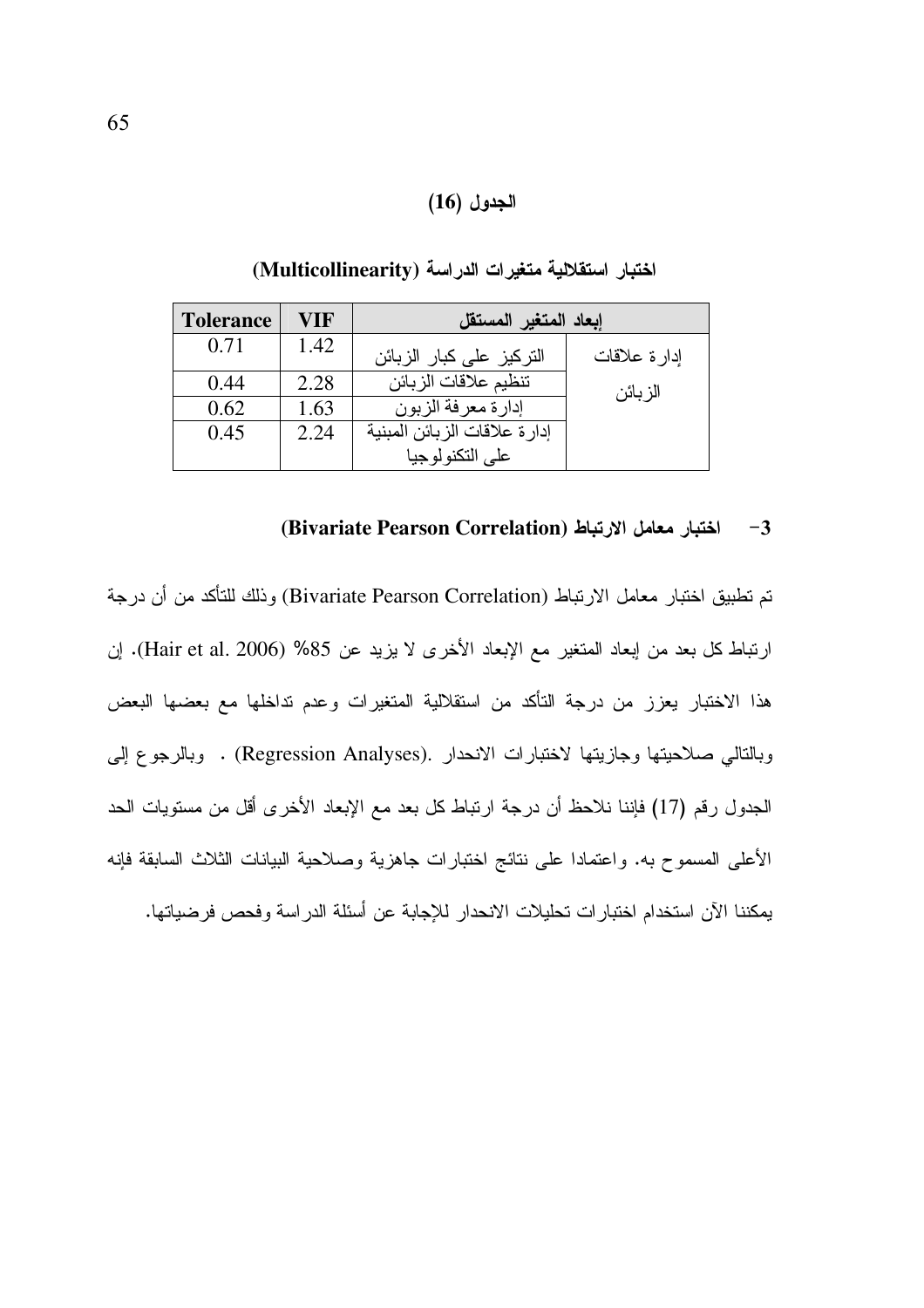#### الجدول (17)

#### اختبار معامل الارتباط (Bivariate Pearson Correlation)

| <b>BSLG</b><br>بعد التعلم<br>والنمو | <b>BSIP</b><br>بعد العمليات<br>الداخلية | <b>BSCUST</b><br>بعد الزبائن | <b>BSF</b><br>البعد المالي | TBC<br>إدار ة علاقات<br>الزبائن المبنية<br>على التكنولوجيا | <b>CKM</b><br>إدارة معرفة<br>الزبون | <b>CRMO</b><br>تنظيم علاقات<br>الزبائن | <b>KCF</b><br>التركيز على<br>كبار الزبائن |                            | متغيرات<br>الدر اسة |
|-------------------------------------|-----------------------------------------|------------------------------|----------------------------|------------------------------------------------------------|-------------------------------------|----------------------------------------|-------------------------------------------|----------------------------|---------------------|
|                                     |                                         |                              |                            |                                                            |                                     |                                        | $\mathbf{1}$                              | <b>Pearson Correlation</b> | <b>KCF</b>          |
|                                     |                                         |                              |                            |                                                            |                                     |                                        | $.454$ <sup>**</sup>                      | <b>Pearson Correlation</b> | CRMO                |
|                                     |                                         |                              |                            |                                                            | $\mathbf{1}$                        | .499**                                 | $.478$ <sup>**</sup>                      | <b>Pearson Correlation</b> | <b>CKM</b>          |
|                                     |                                         |                              |                            | 1                                                          | $.533$ "                            | $.715$ **                              | $.353$ **                                 | <b>Pearson Correlation</b> | TBC                 |
|                                     |                                         |                              | $\mathbf{1}$               | $.349^{-}$                                                 | $.290$ <sup>**</sup>                | $.404$ <sup>**</sup>                   | $.258$ **                                 | <b>Pearson Correlation</b> | <b>BSF</b>          |
|                                     |                                         | 1                            | $.522$ **                  | .201                                                       | $.264$ **                           | $.353$ **                              | $.261$ **                                 | <b>Pearson Correlation</b> | <b>BSCUST</b>       |
|                                     | 1                                       | $.564$ **                    | $.565$ "                   | .176                                                       | $.316$ "                            | $.266$ <sup>**</sup>                   | $.369$ **                                 | <b>Pearson Correlation</b> | <b>BSIP</b>         |
| 1 <sup>1</sup>                      | $.385$ "                                | .473**                       | $.317$ <sup>**</sup>       | $.235$ "                                                   | $.203$ <sup>*</sup>                 | $.279$ <sup>**</sup>                   | $.268$ **                                 | <b>Pearson Correlation</b> | <b>BSLG</b>         |

\*\*. Correlation is significant at the 0.01 level (2-tailed).

\*. Correlation is significant at the 0.05 level (2-tailed).

KCF: Key customers focus, CRMO: Customers Relationships Organization, CKM: Customers Knowledge management, TBC: Technology-based Customers Relationships management, BSF: Balanced Scorecard financial Dimension, BSCUST: Balanced Scorecard Customer Dimension, BSIP: Balanced Scorecard Internal Processes Dimension, BSLG: Balanced Scorecard Learning and Growth Dimension.

ا**لفرضية الرئيسةH01:** لا يوجد أثر لإدار ة علاقات الزبائن في الأداء التنظيمي للبنك مقاساً ببطاقة الأداء المتوازن عند مستوى دلالة 0.05  $\alpha \leq 0.05$ . ولاختبار الفرضية الرئيسة تم استخدام اختبار الانحدار المتعدد للتعرف على أثر إدارة علاقات الزبائن (التركيز على كبار الزبائن، ونتظيم علاقات الزبائن، وإدارة معرفة الزبائن، وإدارة علاقات الزبائن المبنية على النكنولوجيا) في الأداء مقاساً ببطاقة الأداء المتوازن. والجدول (18) يوضح ذلك.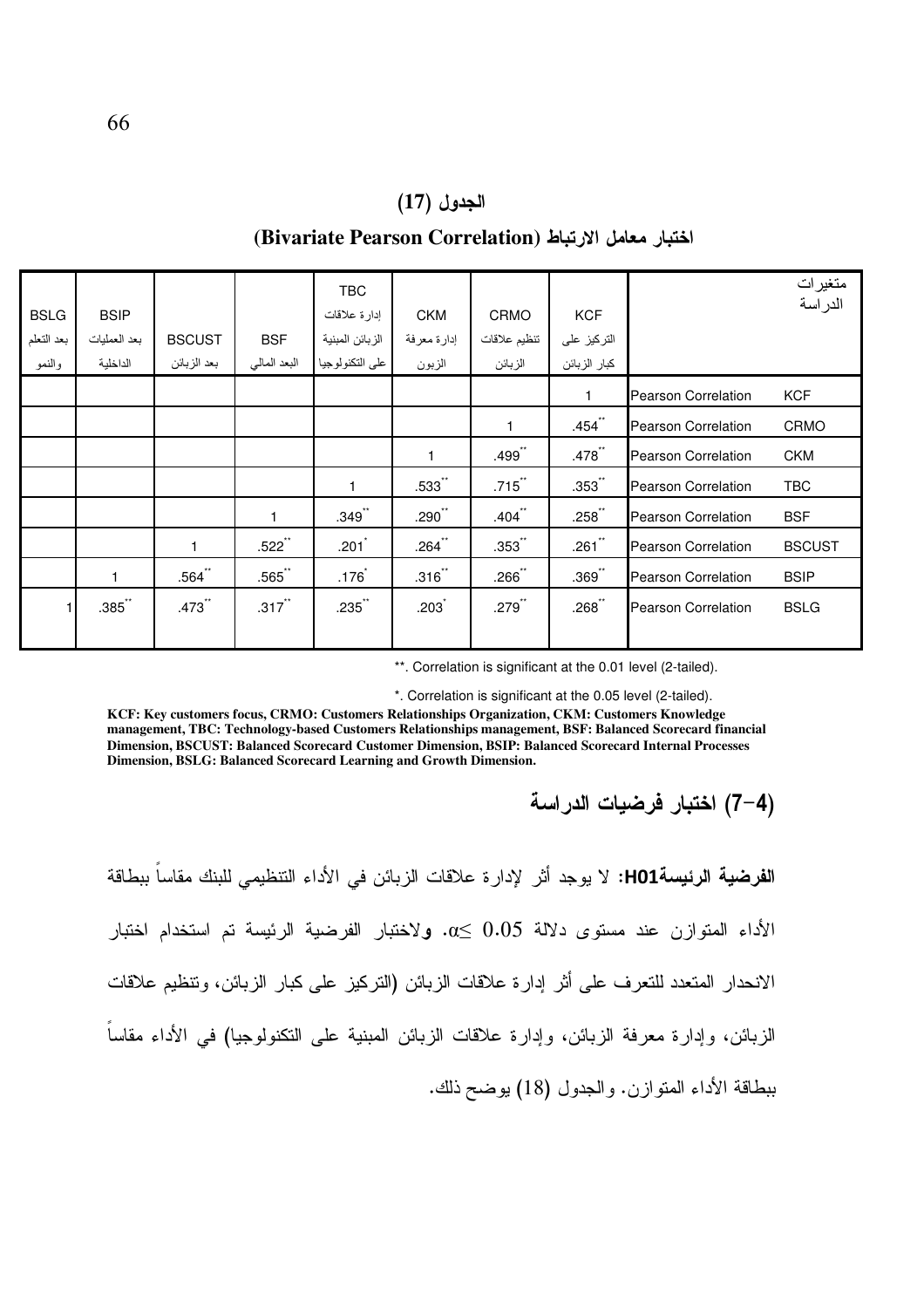الجدول (18)

نتائج تحليل الانحدار المتعدد لأثر إدارة علاقات الزبائن في الأداء مقاساً ببطاقة الأداء المتوازن

| الدلالة الإحصائية (p) |          | فَيِمة (F)  |          | Adjusted $\mathbb{R}^2$ | $\mathbf{R}^2$       | R                                |
|-----------------------|----------|-------------|----------|-------------------------|----------------------|----------------------------------|
| $0.000*$              |          |             | 9.859    | 0.21                    | 0.23                 | 0.48                             |
| مستوى                 | قيمة T   | <b>Beta</b> | الخطأ    | B                       | إدارة علاقات الزبائن |                                  |
| دلالة T               | المحسوية |             | المعياري |                         |                      |                                  |
| 0.04                  | 2.03     | 0.18        | 0.29     | 0.58                    |                      | التركيز على كبار الزبائن         |
| 0.01                  | 2.62     | 0.30        | 0.34     | 0.90                    |                      | نتظيم علاقات الزبائن             |
| 0.20                  | 1.29     | 0.13        | 0.38     | 0.49                    |                      | إدارة معرفة الزبون               |
| 0.78                  | 0.28     | 0.03        | 0.32     | 0.09                    |                      | إدارة علاقات الزبائن المبنية على |
|                       |          |             |          |                         |                      | التكنو لو جيا                    |

ذات دلالة إحصائية عند مستوى الدالة (p≤0.05) ، المتغير التابع: الأداء التنظيميُّ"

يتضح من الجدول رقم (18) أن القدرة النفسيرية والنتبؤية لإدارة علاقات الزبائن(التركيز على كبار الزبائن، وتنظيم علاقات الزبائن، وإدارة معرفة الزبائن، وإدارة علاقات الزبائن المبنية على النكنولوجيا) في الأداء هي 21% اعتمادا على قيمة Adjusted R<sup>2</sup>. كما يتضح أن القيمة الإحصائية (F) بلغت (9.859) بمستوى دلالة إحصائية أقل من (0.05). مما يشير إلى وجود علاقة أثر ذات دلالة إحصائية بين إدارة علاقات الزبائن والإداء. وعليه، ترفض الفرضية الصفرية ونقبل البديلة. كما يتضح أيضاً من الجدول رقم (22)، وبمتابعة قيم لختبار (t) للمتغيرات المستقلة يتضح أن التركيز على كبار الزبائن ونتظيم إدارة علاقات الزبائن لهما أثر ذو دلالة إحصائية في الأداء، حيث بلغت قيمة (t) المحسوبة ( 2.62 ; 2.03 ) وهي قيمة معنوية (0.01 ; 0.04) عند مستوى دلالة ( p ≤0.05 )، ولم يتبين أي أثر لإدارة معرفة الزبون وإدارة علاقات الزبائن المبنية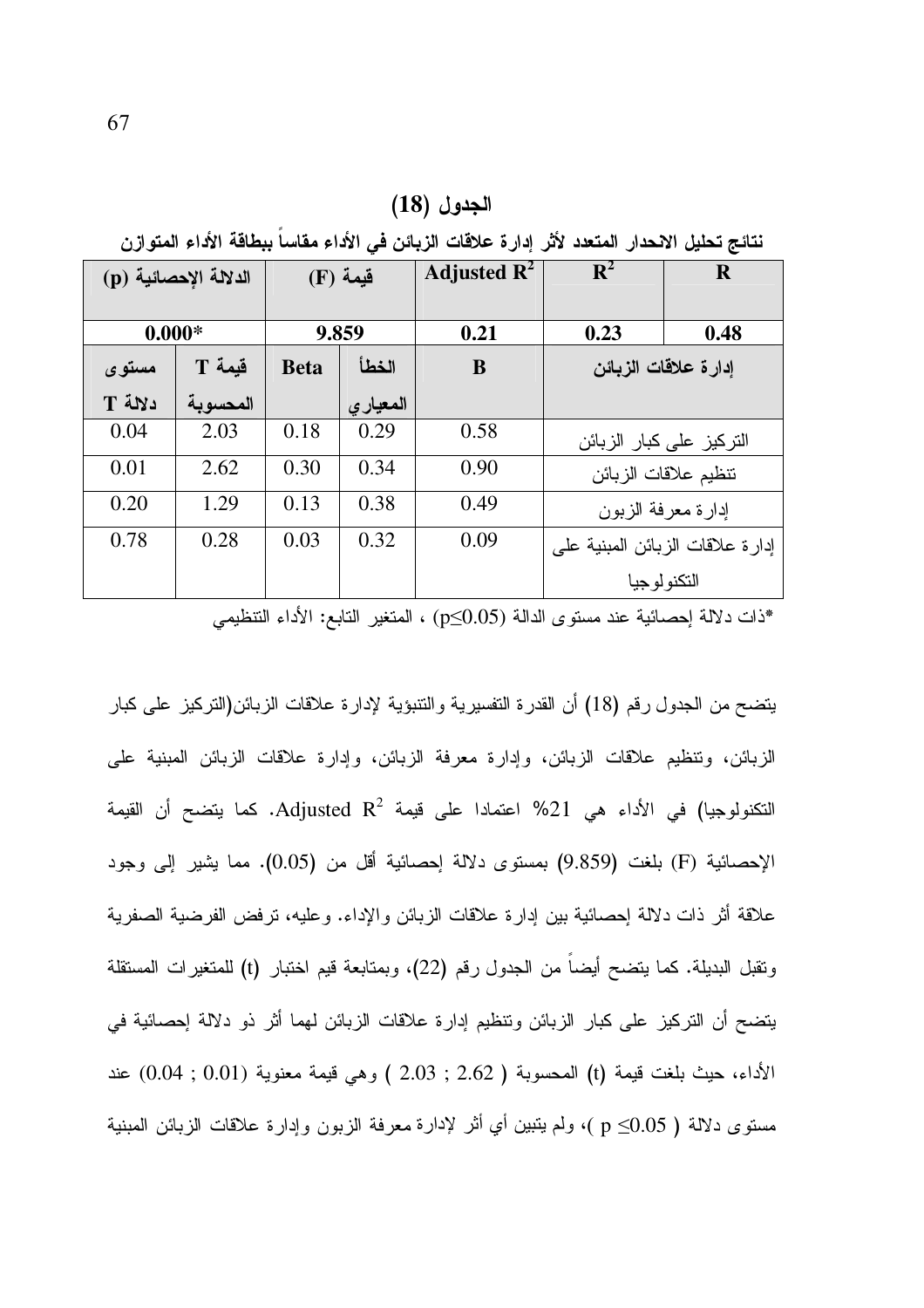على التكنولوجيا في الأداء مقاساً ببطاقة الأداء المتوازن، فقد بلغت قيم (t) المحسوبة (0.28)، (1.29) على التوالي وبدلالة إحصائية أكبر من (0.05).وعند إجراء تحليل الانحدار المتعدد الندريجي Stepwise Multiple Regression لتحديد أهمية كل متغير مستقل على حده في المساهمة في النموذج الرياضيي الذي يمثل إبعاد إدارة علاقات الزبائن (التركيز على كبار الزبائن، ونتظيم علاقات الزبائن، وإدارة معرفة الزبائن، وإدارة علاقات الزبائن المبنية على التكنولوجيا) في الأداء، فإنه يتضح من الجدول رقم (19) والذي يبين ترتيب دخول إبعاد المتغير المستقل في معادلة الانحدار، أن منغير نتظيم علاقات الزبائن جاء في المرتبة الأولى وفسر ما مقداره (17%) من التباين في المتغير التابع، ومن ثم دخل بعد التركيز على كبار الزبائن وفسرًا معا ما مقداره (21%) من النباين في المتغير التابع (الأداء). وقد تم استبعاد بعدي إدارة معرفة الزبون وإدارة علاقات الزبائن المبنية على التكنولوجيا من معادلة النتبو وذلك كونهما غير دالين إحصائيا عند مستوى دلالة (0.05) ولا يوجد لهما أي أثر في المتغير النابع (الأداء مقاساً ببطاقة الأداء المتوازن). وهذا يفسر علَّـى أن البنوك الأردنية نهتم بشكل واضـح فـي هيكل وبنية إدارة علاقات الزبائن وتركز علـي بناء علاقات طويلة الأمد مع كبار الزبائن إلا أنها لا نزال لم نوظف إدارة علاقات الزبائن المبنية على النكنولوجيا بالشكل المطلوب لإكساب معرفة الزبائن وإداراتها بشكل فعال مما بمكنها من نطوير خدمات مصرفية تفي بحاجات ورغبات الزبائن.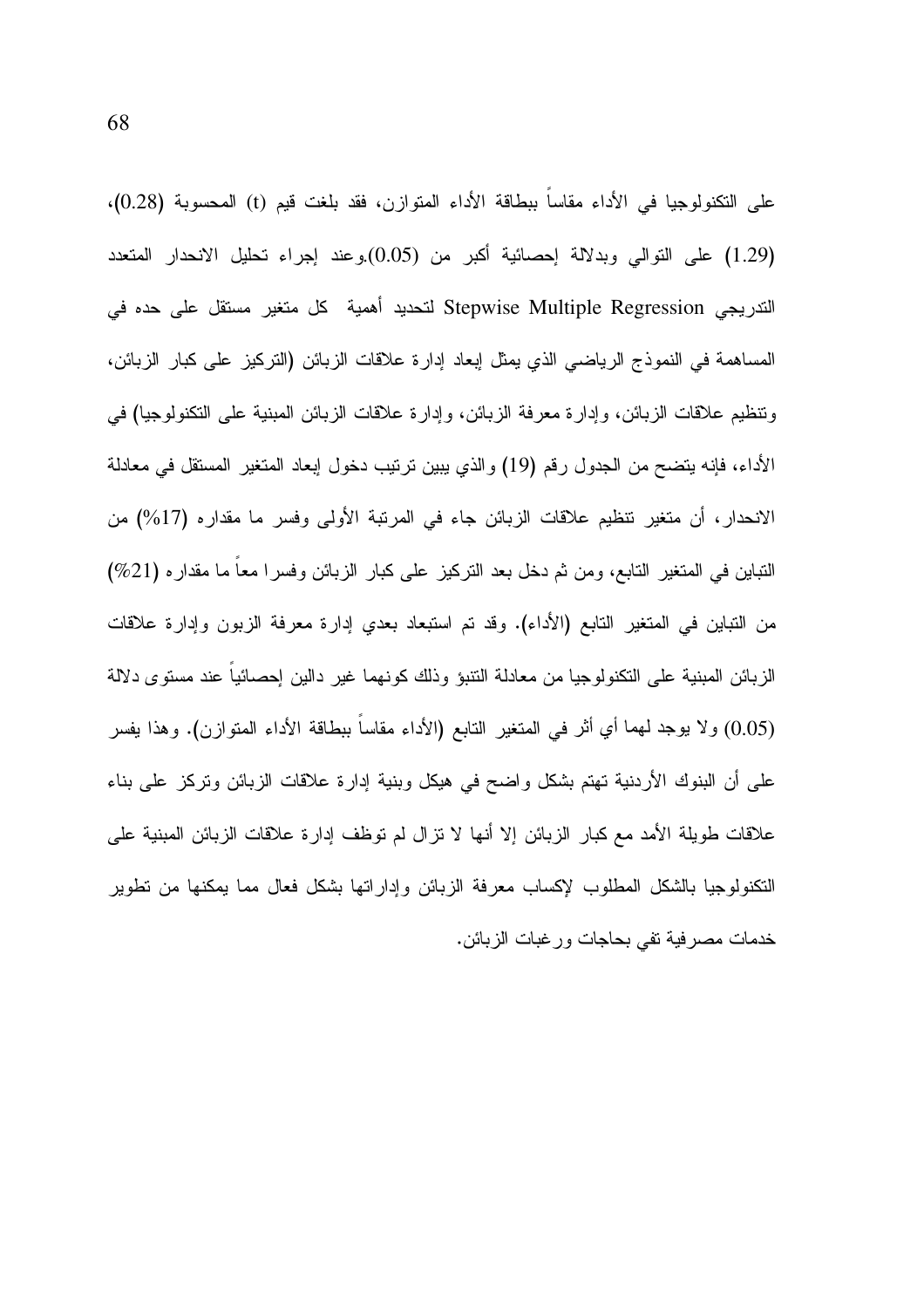#### الجدول(19)

نتائج تحليل الانحدار المتعدد التدريجي Stepwise Multiple Regression للتنبؤ بالأداء التنظيمي للبنك من خلال إبعاد إدارة علاقات الزبائن

| مستوى<br>الدلالة | <b>Beta</b> | Eيمة T<br>المحسوية | قيمة<br>(F) | قيمة<br><b>Adjusted</b><br>${\bf R}^2$ | قيمة<br>$\mathbf{R}^2$ | قيمة<br>$\mathbf R$ | ترتيب دخول<br>العناصر المستقلة<br>في معادلة التنبؤ |
|------------------|-------------|--------------------|-------------|----------------------------------------|------------------------|---------------------|----------------------------------------------------|
| $.000*$          | 0.43        | 5.46               | 29.813      | 0.17                                   | 0.18                   | 0.43                | تنظيم علاقات<br>الزبائن                            |
| $.000*$          | 0.22        | 2.60               | 18.928      | 0.21                                   | 0.22                   | 0.47                | التركيز على كبار<br>الزبائن                        |

\*ذات دلالة إحصائية عند مستوى الدالة (p≤0.05)، المتغير التابع: الإداء التنظيمي المتغير التابع: الأداء التنظيمي مقاساً ببطاقة الأداء المتوازن

ا**لفرضية الفرعية الأولىFIO1-1:** لا يوجد أثر الإدار ة علاقات الزبائن في بعد البعد المالي للبنك عند مستوى دلالة 0.05 ــ 0x. ولاختبار الفرضية الفرعية الأولى تم استخدام اختبار الانحدار المتعدد للنعرف على أثر إدارة علاقات الزبائن (النركيز على كبار الزبائن، ونتظيم علاقات الزبائن، وإدارة المنوازن. والجدول (20) يوضح ذلك.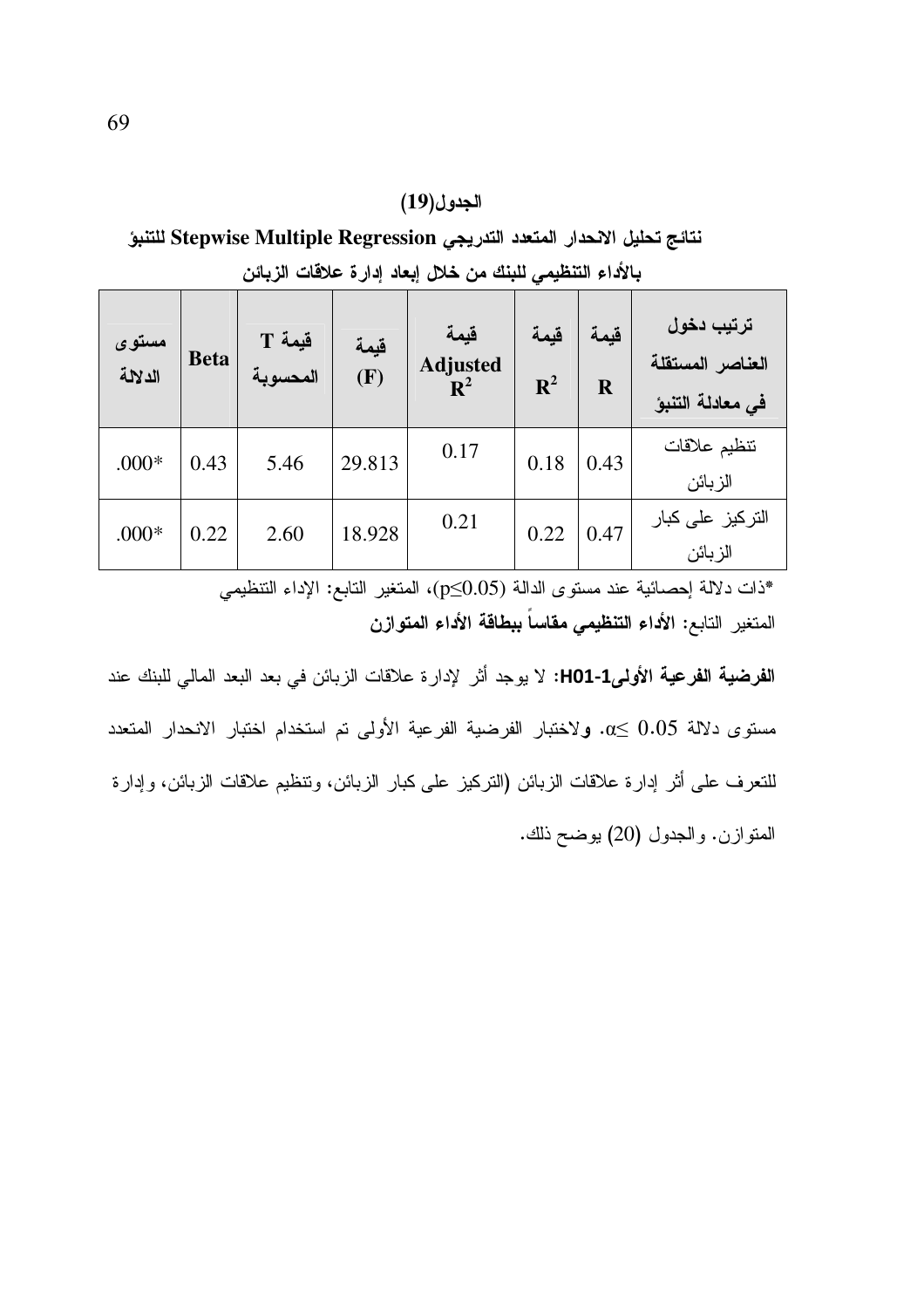نتائج تحليل الانحدار المتعدد لأثر إدارة علاقات الزبائن في الأداء مقاساً بالبعد المالي

| الدلالة الإحصائية (p) |          | $(F)$ قَيمة |          | Adjusted $\mathbb{R}^2$ | $R^2$                | $\mathbf R$                      |
|-----------------------|----------|-------------|----------|-------------------------|----------------------|----------------------------------|
| $0.000*$              |          | 7.32        |          | 0.16                    | 0.18                 | 0.43                             |
| مستوى                 | قيمة T   | <b>Beta</b> | الخطأ    | B                       | إدارة علاقات الزبائن |                                  |
| دلالة T               | المحسوية |             | المعيارى |                         |                      |                                  |
| 0.47                  | 0.72     | 0.07        | 0.11     | 0.08                    |                      | التركيز على كبار الزبائن         |
| $0.02*$               | 2.29     | 0.27        | 0.13     | 0.29                    |                      | نتظيم علاقات الزبائن             |
| 0.46                  | 0.74     | 0.07        | 0.14     | 0.10                    |                      | إدارة معرفة الزبون               |
| 0.44                  | 0.78     | 0.09        | 0.12     | 0.10                    |                      | إدارة علاقات الزبائن المبنية على |
|                       |          |             |          |                         |                      | التكنو لو جيا                    |

\*ذات دلالة إحصـائية عند مستوى الدالة (p≤0.05)، المتغير التابـع: البـعد المـالـي يتضح من الجدول رقم (20) أن القدرة التفسيرية والتتبؤية لإدارة علاقات الزبائن(التركيز على كبار الزبائن، ونتظيم علاقات الزبائن، وإدارة معرفة الزبائن، وإدارة علاقات الزبائن المبنية على النكنولوجيا) في البعد المالي لبطاقة تقييم الأداء المتوازن هي 16% اعتمادا على قيمة Adjusted R2. كما يتضح أن القيمة الإحصائية (F) بلغت (7.32) بمستوى دلالة إحصائية أقل من (0.05). وهذا يشير إلى وجود علاقة أثر ذات دلالة إحصائية بين إدارة علاقات الزبائن والبعد المالي لبطاقة الأداء المنوازن. وعليه، نرفض الفرضية الصفرية ونقبل البديلة. كما يتضح أيضاً من الجدول رقم (20)، وبمنابعة قيم اختبار (t) للمتغيرات المستقلة يتضح أن فقط تتظيم إدارة علاقات الزبائن له أثر ذو دلالة إحصائية في البعد المالي لبطاقة الأداء المتوازن، حيث بلغت قيمة ( t) المحسوبة ( 2.29 ) وهي قيمة معنوية ( 0.02) عند مستوى دلالة ( 0.05≥ p ) ، ولم يتبين أي أثر للتركيز على كبار الزبائن وإدارة معرفة الزبون وإدارة علاقات الزبائن المبنية على التكنولوجيا في البعد المالي لبطاقة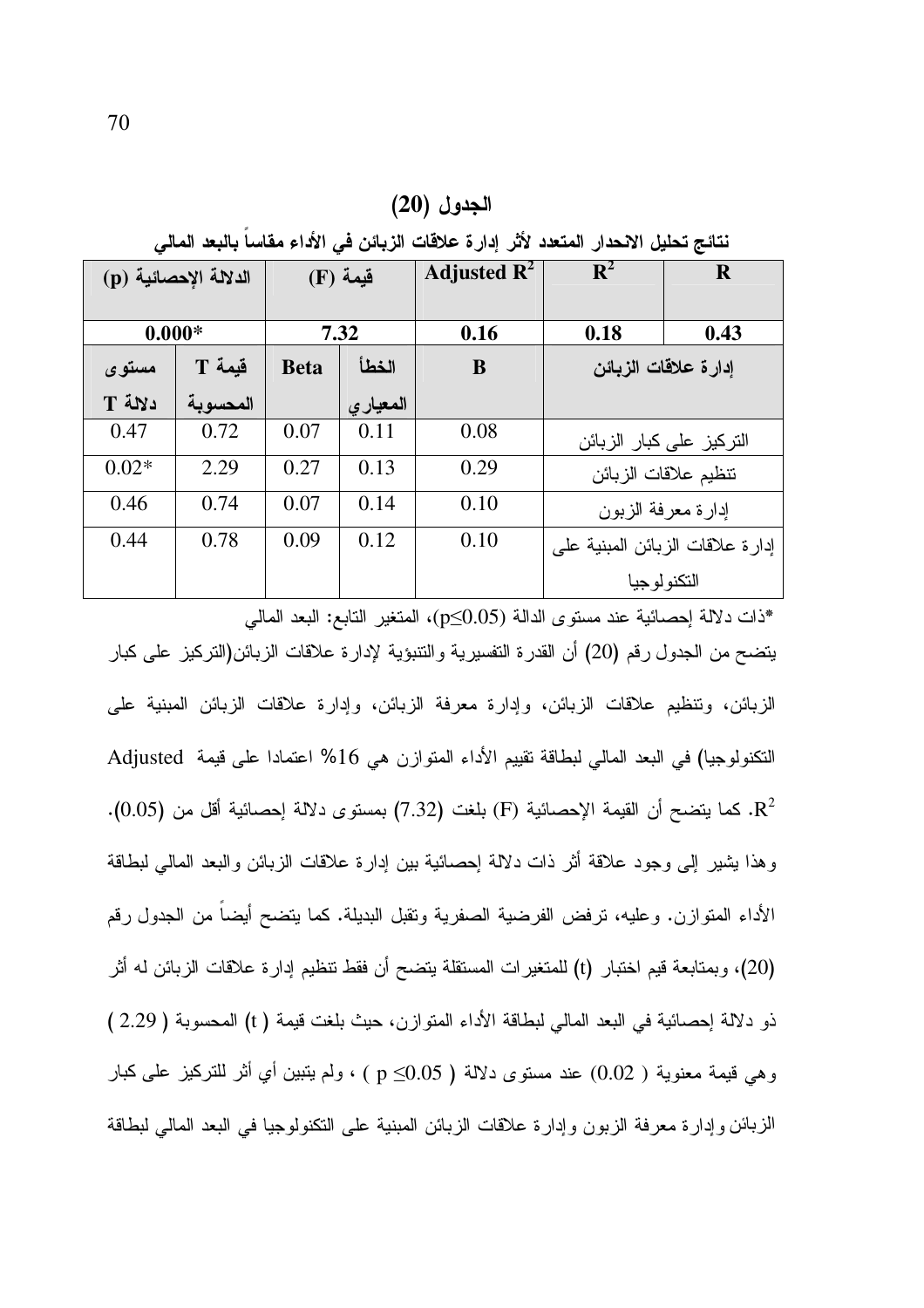الأداء المتوازن، فقد بلغت قيم (t) المحسوبة (0.72)، (0.74)، (0.78) على التوالي وبدلالة إحصائية أكبر من (0.05). وهذا يفسر على أن البنوك التجارية لازالت نقليدية وتركز على تنظيم إدار ة علاقات الزبائن لخلق أثر إيجابي على الأداء المالية للبنك في حين أنها أغفلت جوانب مهمه جداً كالنركيز على كبار الزبائن وإدارة معرفة الزبائن وإدارة علاقات الزبائن المبنية على النكنولوجيا والتي ربما يكون لها الدور الأكبر في تعزيز الأداء المالي للبنك.

ا**لفرضية الفرعية الثانية2-H01:** لا يوجد أثر لإدار ة علاقات الزبائن في بعد الزبائن للبنك عند مستوى دلالة 0.05  $\alpha$ . ولاختبار الفرضية الفرعية الثانية تم استخدام اختبار الانحدار المتعدد للنعرف على أثر إدارة علاقات الزبائن (التركيز على كبار الزبائن، ونتظيم علاقات الزبائن، وإدارة معرفة الزبائن، وإدارة علاقات الزبائن المبنية على التكنولوجيا) في بعد الزبائن لبطاقة الأداء المنوازن. والجدول (21) يوضح ذلك.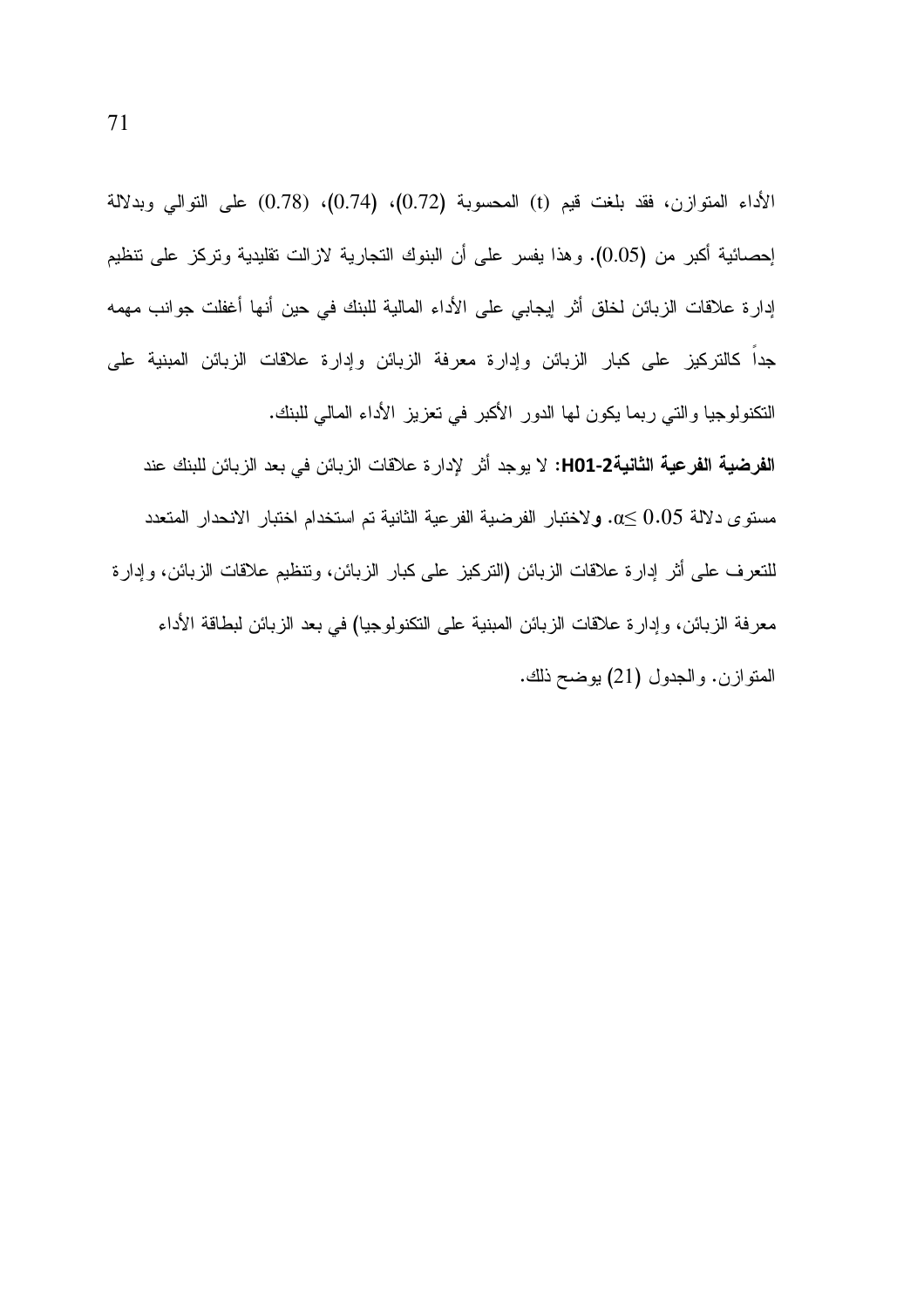### الجدول (21)

| الدلالة الإحصائية (p) |          | فَيِمة (F)  |           | Adjusted $\mathbf{R}^2$ | $\mathbf{R}^2$       | R                                |
|-----------------------|----------|-------------|-----------|-------------------------|----------------------|----------------------------------|
| $0.000*$              |          | 5.99        |           | 0.13                    | 0.15                 | 0.39                             |
| مستوى                 | قيمة T   | <b>Beta</b> | الخطأ     | B                       | إدارة علاقات الزبائن |                                  |
| دلالة T               | المحسوية |             | المعيار ي |                         |                      |                                  |
| 0.33                  | 0.99     | 0.09        | 0.10      | 0.10                    |                      | التركيز على كبار الزبائن         |
| $0.01*$               | 2.98     | 0.36        | 0.12      | 0.34                    |                      | نتظيم علاقات الزبائن             |
| 0.23                  | 1.21     | 0.12        | 0.13      | 0.15                    |                      | إدارة معرفة الزبون               |
| 0.18                  | 1.30     | 0.16        | 0.11      | 0.142                   |                      | إدارة علاقات الزبائن المبنية على |
|                       |          |             |           |                         | التكنو لو جيا        |                                  |

نتائج تحليل الانحدار المتعدد لأثر إدارة علاقات الزبائن فيها بعد الزبائن.

ذات دلالة احصائية عند مستوى الدالة (p≤0.05)، المتغير التابع: بعد الزبائن \* يتضح من الجدول رقم (21) أن القدرة التفسيرية والتتبؤية لإدارة علاقات الزبائن(التركيز على كبار الزبائن، وتنظيم علاقات الزبائن، وإدارة معرفة الزبائن، وإدارة علاقات الزبائن المبنية على النكنولوجيا) في بعد الزبائن هي 13% اعتمادا على قيمة Adjusted R<sup>2</sup>. كما يتضح أن القيمة الإحصائية (F) بلغت (5.99) بمستوى دلالة إحصائية أقل من (0.05). وهذا يثمير إلى وجود علاقة أثر ذات دلالة اِحصائية بين اِدارة علاقات الزبائن والبعد المالي لبطاقة الأداء المنوازن. وعليه، ترفض الفرضية الصفرية وتقبل البديلة. كما يتضح أيضا من الجدول رقم (21)، وبمتابعة قيم اختبار (t) للمتغير ات المستقلة يتضح فقط أن تتظيم إدار ة علاقات الزبائن له أثر ذو دلالة إحصائية في بعد الزبائن كأحد إبعاد بطاقة الأداء المتوازن، حيث بلغت قيمة (t) المحسوبة (2.98) وهي قيمة معنوية(0.01) عند مستوى دلالة (0.05≥ p)، ولم يتبين أي أثر للتركيز على كبار الزبائن، وإدارة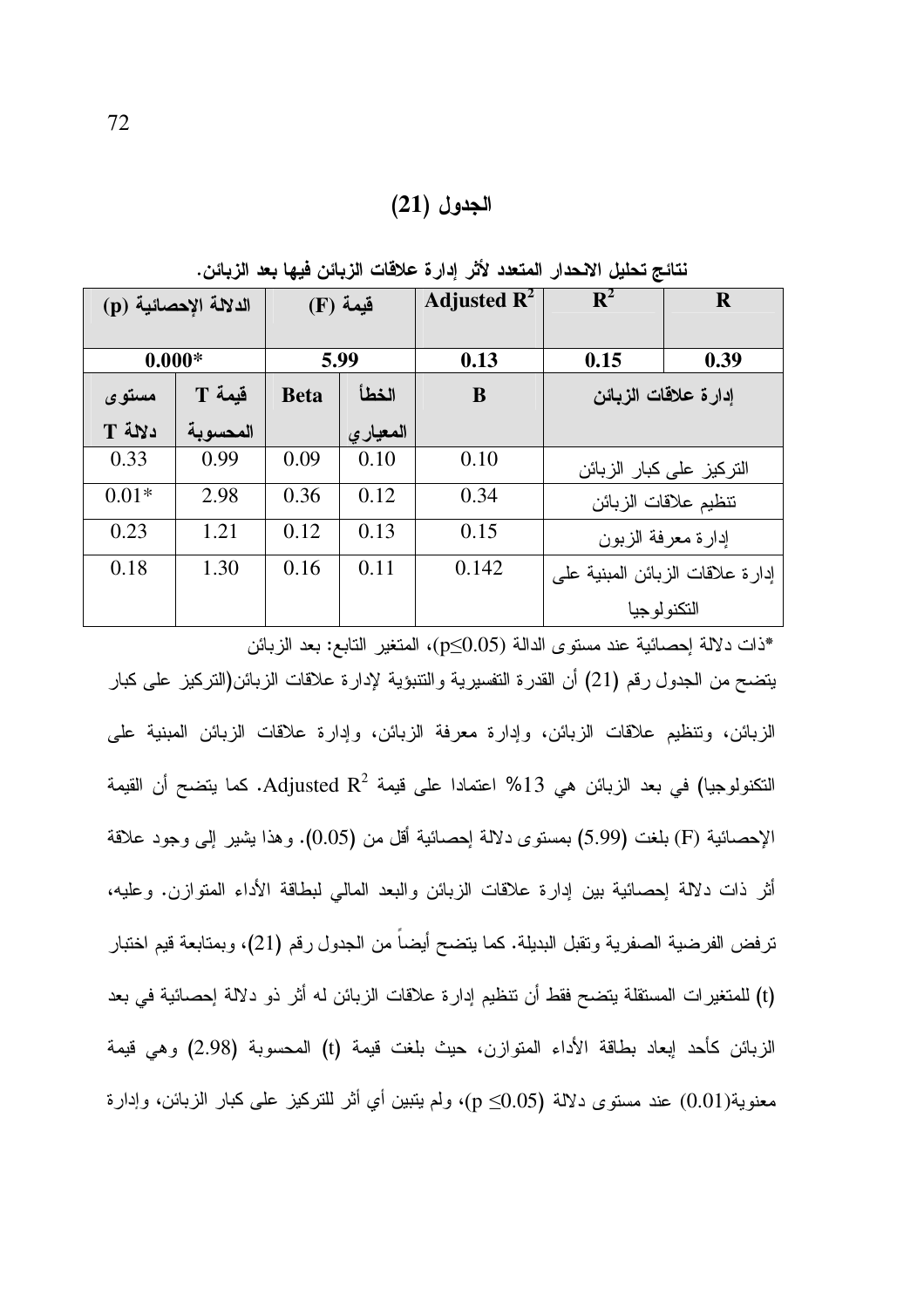معرفة الزبون، وإدارة علاقات الزبائن المبنية على النكنولوجيا في بعد الزبائن لبطاقة الأداء المتوازن، فقد بلغت قيم (t) المحسوبة (0.99)، (1.21)، (1.30) على التوالي وبدلالة احصائية أكبر من (0.05). وهذا يفسر على أن البنوك التجارية لازالت تعتقد أن الكيفية التي تنظم بها إدارة علاقات الزبائن تضمن توفير الخدمات المصرفية التي يرغب بها الزبائن إلا أنها تجاهلت دور نلبية حاجات كبار الزبائن من خلال تقديم خدمات مصرفية معدلة حسب حاجاتهم ورغباتهم. كما أنها أغفلت دور إدارة معرفة الزبائن وإدارة علاقات الزبائن المبنية على التكنولوجيا توفير بيانات ومعلومات دقيقة عن حاجات ورغبات الزبائن الحالية والمنوقعة من خلال ضمان التفاعل معهم بشكل مستمر .

ا**لفرضية الفرعية الثالثة3-H01:** لا يوجد أثر لإدارة علاقات الزبائن في بعد العمليات الداخلية للبنك عند مستوى دلالة 0.05  $\alpha$ . ولاختبار الفرضية الفرعية الثالثة تم استخدام اختبار الانحدار المتعدد للنعرف على أثر إدارة علاقات الزبائن (النركيز على كبار الزبائن، ونتظيم علاقات الزبائن، وإدارة معرفة الزبائن، وإدارة علاقات الزبائن المبنية على التكنولوجيا) في بعد العمليات الداخلية لبطاقة الأداء المنوازن. والجدول (22) يوضح ذلك.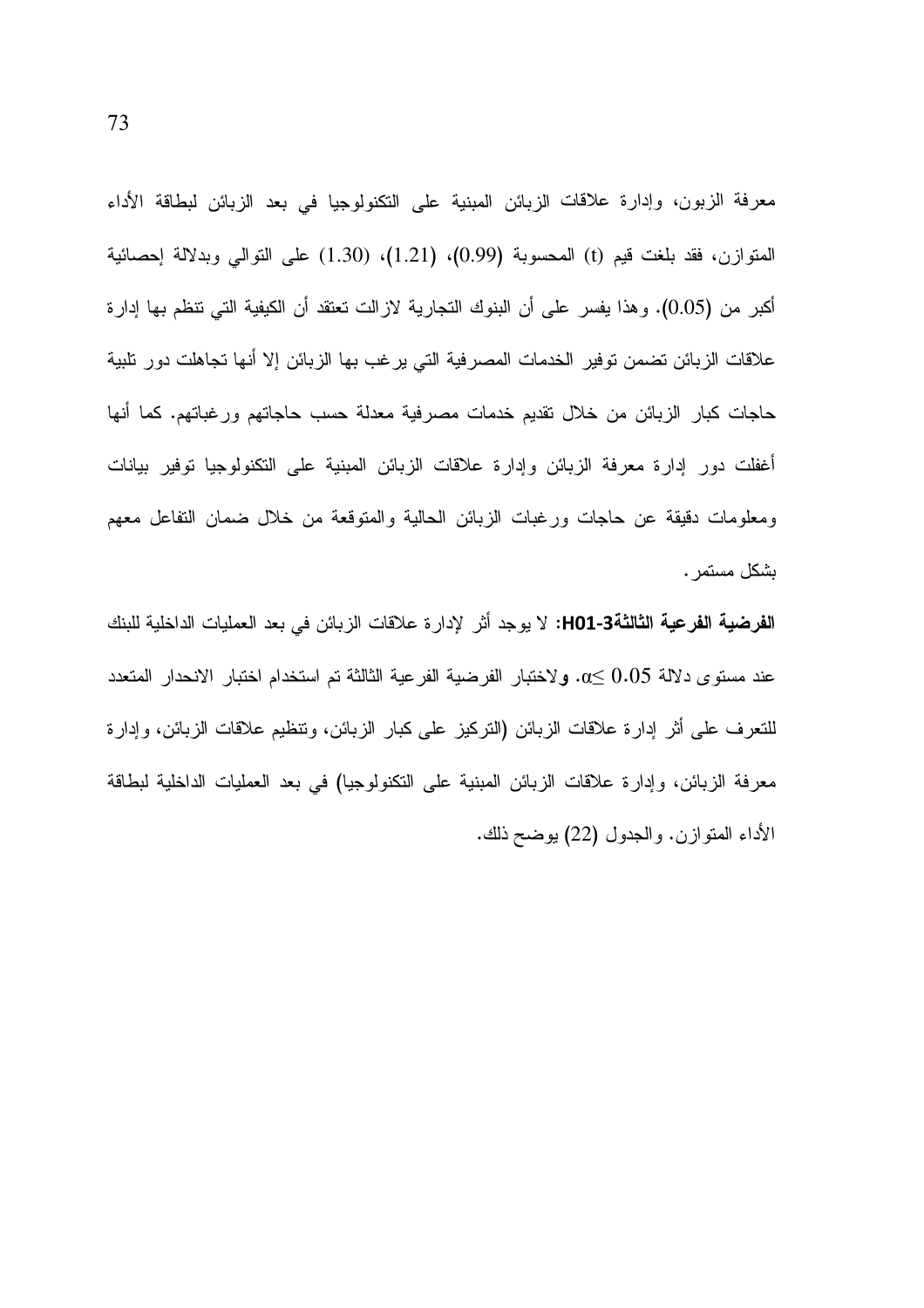| الدلالة الإحصائية (p) |          | $(F)$ قيمة  |          | Adjusted $\mathbb{R}^2$ | $\mathbf{R}^2$       | R                                |
|-----------------------|----------|-------------|----------|-------------------------|----------------------|----------------------------------|
| $0.000*$              |          | 6.820       |          | 0.15                    | 0.17                 | 0.41                             |
| مستوى                 | $T$ قبمة | <b>Beta</b> | الخطأ    | B                       | إدارة علاقات الزبائن |                                  |
| دلالة T               | المحسوية |             | المعياري |                         |                      |                                  |
| $0.01*$               | 2.75     | 0.26        | 0.09     | 0.25                    |                      | التركيز على كبار الزبائن         |
| 0.26                  | 1.14     | 0.14        | 0.11     | 0.12                    |                      | نتظيم علاقات الزبائن             |
| 0.07                  | 1.82     | 0.18        | 0.12     | 0.21                    |                      | إدارة معرفة الزبون               |
| 0.35                  | 0.93     | 0.11        | 0.10     | 0.09                    |                      | إدارة علاقات الزبائن المبنية على |
|                       |          |             |          |                         |                      | التكنو لوجيا                     |

الجدول (22)

نتائج تحليل الانحدار المتعدد لأثر إدارة علاقات الزبائن في بعد العمليات الداخلية.

\*ذات دلالة إحصـائية عند مستوى الدالة (p≤0.05) ، المتغير التابـع: بـعد الزبـائن يتضح من الجدول رقم (22) أن القدرة النفسيرية والنتبؤية لإدارة علاقات الزبائن(التركيز على كبار الزبائن، ونتظيم علاقات الزبائن، وإدارة معرفة الزبائن، وإدارة علاقات الزبائن المبنية على النكنولوجيا) في بعد العمليات الداخلية هي %15 اعتمادا على قيمة Adjusted R<sup>2</sup>. كما يتضح أن القيمة الإحصائية (F) بلغت (6.820) بمستوى دلالة إحصائية أقل من (0.05). وهذا يشير إلى وجود علاقة أثر ذات دلالة إحصائية بين إدارة علاقات الزبائن وبعد العمليات الداخلية لبطاقة الأداء المنوازن. وعليه، نرفض الفرضية الصفرية ونقبل البديلة. كما يتضح أيضاً من الجدول رقم (22)، وبمتابعة قيم اختبار (t) للمتغيرات المستقلة يتضح فقط أن التركيز على كبار الزبائن له أثر ذو دلالة إحصائية في بعد العمليات الداخلية لبطاقة الأداء المتوازن، حيث بلغت قيمة (t) المحسوبة (2.75)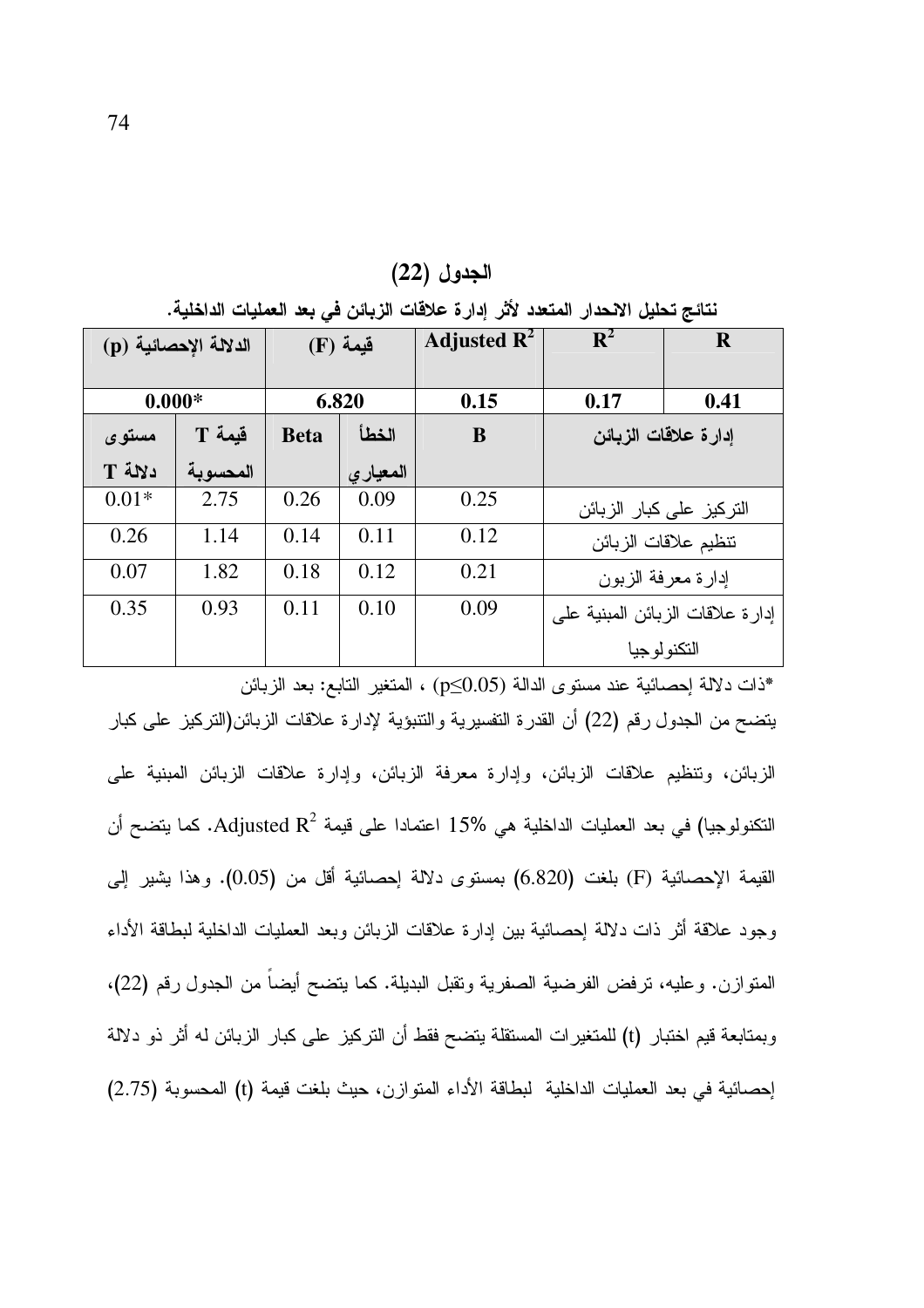وهي قيمة معنوية( 0.01 ) عند مستوى دلالة ( p≤0.05 )، ولم يتبين أي أثر لتنظيم إدارة علاقات الزبائن، وإدارة معرفة الزبائن، وإدارة علاقات الزبائن المبنية على التكنولوجيا في بعد العمليات الداخلية لبطاقة الأداء المنوازن، فقد بلغت قيم (t) المحسوبة (1.14)، (1.82)، (0.93) على النَّوالي وبدلالة إحصائية أكبر من (0.05). وهذا يفسر على أن البنوك النجارية نعتقد أن كفاءة عملياتها الداخلية مرتبط بقدرتها على تلبية حاجات ورغبات كبار الزبائن لكنها أغفلت دور إدارة علاقات الزبائن وإدارة معرفة الزبائن ونتظيم علاقات الزبائن والتبي ربما يكون لمها دور مهم وفعال في كفاءة العمليات الداخلية. فإدارة علاقات الزبائن تضمن المحافظة على الزبائن الحاليين ونساعد في أكتساب زبائن جدد بتكلفة أقل إذا ما تم مقارنتها بالطرق التقليدية. كما أن إدارة معرفة الزبائن تساعد في نقديم خدمات مصرفية تفي بحاجات ورغبات الزبائن وبالتالي نؤدي إلى نقليل التكاليف التي يمكن أن يتحملها البنك في نطوير خدمات مصرفية لا تلبي حاجات ورغبات زبائنها. والكيفية التي يتم فيها تنظيم إدارة علاقات الزبائن يمكن أن تساعد البنك في التركيز على الفئات الأكثر ربحية من الزبائن ومنحهم مزيد من الخيارات مما يقل من التكاليف ويرفع من كفاءة عمليات البنك الداخلية.

ا**لفرضية الفرعية الرابعة4-H01:** لا يوجد أثر لإدارة علاقات الزبائن في بعد النعلم والنمو للبنك عند مستوى دلالة 0.05 €0. ولاختبار الفرضية الفرعية الرابعة تم استخدام اختبار الانحدار المتعدد للتعرف على أثر إدارة علاقات الزبائن (التركيز على كبار الزبائن، ونتظيم علاقات الزبائن، وإدارة معرفة الزبائن، وإدارة علاقات الزبائن المبنية على النكنولوجيا) في بعد النعلم والنمو لبطاقة الأداء المنوازن. والجدول (23) يوضح ذلك.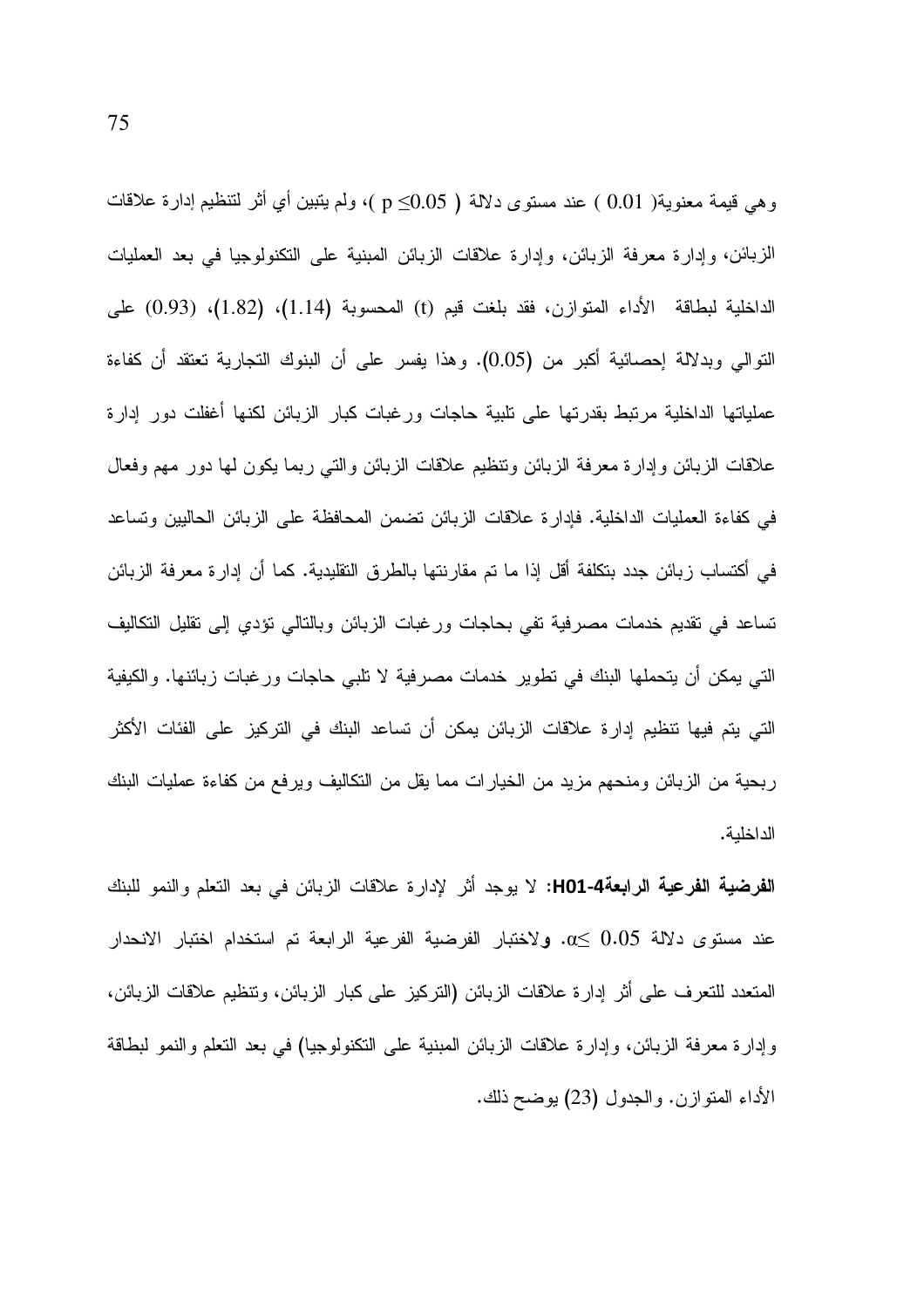| تتابيج بحليل الانحدار. المتعدد لابل إدارة علاقات الريابي في بعد التعلم والنمو . |          |             |          |                         |                                  |                          |
|---------------------------------------------------------------------------------|----------|-------------|----------|-------------------------|----------------------------------|--------------------------|
| الدلالة الإحصائية (p)                                                           |          | $(F)$ قيمة  |          | Adjusted $\mathbf{R}^2$ | $\mathbf{R}^2$                   | $\mathbf R$              |
| $0.05*$                                                                         |          | 3.910       |          | 0.08                    | 0.11                             | 0.32                     |
| مستوى                                                                           | قيمة T   | <b>Beta</b> | الخطأ    | B                       | إدارة علاقات الزبائن             |                          |
| دلالة T                                                                         | المحسوية |             | المعياري |                         |                                  |                          |
| 0.08                                                                            | 1.76     | 0.17        | 0.10     | 0.17                    |                                  | التركيز على كبار الزبائن |
| 0.22                                                                            | 1.23     | 0.15        | 0.11     | 0.14                    | نتظيم علاقات الزبائن             |                          |
| 0.90                                                                            | 0.13     | 0.01        | 0.12     | 0.07                    | إدارة معرفة الزبون               |                          |
| 0.64                                                                            | 0.48     | 0.06        | 0.11     | 0.05                    | إدارة علاقات الزبائن المبنية على |                          |
|                                                                                 |          |             |          |                         | التكنو لو جيا                    |                          |

الجدول (23)

ذات دلالة احصائية عند مستوى الدالة (p≤0.05)، المتغير التابع: بعد النعلم والنمو" يتضح من الجدول رقم (23) أن القدرة النفسيرية والنتبؤية لإدارة علاقات الزبائن(النركيز على كبار الزبائن، وتنظيم علاقات الزبائن، وإدارة معرفة الزبائن، وإدارة علاقات الزبائن المبنية على النكنولوجيا) في بعد العمليات الداخلية هي 0.08% اعتمادا على قيمة Adjusted R<sup>2</sup>. كما يتضح أن القيمة الإحصائية (F) بلغت (3.910) بمستوى دلالة إحصائية (0.05). وهذا يشير إلى وجود علاقة أثر ذات ضعيفة جداً بين إدارة علاقات الزبائن وبعد العمليات النعلم والنمو لبطاقة الأداء المتوازن. وعليه، نرفض الفرضية الصفرية ونقبل البديلة. كما يتضح أيضاً من الجدول رقم (23)، وبمتابعة قيم اختبار (t) للمتغيرات المستقلة يتضح أنه لم يتبين أي أثر للتركيز على كبار الزبائن، وتنظيم علاقات الزبائن، وإدارة معرفة الزبائن، وإدارة علاقات الزبائن المبنية على التكنولوجيا في بعد النعلم والنمو لبطاقة الأداء المتوازن، فقد بلغت قيم (t) المحسوبة (1.76) ، (1.23) ، (0.13) ،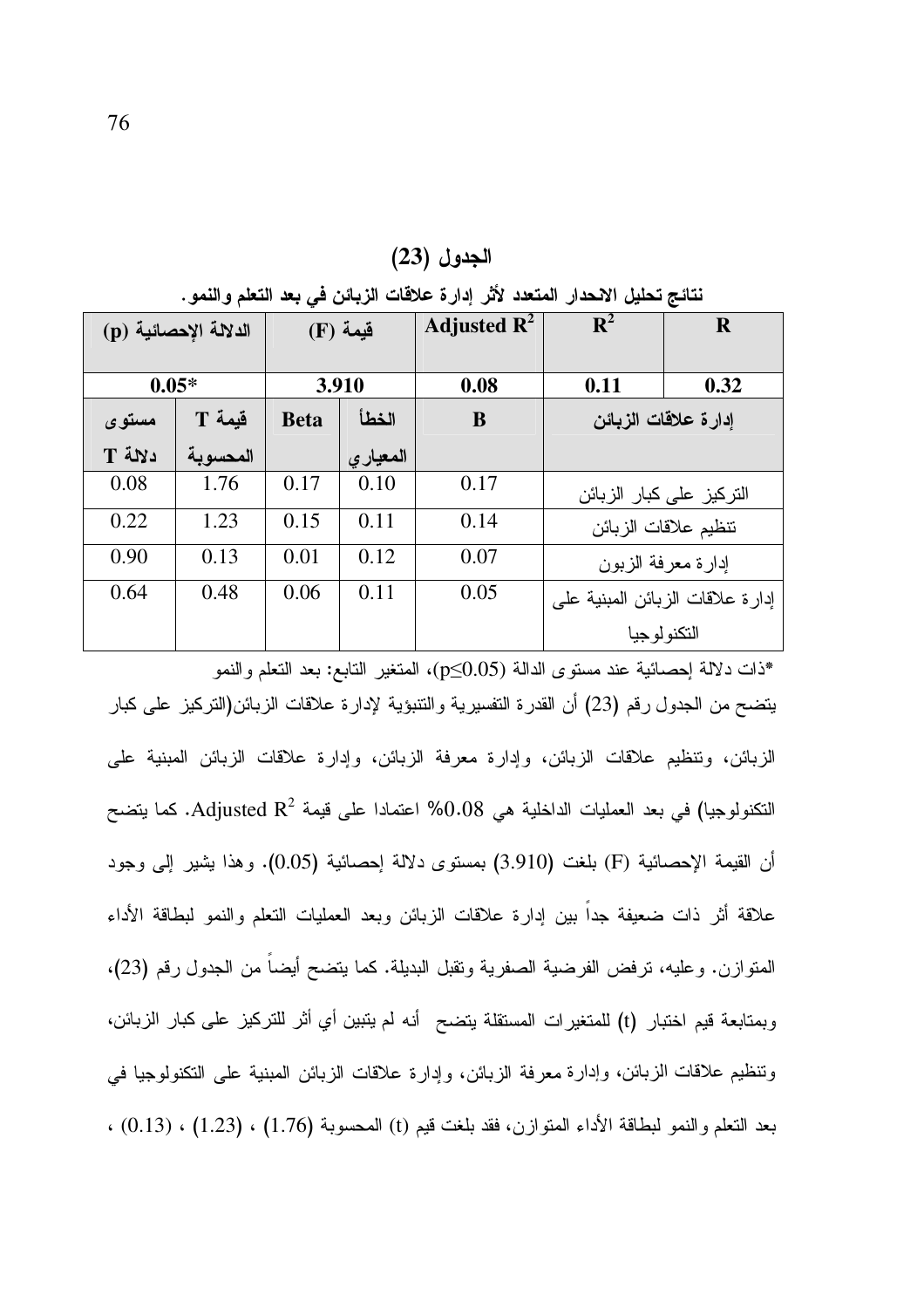(0.48) على النوالي وبدلالة إحصائية أكبر من (0.05) . ويمكن تلخيص نتائج اختبار الفرضيات بالجدول رقم ( 24). وهذه النتيجة جاءت عكس النوقعات لكنها نعكس حقيقة الدور الفعلى لإدارة علاقات الزبائن في نمكين عملية النعلم والنمو. فما دامت البنوك النجارية الأردنية لا نعتمد على التفاعل الإلكتروني المستمر من خلال استخدام إدوات إدارة علاقات الزبائن المبنية على التكنولوجيا ستكون غير فادرة على النعرف على حاجات ورغبات الزبائن المتنامية مما يجعل منحنى النعلم لديها بتحرك ببطء شديد. ولن نكون قادرة على نطوير خدمات مصرفية نتصف بالإبتكارية والحداثه. وهذا يتضح من خلال نظرة سريعة للخدمات المصرفية التي نقدمها البنوك التجارية الأردنية فهي تقليدية جداً ولم يتم أي تطوير يذكر عليها.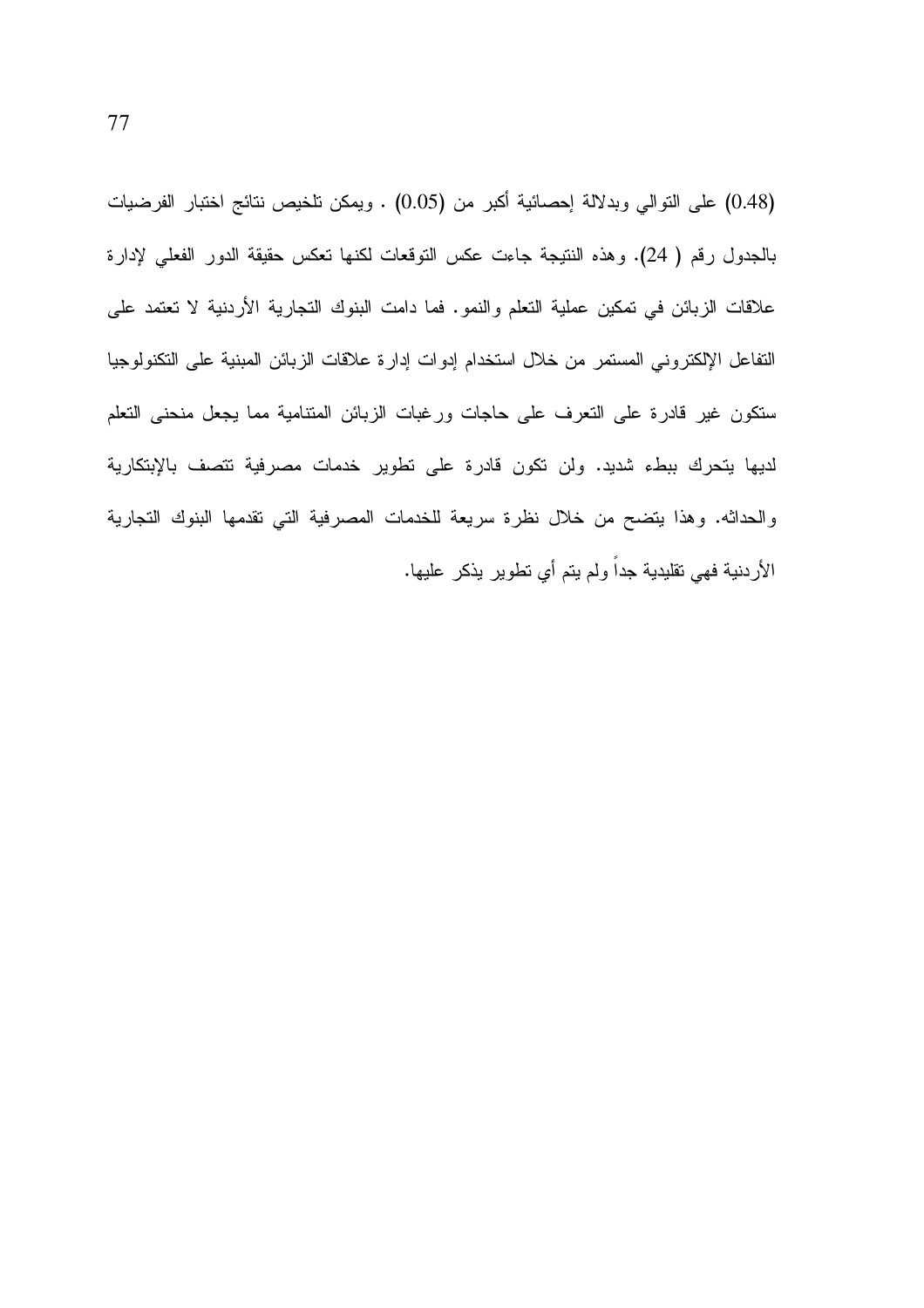| القرار  | نص الفرضية الصفرية                                  | الفرضية             |
|---------|-----------------------------------------------------|---------------------|
|         |                                                     |                     |
| قبول    | لا يوجد أثر لإدارة علاقات الزبائن في الأداء         | الفرضية الرئيسةH01: |
| البديلة | النتظيمي للبنك مقاساً ببطاقة نقيبم الأداء المنوازن  |                     |
|         | $\alpha \leq 0.05$ عند مستوى دلالة 0.5              |                     |
| قبول    | لا يوجد أثر لإدارة علاقات الزبائن في البعد المالية  | الفرضية الفرعية     |
| البديلة | $\alpha \leq 0.05$ للبنك عند مستوى دلالة 0.05       | الأولىI-H01-        |
| قبول    | لا يوجد أثر لإدارة علاقات الزبائن في بعد الزبائن    | الفرضية الفرعية     |
| البديلة | $0.05$ للبنك عند مستوى دلالة 0.05.                  | الثانية2-H01:       |
| قبول    | لا يوجد أثر لإدارة علاقات الزبائن في بعد العمليات   | الفرضية الفرعية     |
| البديلة | الداخلية للبنك عند مستوى دلالة 0.05٪.               | الثالثة3-H01:       |
| قبول    | لا يوجد أثر لإدارة علاقات الزبائن في بعد التعلم     | الفرضية الفرعية     |
| البديلة | $\alpha \leq 0.05$ والنمو للبنك عند مستوى دلالة 0.5 | الرابعة4-H01:       |

الجدول رقم (24) ملخص نتائج اختبار الفرضيات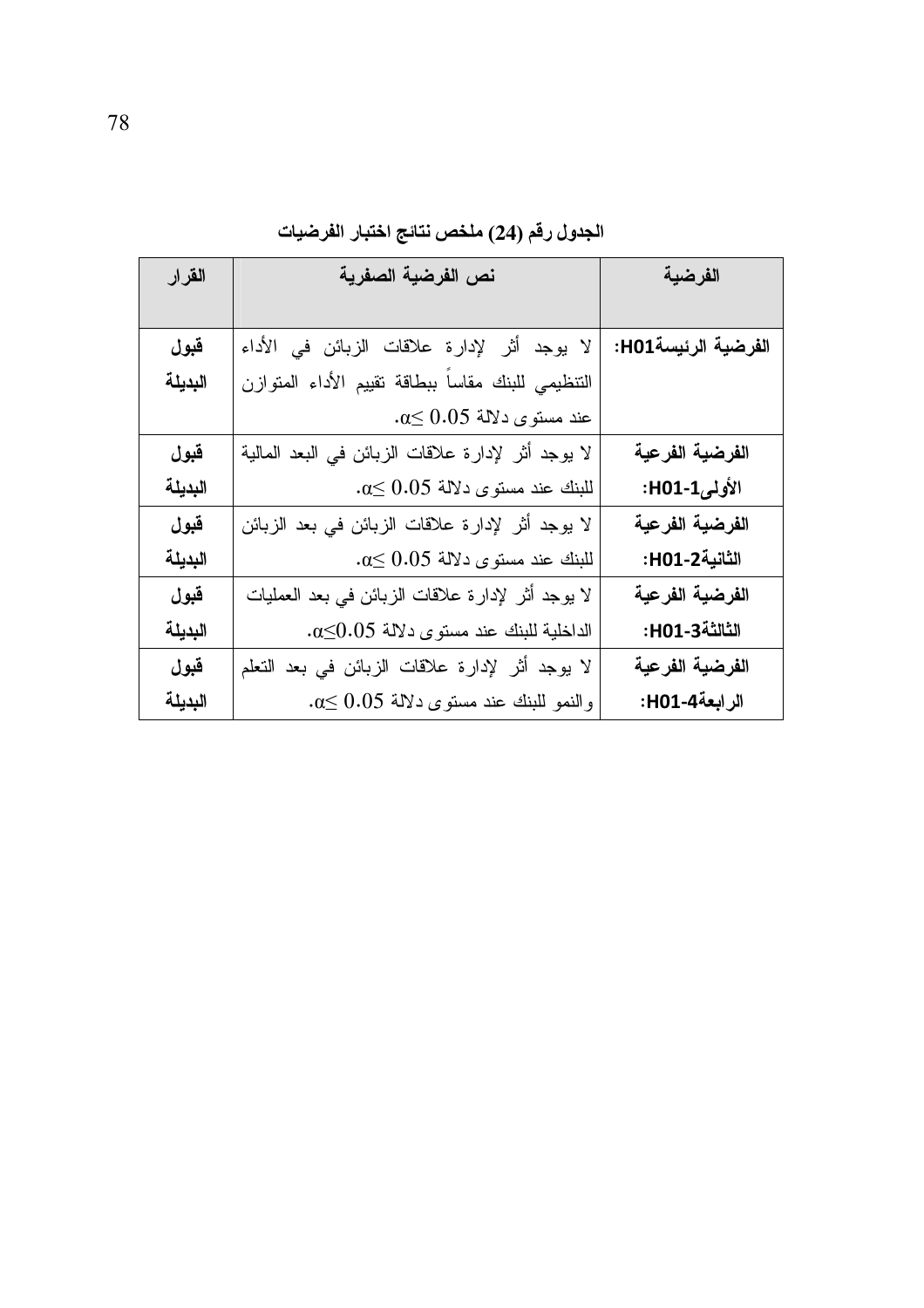# الفصل الخامس

# النتائج والتوصيات

- (5 –1) نتائج الدراسة
	- التوصيات  $(2\hbox{--}5)$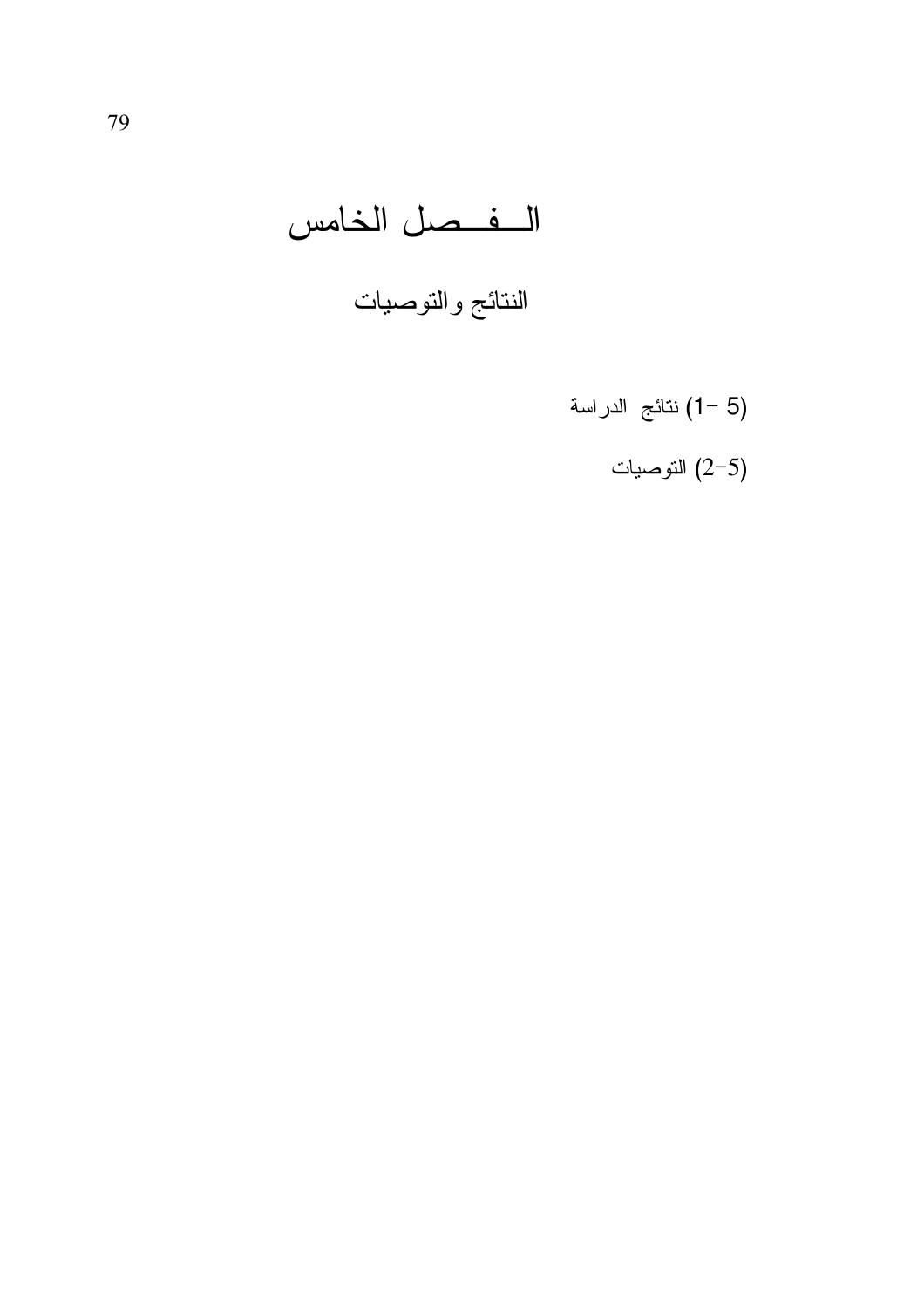# الفصل الخامس

# النتائج والتوصيات

هدفت هذه الدراسة إلى تحديد أثر إدارة علاقات الزبائن في الأداء التنظيمي في البنوك التجارية الاردنية.وقد نوصلت هذه الدراسة إلى عدة نتائج ساهمت في حل مشكلة الدراسة والإجابة عن تساؤ لاتها وفر ضباتها.

- (5 1) نتائج الدراسة
- 1. بينت النتائج أن مستوى محور التركيز على كبار الزبائن في البنوك التجارية الأردنية محل الدراسة من وجهة نظر عينة الدراسة كان مرتفعا.
- 2. أشارت نتائج التحليل الوصفى أن مستوى محور نتظيم علاقات الزبائن في البنوك التجارية الأردنية محل الدراسة من وجهة نظر عينة الدراسة كان مرتفعا.
- 3. كما أوضحت نتائج التحليل أن مستوى محور إدارة معرفة الزبون في البنوك التجارية الأردنية محل الدر اسة من وجهة نظر عينة الدر اسة كان مرتفعا.
- 4. ونبين أيضا أن مستوى محور إدارة علاقات الزبائن المبنية على التكنولوجيا في البنوك التجارية الأردنية محل الدراسة من وجهة نظر عينة الدراسة كان مرتفعا.
- 5. وندل الدراسة على أن مستوى محور البعد المالي في البنوك النجارية الأردنية محل الدراسة من وجهة نظر عينة الدراسة كان مرتفعا.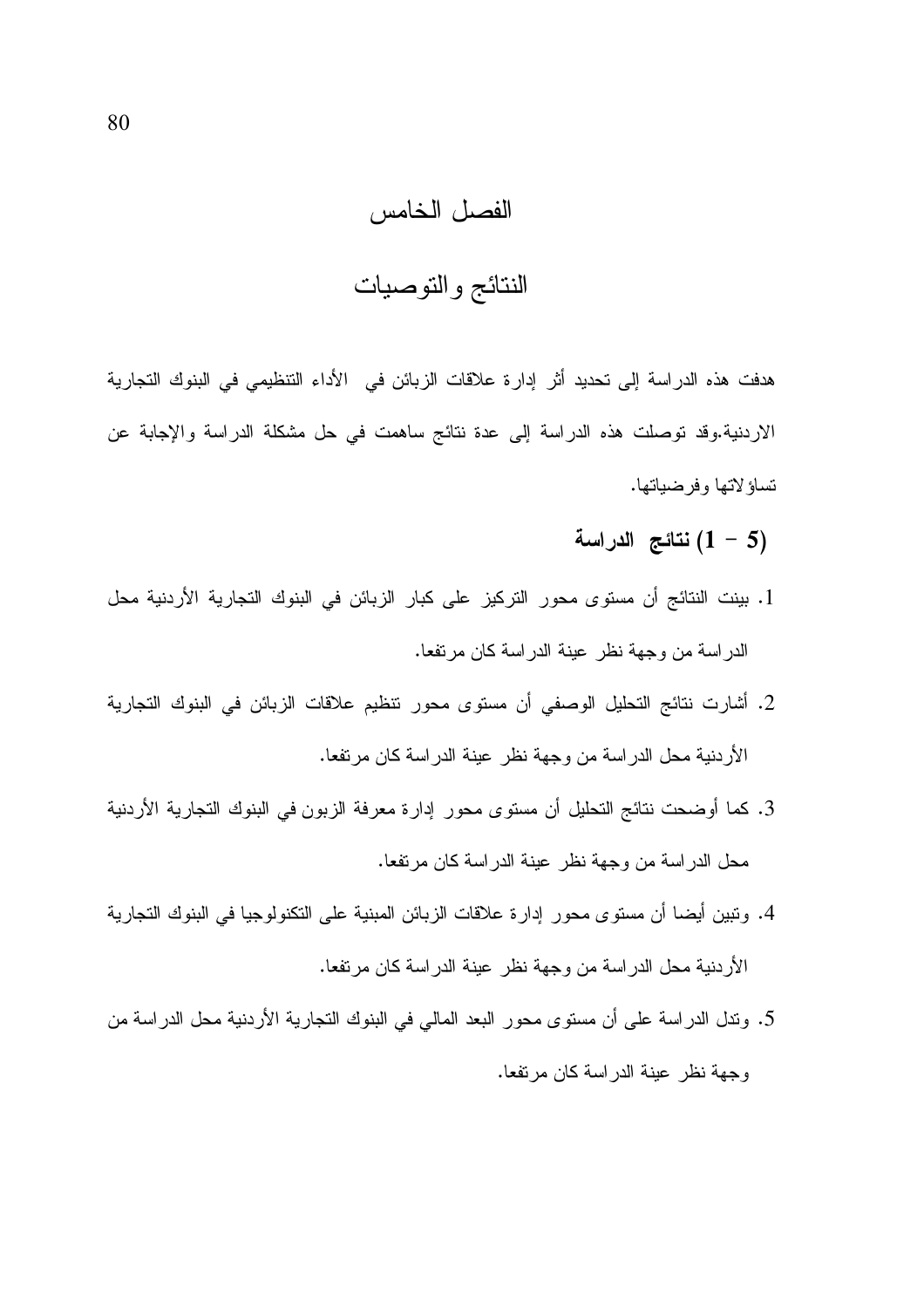- 6. كما بينت نتائج التحليل الوصفى أن مستوى بعد الزبائن في البنوك التجارية الأردنية محل الدراسة من وجهة نظر عينة الدراسة كان مرتفعا.
- 7. كما أظهرت الدراسة أن مستوى محور العمليات الداخلية في البنوك التجارية الأردنية محل الدراسة من وجهة نظر عينة الدراسة كان مرتفعا.
- 8. أشارت الدراسة على أن مستوى محور النعلم والنمو في البنوك النجارية الأردنية محل الدراسة من وجهة نظر عينة الدر اسة كان مرتفعا.
- 9. وجود علاقة ارتباط ذات دلالة إحصائية لتطبيق إدارة علاقات الزبائن(التركيز على كبار الزبائن، وتنظيم علاقات الزبائن، وإدارة معرفة الزبائن، وإدارة علاقات الزبائن المبنية على النكنولوجيا) في الأداء التنظيمي مقاساً ببطاقة الأداء المتوازن (البعد المالي، بعد الزبائن، العمليات الداخلية، التعلم والنمو) في البنوك التجارية الأردنية عند مستوى دلالة(0.05 ≥ α). وانفقت هذه النتيجة لما وصل إليه كل من (الشرايعة، 2010) و (Mithas et al. 2005) و(Shang and Shan Lu, 2012) حيث وجدت نتائج الدراسة علاقة إيجابية لكل عناصر إدار ة علاقات الزبائن في أداء المنظمات. كما أن الدر اسة اختلفت مع بحث .(Reimann et al) (2010 حسث بينت در استهم أن إدارة علاقات الزبائن لا نؤثر بشكل مباشر على الأداء ولكن العلاقة المفترضة بين إدارة علاقات الزبائن والأداء نتوسطها إستراتجية التمايز واقل التكاليف بشكل كامل.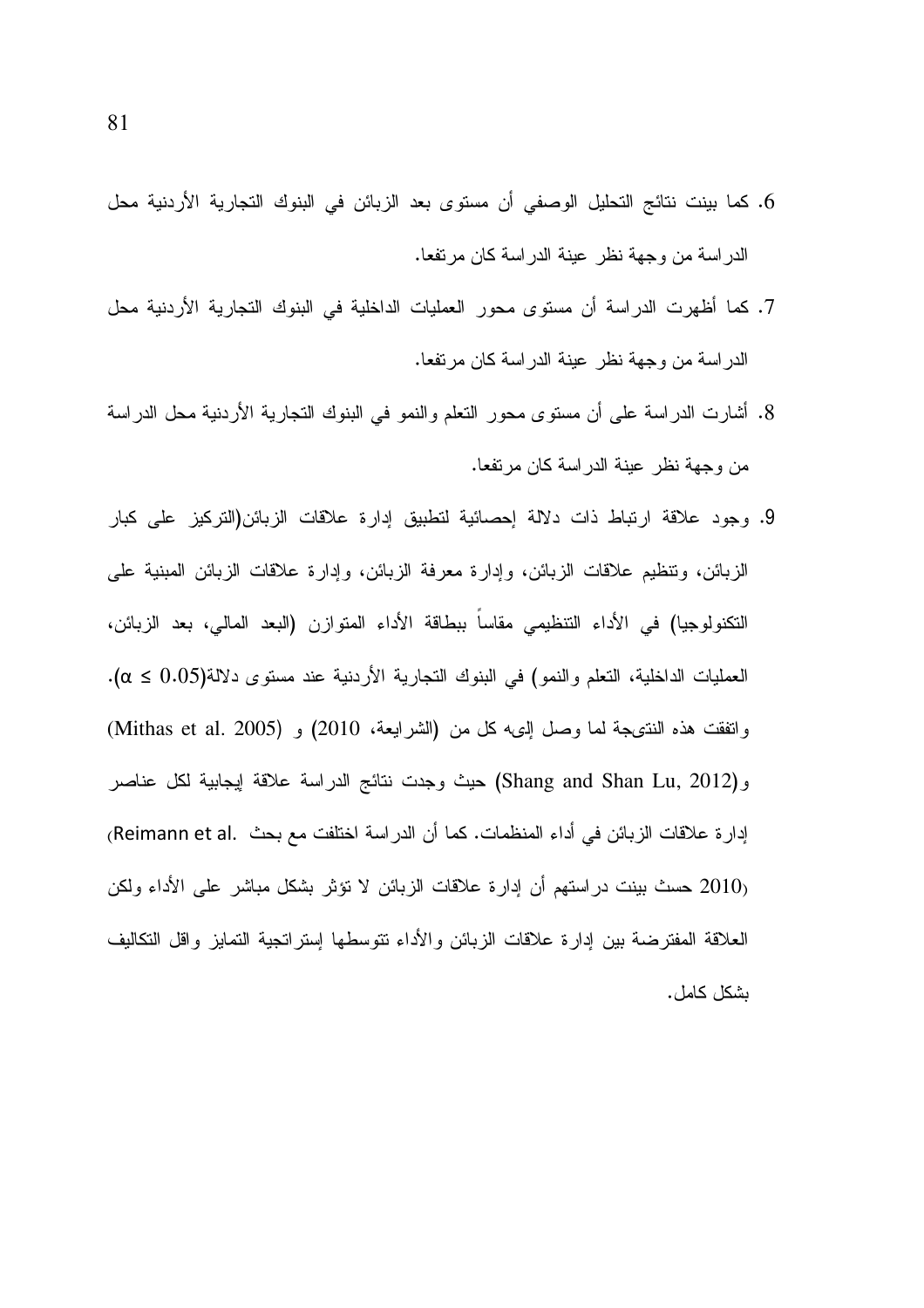10. وتشير الدراسة إلى أن النركيز على كبار الزبائن ونتظيم إدارة علاقات الزبائن لمهم أثر ذات دلالة إحصائية عند مستوى دلالة (0.05 \$ )) في الأداء التنظيمي مقاساً ببطاقة الأداء المتوازن في البنوك التجارية الأردنية، في حين لم يتبين أي أثر لإدارة معرفة الزبون وإدارة علاقات الزبائن المبنية على النكنولوجيا في الأداء مقاساً ببطاقة الأداء المتوازن. واتفقت هذه الدراسة مع نتائج بحث (Eskafi et al.2013) حيث توصلوا إلى أن قيمة الزبون المتمثلة بالقيمة الوظيفية، و القيمة الاجتماعية، و القيمة العاطفية، و التضحية المدركة لها أثر ٍ مباشرٍ في أداء إدارٍ ة علاقات الزبائن بناءً على سلوك الزبون. ونؤثر قيمة الزبون بشكل غير مباشر على أداء إدارة علاقات الزبائن من خلال رضا الزبائن. وأخير أ، قيمة الزبون تؤثِّر على أداء إدارة علاقات الزبائن من خلال ولاء الزبون.وجود أثر ذي دلالة إحصائية لنطبيق إدارة علاقات الزبائن وخاصة محوري نتظيم إدارة علاقات الزبائن و النركيز على كبار الزبائن في الأداء التنظيمي مقاساً ببطاقة الأداء المتوازن في البنوك التجارية الأردنية عند مستوى دلالة (0.05 ≤ α). وقد اتفقت الدراسة مع بحث (Landroguez et al.2011) حيث أشار الباحثون CRM سوف يكون علاقة إيجابية مع قيمة الزبون خصوصا كبار الزبائن. وبين الباحثون أن الشركات ليس فقط نتافس لأن لديها القدرة على استغلال مواردها وقدراتها ولكن لأن لديها القدرة على تجديد وتطوير قدراتها تتظيمية بشكل مستمر .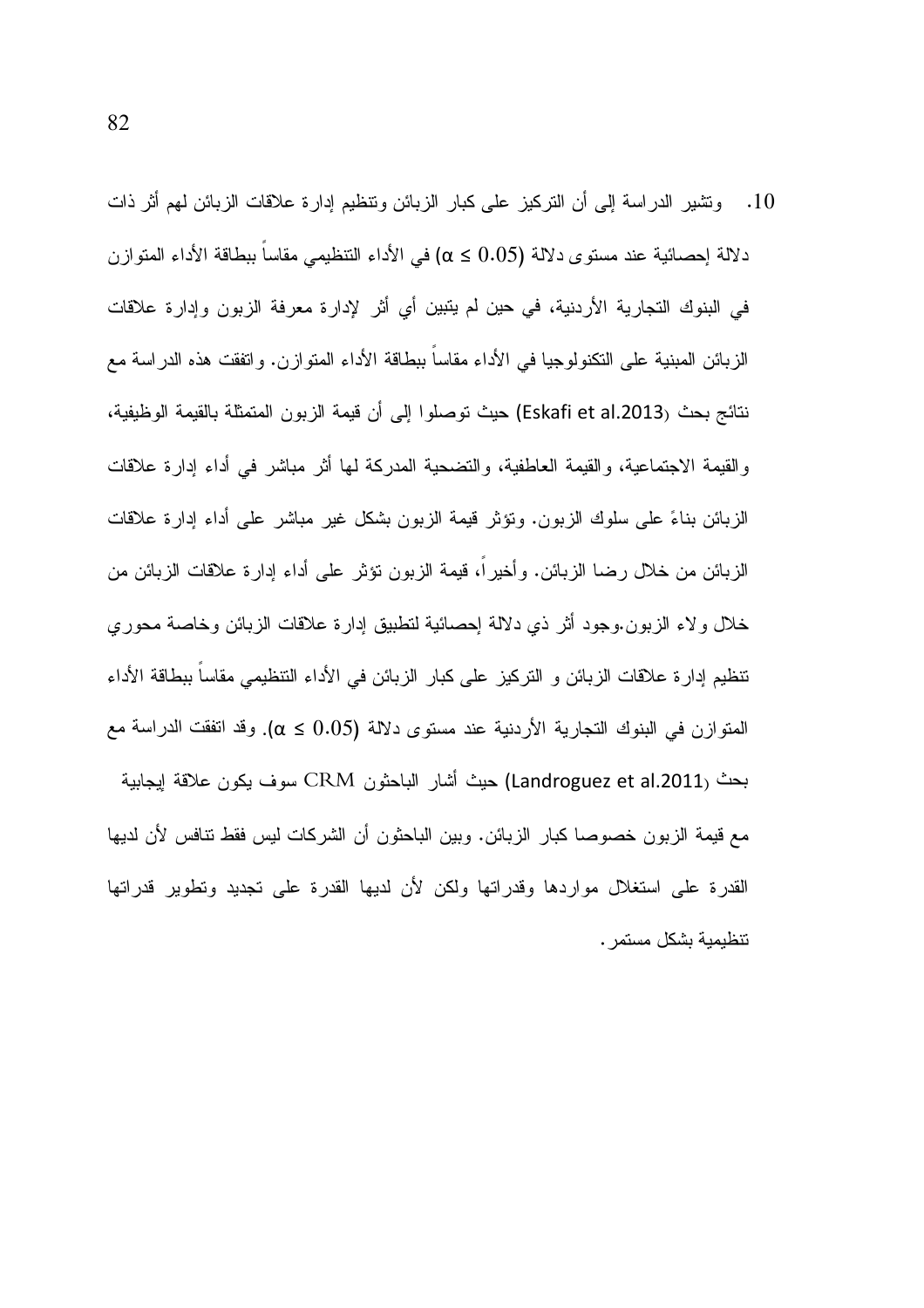11. وجود أثر ذي دلالة إحصائية لتطبيق إدارة علاقات الزبائن و خاصة تنظيم علاقات الزبائن في البعد المالي لبطاقة الأداء المتوازن في البنوك التجارية الأردنية عند مستوى دلالة

و النقوم الغقت هذه النتيجة مع ما توصل اليه الباحثون (Akroush et al. 2011) و (Akroush et al (Gilaninia and Rahemi,2012)، حيث توصل الباحثون الى أن هناك علاقة إيجابية مهمة بين مكونات تنفيذ إدارة علاقات الزبائن وأداء منظمات الخدمات المالية المالي والتسويقي. وبينت الدراسة أن نتظيم علاقات الزبائن وإدارة علاقات الزبائن المبنية على النكنولوجيا متنبئين قو بين للتباين في أداء منظمات الخدمات المالية.

12. وجود أثر ذي دلالة إحصائية لتطبيق إدارة علاقات الزبائن وخاصة نتظيم علاقات الزبائن في بعد الزبائن لبطاقة الأداء المتوازن في البنوك التجارية الأردنية عند مستوى دلالة (0.05  $\geq$ α). وقد اختلفت هذه الدراسة مع بحث (الطالب، 2002) حيث يرى الباحث عدم وجود إسترانيجية واضحة لدى البنوك الأردنية تعكس اهتمام إداراتها نحو نأصيل العلاقة مع الزبائن خاصة في ظل الظروف النكنولوجية التي انتقل النعامل بموجبهـــا زبون البنك من النعامل وجها لوجه للنعامل بالأدوات والأساليب الإلكترونية للحصول على الخدمات المصرفية؛ وأن المصـارف الأردنية مـاز الت بنوك نقليدية فـي استخدامـها للوسائل التـي تـعزز ـمـــن ولاء الزبـائن لـها، بينما أشارت الدراسة أن البنوك التجارية الاردنية تستخدم أنظمة علاقات الزبائن للحفاظ على الز بائن.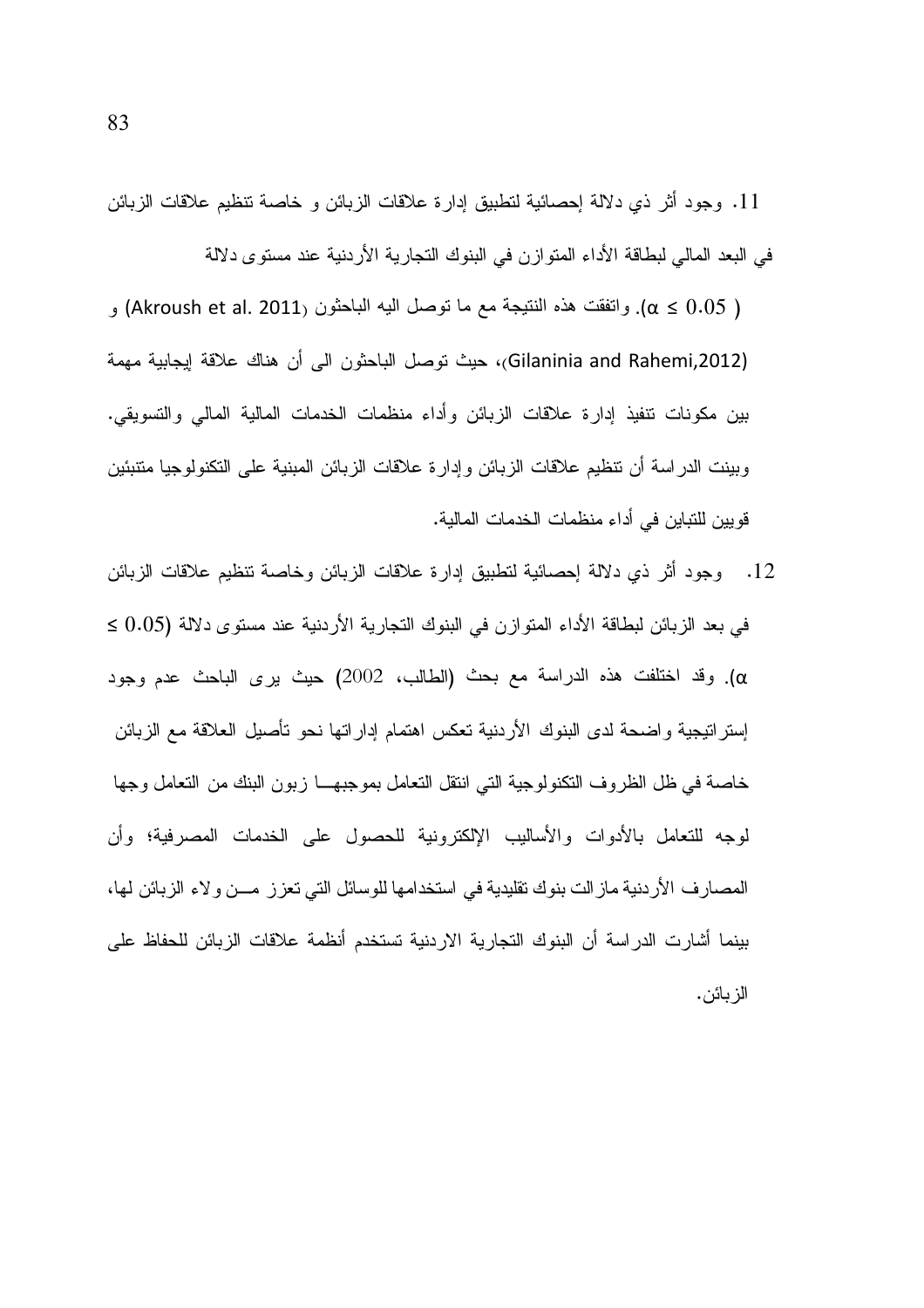- 13. وجود أثر ذي دلالة إحصائية لنطبيق إدارة علاقات الزبائن وخاصة التركيز على كبار الزبائن في بعد العمليات الداخلية لبطاقة الأداء المتوازن في البنوك التجارية الاردنية عند مستوى دلالة (α ≤ 0.05). وانفقت الدراسة مع بحث (Ernst et al. 2011) حيث أشار الباحثون أنه بوجد دور ايجابي لإدارة علاقات الزبائن في المساعدة في نطوير المنتجات المستقبلية.
- 14. وجود أثر ضعيف ذي دلالة إحصائية لتطبيق إدارة علاقات الزبائن في بعد النعلم والنمو لبطاقة الأداء المتوازن في البنوك التجارية الاردنية عند مستوى دلالة (0.05 ≤ 0). واتفقت هذه الدراسة مع (Martin et al,2007) حيث يبين أنه يجب جمع أكبر كمية ممكنة من المعلومات لخدمة الزبون، و يجب بناء و نقوية و دعم العلاقات بين المؤسسات من خلال استخدام نظم علاقات زبائن أكثر تطوراً واستجابة.

وبِناءاً على ما تقدم، يمكن التوصل إلى الاستنتاجات التالية:

1. إن تطبيق محاور إدارة علاقات الزبائن تلعب دورا هاماً في في الأداء التتظيمي مقاساً ببطاقة الأداء المتوازن في البنوك التجارية الأردنية مما يمكن البنوك من تحسين الأداء عن زيادة رضا الزبائن، نقليل الكلفة، وتحسين عمليات الإعمال.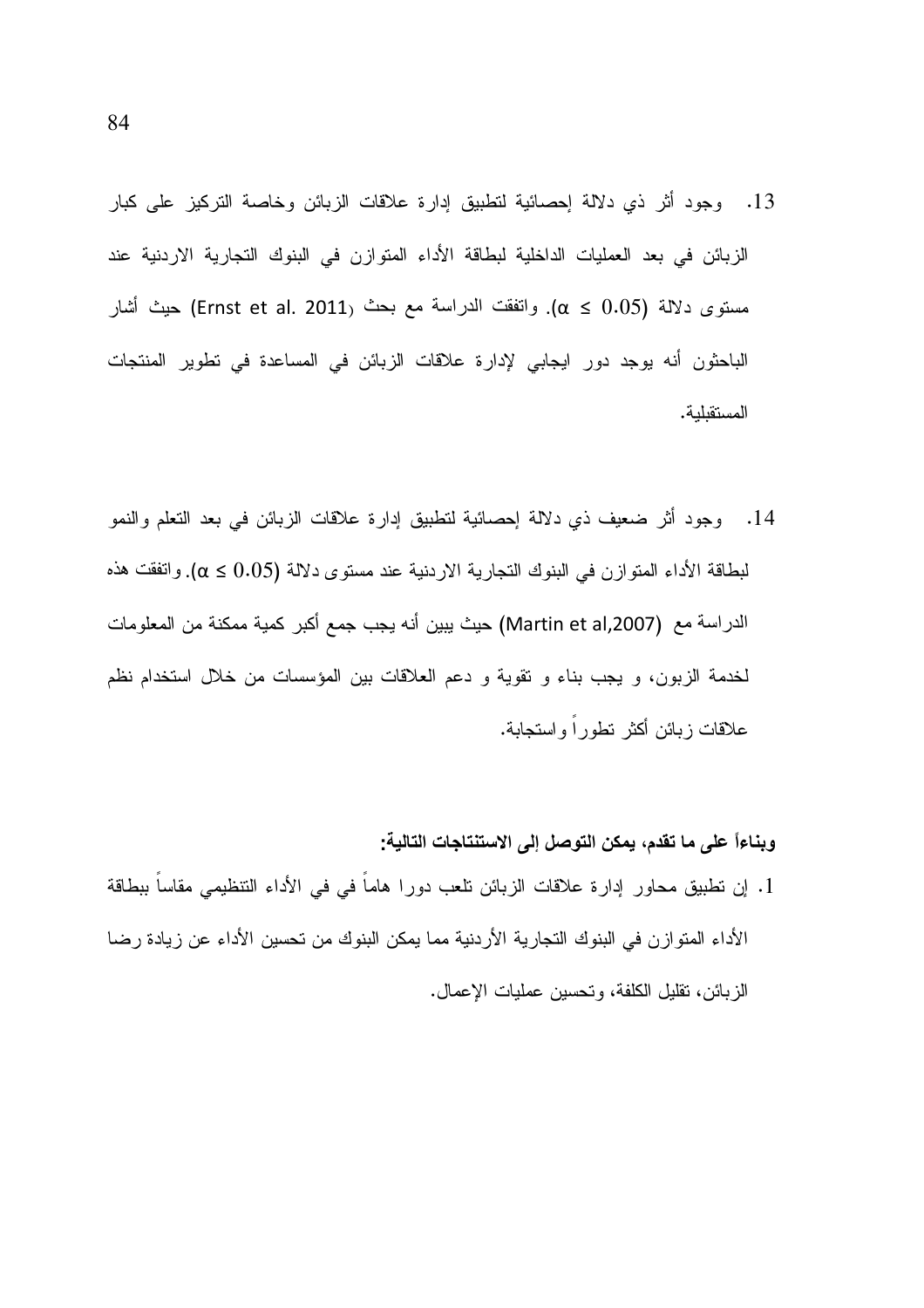- 2. تفاوت أثر محاور إدارة علاقات الزبائن في الأداء التنظيمي مقاساً ببطاقة الأداء المتوازن في البنوك التجار بة الأر دنية. وأكثر هذه المحاور تأثيرا في الأداء التنظيمي مقاساً ببطاقة الأداء المنوازن في البنوك التجارية الأردنية هي ا نتظيم علاقات الزبائن و التركيز على كبار الزبائن.
- 3. . يظهر أن تنظيم علاقات الزبائن أكثر العوامل نـأثيرا في البعد المالي لبطاقة الأداء المتوازن في البنوك التجار بة الأر دنبة
- 4. يعتبر تنظيم علاقات الزبائن أكثر العوامل تأثيرا في بعد الزبائن لبطاقة الأداء المتوازن في البنوك التجارية الأردنية.
- 5. يعد التركيز على كبار الزبائن أكثر العوامل تأثيرا في بعد العمليات الداخلية لبطاقة الأداء المنو از ن في البنوك التجارية الأردنية.

### التوصيات)  $(2-5)$

بناء على النتائج التي توصلت إليها الدراسة يمكن صياغة التوصيات التالية:

1. ضرورة وأهمية وضع الزبون خصوصا كبار الزبائن في صلب اهتمامات الإدارة العليا للبنك ووضعه بنظر الاعتبار في خطط البنك المستقبلية

2. ضرورة التواصل الدائم مع الزبائن وتكوين نظم معلومات متكاملة عن كل زبون واستخدام وسائل انصال منطورة معهم مثل SMS والبريد الالكتروني<sub>.</sub>

3. على البنوك أن تهتم بإدارة علاقات زبائنها إلكترونياً عبر الإنترنت لما له أثر إيجابي في رضا الزبائن.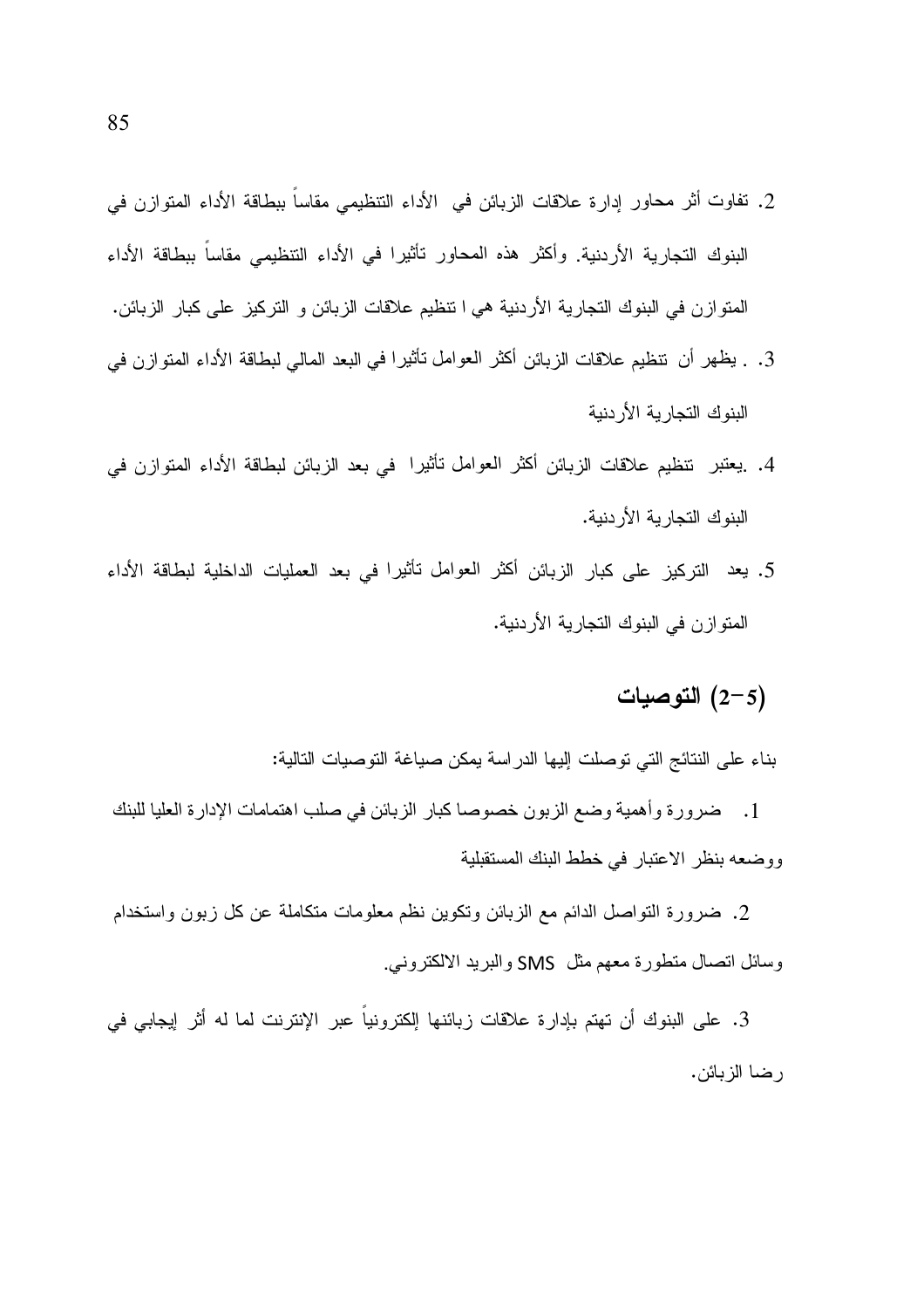النواصل المستمر مع كبار الزبائن من خلال مختلف وسائل الاتصالات وتلبية حاجاتهم  $\cdot$ 4 ورغبانهم وتكوين نظم معلومات متكاملة عنهم.

5.ينبغي على إدارات البنوك نفعيل دور نكنولوجيا المعلومات والتركيز عليه بشكل أكبر فيما يتعلق بإدارة علاقة البنوك مع زبائنها مما يسهل وصول البنوك إلى زبائنها وخدمتهم بشكل أفضل ومما يرفع من قيمة البنك.

- 6. ينبغي على إدارة البنوك تفعيل دور إدارة معرفة الزبائن ودعمها بالتكنولوجيا المناسبة لما لها دور وفاعل في تحسين نتافسية البنوك ورضا الزبائن.
- 7. الأخذ بعين الاعتبار أهمية إدارة علاقات الزبائن كونها تحقق أداء أفضل و مزايا مالية أفضل للبنو ك.

8.ضرورة استخدام كافة موارد البنك بالاهتمام بالحفاظ على الزبائن الحاليين خصوصا كبار الزبائن ومحاولة كسب زبائن جدد.

9.ضرورة الاهتمام بالهيكل التنظيمي للبنوك، موارد البنوك، و إدارة الموارد البشرية للبنوك لما لها الأثر الكبير في تحسين أداء البنوك.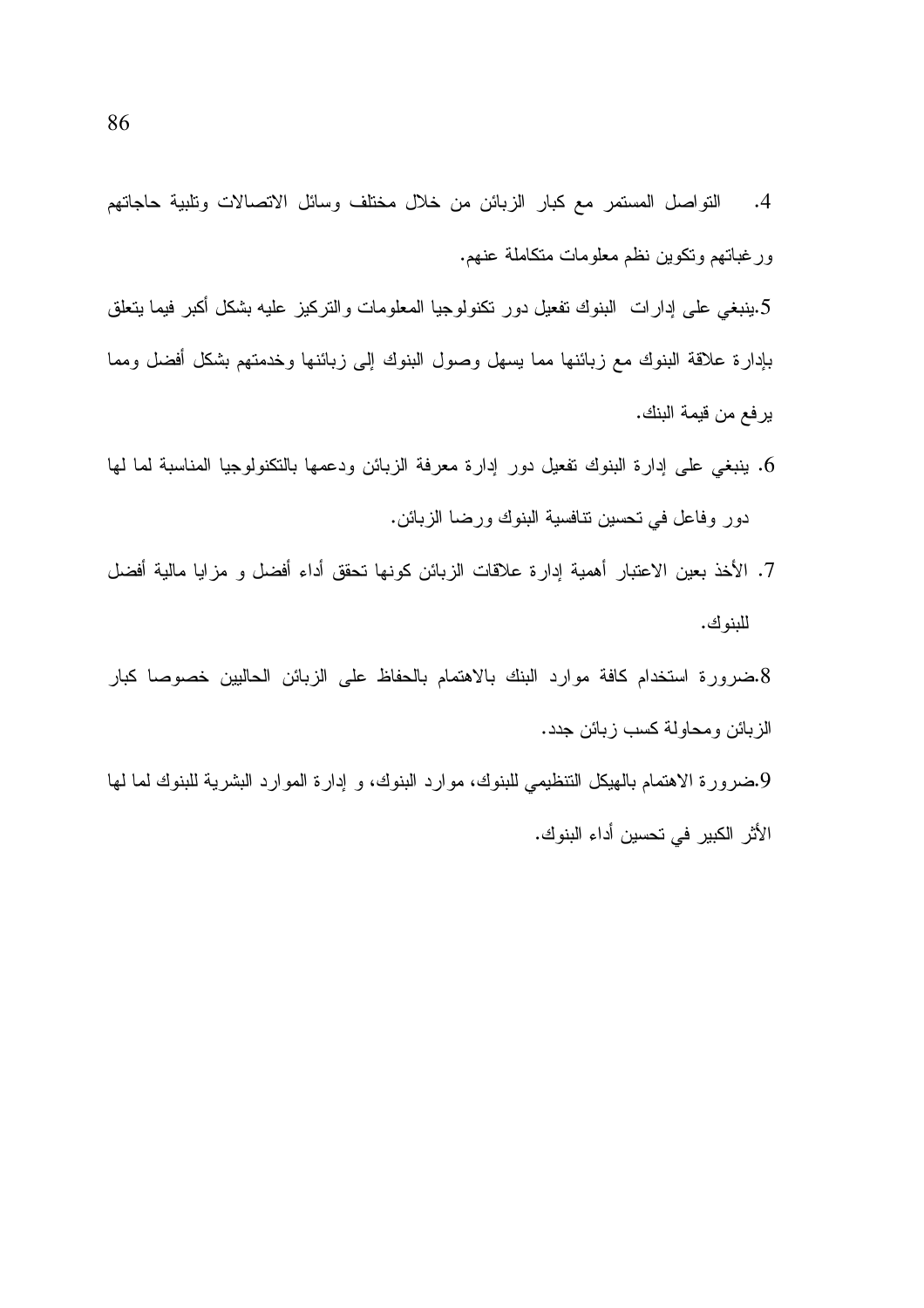#### المراجع

#### (6–1) المراجع بالعربية:

أبو النجا، آمنة(2012) رضا الزبائن كمتغير وسيط في العلاقة بين أبعاد تسويق العلاقات وولاء الزبائن دراسة تطبيقية. دورية الإدارة العامة، المجلد 53، العدد 1،ص: 329.

الطالب،صلاحعبدالرحمن(2002) إتجاهات إدارات البنوك النجارية الأردنيـــة نحـــو تأصــــيل العلاقة مع العميل، *ورقة مقدمة إلى الملتقى الأول : التسويق في الوطن العربي الواقع وأفاق* التطوير ، الإمارات العربية المتحدة ، ص. 15-16.

الجياشي، على رضا وحداد، شفيق إبراهيم( 2010) نمذجة العلاقة بين إدراك جودة الخدمة وولاء الزبون( دراسة ميدانية في قطاع البنوك التجارية في الأردن). *دراسات، العلوم الإدارية، المجلد* 37، العدد 2،ص: 309-334

الدليمي، عمر، و مراد، نجلة(2013)دور إدارة علاقات الزبون في نحقيق ولائه ممر*اسة استطلاعيه* لعينة من العاملين في عدد من المصارف الأهلية في مدينه الموصل. العدد 114، المجلد 35.

الطائبي، بوسف والعبادي،هاشم(2008)الدورالإسترانتيجي/إدارةالجودةالـــشاملة فــــي إدارة علاقات الزبون:در اسة نطبيقية في معمل بيبسي الكوفة. **مج***لة العلوم الإنسانية، العــدد 36، المجلد 6.*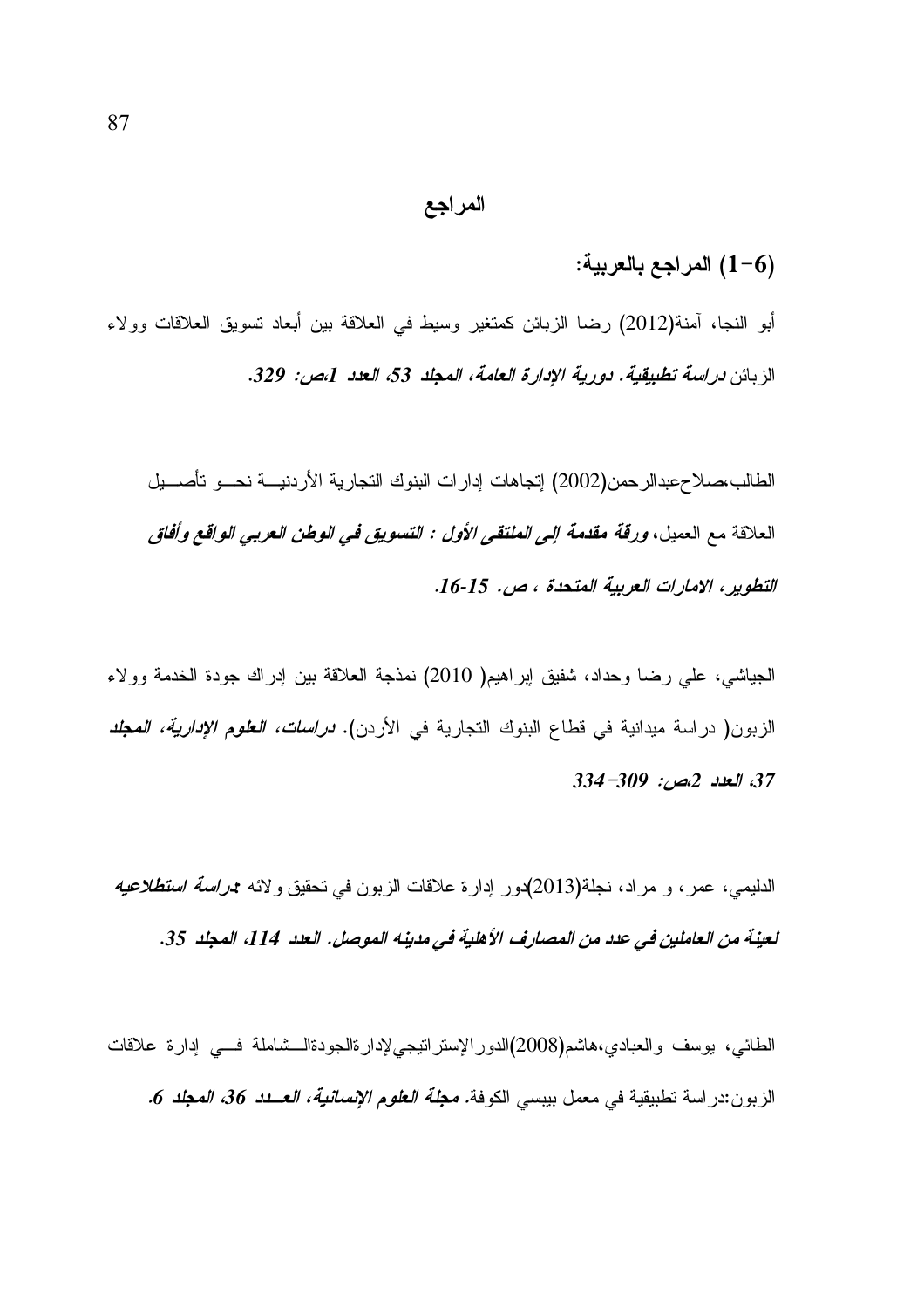الشرايعة، وائل محمود (2010) أثر إدارة علاقات الزبائن على أداء فنادق فئة الخمس والأربع نجوم في مدينة عمان. *رسالة ماجستير* غير من*شورة، جامعة الشرق الأوسط، عمان، الأردن.* 

ابر اهيم، سحر طلال(2013)تقويم أداء الوحدات الاقتصادية باستعمال بطاقة الأداء المتوا زن. *المجلة* الاقتصادية مجلد 8. العدد 13.

سليحات، نمر عبد الحميد و المحاميد، اسعود محمد (2013) أثر ممارسة إدارة المعرفة في استخدام بطاقة الأداء المنوازن *دراسة ميدانية على الشركات الصناعية متوسطة وصغيرة ال*حجم. *العجلة* الأربنية في إدارة الأعمال، المجلد 9، العدد [، ص. 1-21.

عبد الرضا، على محسن و الطائبي، عيسى حسون (2013)إدارة علاقات الزبون نوجه نتظيمي جديد بحث ميداني في بعض المصار ف الحكو مية. *المجلة الاقتصادية. المجلد 7. العدد 15.* 

نجم، عبود نجم ( 2005). إدارة المعرفة .المفاهيم والسنا رنيجيات والعمليات .*مؤسسة الرواق للنشر* والتوزيع | عمان.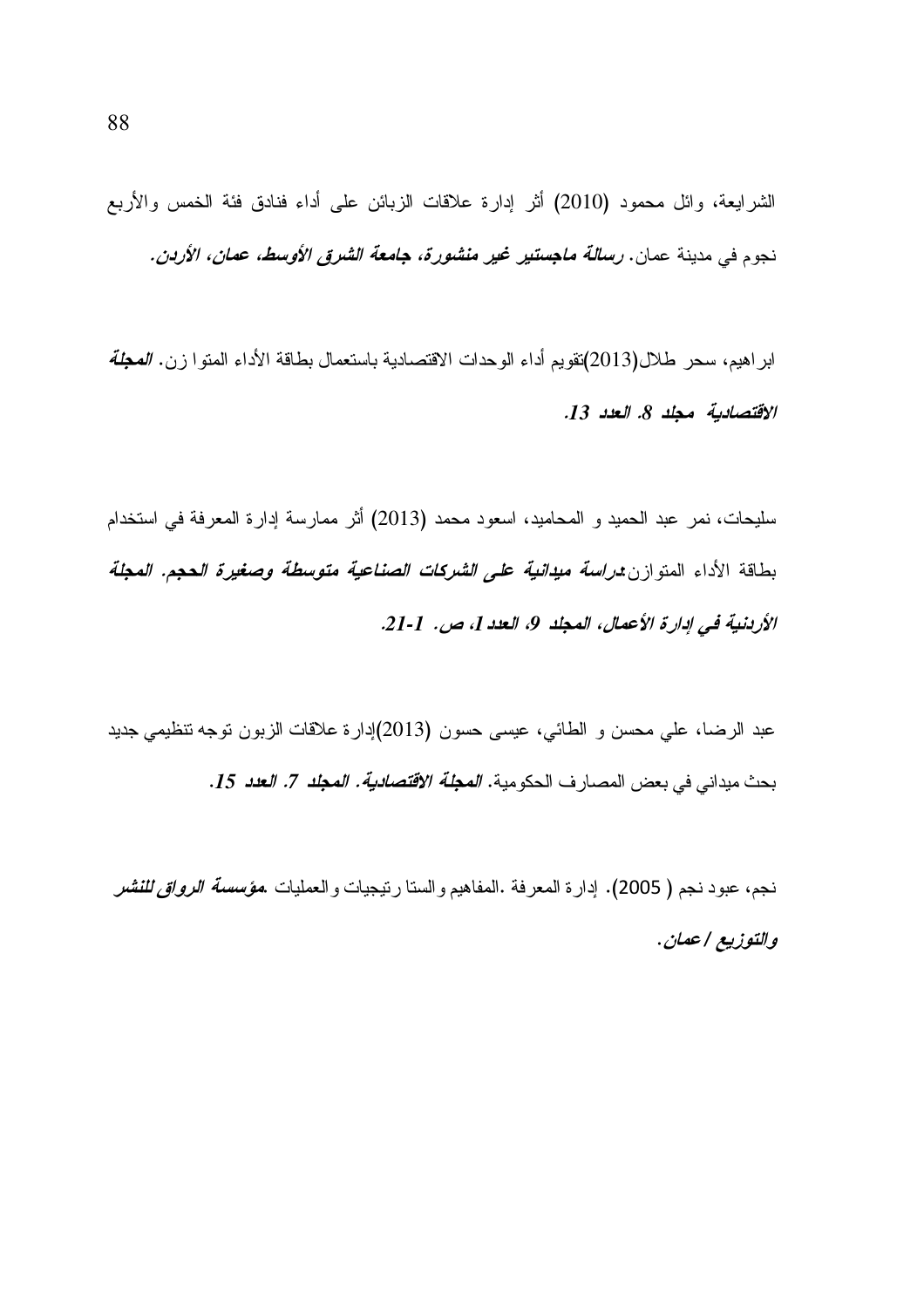## (2–6 )المراجع بالأجنبية:

Abbott, J., Stone, M. and Buttle, F. (2001)"Customer relationship management in practice – a qualitative study", *Journal of Database Marketing, Vol. 9 No. 1, pp. 24-34*.

Akroush, M., Dahiyat, S.M., Gharaibeh, H.S. and Abu-Lail, B.N.(2011) Customer relationshipmanagement implementation :An investigation of a scale's generalisabilityand its relationship with business performancein a developing country context. *International Journal of Commerce and Management, Vol. 21, No. 2, pp. 158-191.*

Ata, U.Z. and Toker, A.(2012) The effect of customer relationship management adoption in business-to-businessmarkets. *Journal of Business & Industrial Marketing, , 27/6, pp.497–507.* 

Azila, N. and Noor, M.(2011) Electronic customer relationship management performance: its impact on loyalty from customers perspectives. *International journal of e-education, e-business, e-management and elearning, Vol.1, No.1, pp.1-6.*

Bavarsad, B. and Hosseinipour, G.(2013) Studying the Factors Affecting the Customer Relations Management (CRM) in Marun Petrochemical

Carrillo, P.M, Robinson, H.S, Anumba, C.J and Al-Ghassani, A.M (2003) IMPaKT: A Framework for Linking Knowledge Management to Business Performance. *Electronic Journal of Knowledge Management, 1 (1), 1-12.*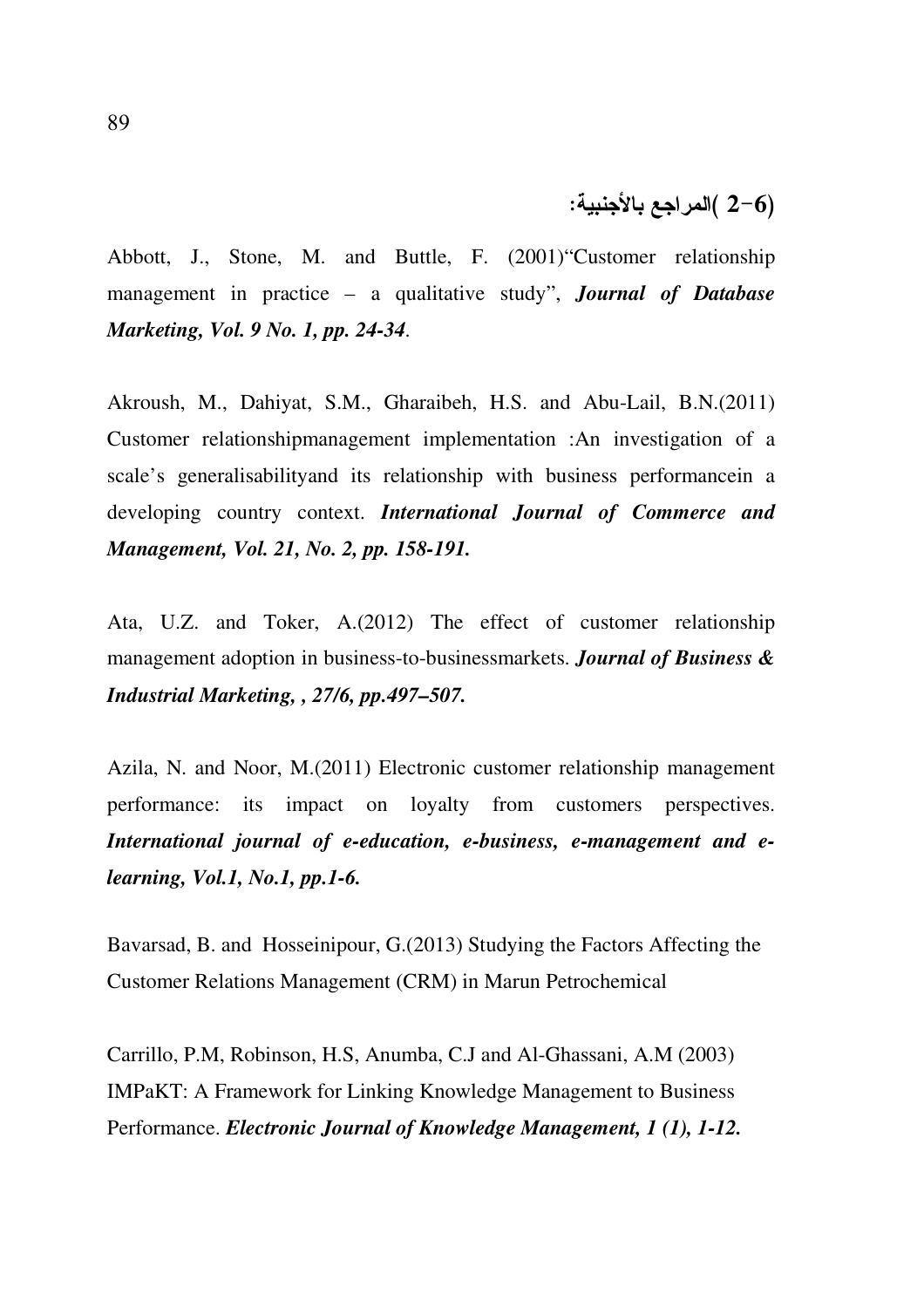# *Company.Interdisciplinary Journal of Contemporary Research in Business, Vol.4, No.11, pp.845-857.*

Cheng, L.Y., Yang, C.C. and Teng, H.M.(2012) An integrated model for customer relationship management: *an analysis and empirical study.Human Factors and Ergonomics in Manufacturing and Services industries. pp: 1- 20.*

Coltman, T., Devinney, T. and Midgley, D. (2010). *Customer Relationship Management and Firm Performance. Research Online.*

Ernst, H., Hoyer, W.D., Krafft, M. and Krieger, K.(2011) Customer relationship management and companyperformance—the mediating role of new productperformance.*Journal of the Academy of Marketing Science, 39, pp.290–306.*

Eskafi, M., Hosseini, S.H. and Yazd,A.M.(2013) The value of telecom subscribers and customer relationship management. *Business process management journal, Vol.19, No.4, pp.737-748.*

Graf, A. and Maas, P.(2008) Customer value from customers perspective: *A comprehensive review.JFB Journal, 58, pp.1-20.*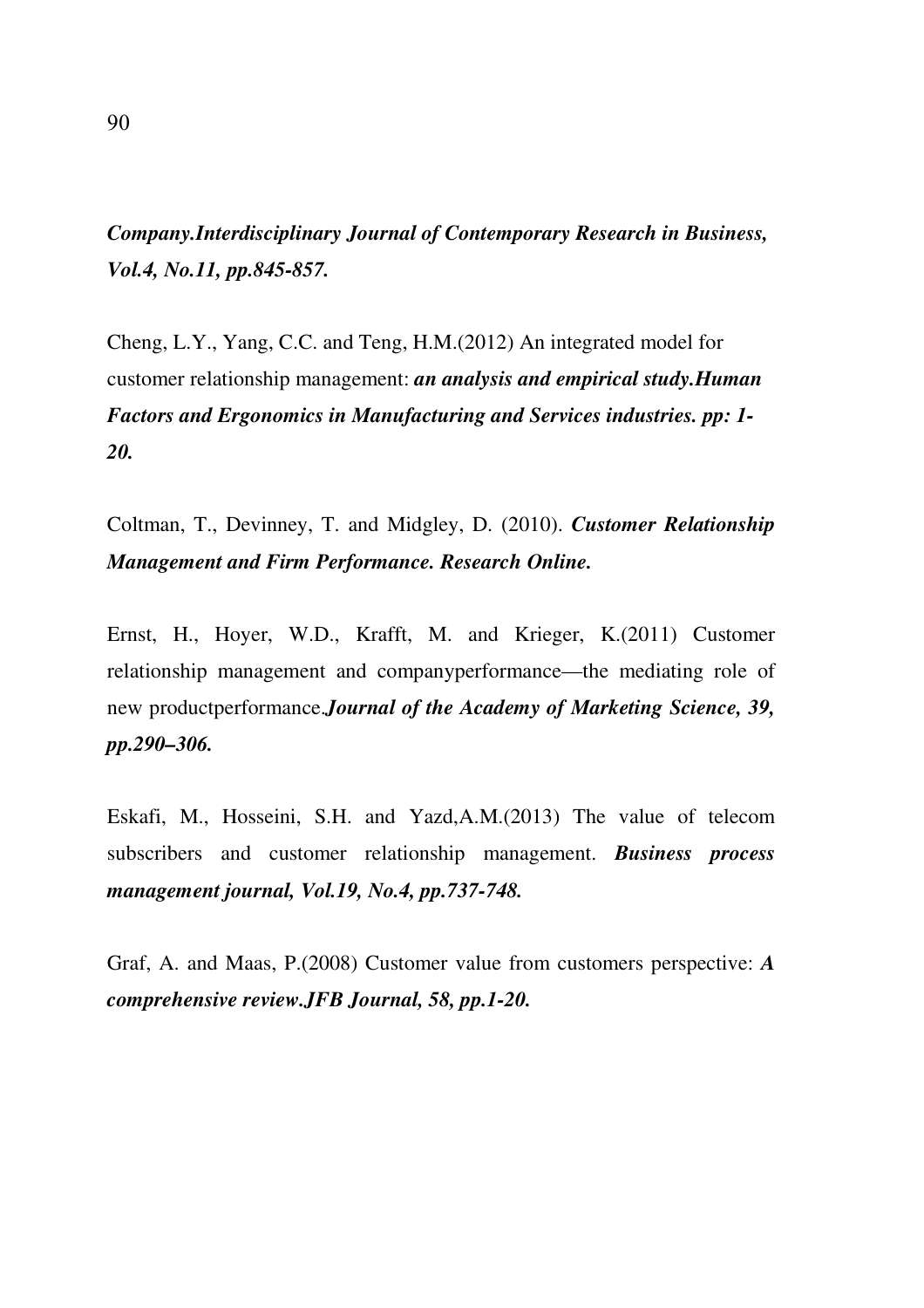Gilaninia, S. and Rahemi, M.(2012) Survey of Effective Factors on Customers Trends in Uses of POS Services in Electronic Banking.*Journal of Basic and Applied Scientific Research, Vol.2, No.4, pp.3557-3562*.

Heller, B. and Parasnis, G. (2011) From social media to Social CRM, IBM Institute for Business Value. Available at:

*http://www-935.ibm.com/services/us/gbs/thoughtleadership/ibv-social-crmwhitepaper.html*

Jayasingam, S, Ansari, M.A, Ramayah, T, and Jantan, M. (2012) Knowledge management practices and performance: are they truly linked? *Knowledge Management Research & Practicep,.pp1–10.* 

Kalling, T. (2003) Knowledge Management and the occasional links with performance, *Journal Knowledge Management, 7(3),pp.67-81.*

Kaplan,R.&Atkinson A. Anthony (1998). Advanced Management Accounting . *Third edition, Prentic Hall. New Jersey.*

Kaplan, R. and Norton p. (1992). The balanced scorecard: Measures that Drive performance, *Harvard Business Review, Jan – feb 71-80.*

KOÇOĞLU, D.(2012) Customer Relationship Management and Customer Loyalty; A survey in the sector of Banking. *International Journal of Business and Social Sciences, Vol.3, No.3, pp.282-291.*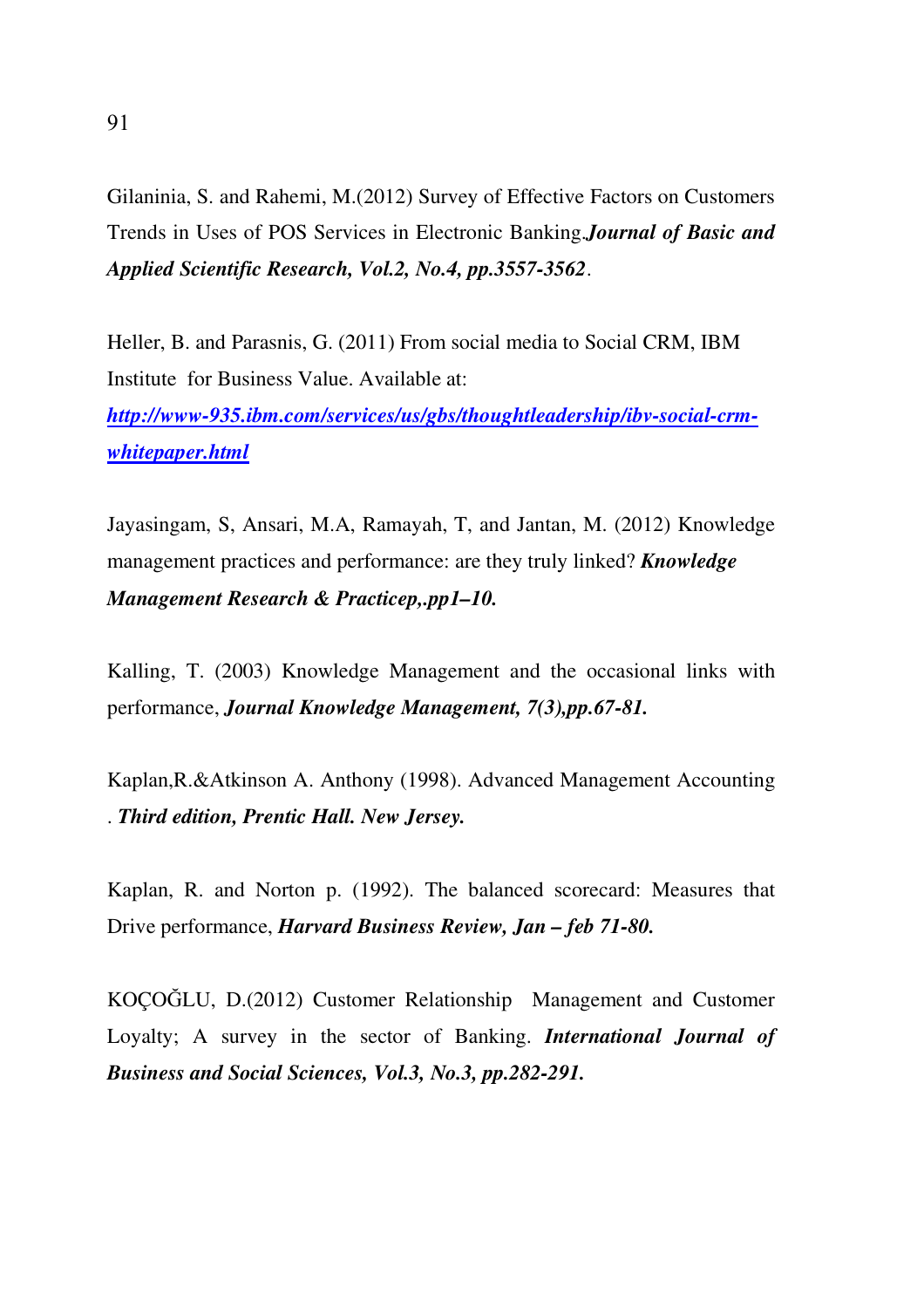Kok, J. A. &Vanzy, DC.R. (2002), *Management and business intelligence and customer relationship management, London, Oxford.*

Krauss,M. (2002), *"At many firms, technology obscures CRM", Marketing News, Vol. 36 No. 6*.

Landroguez,S.M., Castro, C.B. and Cepeda-Carrion, G.(2011) Creating daynamic capabilities to increase customer value*.Management decision, Vol. 49, NO.7, PP.1141-1159.*

Lamp,p,knowledge-Based CRM:Amap. hitt:// *www.destnationCrm .com*

Lawson-Body,A. and limayem, M. (2006) The impact of customer relationship management on customer loyalty: the moderating role of web charecteristics. Journal of computer-Mediated communication, Vol.9, No.4. available at:*http://www.ascusc.org/jcmc/vol9/issue4/lawson\_body.html.*

MartinHaywood, Iain Nixon, Alistair Bowden, Robert Bell, (2007), Study of Customer Relationship management (CRM) Issues in UK Higher Education Institutions,The KSA Partnership inc. available at:

*http://www.jisc.ac.uk/media/documents/themes/bce/crmstudyfinalreport2007 0817.pdf.*

Mithas, S., Krishnan, M.S. and Fornell, C. (2005), Why Do Customer Relationship Management Applications Affect Customer Satisfaction? *Journal of Marketing,Vol. 69, No. 4, pp. 201-209.*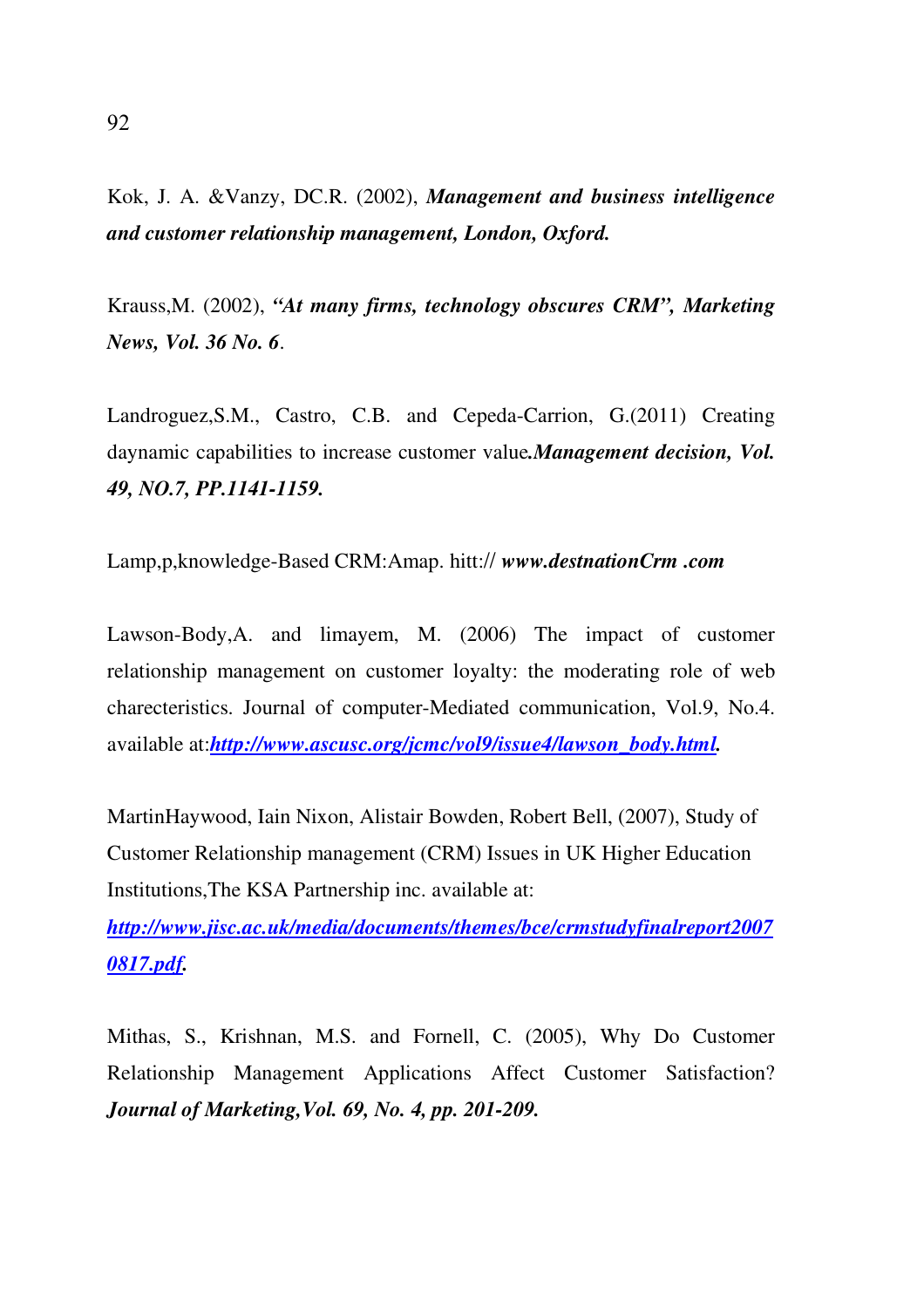Mohammed, A. and Rashid, B. (2012) Customer Relationship Management (CRM) in Hotel Industry: A framework Proposal on the Relationship among CRM Dimensions, Marketing Capabilities and Hotel Performance, *International Review of Management and Marketing Vol. 2, No. 4, pp.220- 230.*

Neumann, G and Tomé, E. (2012) The Changing Role of Knowledge in Companies: How to Improve Business Performance Through Knowledge" *The Electronic Journal of Knowledge Management, Vol 9,No 1, pp.57-72. available online at www.ejkm.com*

Payne, A. and Frow, P.( 2005) Strategic framework for customer relationship management. *Journal of Marketing, Vol.69, No.4, pp.167-176.*

Reimann, M., Schilke, O. and Thomas, J.S.( 2010) Customer relationship management and firm performance:the mediating role of business strategy.*Journal of the Academy of Marketing Science, no 38, pp.326–346.*

Sawhney, M. and Zabin, J. (2001), The Seven Steps to Nirvana: Strategic Insights into eBusiness Transformation". *McGraw-Hill, New York.*

Sin, L.Y.M., Tse, A.C.B., Yim, F.H.K.(2005) CRM: conceptualization and scale development, *European Journal of Marketing, Vol. 39, No. 11/12, pp. 1264-1290.*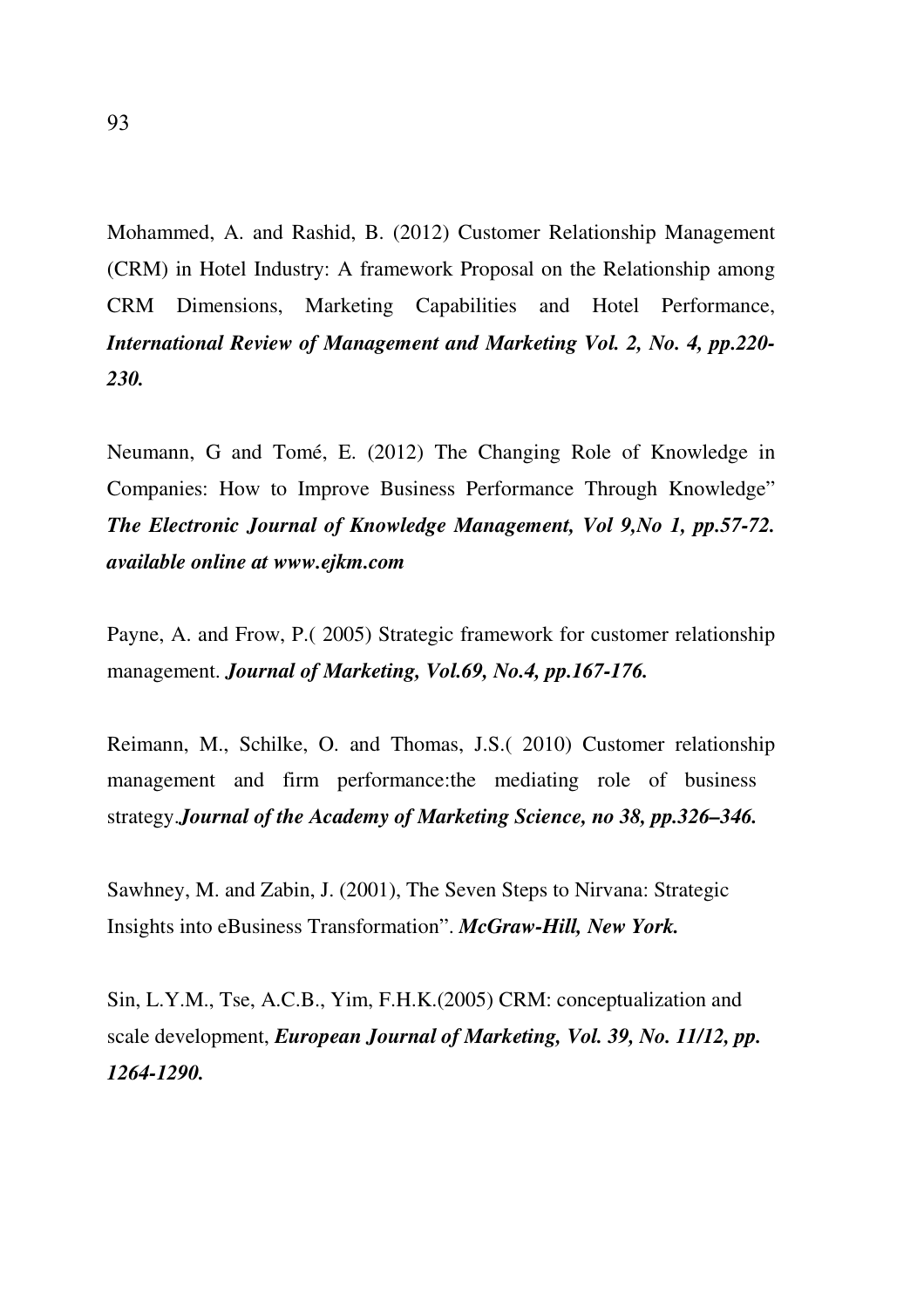Shang, K., and Shan Lu, C., (2012). Customer Relationship Management and Firm Performance: An Empirical Study of Freight Forwarder Services*. Journal of Marine Science and Technology, Vol. 20, No. 1, pp. 64-72.*

Srinivasan, R. and Moorman, C. (2005), Strategic Firm Commitments and Rewards for Customer Relationship Management in Online Retailing. *Journal of Marketing, 69(October), pp.193-200.*

Stefanou, C., Sarmaniotis, C. and Stafyla, A. (2003), "CRM and customer centric knowledge management: an empirical research", *Business Process Management Journal, Vol. 9 No. 5, pp. 617-34.*

Tiago, F, Tiago, M. T. B, and Couto, J. P.(2012) Assessing the Drivers of Virtual Knowledge Management Impact in European Firms' Performance: an Exploratory Analysis. *Electronic Journal of Knowledge Management Vol. 7 no2,pp277 – 286 , available online at www.ejkm com* 

Troilo, G., De Luca, L.M. and Guenzi, P.(2009) Dispersion of influence between marketing and sales: its effects on superior customer value and market performance. *Industrial marketing management, no 38, pp.872-882.*

Vazifehdust, H., Shahnavazi, A., Jourshari, M.R., and Sharifi , F.S. (2012) Investigation Critical Success Factors of Customer Relationship Management Implementation.*World Applied Sciences Journal, Vol. 18, No.8: PP.1052- 1064.*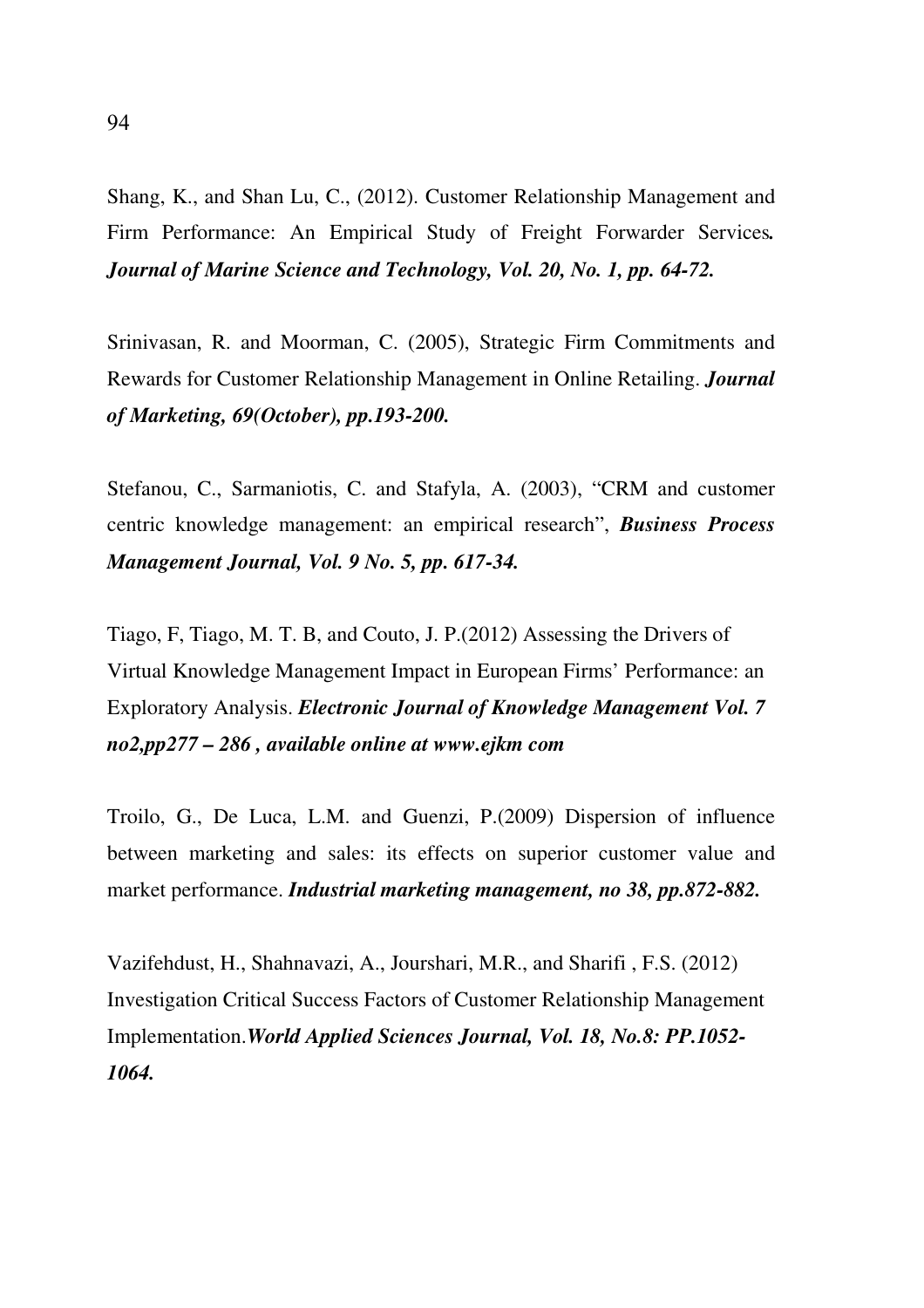Wang, Y. and Feng, H.( 2012) Customer relationship management capabilities Measurement, antecedents and consequences.*Management Decision Vol. 50, No. 1, pp. 115-129.* 

Wang, Y., Po Lo, H., Chi, R. and Yang, Y.(2004) an integrated framework for customer value and customer –relationship-management performance: a customer based perspective from China. *Manging Service Quality, Vol.14, No 2/3, pp.169-182.*

Wu, S.I. and Lu, C.L.(2012) the relationship between CRM, RM,and business performance: a study of the hotel industry in Taiwan. *International Journal of Hospitality management,No31, pp. 276-285.*

Zablah, A.R., Bellenger, D.N. and Johnston, W.J. (2004), "An evaluation of divergent perspectives on customer relationship management: towards a common understanding of an emerging phenomenon", *Industrial Marketing Management, Vol. 33, No. 6, pp. 475-89.*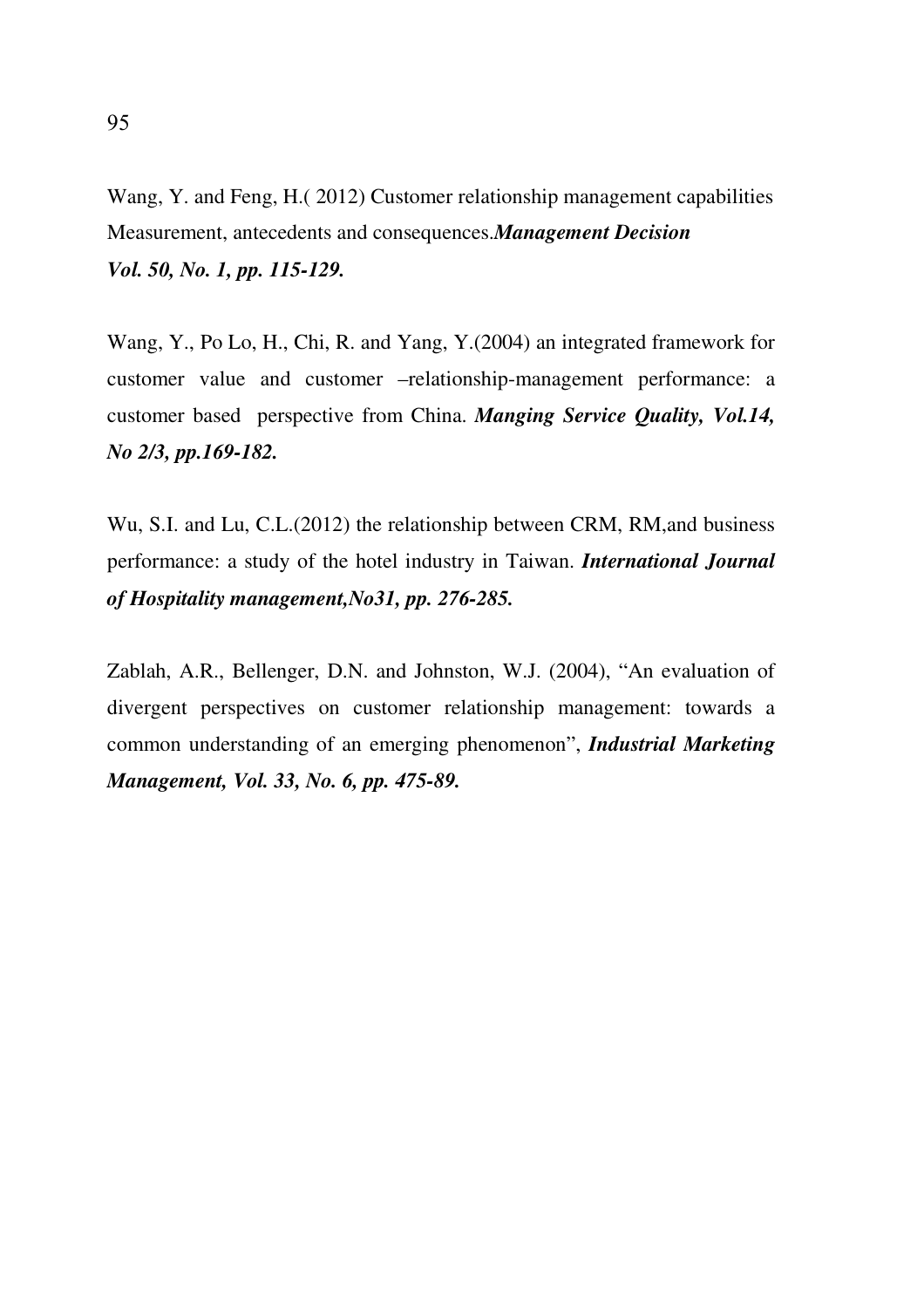#### الملحقات

### ملحق(1)

#### الاستبانة

## بسم الله الرحمن الرحيم استبانه

أثر إدارة علاقات الزبائن في الأداء باستخدام بطاقة الأداء المتوازن: دراسة ميدانية في البنوك التجارية الأردنية.

أقوم حاليا بإجراء دراسة علمية تهدف إلى قياس أثر إدارة علاقات الزبائن في الأداء باستخدام بطاقة الأداء المتوازن كجزء من متطلبات الحصول على درجة الماجستير في الأعمال الالكترونية. أن إجاباتكم تعتبر في غاية الأهمية لنجاح هذه الدراسة. كما نود أن نؤكد لكم أن إجاباتكم سوف تعامل على أنها '' سرية للغاية '' ولغايات البحث العلمي فقط لذلك، الرجاء الإجابة على أسئلة الاستبانة من منظور ومسؤوليات عملكم الحالية. كما يرجى العلم أن هذه الاستبانة صممت لتكون قابلة للتطبيق على جميع البنوك التجارية الأردنية. فمن الممكن أن تكون بعض الأسئلة لا تنطبق بشكل تام على البنك الذي تعملون به. يرجى محاولة إجابة جميع الأسئلة ولكن إذا كنت غير متأكد من إجابة معينة، أو تعتقد أنها سوف تكون مضللة، يرجى ترك السوال دون إجابة محددة .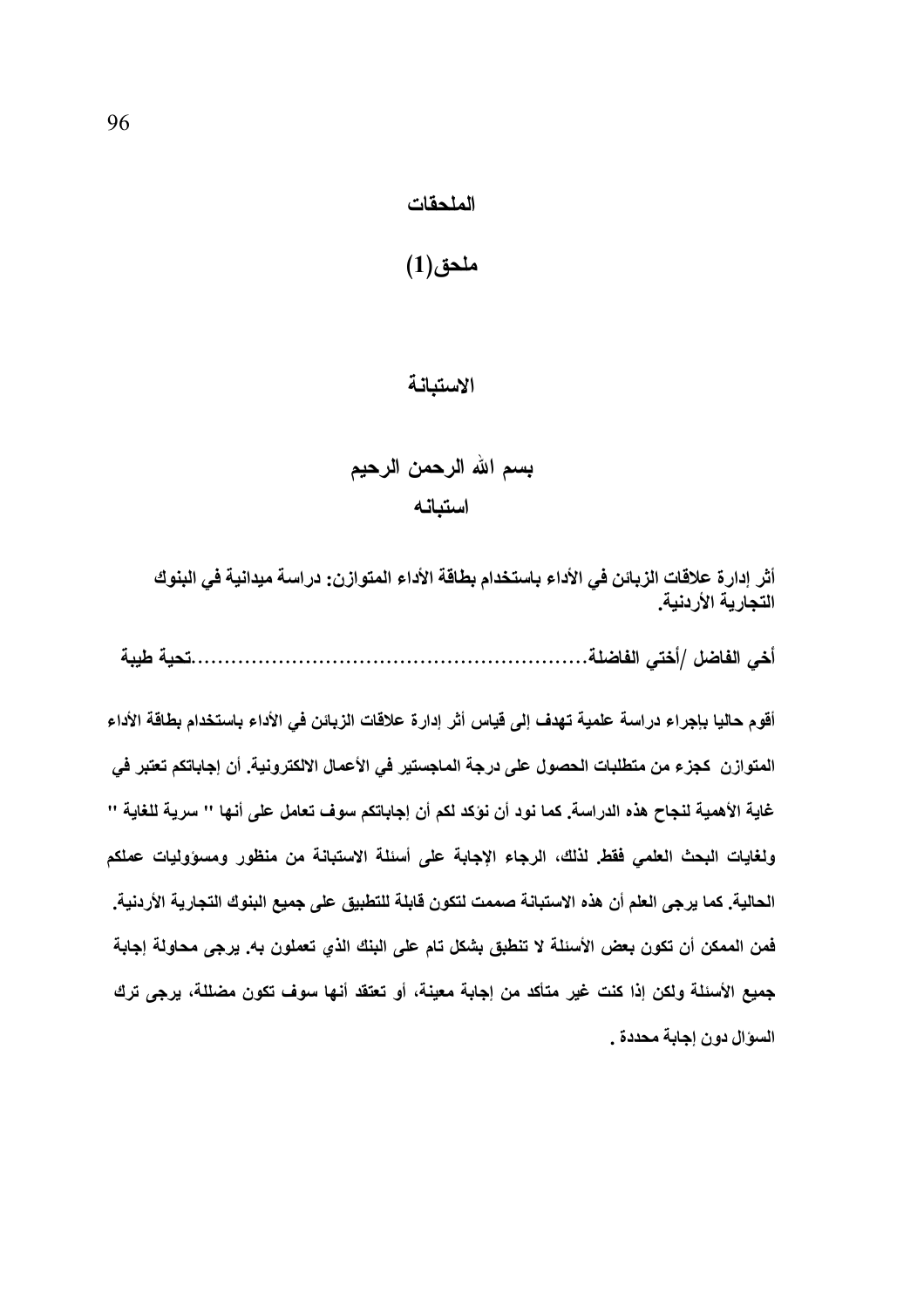|                                          |                                          |                                          | الجزء الاول:معلومات عامة عن المستجيب |
|------------------------------------------|------------------------------------------|------------------------------------------|--------------------------------------|
|                                          |                                          | □ أنثي<br>ا⊟ ڏکر                         | الجنس:                               |
| □ 25- 29 سنة<br>سنة فأكثر $40$           | سنة $24$ -20 سنة $\Box$<br>□ 39-35 سنة   | اقل من 20 سنة $_\square$<br>□ 34- 34 سنة | العمر :                              |
| □ 10- 14 سنة                             | □ 5- 9 سنوات<br>اكثر من 20سنة $_\square$ | □ أقل من 5 سنوات<br>□ 15-19سنة           | سنوات الخبرة:                        |
| <sub>□</sub> بكالوريوس<br>$\Box$ دکتوراه | □دبلوم(كلية مجتمع)<br><b>□ماجستي</b> ر   | ∏ثانوية عامة<br>$_\square$ دبلوم عالی    | المستوى التعليمي:                    |

ا**لـجز**ع الثـأنـي: يتعلق هذا الـجزء ببحث إدارة علاقات الزبـانن في البنك الذي تعملون بـ4. يرجى قراءة كل ففرة ووضـع أشـارة<br>(×)في العامود المنـاسب . الـخيـارات المتـاحـة هي (1) :وتعنـي أنك غير موافق بشدة، (2)غير موافق، ( موافق، (5)موافق بشدة

| موافق بشدة | موافق            | محابد | غير موافق | غير موافق | $\cdot$ $\bullet$ $\cdot$ $\cdot$ $\cdot$<br><b>Key Customer Focus</b> |  |
|------------|------------------|-------|-----------|-----------|------------------------------------------------------------------------|--|
|            |                  |       |           | بشدة      | التركيز على كبار الزبائن                                               |  |
| 5          | $\boldsymbol{4}$ | 3     |           |           |                                                                        |  |
|            |                  |       |           |           | يعمل البنك مع كبار عملائه من خلال حوار                                 |  |
|            |                  |       |           |           | مستمر لتخصيص (personalization)عروضه                                    |  |
|            |                  |       |           |           | من الخدمات المصرفية.                                                   |  |
|            |                  |       |           |           | يقدم البِنْكَ خدمات  مخصصة لكبار الزبائن.<br>$\overline{2}$            |  |
|            |                  |       |           |           |                                                                        |  |
|            |                  |       |           |           | يبذل البنك الجهد للتعرف على حاجات كبار                                 |  |
|            |                  |       |           |           | الزبائن .                                                              |  |
|            |                  |       |           |           | تبذل الدوائر المعنية في البنك جهدا منسقا عندما<br>$\overline{4}$       |  |
|            |                  |       |           |           | يفضل الزبائن تعديل خدمة ما                                             |  |

|                | تنظيم علاقات الزبائن                        | غيرموافق | غيرموافق       | محايد | موافق | موافق بشدة |
|----------------|---------------------------------------------|----------|----------------|-------|-------|------------|
|                | <b>CRM</b> Organisation                     | بشدة     |                |       |       |            |
|                |                                             | 1        | $\overline{2}$ | 3     | 4     | 5          |
|                | يمتلك البنك الخبرة  والموارد اللازمة في     |          |                |       |       |            |
|                | المبيعات والتسويق لتحقيق النجاح في إدارة    |          |                |       |       |            |
|                | علاقات الزبائن.                             |          |                |       |       |            |
|                | 2   يتم تصميم برامج تدريب الموظفين في البنك |          |                |       |       |            |
|                | لتطوير المهارات المطلوبة ولاكتساب وتعميق    |          |                |       |       |            |
|                | العلاقات مع الزبائن.                        |          |                |       |       |            |
| 3              | يؤسس البنك أهداف عمل واضحة فيما يتعلق       |          |                |       |       |            |
|                | باكتساب العميل والمحافظة عليه وتنشيط        |          |                |       |       |            |
|                | العلاقة معه                                 |          |                |       |       |            |
| $\overline{4}$ | يقاس أداع الموظف في البنك وتحدد مكافئته     |          |                |       |       |            |
|                | بناء على عمله لتحقيق حاجات الزبائن وخدمة    |          |                |       |       |            |
|                | العميل بنجاح.                               |          |                |       |       |            |
| - 5            | يصمم الـهيكل التنظيمي في البنك بدقة لتحقيق  |          |                |       |       |            |
|                | أفضل خدمة لعملائه.                          |          |                |       |       |            |
|                |                                             |          |                |       |       |            |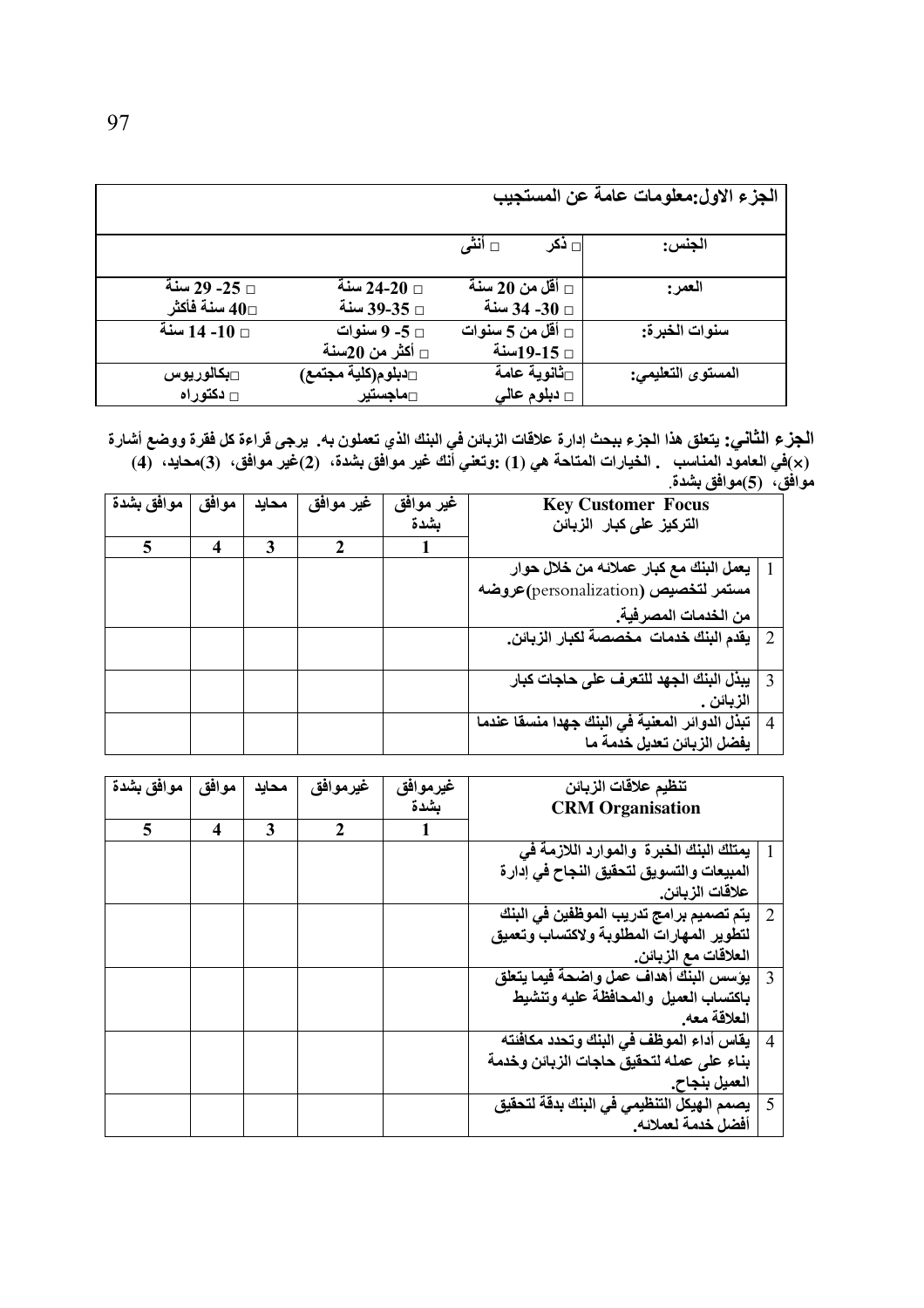| موافق بشدة | موافق | محايد | غير موافق    | غير موافق<br>بشدة | <b>Customer Knowledge Management</b><br>إدارة معرفة الزبون                         |                |
|------------|-------|-------|--------------|-------------------|------------------------------------------------------------------------------------|----------------|
| 5          | 4     | 3     | $\mathbf{2}$ |                   |                                                                                    |                |
|            |       |       |              |                   | يستعد الموظفون في البنك لمساعدة الزبائن<br>والاستجابة لطلباتهم .                   |                |
|            |       |       |              |                   | يدرك البنك تماماً حاجات كبار الزبائن  من خلال<br>خبرة البنك في التعامل مع الزبائن. | 2              |
|            |       |       |              |                   | يوفر البنك قنوات تمكن أتصال مستمر<br>وبأتجاهين مع كبار الزبائن والبنك.             | $\overline{3}$ |
|            |       |       |              |                   | يتوقع عملاء البنك خدمات سريعة من موظفوا<br>البنك .                                 | $\overline{4}$ |

|                | إدارة علاقات الزبائن المبنية على التكنولوجيا     | غير موافق | غير موافق    | محايد | موافق | موافق بشدة |
|----------------|--------------------------------------------------|-----------|--------------|-------|-------|------------|
|                |                                                  | بشدة      |              |       |       |            |
|                |                                                  |           | $\mathbf{2}$ | 3     | 4     | 5          |
|                | يمتلك البنك الكوادر الفنية الملائمة لتوفير الدعم |           |              |       |       |            |
|                | الفنى لاستخدام تكنولوجيا الكمبيوتر في بناء       |           |              |       |       |            |
|                | علاقات الزبائن.                                  |           |              |       |       |            |
| 2              | يمتلك البنك البرمجيات المناسبة لخدمة عملائه.     |           |              |       |       |            |
|                |                                                  |           |              |       |       |            |
| 3              | يمتلك البنك المعدات والإجهزة المناسبة لخدمة      |           |              |       |       |            |
|                | عملائه.                                          |           |              |       |       |            |
| $\overline{4}$ | يتوفر في كل الفروع التابعة للبنك معلومات         |           |              |       |       |            |
|                | العميل الشخصية.                                  |           |              |       |       |            |
| 5              | يحتفظ البنك في قاعدة بيانات شاملة لعملائه.       |           |              |       |       |            |
|                |                                                  |           |              |       |       |            |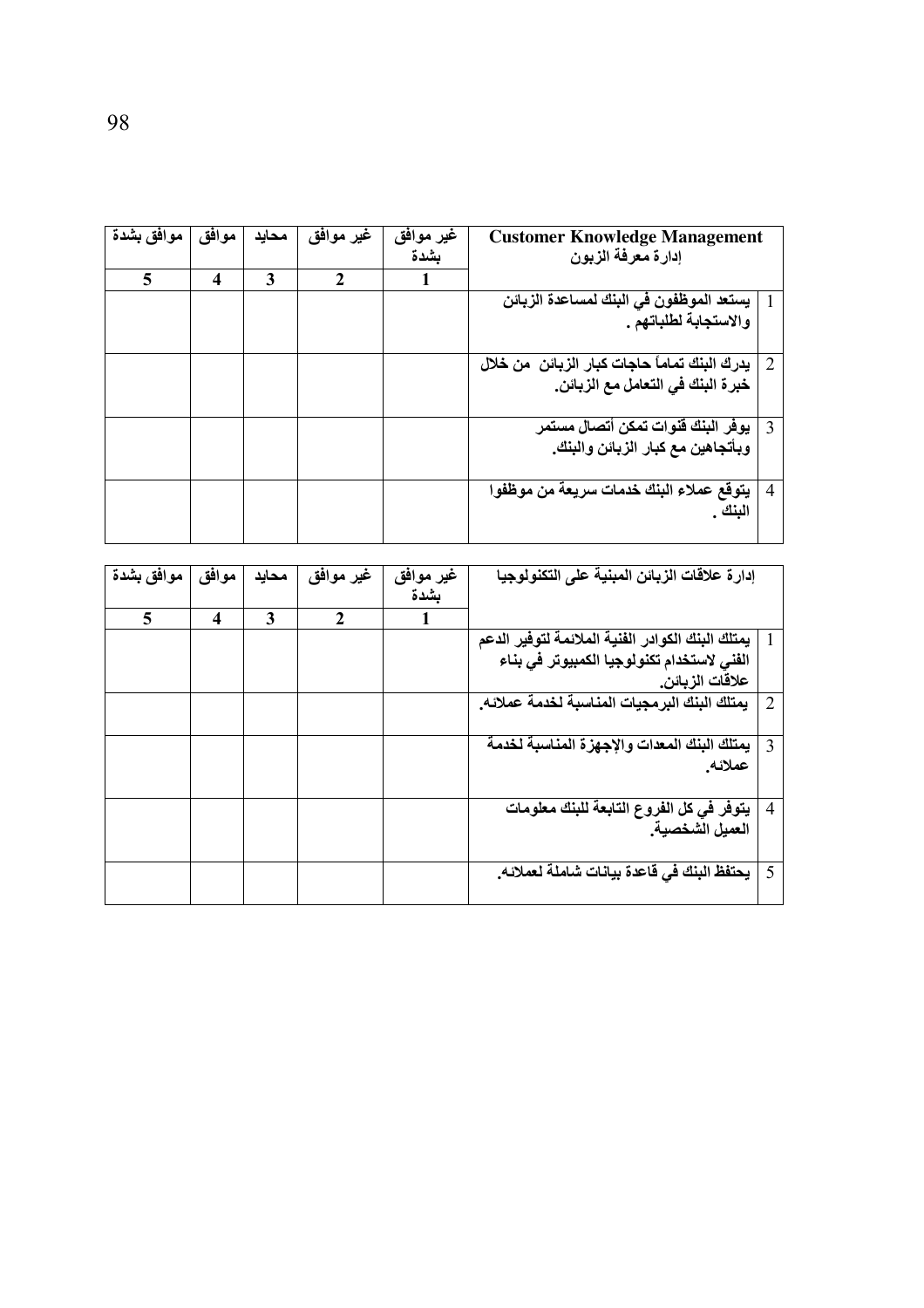| موافق بشدة | موافق | محايد | غير موافق | غير موافق |                                                    |                |
|------------|-------|-------|-----------|-----------|----------------------------------------------------|----------------|
|            |       |       |           | بشدة      | البعد المالي                                       |                |
| 5          | 4     | 3     | 2         |           |                                                    |                |
|            |       |       |           |           | يؤدي استخدام نظام أدارة علاقات الزبائن إلى         |                |
|            |       |       |           |           | تخفيض التكاليف الكلية للبنك                        |                |
|            |       |       |           |           | يخفض استخدام نظام أدارة علاقات الزبائن من          | 2              |
|            |       |       |           |           | الخسائر غير المتوقعة للبنك.                        |                |
|            |       |       |           |           | يؤدي أستخدم نظام إدارة علاقات الزبائن إلى          | $\overline{3}$ |
|            |       |       |           |           | زيادة معدل نمو المبيعات في البِنك.                 |                |
|            |       |       |           |           | يؤدي استخدام نظام إدارة علاقات الزبائن إل <i>ى</i> | $\overline{4}$ |
|            |       |       |           |           | زيادة العائد على الأصول.                           |                |
|            |       |       |           |           |                                                    |                |
|            |       |       |           |           | يؤدي استخدام نظام إدارة علاقات الزبائن إلى         | 5              |
|            |       |       |           |           | زيادة هامش صافى الربح.                             |                |

| موافق | موافق                   | محايد | غير موافق | غير موافق |                                            |                |
|-------|-------------------------|-------|-----------|-----------|--------------------------------------------|----------------|
| بشدة  |                         |       |           | بشدة      | بعد الزبائن                                |                |
| 5     | $\overline{\mathbf{4}}$ | 3     | 2         |           |                                            |                |
|       |                         |       |           |           | يساعد استخدام نظام إدارة علاقات الزبائن    |                |
|       |                         |       |           |           | البِنْكَ في إشباع حاجات كافة فَنات الزبائن |                |
|       |                         |       |           |           |                                            |                |
|       |                         |       |           |           | يزيد استخدام  نظام إدارة علاقات الزبائن في | 2              |
|       |                         |       |           |           | البنك من  نية الزبائن في شراع خدمات        |                |
|       |                         |       |           |           | مصرفية مختلفة                              |                |
|       |                         |       |           |           | يمكن استخدام نظام إدارة علاقات الزبائن في  | $\mathcal{R}$  |
|       |                         |       |           |           | البنك من زيادة رضا الزبائن.                |                |
|       |                         |       |           |           | يؤدي استخدام نظام إدارة علاقات الزبائن في  | $\overline{4}$ |
|       |                         |       |           |           | البنك من زيادة الحصة السوقية.              |                |

| موافق | موافق                   | محايد | غير موافق    | غير موافق |                                                             |
|-------|-------------------------|-------|--------------|-----------|-------------------------------------------------------------|
| بشدة  |                         |       |              | ىشدة      | بعد العمليات الداخلية                                       |
| 5     | $\overline{\mathbf{4}}$ | 3     | $\mathbf{2}$ |           |                                                             |
|       |                         |       |              |           | يؤدي استخدام نظام إدارة علاقات الزبائن ً ف <i>ي</i>         |
|       |                         |       |              |           | البِنْكَ إِلَى تحسين الكفاءة التشغيلية.                     |
|       |                         |       |              |           |                                                             |
|       |                         |       |              |           | يساعد استخدام نظام إدارة علاقات في البنك<br>2               |
|       |                         |       |              |           | إلى تخفيض شكاو ي الزبائن.                                   |
|       |                         |       |              |           |                                                             |
|       |                         |       |              |           | يحسن استخدام نظام إدارة علاقات الزبائن من<br>3              |
|       |                         |       |              |           | قدرة   البنك على الاحتفاظ بعملائه القدامى.                  |
|       |                         |       |              |           | يمكن استخدام نظام إدارة علاقات الزبائن في<br>$\overline{4}$ |
|       |                         |       |              |           | البنك من استقطاب الزبائن                                    |
|       |                         |       |              |           | المستهدفين(المحتملين).                                      |
|       |                         |       |              |           |                                                             |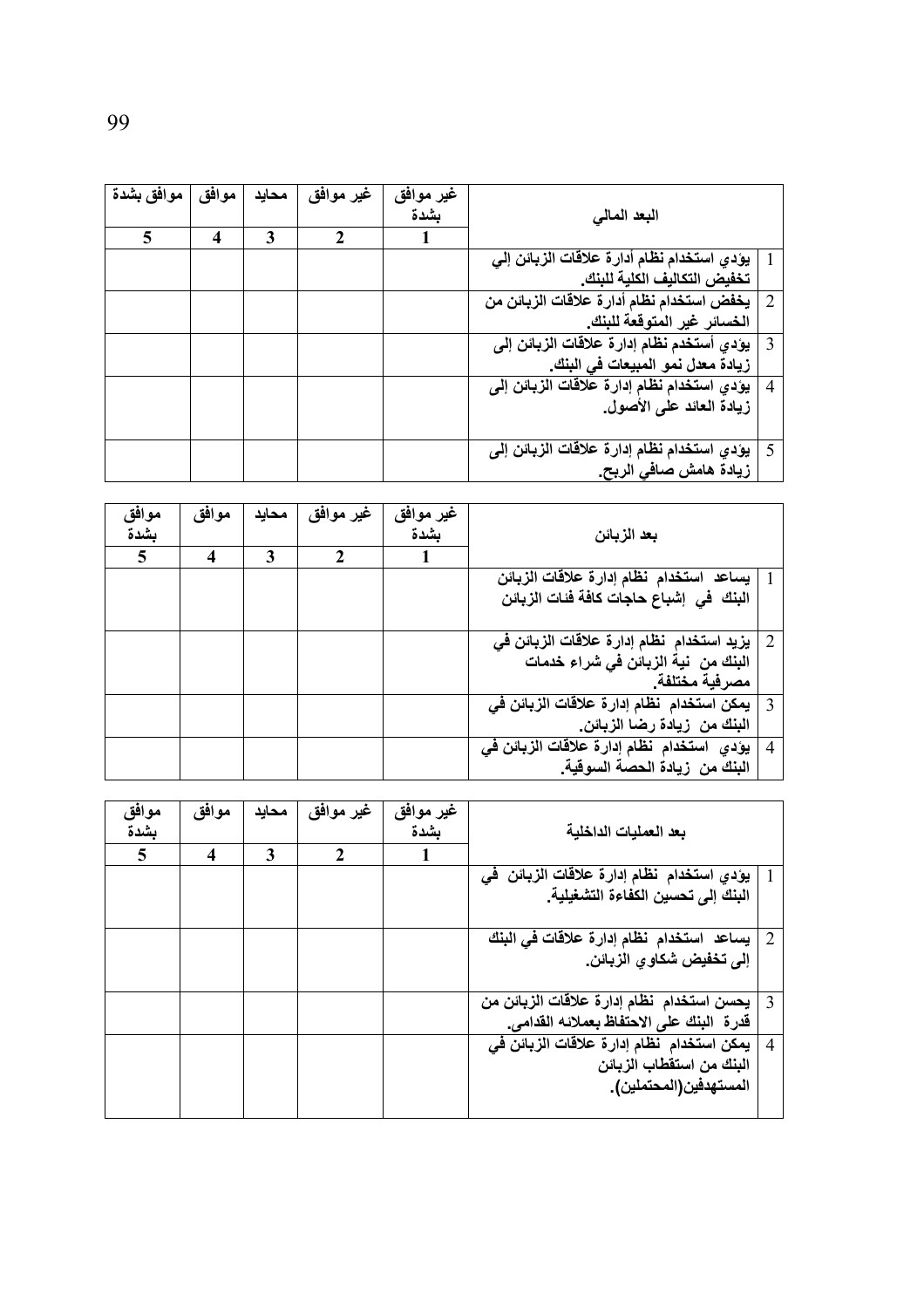| موافق | موافق | محايد | غير موافق | غير موافق |                                           |   |
|-------|-------|-------|-----------|-----------|-------------------------------------------|---|
| بشدة  |       |       |           | بشدة      | بعد التعلم والنمو                         |   |
| 5     | 4     | 3     | 2         |           |                                           |   |
|       |       |       |           |           | يحسن استخدام نظام إدارة علاقات الزبائن من |   |
|       |       |       |           |           | قدرة العاملين على حل المشاكل.             |   |
|       |       |       |           |           | يزيد استخدام نظام إدارة علاقات الزبائن من | 2 |
|       |       |       |           |           | جودة خدمات العاملين.                      |   |
|       |       |       |           |           | يرفع استخدام نظام إدارة علاقات الزبائن من | 3 |
|       |       |       |           |           | نية العاملين في التعلم.                   |   |
|       |       |       |           |           | يعزز استخدام نظام إدارة علاقات الزبائن من | 4 |
|       |       |       |           |           | ثقافة البنك                               |   |

شاكراً لكم تخصيص وفتكم<br>الباحثه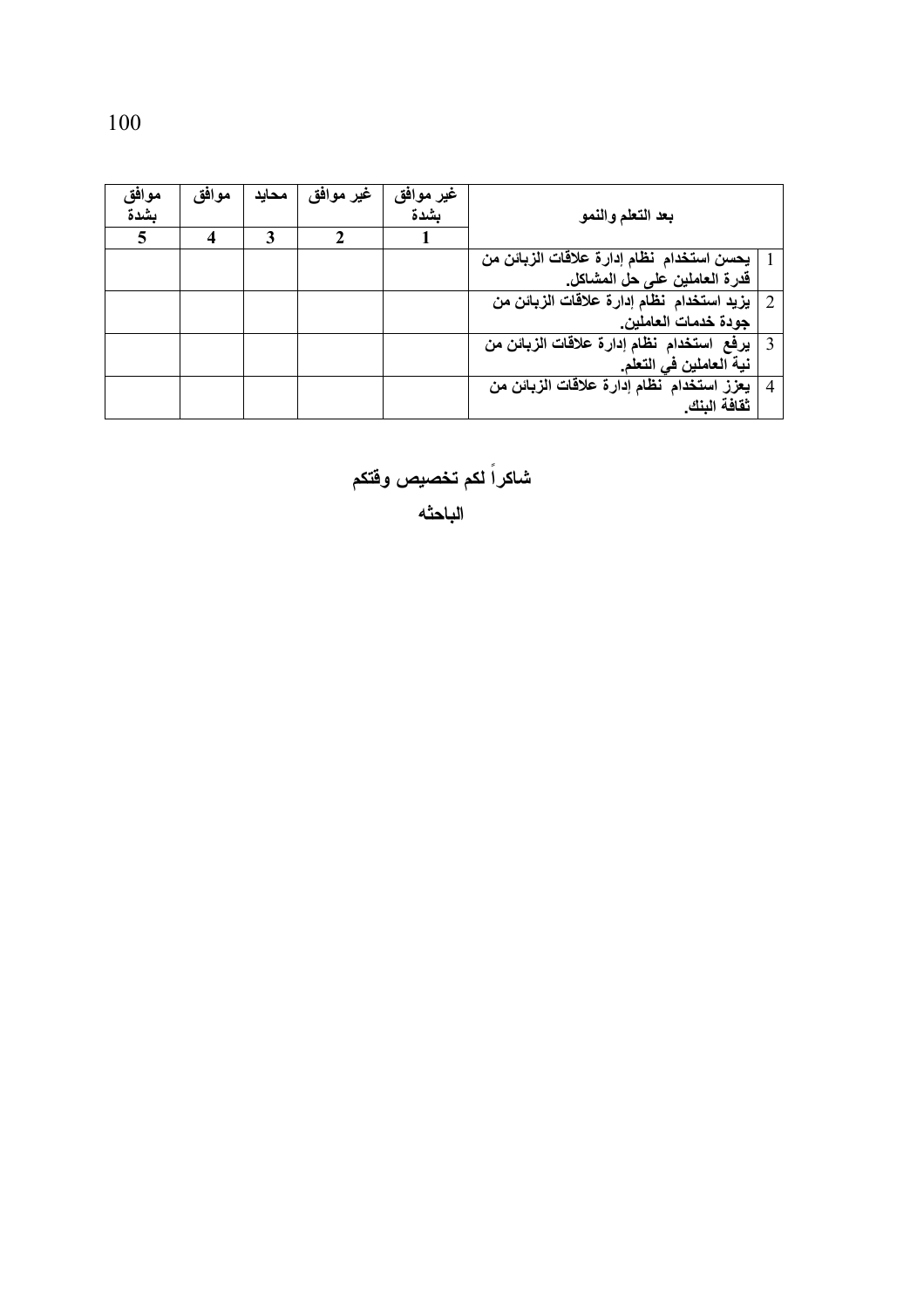| الجامعة                 | القسم           | الاسم                 | الرقم                   |
|-------------------------|-----------------|-----------------------|-------------------------|
| جامعة الشرق الاوسط      | قسم ادارة اعمال | ا.د.محمد النعيمي      | 1                       |
| جامعة الزيتونة الاردنية | قسم ادارة اعمال | ا.د.نجم عبود          | $\mathbf 2$             |
| جامعة الزيتونة الاردنية | قسم ادارة اعمال | د احمدعلي صالح        | $\mathbf{3}$            |
| جامعة الزيتونة الاردنية | قسم ادارة اعمال | ا.د.عبد العزيزالنداوي | $\overline{\mathbf{4}}$ |
| جامعة الشرق الاوسط      | قسم ادارة اعمال | د.كامل محمد الحواجرة  | 5                       |
| جامعة الشرق الاوسط      | قسم ادارة اعمال | د.حمزة خريم           | 6                       |
| جامعة الشرق الاوسط      | قسم ادارة اعمال | د .سمير الجبالي       | 7                       |
| جامعة الشرق الاوسط      | قسم ادارة اعمال | د.عبدالله ابوسلمی     | 8                       |
| جامعة الشرق الاوسط      | قسم ادارة اعمال | د .سامر الدحيات       | 9                       |
| جامعة الشرق الاوسط      | قسم ادارة اعمال | د ليث الربيعي         | 10                      |

# ملحق(2)<br>قائمة باسماء المحكمين